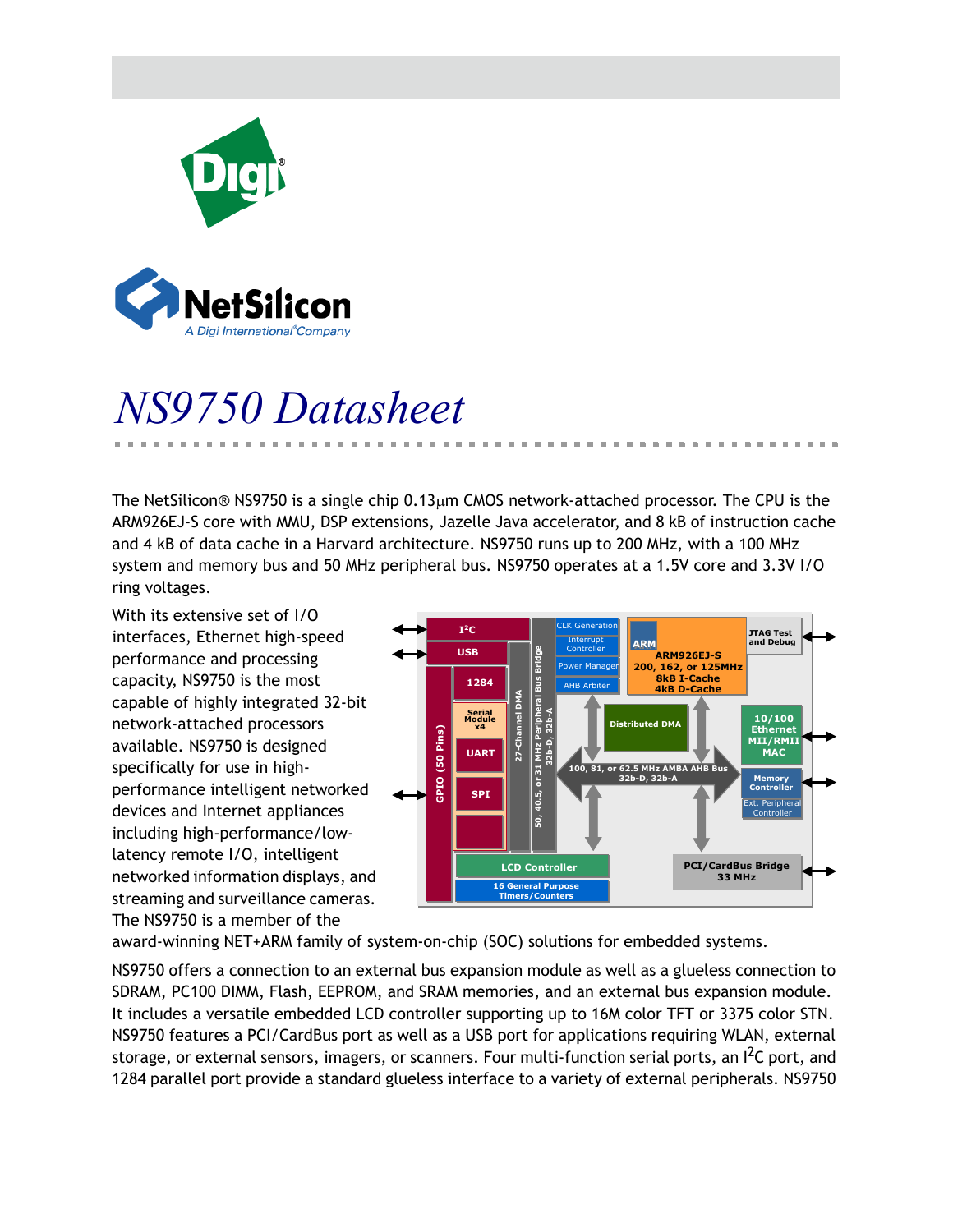features up to 50 general purpose I/O (GPIO) pins and highly-configurable power management with sleep mode.

NET+ARM processors are the foundation for the NET+Works® family of integrated hardware and software solutions for device networking. These comprehensive platforms include drivers, operating systems, networking software, development tools, APIs, and complete development boards.

Using NS9750 and associated Net+Works packages allows system designers to achieve dramatic time-to-market reductions with pre-integrated and tested NET+ARM hardware, NET+Works software, and tools. Product unit costs are reduced dramatically with complete system-on-chip, including Ethernet, display support, a robust peripheral set, and the processing headroom to meet the most demanding applications. Customers save engineering resources, as no network development is required. Companies will reduce their design risk with a fully integrated and tested solution.

A complete NET+Works development package includes ThreadX™ picokernel RTOS, Green Hills™ MULTI® 2000 IDE or Microcross GNU X-Tools™, drivers, networking protocols and services with APIs, NET+ARM-based development board, NetSilicon-supplied utilities, Integrated File System, JTAG In Circuit Emulator (ICE), and support for Boundary Scan Description Language (BSDL). One year software maintenance and technical support is available.

**NetSilicon, Inc. (Corporate Headquarters) 411 Waverley Oaks Road, Suite 304 Waltham, MA 02452 U.S.A. Toll Free: 800 243-2333 Phone: 781 647-1234 Fax: 781 893-1338 Web: http://www.netsilicon.com/ Email: info@netsilicon.com**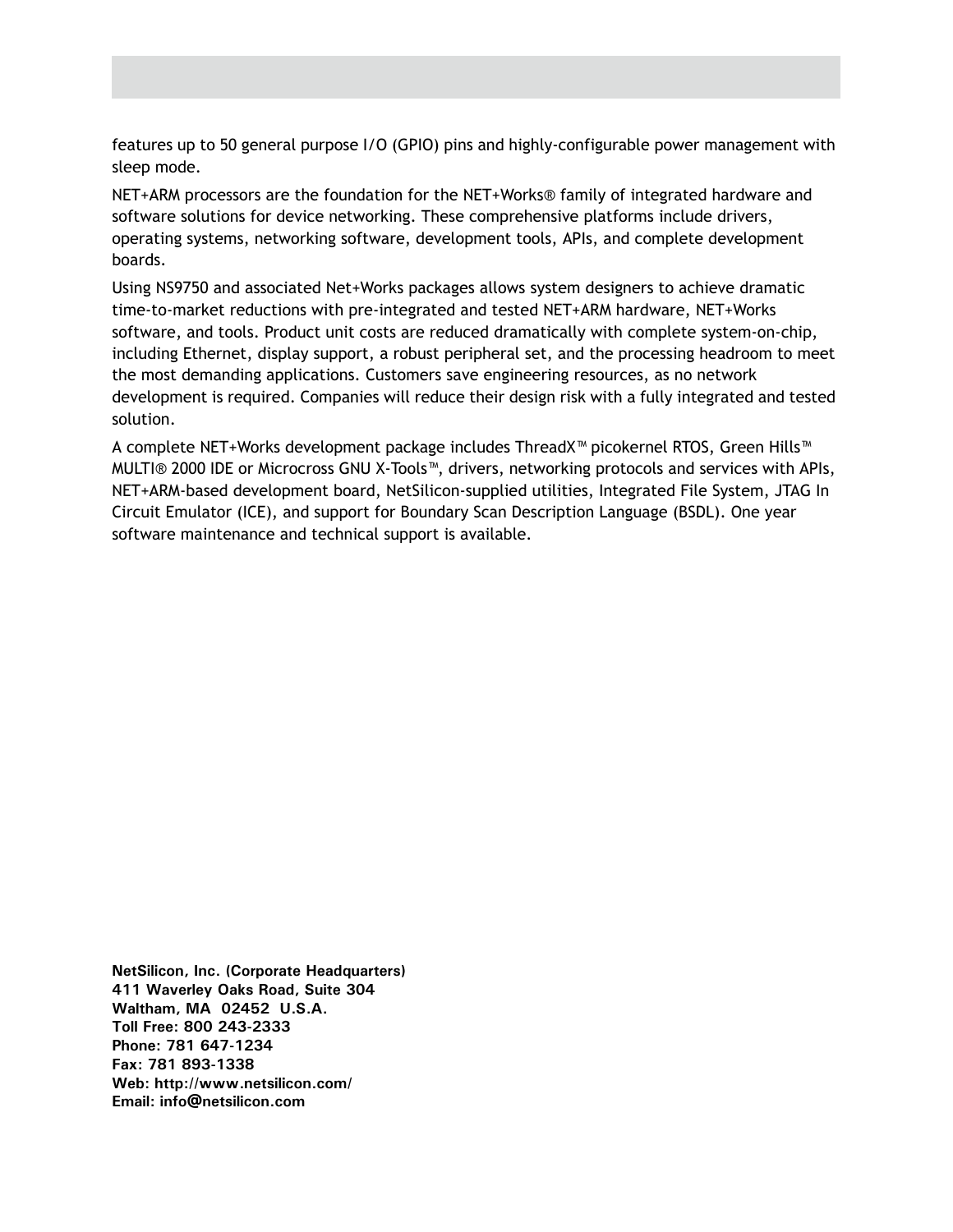# Contents  $\sim$

 $\mathbf{m}$ m.  $\blacksquare$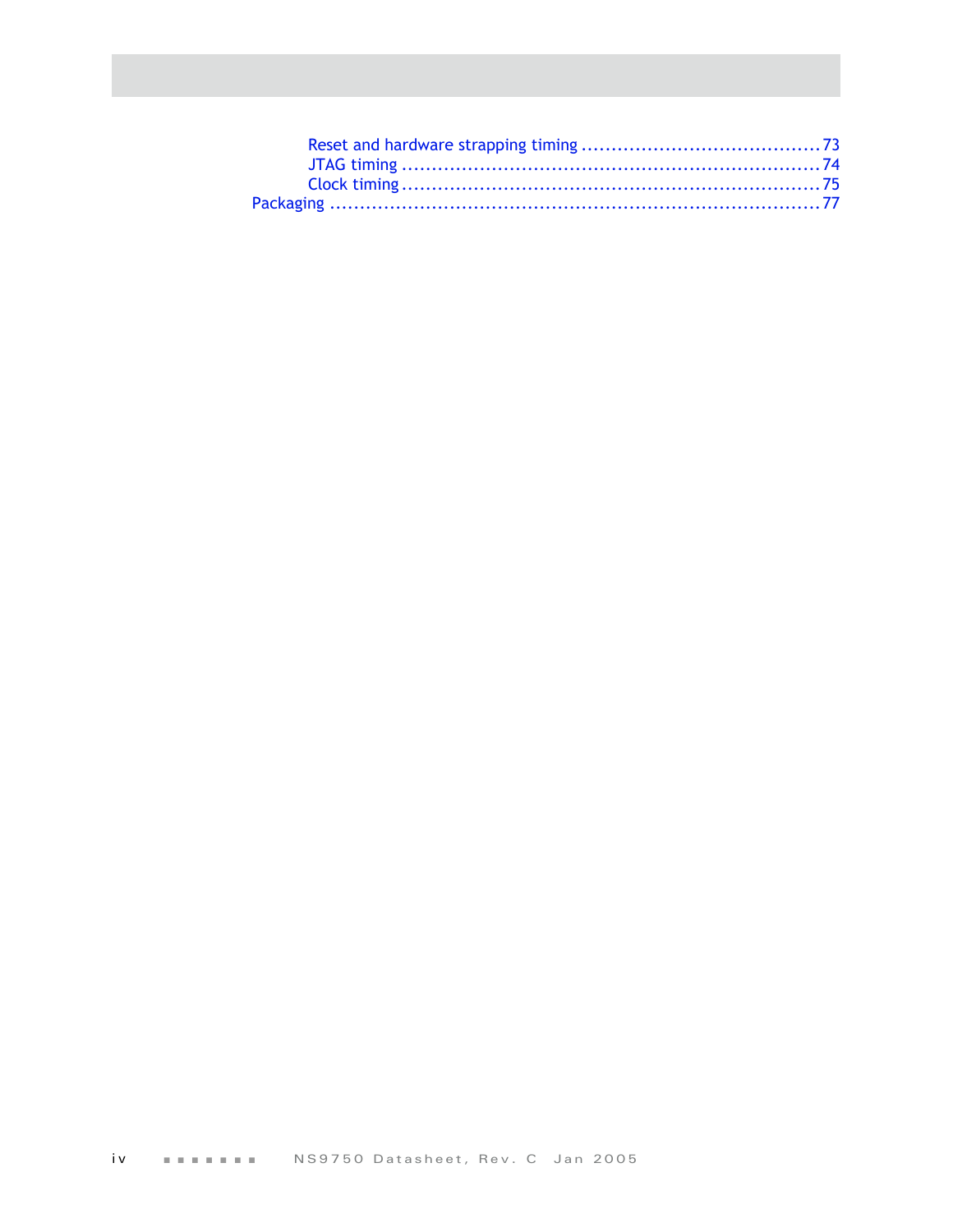# <span id="page-4-0"></span>**NS9750 Features**

#### **32-bit ARM926EJ-S RISC processor**

- $\blacksquare$  125 to 200 MHz
- 5-stage pipeline with interlocking
- **Harvard architecture**
- 8 kB instruction cache and 4 kB data cache
- 32-bit ARM and 16-bit Thumb instruction sets. Can be mixed for performance/code density tradeoffs
- MMU to support virtual memory-based OSs such as Linux, WinCE/Pocket PC, VxWorks, others
- DSP instruction extensions, improved divide, single cycle MAC
- **ARM Jazelle, 1200CM (coffee marks) Java** accelerator
- EmbeddedICE-RT debug unit
- JTAG boundary scan, BSDL support

#### **External system bus interface**

- 32-bit data, 32-bit internal address bus, 28-bit external address bus
- Glueless interface to SDRAM, SRAM, EEPROM, buffered DIMM, Flash
- 4 static and 4 dynamic memory chip selects
- 0-63 wait states per chip select
- Self-refresh during system sleep mode
- **Automatic dynamic bus sizing to 8 bits, 16** bits, 32 bits
- **Burst mode support with automatic data** width adjustment
- Two external DMA channels for external peripheral support

#### **System Boot**

 High-speed boot from 8-bit, 16-bit, or 32-bit ROM or Flash

■ Hardware-supported low cost boot from serial EEPROM through SPI port (patent pending)

#### **High performance 10/100 Ethernet MAC**

- 10/100 Mbps MII/RMII PHY interfaces
- **Full-duplex or half-duplex**
- **Station, broadcast, or multicast address** filtering
- 2 kB RX FIFO
- 256 byte TX FIFO with on-chip buffer descriptor ring
	- Eliminates underruns and decreases bus traffic
- Separate TX and RX DMA channels
- **Intelligent receive-side buffer size** selection
- Full statistics gathering support
- External CAM filtering support

#### **PCI/CardBus port**

- PCI v2.2, 32-bit bus, up to 33 MHz bus speed
- Programmable to:
	- PCI device mode
	- PCI host mode:

Supports up to 3 external PCI devices

Embedded PCI arbiter or external arbiter

CardBus host mode

#### **Flexible LCD controller**

- Supports most commercially available displays:
	- $-$  Active Matrix color TFT displays  $-$  Up to 24bpp direct 8:8:8 RGB; 16M colors
	- Single and dual panel color STN displays  $-$  Up to 16bpp 4:4:4 RGB; 3375 colors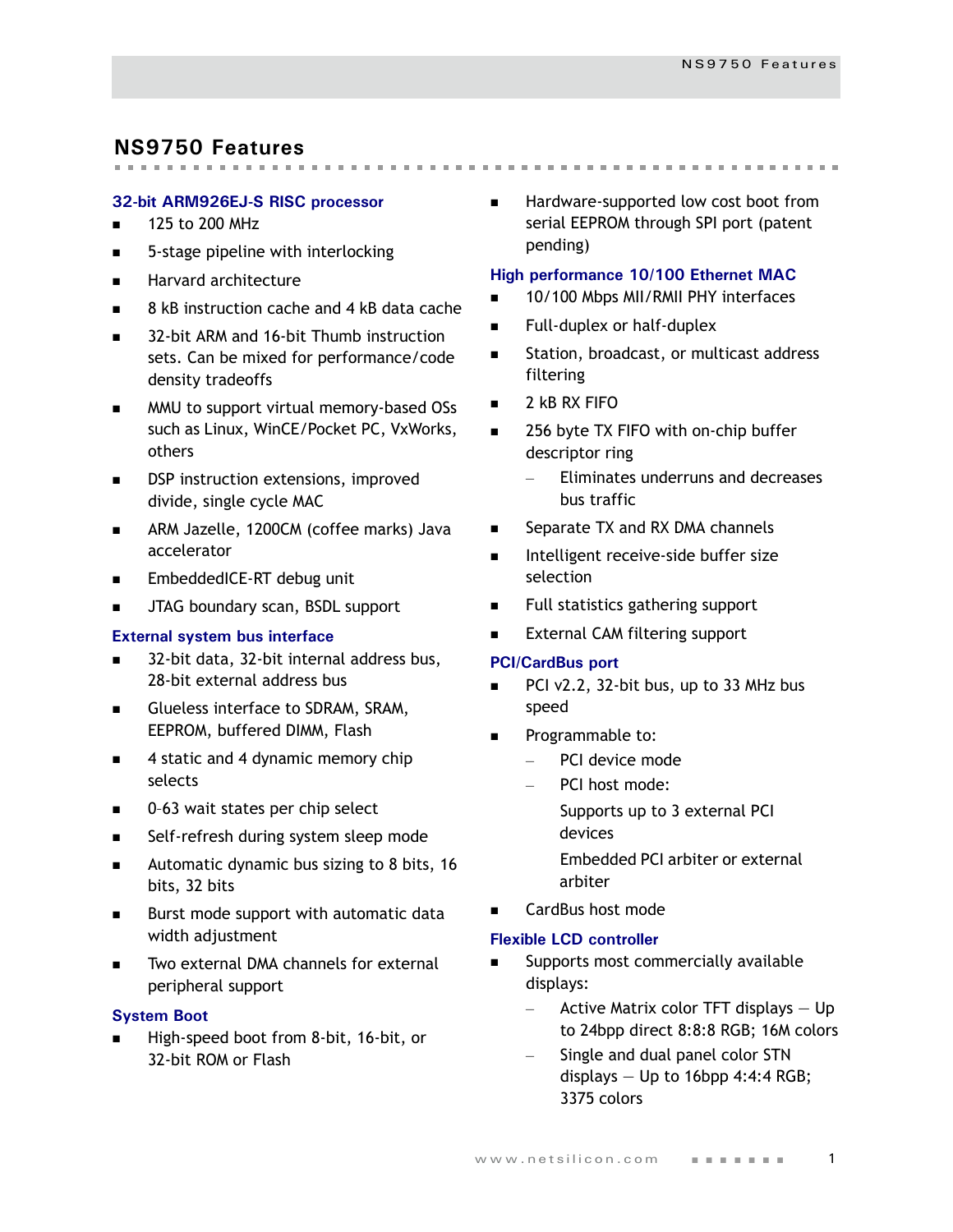- Single and dual-panel monochrome STN displays  $-1$ , 2, 4bpp palettized gray scale
- **Formats image data and generates timing** control signals
- Internal programmable palette LUT and grayscaler support different color techniques
- **Programmable panel-clock frequency**

#### **USB ports**

- USB v.2.0 full speed (12 Mbps) and low speed (1.5 Mbps)
- Configurable to device or OHCI host
	- USB host is bus master
	- USB device supports one bidirectional control endpoint and 11 unidirectional endpoints
- All endpoints supported by a dedicated DMA channel; 13 channels total
- 20 byte RX FIFO and 20 byte TX FIFO

#### **Serial ports**

- 4 serial modules, each independently configurable to UART mode, SPI master mode, or SPI slave mode
- Bit rates from 75 bps to 921.6 kbps: asynchronous x16 mode
- Bit rates from 1.2 kbps to 6.25 Mbps: synchronous mode
- UART provides:
	- High-performance hardware and software flow control
	- Odd, even, or no parity
	- 5, 6, 7, or 8 bits
	- 1 or 2 stop bits
	- Receive-side character and buffer gap timers
- Internal or external clock support, digital PLL for RX clock extraction
- 4 receive-side data match detectors
- 2 dedicated DMA channels per module, 8 channels total
- 32 byte TX FIFO and 32 byte RX FIFO per module

# **I 2C port**

- $I^2C$  v.1.0, configurable to master or slave mode
- Bit rates: fast (400 kHz) or normal (100 kHz) with clock stretching
- 7-bit and 10-bit address modes
- Supports <sup>2</sup>C bus arbitration

#### **1284 parallel peripheral port**

- All standard modes: ECP, byte, nibble, compatibility (also known as SPP or "Centronix")
- RLE (run length encoding) decoding of compressed data in ECP mode
- Operating clock from 100 kHz to 2 MHz

#### **High performance multiple-master/distributed DMA system**

- Intelligent bus bandwidth allocation (patent pending)
- System bus and peripheral bus

#### **System bus:**

 Every system bus peripheral is a bus master with a dedicated DMA engine

#### **Peripheral bus:**

- One 13-channel DMA engine supports USB device
	- 2 DMA channels support control endpoint
	- 11 DMA channels support 11 endpoints
- One 12-channel DMA engine supports:
	- 4 serial modules (8 DMA channels)
	- 1284 parallel port (4 DMA channels)

#### **External peripheral:**

 One 2-channel DMA engine supports external peripheral connected to memory bus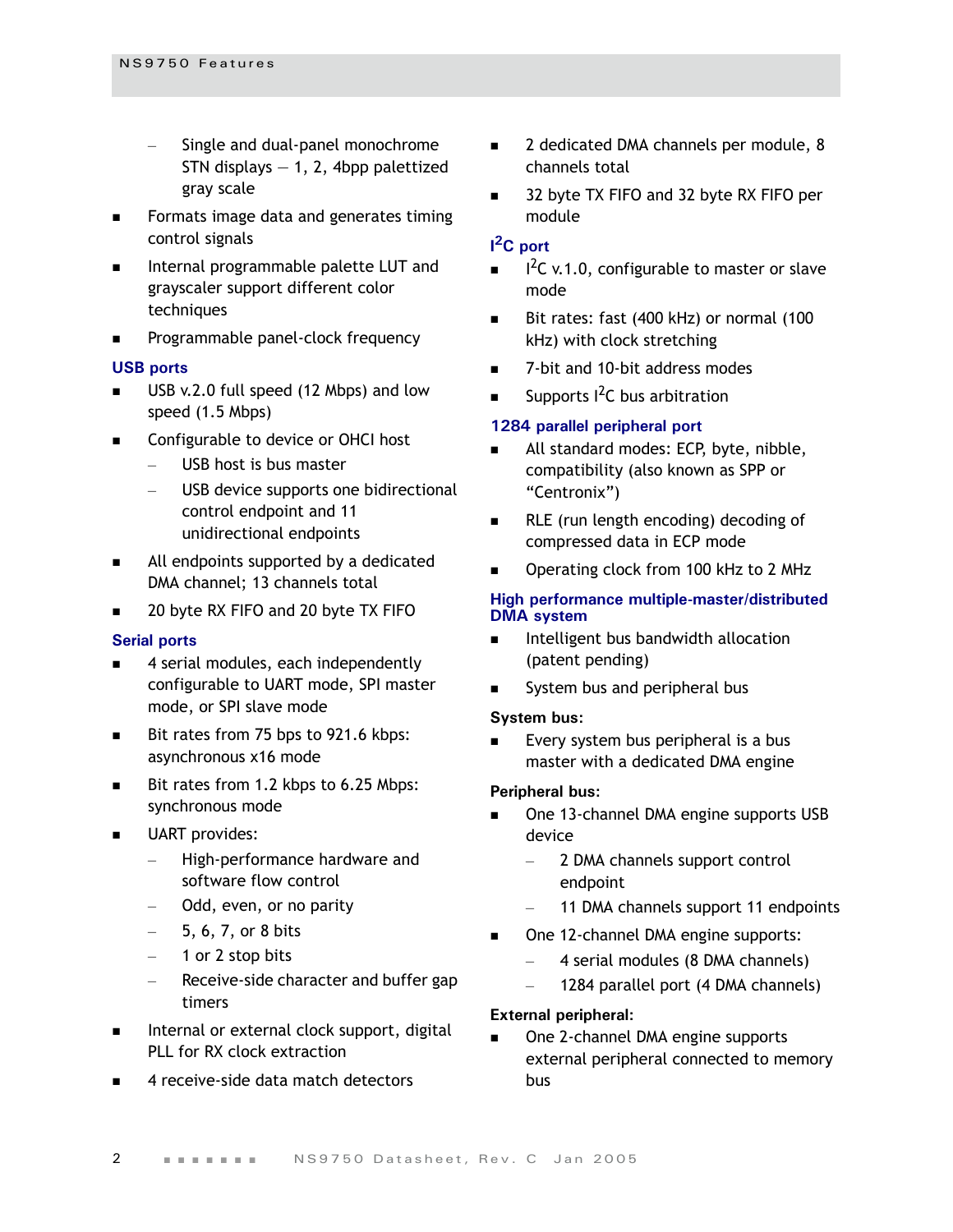**Each DMA channel supports memory-to**memory transfers

#### **Power management (patent pending)**

- Power save during normal operation
	- Disables unused modules
- Power save during sleep mode
	- Sets memory controller to refresh
	- Disables all modules except selected wakeup modules
	- Wakeup on valid packets or characters

#### **Vector interrupt controller**

- Decreased bus traffic and rapid interrupt service
- **Hardware interrupt prioritization**

#### **General purpose timers/counters**

- 16 independent 16-bit or 32-bit programmable timers or counters
	- $-$  Each with an I/O pin
- Mode selectable into:
	- Internal timer mode
	- External gated timer mode
	- External event counter
- **EXEC** Can be concatenated
- **Resolution to measure minute-range** events
- Source clock selectable: internal clock or external pulse event
- Each can be individually enabled/disabled

#### **System timers**

- Watchdog timer
- System bus monitor timer
- System bus arbiter timer
- Peripheral bus monitor timer

#### **General purpose I/O**

- 50 programmable GPIO pins (muxed with other functions)
- Software-readable powerup status registers for every pin for customerdefined bootstrapping

#### **External interrupts**

- 4 external programmable interrupts
	- Rising or falling edge-sensitive
	- Low level- or high level-sensitive

#### **Clock generator**

- Low cost external crystal
- On-chip phase locked loop (PLL)
- Software programmable PLL parameters
- Optional external oscillator
- Separate PLL for USB

#### **Operating grades/Ambient temperatures**

- 200 MHz: 0 70° C
- 162 MHz: -40 +85° C
- 125 MHz: 0 70° C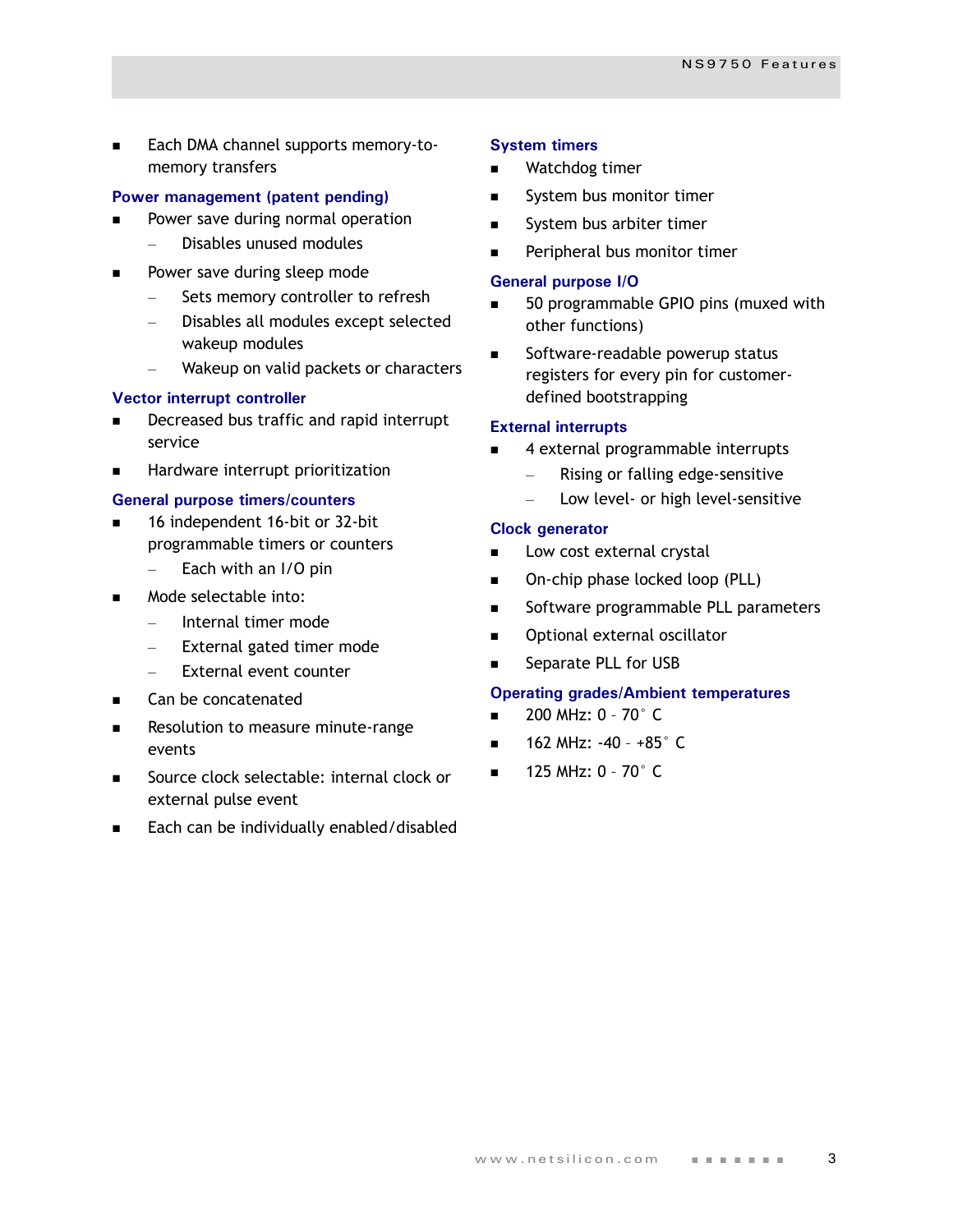# <span id="page-7-0"></span>**System-level interfaces**

 $\sim$  $\sim$  $\sim$  $\mathcal{M} \rightarrow \mathcal{M}$ 

Figure 1 shows the NS9750 system-level hardware interfaces, which are detailed after the figure.



#### *Figure 1: System-level hardware interfaces*

#### *NS9750 interfaces*

- Ethernet MII/RMII interface to an external PHY
- System Memory interface
	- Glueless connection to SDRAM
	- Glueless connection to buffered PC100 DIMM
	- Glueless connection to SRAM
	- Glueless connection to Flash memory or ROM
- **PCI muxed with CardBus interface**
- USB host or device interface
- **i**  $1<sup>2</sup>C$  interface
- 50 GPIO pins muxed with:
	- Four 8-pin-each serial ports, each programmable to UART or SPI
	- 1284 port
	- Up to 24-bit TFT or STN color and monochrome LCD controller
	- Two external DMA channels
- Four external interrupt pins programmed to rising or falling edge, or to high or low level
- Sixteen 16-bit or 32-bit programmable timers or counters
- Two control signals to support USB host
- **JTAG** development interface
- **EXECLOCK interfaces for crystal or external** oscillator
	- System clock
	- USB clock
- Clock interface for optional LCD external oscillator
- Power and ground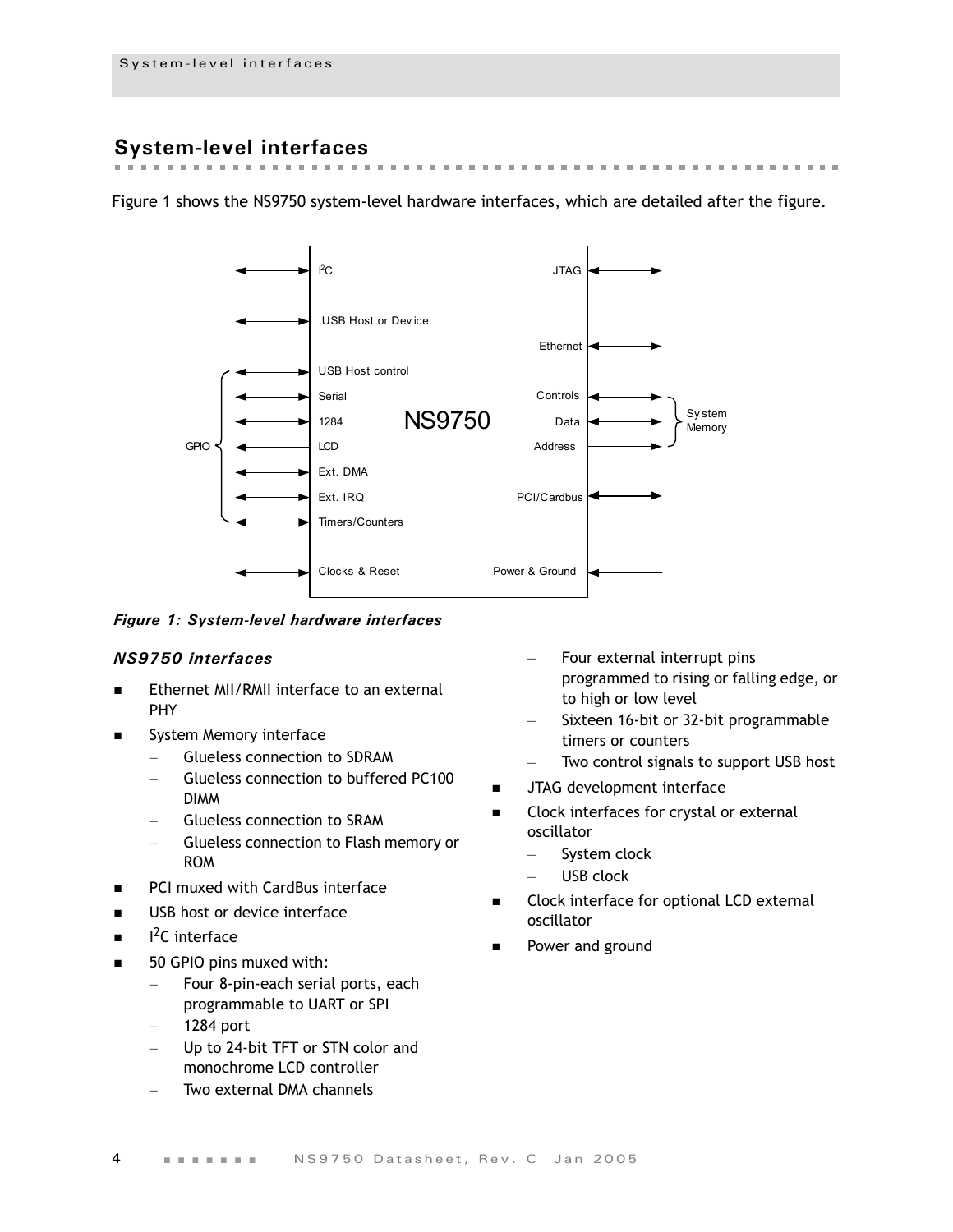# <span id="page-8-0"></span>**System configuration**

The PLL and other system settings can be configured at powerup before the CPU boots. External pins configure the necessary control register bits at powerup. External pulldown resistors can be used to configure the PLL and system configuration registers depending on the application. The recommended value is 2.2k ohm to 2.4k ohm.

[Table 1](#page-8-1) indicates how each bit is used to configure the powerup settings, where 1 indicates the internal pullup resistor and 0 indicates an external pulldown resistor. [Table 2](#page-9-0) shows PLL ND[4:0] multiplier values.

| Pin name        | <b>Configuration bits</b>                                                                                                                                                                                                                                                                                                                                                                         |
|-----------------|---------------------------------------------------------------------------------------------------------------------------------------------------------------------------------------------------------------------------------------------------------------------------------------------------------------------------------------------------------------------------------------------------|
| rtck            | PCI arbiter configuration<br><b>External PCI arbiter</b><br>0<br>Internal PCI arbiter<br>1                                                                                                                                                                                                                                                                                                        |
| boot strap[0]   | Chip select 1 byte lane enable n/write enable n configuration bootstrap<br>select<br>write enable n for byte-wide devices (default)<br>0<br>byte lane enable n (2.4K pulldown added)<br>1                                                                                                                                                                                                         |
| boot strap[4:3] | Chip select 1 data width bootstrap select<br>00<br>16 bits<br>01<br>8 bits<br>32 bits<br>11                                                                                                                                                                                                                                                                                                       |
| boot strap[2]   | Memory interface read mode bootstrap select<br>Note: An external pulldown resistor must be used to select command delayed<br>mode. Clock delayed mode is reserved for future use.<br>Command delayed mode<br>0<br>Commands are launched on a 90-degree phase-shifted AHB clock, and<br>AHB clock is routed to the external dynamic memory.<br>Clock delayed mode<br>1<br>Reserved for future use. |
| boot strap[1]   | CardBus mode bootstrap select<br>CardBus mode<br>0<br>PCI mode<br>1                                                                                                                                                                                                                                                                                                                               |
| gpio[49]        | Chip select polarity<br>Active high<br>0<br>Active low<br>1                                                                                                                                                                                                                                                                                                                                       |
| gpio[44]        | Endian mode<br><b>Big Endian</b><br>0<br>Little Endian<br>1                                                                                                                                                                                                                                                                                                                                       |
| reset done      | Bootup mode<br>Boot from SDRAM using serial SPI EEPROM<br>0<br>Boot from flash/ROM<br>1                                                                                                                                                                                                                                                                                                           |

<span id="page-8-1"></span>*Table 1: Configuration pins— Bootstrap initialization*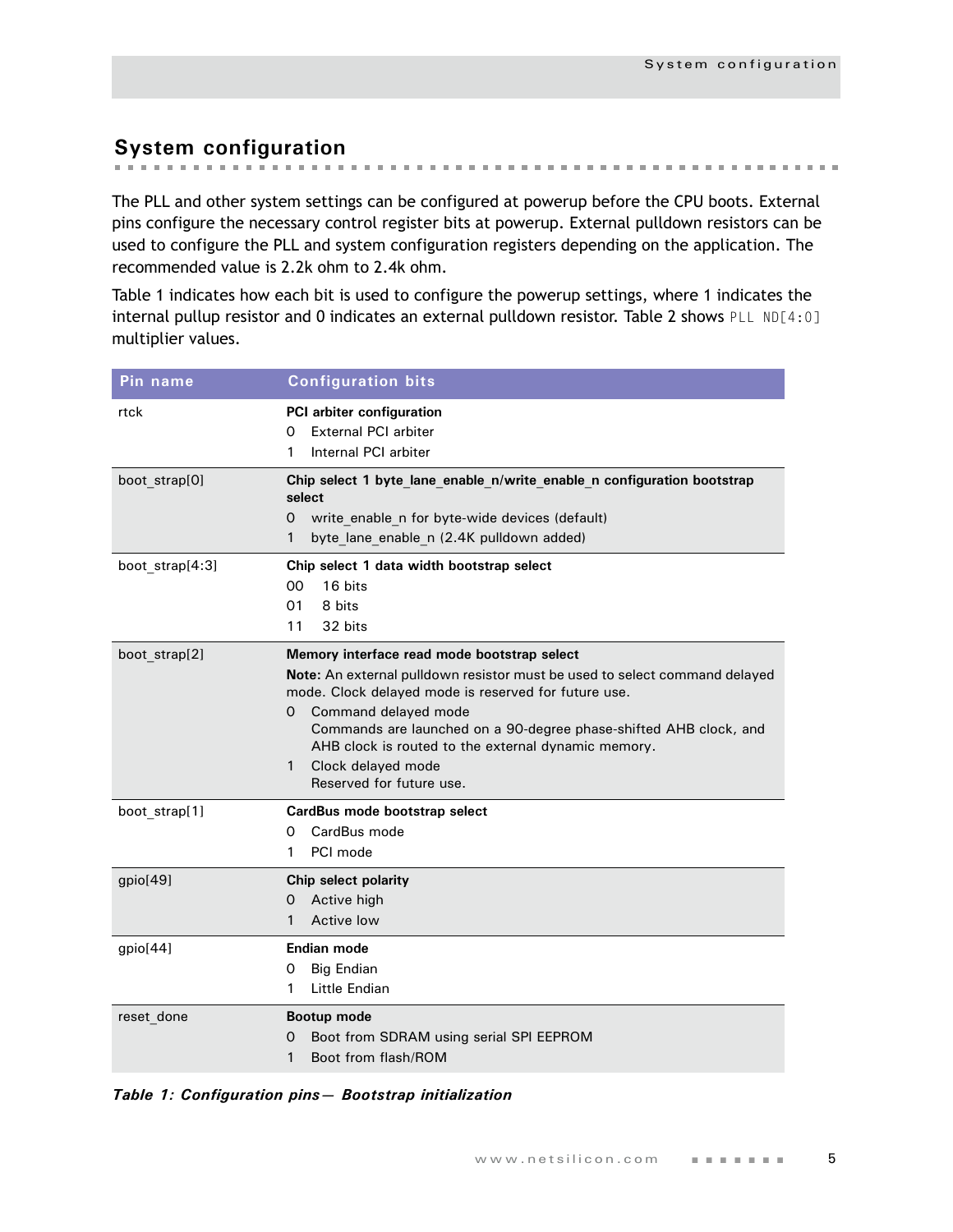| Pin name                             | <b>Configuration bits</b>               |                                    |  |  |  |  |  |
|--------------------------------------|-----------------------------------------|------------------------------------|--|--|--|--|--|
| gpio[19]                             | PLL BP (PLL bypass)                     |                                    |  |  |  |  |  |
|                                      | PLL bypassed<br>0                       |                                    |  |  |  |  |  |
|                                      | 1                                       | PLL not bypassed                   |  |  |  |  |  |
| $gpio[17]$ , $gpio[12]$ ,            | PLL ND[4:0] (PLL multiplier, $ND + 1$ ) |                                    |  |  |  |  |  |
| $gpio[10]$ , gpio $[8]$ ,<br>gpio[4] | See Table 2: PLL ND[4:0].               |                                    |  |  |  |  |  |
| $gpio[2]$ , $gpio[0]$                |                                         | PLL FS[1:0] (PLL frequency select) |  |  |  |  |  |
|                                      | <b>FS</b>                               | Divide by                          |  |  |  |  |  |
|                                      | 00                                      | 1                                  |  |  |  |  |  |
|                                      | 01                                      | $\overline{2}$                     |  |  |  |  |  |
|                                      | 10                                      | $\overline{4}$                     |  |  |  |  |  |
|                                      | 11                                      | 8                                  |  |  |  |  |  |

*Table 1: Configuration pins— Bootstrap initialization*

| <b>Register configuration:</b><br>gpio 17, 12, 10, 8, 4 | <b>Multiplier</b> |
|---------------------------------------------------------|-------------------|
| 11010                                                   | 32                |
| 00100                                                   | 31                |
| 11000                                                   | 30                |
| 11001                                                   | 29                |
| 11110                                                   | 28                |
| 11111                                                   | 27                |
| 11100                                                   | 26                |
| 11101                                                   | 25                |
| 10010                                                   | 24                |
| 10011                                                   | 23                |
| 10000                                                   | 22                |
| 10001                                                   | 21                |
| 10110                                                   | 20                |
| 10111                                                   | 19                |
| 10100                                                   | 18                |
| 10101                                                   | 17                |
| 01010                                                   | 16                |
| 01011                                                   | 15                |

<span id="page-9-0"></span>*Table 2: PLL ND[4:0]*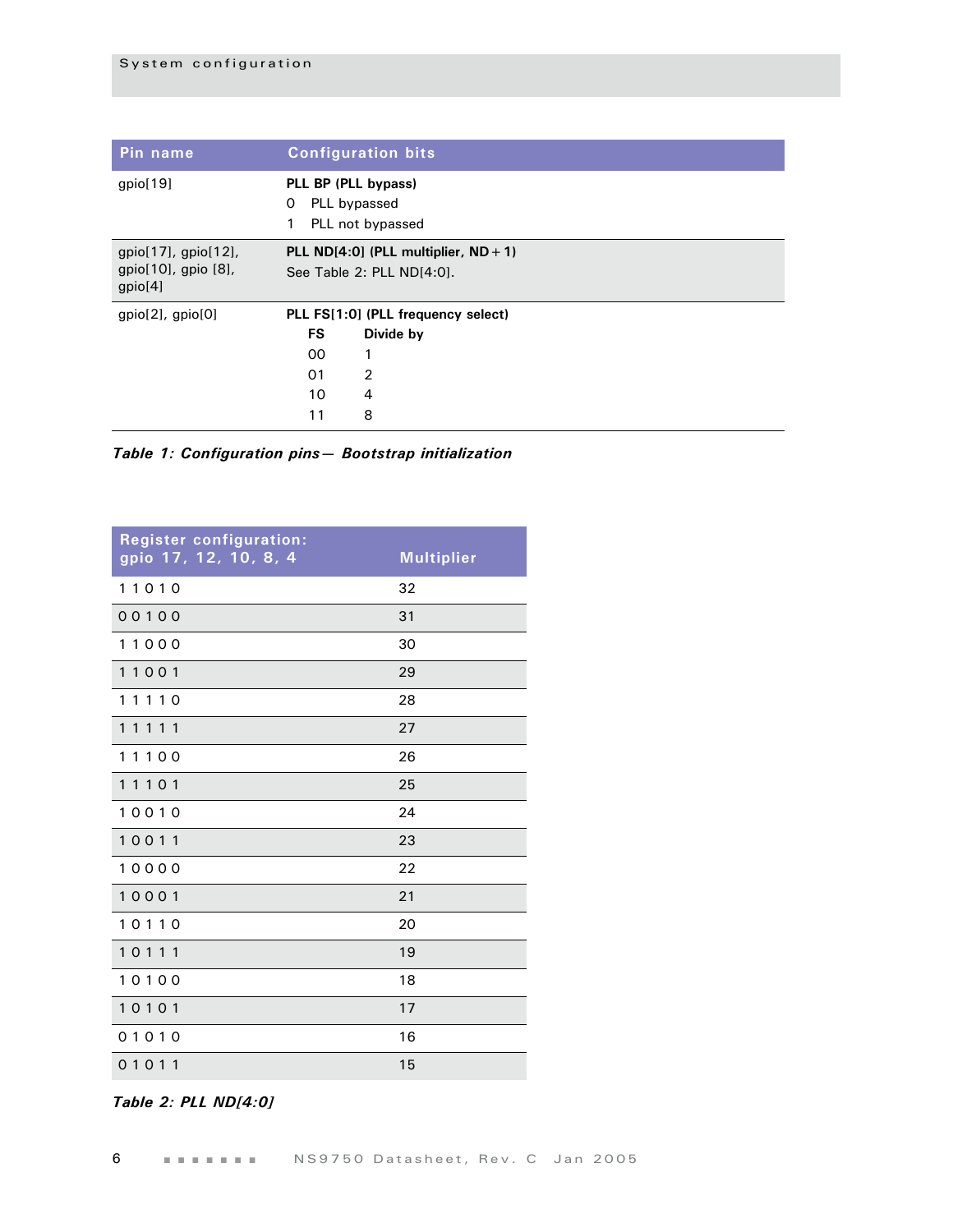| <b>Register configuration:</b><br>gpio 17, 12, 10, 8, 4 | <b>Multiplier</b> |
|---------------------------------------------------------|-------------------|
| 01000                                                   | 14                |
| 01001                                                   | 13                |
| 01110                                                   | 12                |
| 01111                                                   | 11                |
| 01100                                                   | 10                |
| 01101                                                   | 9                 |
| 00010                                                   | 8                 |
| 00011                                                   | $\overline{7}$    |
| 00000                                                   | 6                 |
| 00001                                                   | 5                 |
| 00110                                                   | 4                 |
| 00111                                                   | 3                 |
| 00100                                                   | $\overline{c}$    |
| 00101                                                   | $\mathbf{1}$      |

#### *Table 2: PLL ND[4:0]*

There are 32 additional GPIO pins that are used to create a general purpose, user-defined ID register. These are external signals that are registered at powerup.

| gpio[41] | gpio[40] | gpio[39] | gpio[38] |
|----------|----------|----------|----------|
| gpio[37] | gpio[36] | gpio[35] | gpio[34] |
| qpio[33] | gpio[32] | gpio[31] | gpio[30] |
| gpio[29] | gpio[28] | gpio[27] | gpio[26] |
| gpio[25] | gpio[23] | gpio[22] | gpio[21] |
| gpio[18] | qpi[16]  | qpi[15]  | qpi[14]  |
| gpio[13] | qpi[11]  | qpio[9]  | qpio[7]  |
| gpio[6]  | gpio[5]  | gpio[3]  | gpio[1]  |

Read these signals for general purpose status information.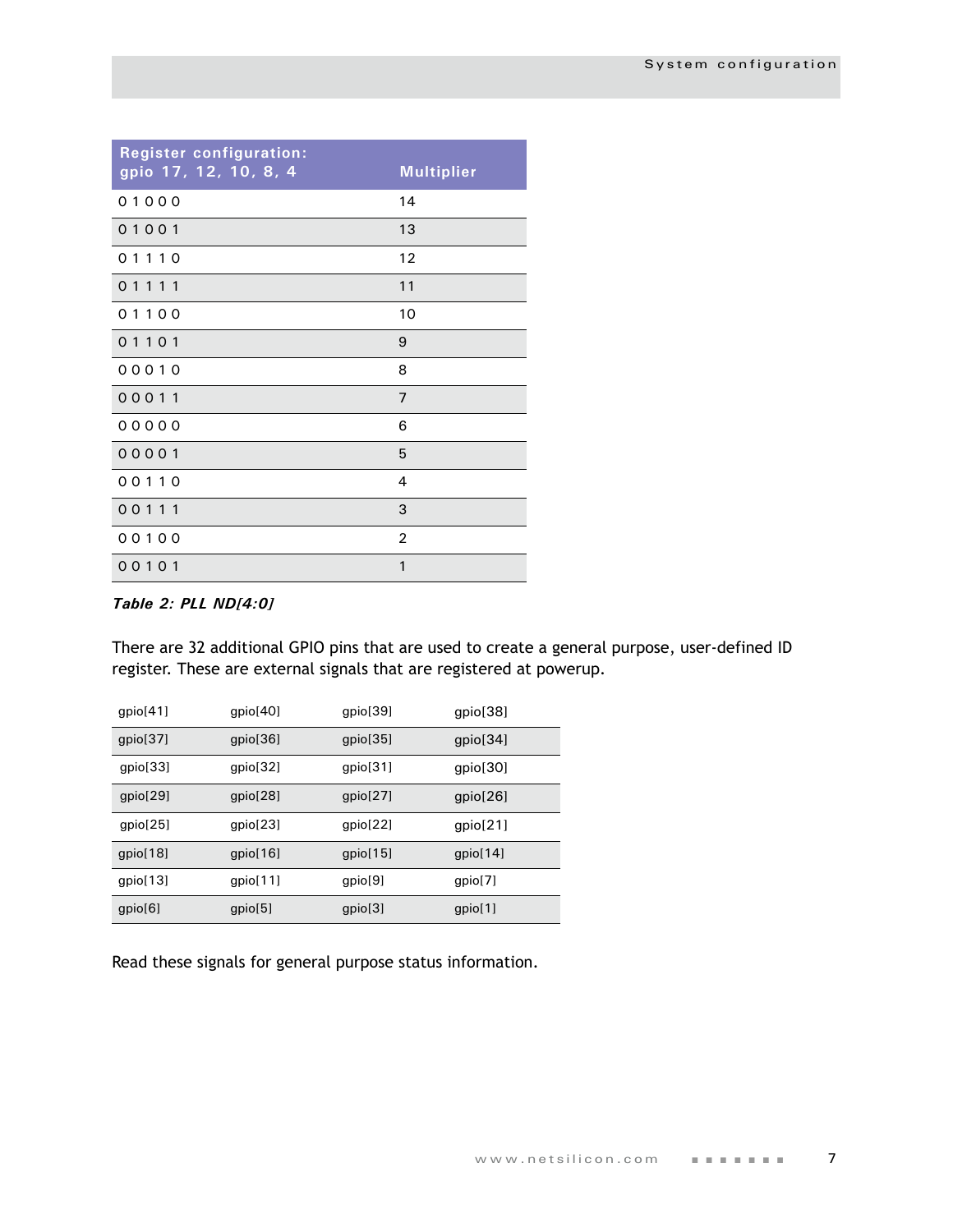# <span id="page-11-0"></span>**System boot**

**CONTRACTOR** CONTRACTOR  $\mathbf{m}$ **A REPORT OF A REPORT OF A REPORT OF A REPORT** 

There are two ways to boot the NS9750 system (see Figure 2):

- From a fast Flash over the system memory bus
- From an inexpensive, but slower, serial EEPROM through SPI port B

Both boot methods are glueless. The bootstrap pin, RESET\_DONEn, is used to indicate where to boot on a system powerup. Flash boot can be done from 8-bit, 16-bit, or 32-bit ROM or Flash.

Serial EEPROM boot is supported by NS9750 hardware. A configuration header in the EEPROM specifies total number of words to be fetched from EEPROM, as well as a system memory configuration and a memory controller configuration. The boot engine configures the memory controller and system memory, fetches data from low-cost serial EEPROM, and writes the data to external system memory, holding the CPU in reset.



*Figure 2: Two methods of booting NS9750 system*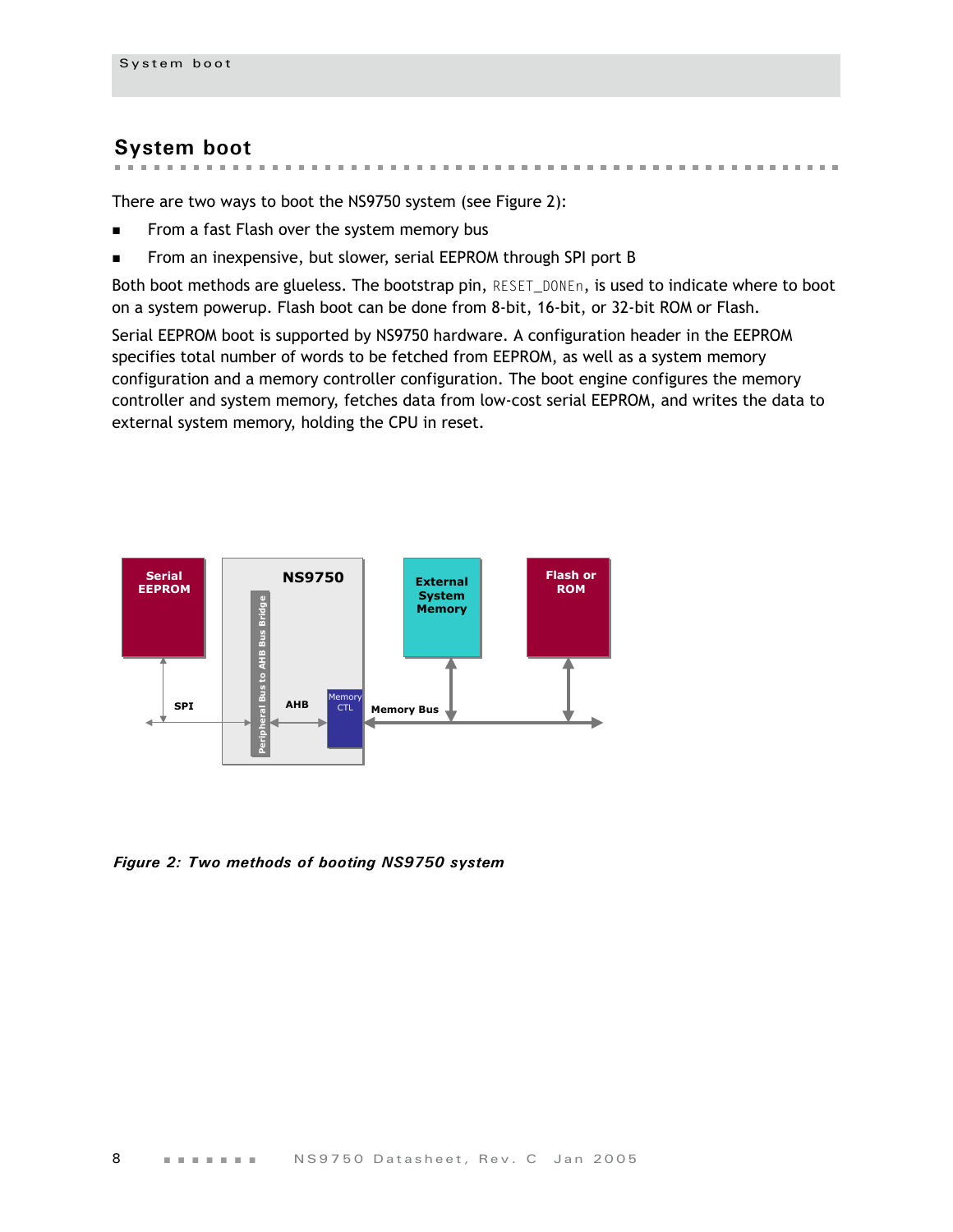# <span id="page-12-0"></span>**Reset**

. . . . . . . . . . . . . . .

Master reset using an external reset pin resets NS9750. Only the AHB bus error status registers retain their values; software read resets these error status registers. The input reset pin can be driven by a system reset circuit or a simple power-on reset circuit.

#### *RESET\_DONE as an input*

Used at bootup only:

- When set to 0, the system boots from SDRAM through the serial SPI EEPROM.
- When set to 1, the system boots from Flash/ROM. This is the default.

#### *RESET\_DONE as an output*

Sets to 1, per Step 6 in the boot sequence:

If the system is booting from serial EEPROM through the SPI port, the boot program must be loaded into the SDRAM before the CPU is released from reset. The memory controller is powered up with dy\_cs\_n[0] enabled with a default set of SDRAM configurations. The default address range for dy\_cs\_n[0] is from 0x0000 0000. The other chip selects are disabled.

#### **Boot sequence**

- **1** When the system reset turns to inactive, the reset signal to the CPU is still held active.
- **2** An I/O module on the peripheral bus (BBus) reads from a serial ROM device that contains the memory controller settings and the boot program.
- **3** The BBus-to-AHB bridge requests and gets the system bus.
- **4** The memory controller settings are read from the serial EEPROM and used to initialize the memory controller.
- **5** The BBus-to-AHB bridge loads the boot program into the SDRAM, starting at address 0.
- **6** The reset signal going to the CPU is released once the boot program is loaded. RESET\_DONE is now set to 1.
- **7** The CPU begins to execute code from address 0x0000 0000.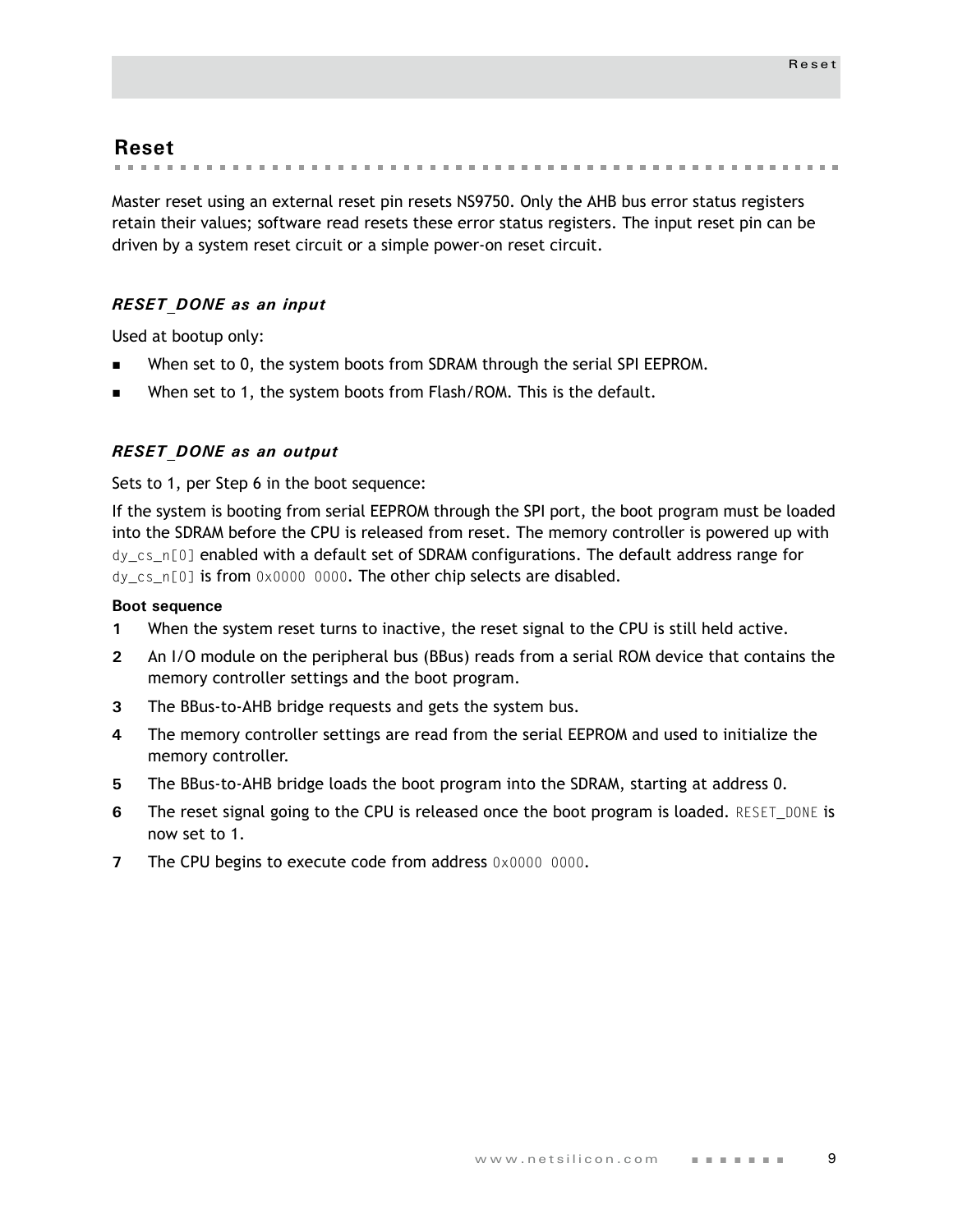[Figure 3](#page-13-1) shows a sample reset circuit.



<span id="page-13-1"></span>*Figure 3: Sample reset circuit*

You can use one of four software resets to reset the NS9750. Select the reset by setting the appropriate bit in the appropriate register:

- Watchdog timer can issue reset upon Watchdog timer expiration.
- AHB bus arbiter can issue reset upon AHB bus arbiter timer expiration.
- AHB bus monitor can issue reset upon AHB bus monitor timer expiration.
- Software reset can reset individual internal modules or all modules (except memory and CPU).

Hardware reset duration is 4ms for PLL to stabilize. Software reset duration depends on speed grade, as shown in [Table 3](#page-13-0).

| Speed grade | CPU clock cycles | <b>Duration</b> |
|-------------|------------------|-----------------|
| 200 MHz     | 128              | 640 ns          |
| 162 MHz     | 128              | 790 ns          |
| 125 MHz     | 128              | $1024$ ns       |

#### <span id="page-13-0"></span>*Table 3: Software reset duration*

The minimum reset pulse width is 10 crystal clocks.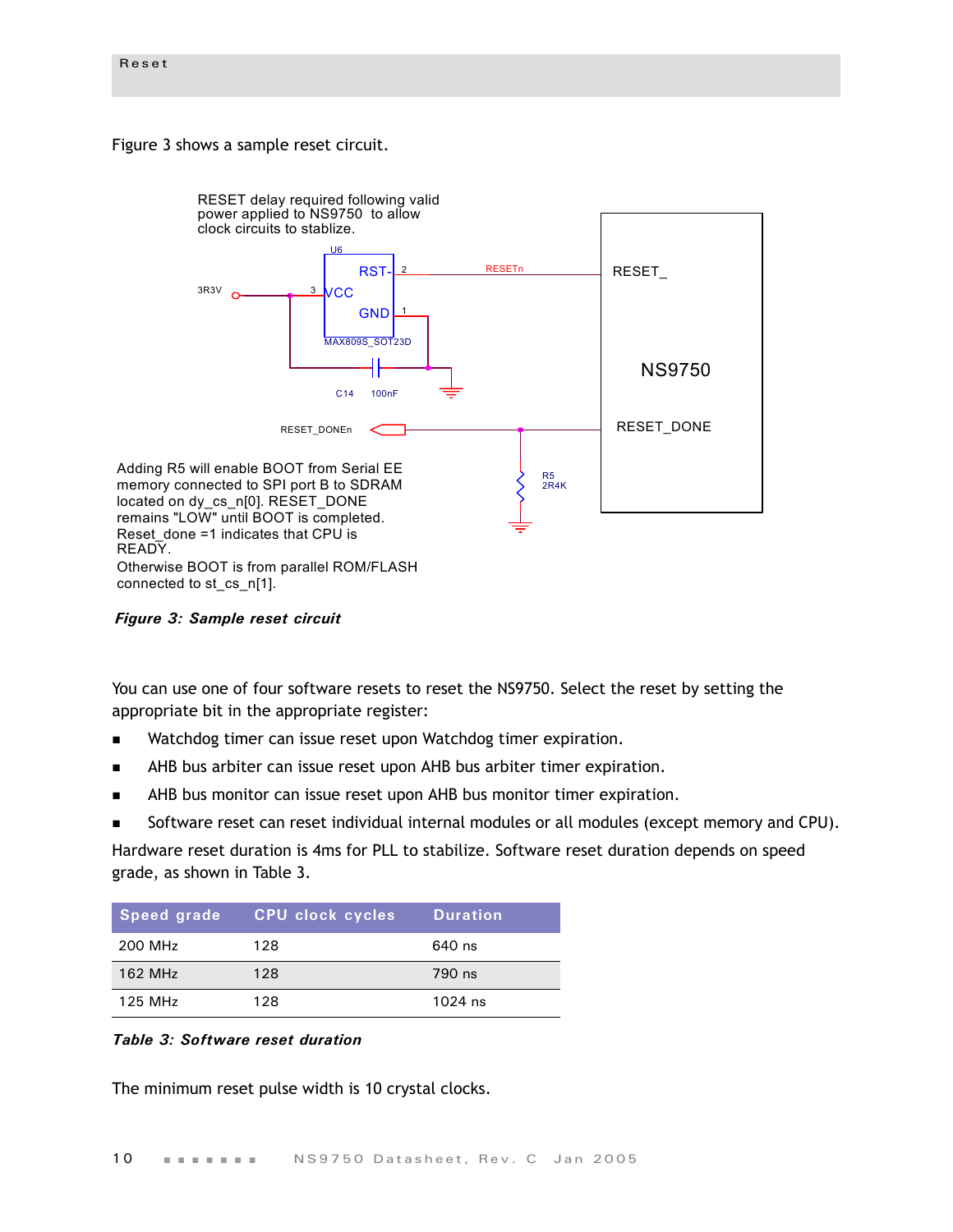# <span id="page-14-0"></span>**System Clock**

The system clock is provided to NS9750 by either a crystal or an external oscillator; [Table 4](#page-14-1) shows sample clock frequency settings for each chip speed grade.

| Speed   | cpu clk        | hclk (main bus) bbus clk |         |
|---------|----------------|--------------------------|---------|
| 200 MHz | 200 (199.0656) | 99.5328                  | 49.7664 |
| 162 MHz | 162.2016       | 81.1008                  | 40.5504 |
| 125 MHz | 125.3376       | 62.6688                  | 31.3344 |

<span id="page-14-1"></span>*Table 4: Sample clock frequency settings with 29.4912 MHz crystal*

If an oscillator is used, it must be connected to the  $x1$ \_sys\_osc input (C8 pin) on the NS9750. If a crystal is used, it must be connected with a circuit such as the one shown in [Figure 4.](#page-14-2)



#### <span id="page-14-2"></span>*Figure 4: NS9750 system clock*

The PLL parameters are initialized on powerup reset and can be changed by software from  $f_{max}$  to 1/2  $f_{\text{max}}$ . For a 200 MHz grade, then, the CPU may change from 200 MHz to 100 MHz, the AHB system bus may change from 100 MHz to 50 MHz, and the peripheral BBus may change from 50 MHz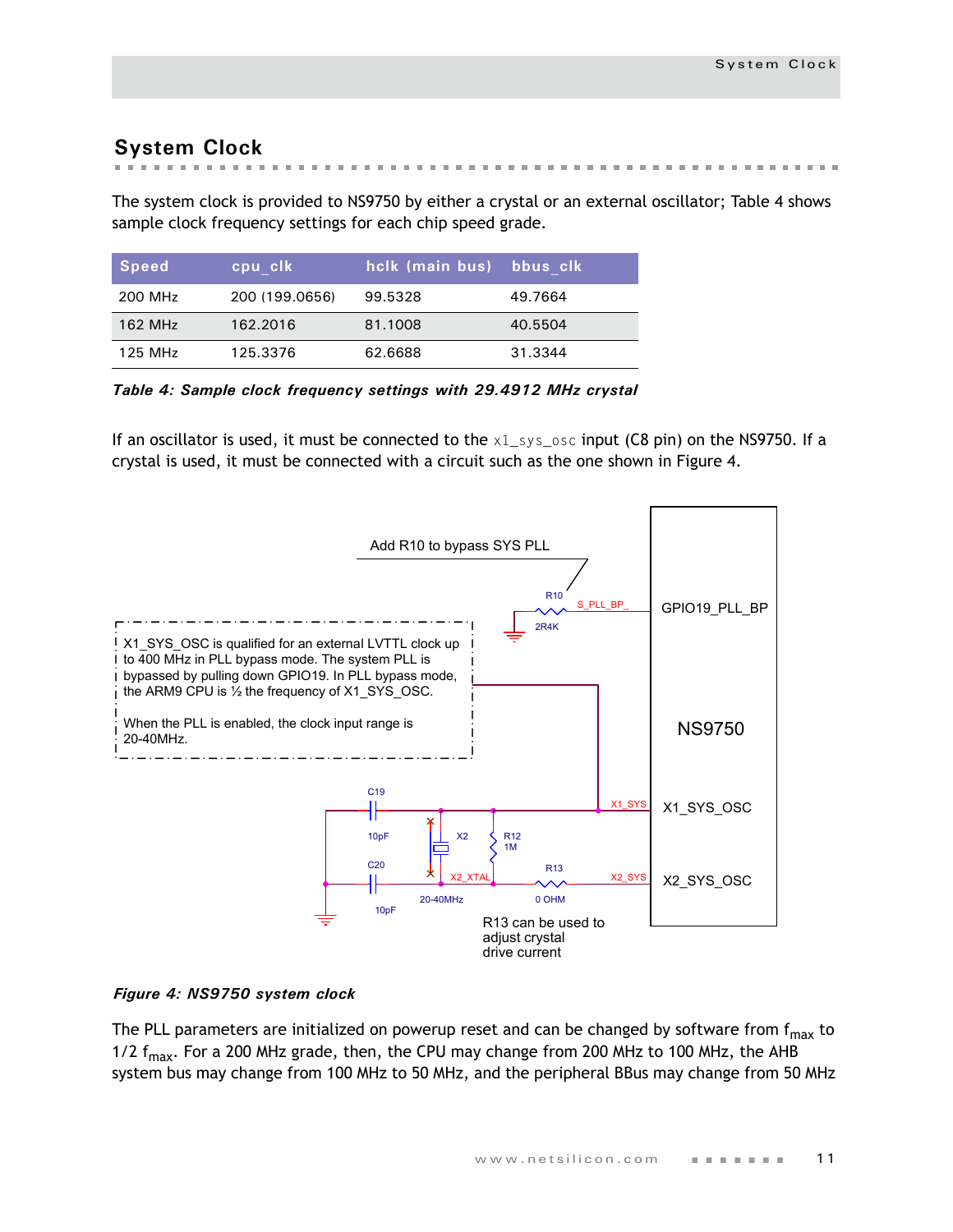to 25 MHz. If changed by software, the system resets automatically after the PLL stabilizes (approximately 4 ms).

The system clock provides clocks for CPU, AHB system bus, peripheral BBus, PCI/CardBus, LCD, timers, memory controller, and BBus modules (serial modules and 1284 parallel port).

The Ethernet MAC uses external clocks from a MII PHY or a RMII PHY. For a MII PHY, these clocks are input signals:  $rx$  clk on pin T3 for receive clock and  $tx$  clk on pin V3 for transmit clock. For a RMII, there is only one clock, and it connects to the  $rx\_c1k$  on pin T3. In this case, the transmit clock tx\_clk, pin V3, should be tied low.

PCI/CardBus, LCD controller, serial modules (UART, SPI), and 1284 port can optionally use external clock signals.

# <span id="page-15-0"></span>**USB clock**

. . . . . . .

USB is clocked by a separate PLL driven by an external 48 MHz crystal, or it can be driven directly by an external 48 MHz oscillator. [Figure 5](#page-15-1) shows a USB circuit.



<span id="page-15-1"></span>*Figure 5: USB clock*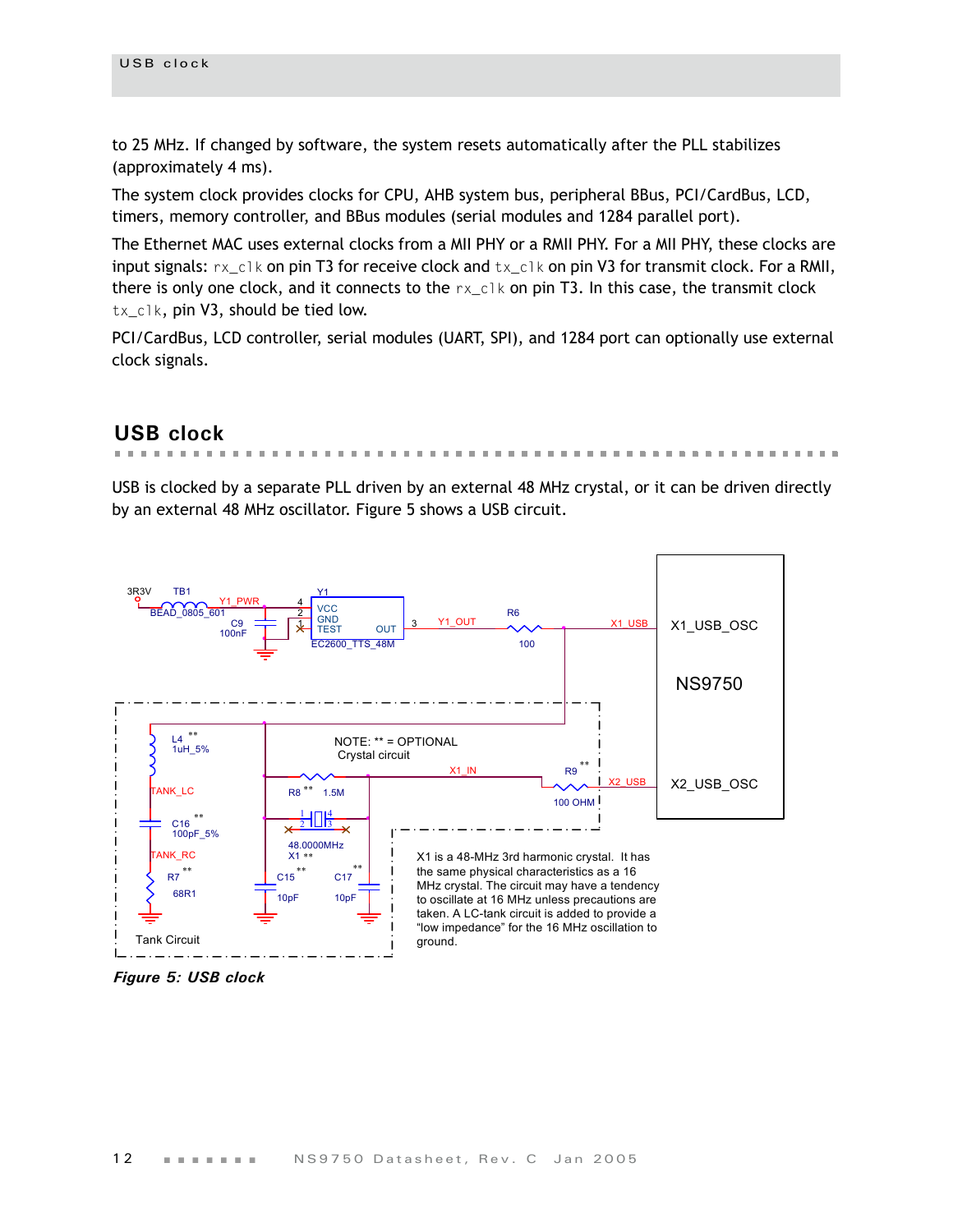# <span id="page-16-0"></span>**NS9750 pinout and signal descriptions**

Each pinout table applies to a specific interface, and contains the following information:

| <b>Heading</b>    | <b>Description</b>                                                                                                                                                                                                                                                 |
|-------------------|--------------------------------------------------------------------------------------------------------------------------------------------------------------------------------------------------------------------------------------------------------------------|
| Pin $#$           | The pin number assignment for a specific I/O signal.                                                                                                                                                                                                               |
| Signal<br>Name    | The pin name for each I/O signal.Some signals have multiple function modes and are identified<br>accordingly. The mode is configured through firmware using one or more configuration registers.<br>n in the signal name indicates that this signal is active low. |
| U/D               | U or D indicates whether the pin is a pullup resistor or a pulldown resistor:<br>$U -$ Pullup (input current source)<br>$D -$ Pulldown (input current sink)<br>If no value appears, that pin is neither a pullup nor pulldown resistor.                            |
| I/O               | The type of signal $-$ input, output, or input/output.                                                                                                                                                                                                             |
| <b>OD</b><br>(mA) | The output drive strength of an output buffer. The NS9750 uses one of three drivers:<br>2 <sub>m</sub> A<br>4 mA<br>8 mA                                                                                                                                           |

More detailed signal descriptions are provided for selected modules.

# <span id="page-16-1"></span>**System Memory interface**

| Pin $#$         | <b>Signal Name</b> | U/D | OD<br>(mA) | I/O     | <b>Description</b> |
|-----------------|--------------------|-----|------------|---------|--------------------|
| A21             | addr[0]            |     | 8          | O       | Address bus signal |
| <b>B20</b>      | addr[1]            |     | 8          | $\circ$ | Address bus signal |
| C <sub>19</sub> | addr[2]            |     | 8          | O       | Address bus signal |
| A20             | addr[3]            |     | 8          | $\circ$ | Address bus signal |
| <b>B19</b>      | addr[4]            |     | 8          | O       | Address bus signal |
| C18             | addr[5]            |     | 8          | $\circ$ | Address bus signal |
| A19             | addr[6]            |     | 8          | O       | Address bus signal |
| A17             | addr[7]            |     | 8          | $\circ$ | Address bus signal |
| C16             | addr[8]            |     | 8          | O       | Address bus signal |
| <b>B16</b>      | addr[9]            |     | 8          | O       | Address bus signal |
| A16             | addr[10]           |     | 8          | O       | Address bus signal |
| D <sub>15</sub> | addr[11]           |     | 8          | O       | Address bus signal |

*Table 5: System Memory interface pinout*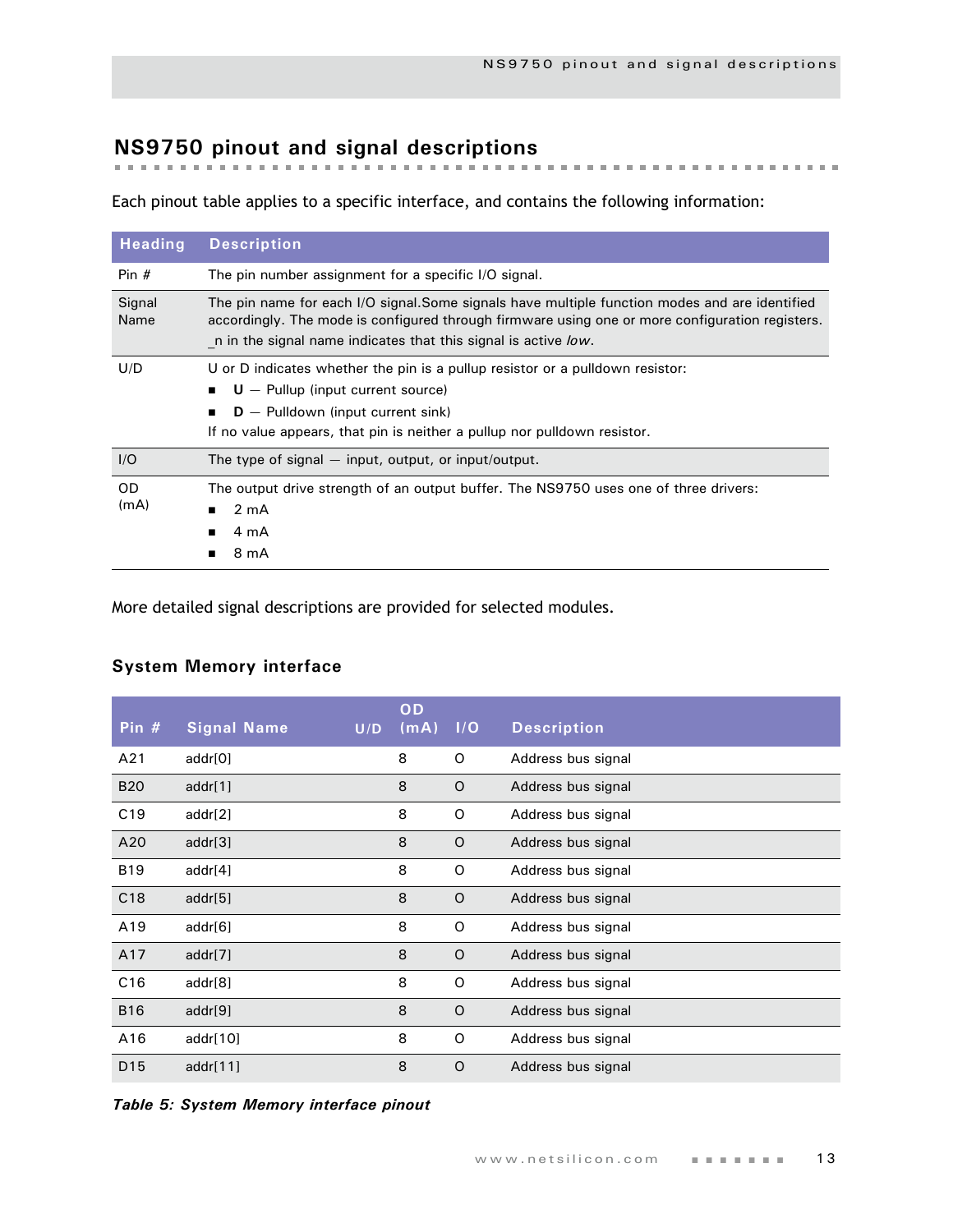| Pin #           | <b>Signal Name</b> | U/D | OD<br>(mA) | I/O         | <b>Description</b>                                                       |
|-----------------|--------------------|-----|------------|-------------|--------------------------------------------------------------------------|
| C15             | addr[12]           |     | 8          | O           | Address bus signal                                                       |
| <b>B15</b>      | addr[13]           |     | 8          | O           | Address bus signal                                                       |
| A15             | addr[14]           |     | 8          | O           | Address bus signal                                                       |
| C14             | addr[15]           |     | 8          | O           | Address bus signal                                                       |
| <b>B14</b>      | addr[16]           |     | 8          | $\mathsf O$ | Address bus signal                                                       |
| A14             | addr[17]           |     | 8          | O           | Address bus signal                                                       |
| A13             | addr[18]           |     | 8          | $\mathsf O$ | Address bus signal                                                       |
| <b>B13</b>      | addr[19]           |     | 8          | O           | Address bus signal                                                       |
| C13             | addr[20]           |     | 8          | $\mathsf O$ | Address bus signal                                                       |
| A12             | addr[21]           |     | 8          | O           | Address bus signal                                                       |
| <b>B12</b>      | addr[22]           |     | 8          | $\mathsf O$ | Address bus signal                                                       |
| C12             | addr[23]           |     | 8          | O           | Address bus signal                                                       |
| D12             | addr[24]           |     | 8          | $\mathsf O$ | Address bus signal                                                       |
| A11             | addr[25]           |     | 8          | O           | Address bus signal                                                       |
| <b>B11</b>      | addr[26]           |     | 8          | $\mathsf O$ | Address bus signal                                                       |
| C11             | addr[27]           |     | 8          | O           | Address bus signal                                                       |
| G2              | clk_en[0]          |     | 8          | $\mathsf O$ | SDRAM clock enable                                                       |
| H <sub>3</sub>  | clk_en[1]          |     | 8          | O           | SDRAM clock enable                                                       |
| G1              | clk_en[2]          |     | 8          | $\mathsf O$ | SDRAM clock enable                                                       |
| H <sub>2</sub>  | clk_en[3]          |     | 8          | O           | SDRAM clock enable                                                       |
| A10             | clk_out[0]         |     | 8          | O           | SDRAM reference clock. Connect to clk_in[0] using<br>series termination. |
| A <sub>9</sub>  | clk_out[1]         |     | 8          | O           | <b>SDRAM</b> clock                                                       |
| A5              | clk out[2]         |     | 8          | O           | SDRAM clock                                                              |
| A4              | clk_out[3]         |     | 8          | $\mathsf O$ | SDRAM clock                                                              |
| G26             | data[0]            |     | 8          | I/O         | Data bus signal                                                          |
| H <sub>24</sub> | data[1]            |     | 8          | I/O         | Data bus signal                                                          |
| G25             | data[2]            |     | 8          | I/O         | Data bus signal                                                          |
| F <sub>26</sub> | data[3]            |     | 8          | I/O         | Data bus signal                                                          |
| G24             | data[4]            |     | 8          | I/O         | Data bus signal                                                          |
| F25             | data[5]            |     | 8          | I/O         | Data bus signal                                                          |
| E26             | data[6]            |     | 8          | I/O         | Data bus signal                                                          |

#### *Table 5: System Memory interface pinout*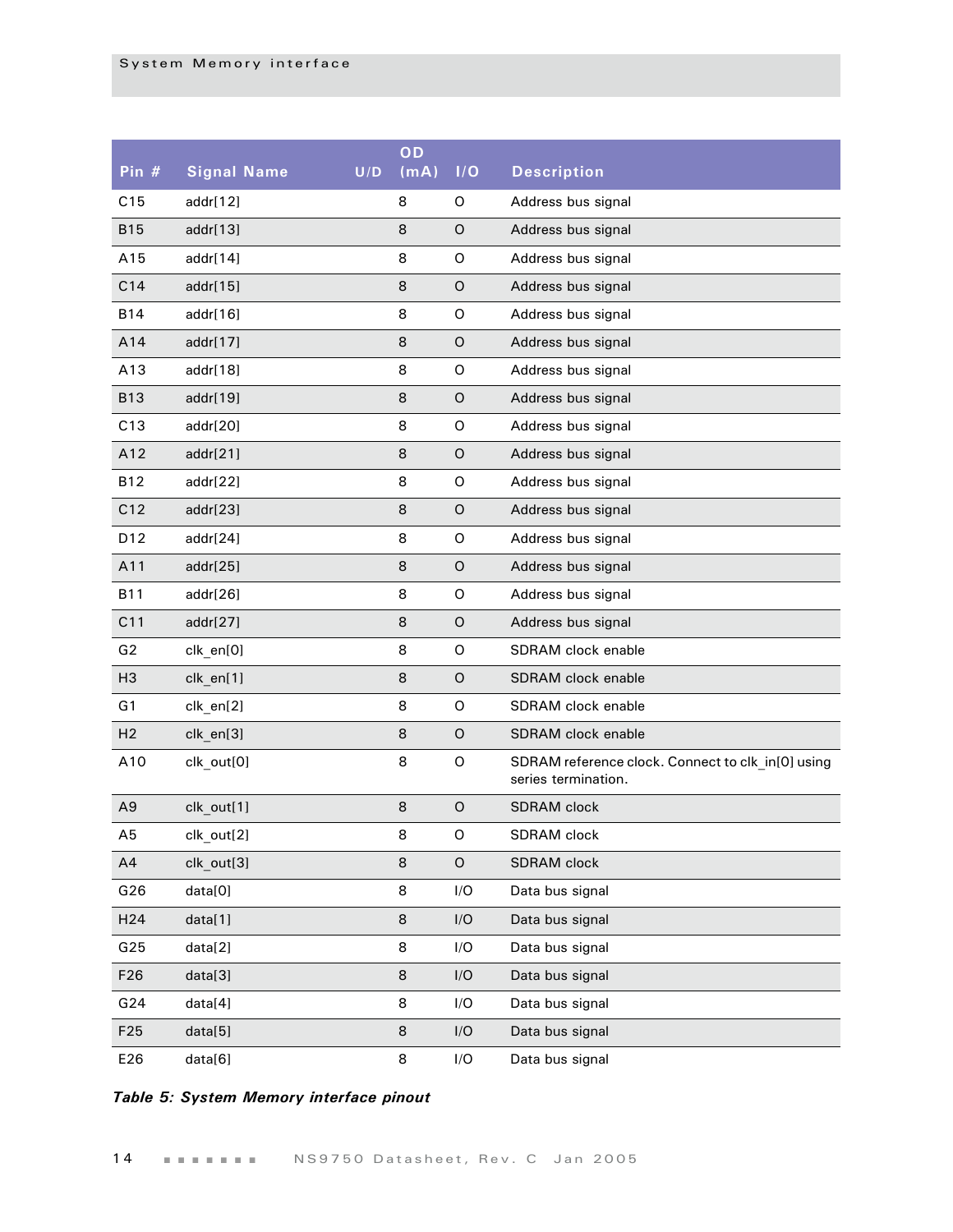| Pin #           | <b>Signal Name</b> | U/D | OD<br>(mA) | I/O          | <b>Description</b>                           |
|-----------------|--------------------|-----|------------|--------------|----------------------------------------------|
| F24             | data[7]            |     | 8          | I/O          | Data bus signal                              |
| E25             | data[8]            |     | 8          | I/O          | Data bus signal                              |
| D <sub>26</sub> | data[9]            |     | 8          | I/O          | Data bus signal                              |
| F <sub>23</sub> | data[10]           |     | 8          | I/O          | Data bus signal                              |
| E24             | data[11]           |     | 8          | I/O          | Data bus signal                              |
| D <sub>25</sub> | data[12]           |     | 8          | I/O          | Data bus signal                              |
| C <sub>26</sub> | data[13]           |     | 8          | I/O          | Data bus signal                              |
| E23             | data[14]           |     | 8          | I/O          | Data bus signal                              |
| D24             | data[15]           |     | 8          | I/O          | Data bus signal                              |
| C <sub>25</sub> | data[16]           |     | 8          | I/O          | Data bus signal                              |
| <b>B26</b>      | data[17]           |     | 8          | I/O          | Data bus signal                              |
| D <sub>22</sub> | data[18]           |     | 8          | I/O          | Data bus signal                              |
| C <sub>23</sub> | data[19]           |     | 8          | I/O          | Data bus signal                              |
| <b>B24</b>      | data[20]           |     | 8          | I/O          | Data bus signal                              |
| A25             | data[21]           |     | 8          | I/O          | Data bus signal                              |
| C22             | data[22]           |     | 8          | I/O          | Data bus signal                              |
| D <sub>21</sub> | data[23]           |     | 8          | I/O          | Data bus signal                              |
| <b>B23</b>      | data[24]           |     | 8          | I/O          | Data bus signal                              |
| A24             | data[25]           |     | 8          | I/O          | Data bus signal                              |
| A23             | data[26]           |     | 8          | I/O          | Data bus signal                              |
| <b>B22</b>      | data[27]           |     | 8          | I/O          | Data bus signal                              |
| C <sub>21</sub> | data[28]           |     | 8          | I/O          | Data bus signal                              |
| A22             | data[29]           |     | 8          | I/O          | Data bus signal                              |
| B21             | data[30]           |     | 8          | I/O          | Data bus signal                              |
| C <sub>20</sub> | data[31]           |     | 8          | I/O          | Data bus signal                              |
| E <sub>1</sub>  | data mask[0]       |     | 8          | $\mathsf O$  | SDRAM data mask signal                       |
| F <sub>2</sub>  | data mask[1]       |     | 8          | $\mathsf O$  | SDRAM data mask signal                       |
| G <sub>3</sub>  | data mask[2]       |     | 8          | O            | SDRAM data mask signal                       |
| F1              | data mask[3]       |     | 8          | $\mathsf O$  | SDRAM data mask signal                       |
| C <sub>5</sub>  | clk_in[0]          |     |            | T            | SDRAM feedback clock. Connect to clk out[0]. |
| D <sub>2</sub>  | clk in[1]          |     |            | $\mathsf{I}$ | Connect to GND                               |
| E <sub>3</sub>  | clk_in[2]          |     |            | T            | Connect to GND                               |

*Table 5: System Memory interface pinout*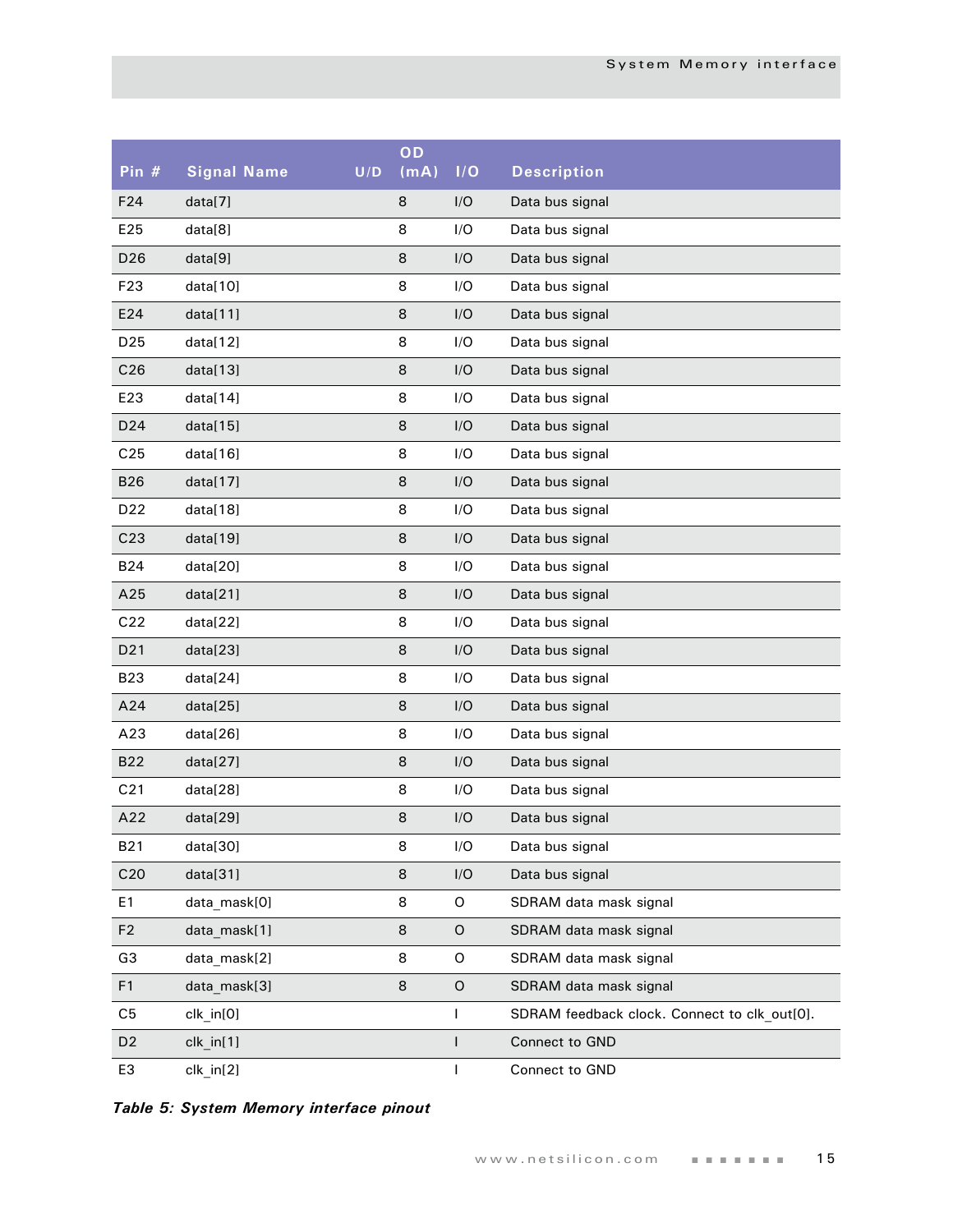| Pin #           | <b>Signal Name</b> | U/D | OD<br>(mA) | I/O          | <b>Description</b>                                                                     |
|-----------------|--------------------|-----|------------|--------------|----------------------------------------------------------------------------------------|
| E <sub>2</sub>  | $clk$ in $[3]$     |     |            | $\mathsf{I}$ | <b>Connect to GND</b>                                                                  |
|                 |                    |     |            |              |                                                                                        |
| <b>B4</b>       | byte lane sel n[0] |     | 8          | $\Omega$     | Static memory byte lane enable[0] or<br>write enable n[0] for byte-wide device signals |
| F <sub>4</sub>  | byte lane sel n[1] |     | 8          | $\circ$      | Static memory byte lane enable[1] or<br>write enable n[1] for byte-wide device signals |
| D <sub>1</sub>  | byte lane sel n[2] |     | 8          | O            | Static memory byte lane enable[2] or<br>write enable n[2] for byte-wide device signals |
| F <sub>3</sub>  | byte lane sel n[3] |     | 8          | $\circ$      | Static memory byte lane enable[3] or<br>write enable n[3] for byte-wide device signals |
| B <sub>5</sub>  | cas n              |     | 8          | O            | SDRAM column address strobe                                                            |
| A <sub>8</sub>  | dy_cs_n[0]         |     | 8          | $\circ$      | SDRAM chip select signal                                                               |
| B <sub>8</sub>  | dy $cs$ n[1]       |     | 8          | O            | SDRAM chip select signal                                                               |
| A <sub>6</sub>  | dy $cs$ $n[2]$     |     | 8          | O            | SDRAM chip select signal                                                               |
| C7              | $dy$ cs $n[3]$     |     | 8          | O            | SDRAM chip select signal                                                               |
| C <sub>6</sub>  | st oe n            |     | 8          | $\circ$      | Static memory output enable                                                            |
| D <sub>6</sub>  | ras n              |     | 8          | O            | SDRAM row address strobe                                                               |
| H1              | dy pwr n           |     | 8          | $\circ$      | SyncFlash power down                                                                   |
| <b>B10</b>      | st_cs_n[0]         |     | 8          | O            | Static memory chip select signal                                                       |
| C <sub>10</sub> | st cs n[1]         |     | 8          | O            | Static memory chip select signal                                                       |
| B <sub>9</sub>  | st cs $n[2]$       |     | 8          | O            | Static memory chip select signal                                                       |
| C <sub>9</sub>  | st cs n[3]         |     | 8          | $\circ$      | Static memory chip select signal                                                       |
| B <sub>6</sub>  | we n               |     | 8          | O            | SDRAM write enable. Used for static and SDRAM<br>devices.                              |
| J3              | ta strb            | U   |            | $\mathsf{I}$ | Slow peripheral transfer acknowledge                                                   |

*Table 5: System Memory interface pinout*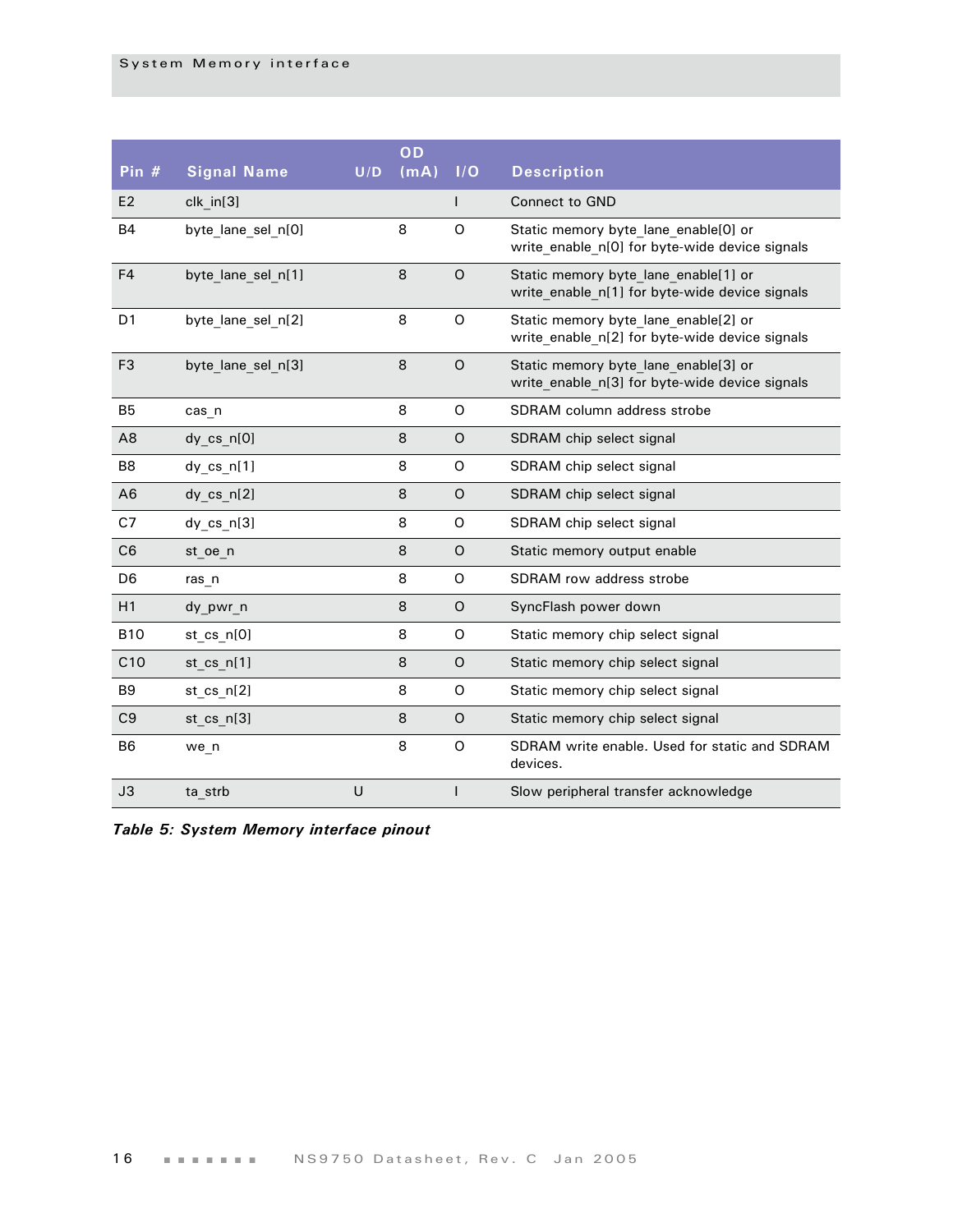### <span id="page-20-0"></span>**System Memory interface signals**

[Table 6](#page-20-1) describes the System Memory interface signals in more detail. All signals are internal to the chip. Figure 6, "SDRAM clock termination," on page 18, shows NS9750 SDRAM clock termination.

| $N$ ame              | I/O      | <b>Description</b>                                                                                                                                                           |
|----------------------|----------|------------------------------------------------------------------------------------------------------------------------------------------------------------------------------|
| addr[27:0]           | O        | Address output. Used for both static and SDRAM devices. SDRAM<br>memories use bits [14:0]; static memories use bits [25:0].                                                  |
| clk en[3:0]          | $\Omega$ | SDRAM clock enable. Used for SDRAM devices.<br>The clk en signals are associated with the dy cs n signals.<br>Note:                                                          |
| clk_out[3:1]         | $\Omega$ | SDRAM clocks. Used for SDRAM devices.                                                                                                                                        |
| clk out[0]           | O        | SDRAM clk out[0] is connected to clk in[0].                                                                                                                                  |
| data[31:0]           | I/O      | Read data from memory. Used for the static memory controller and the<br>dynamic memory controller.                                                                           |
| data mask[3:0]       | O        | Data mask output to SDRAMs. Used for SDRAM devices.                                                                                                                          |
| clk in [3:1]         |          | Feedback clocks. Used for SDRAM devices.                                                                                                                                     |
| clk_in[0]            | I        | Feedback clock [0]. Always connects to clk out[0].                                                                                                                           |
| byte lane sel n[3:0] | O        | Static memory byte lane select, active low, or write enable n for byte-<br>wide devices.                                                                                     |
| cas n                | $\Omega$ | Column address strobe. Used for SDRAM devices.                                                                                                                               |
| dy_cs_n[3:0]         | O        | SDRAM chip selects. Used for SDRAM devices.                                                                                                                                  |
| st oe n              | O        | Output enable for static memories. Used for static memory devices.                                                                                                           |
| ras_n                | O        | Row address strobe. Used for SDRAM devices.                                                                                                                                  |
| st_cs_n[3:0]         | $\Omega$ | Static memory chip selects. Default active low. Used for static memory<br>devices.                                                                                           |
| we n                 | O        | Write enable. Used for SDRAM and static memories.                                                                                                                            |
| ta strb              |          | Slow peripheral transfer acknowledge can be used to terminate static<br>memory cycles sooner than the number of wait states programmed in the<br>chip select setup register. |

<span id="page-20-1"></span>*Table 6: System Memory interface signal descriptions*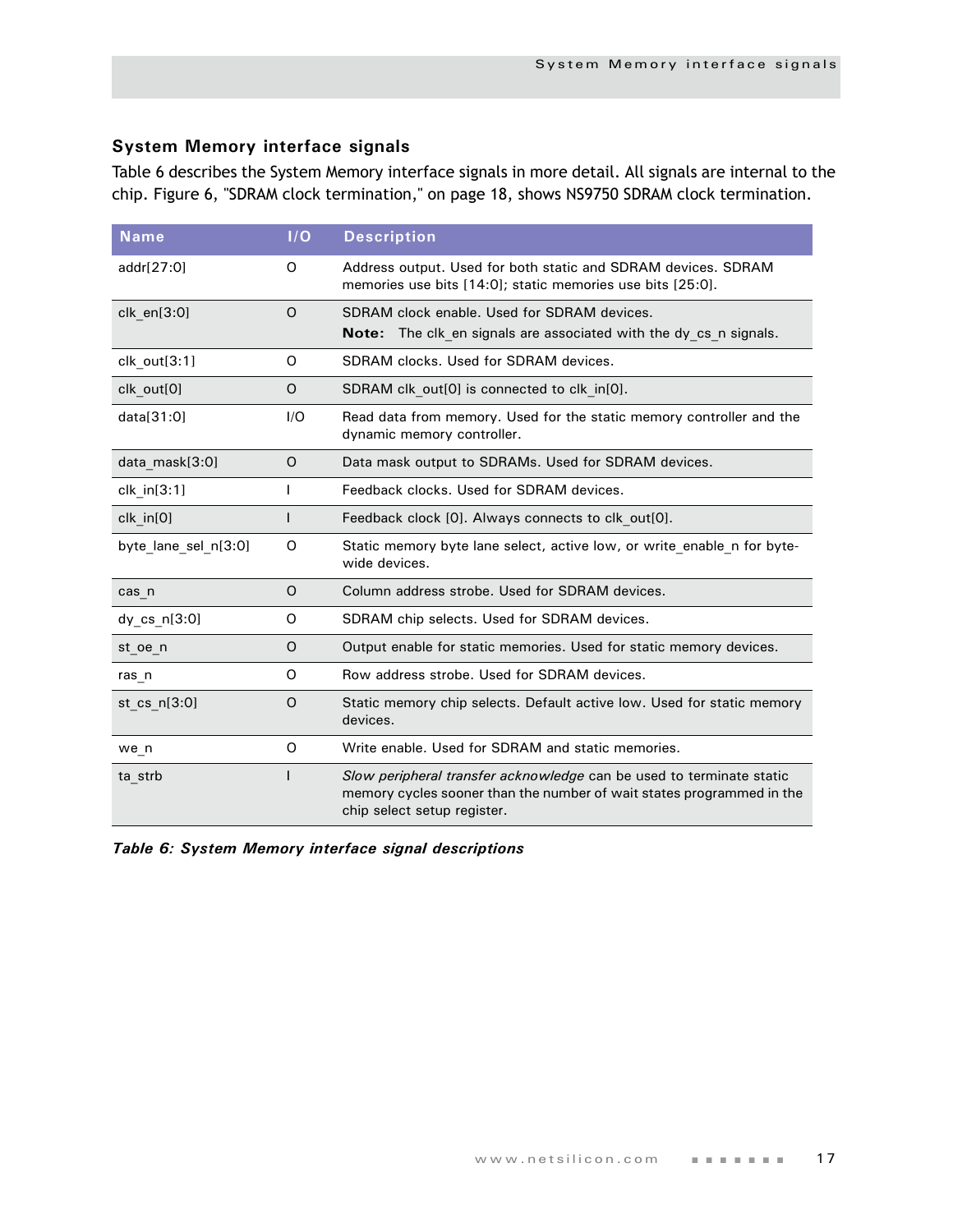

*Figure 6: SDRAM clock termination*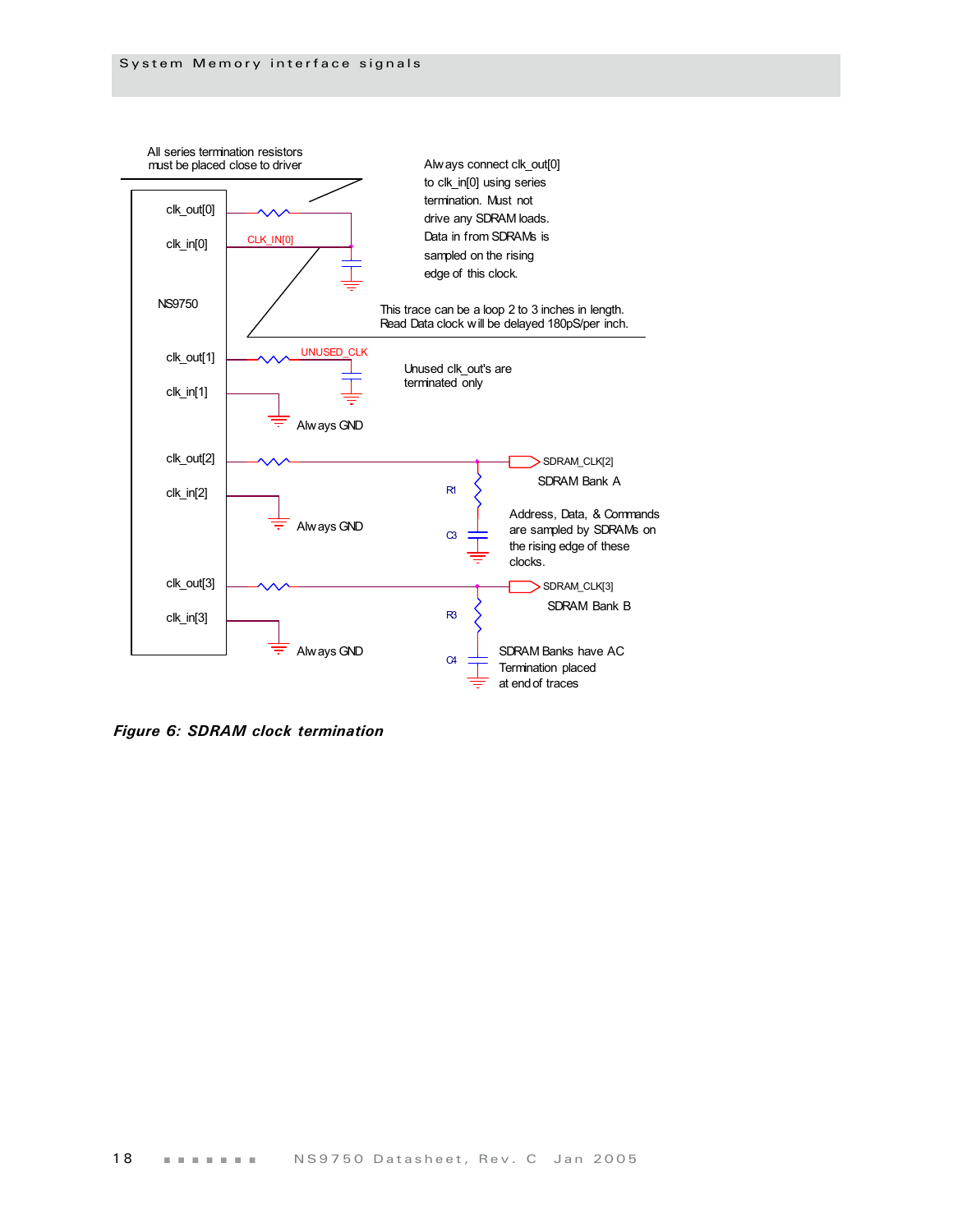#### <span id="page-22-0"></span>**Ethernet interface**

|                 | <b>Signal name</b>   |                      |     | OD             |              | <b>Description</b>                |                                                     |
|-----------------|----------------------|----------------------|-----|----------------|--------------|-----------------------------------|-----------------------------------------------------|
| Pin #           | <b>MII</b>           | RMII                 | U/D | (mA)           | I/O          | <b>MII</b>                        | RMII                                                |
| AB1             | col                  | N/C                  |     |                | $\mathbf{I}$ | Collision                         | Pull low external to<br><b>NS9750</b>               |
| AA <sub>2</sub> | <b>crs</b>           | crs dv               |     |                | $\mathsf{I}$ | Carrier sense                     | Carrier sense                                       |
| AC1             | enet_phy_<br>$int_n$ | enet_phy_<br>$int_n$ | U   |                | $\mathbf{I}$ | Ethernet PHY interrupt            | Ethernet PHY interrupt                              |
| AA3             | mdc                  | mdc                  |     | 4              | $\circ$      | MII management<br>interface clock | MII management<br>interface clock                   |
| AB <sub>2</sub> | mdio                 | mdio                 | U   | $\overline{2}$ | I/O          | MII management data               | MII management data                                 |
| T <sub>3</sub>  | rx clk               | ref clk              |     |                | ı            | Receive clock                     | Reference clock                                     |
| V <sub>2</sub>  | rx_dv                | N/C                  |     |                | T            | Receive data valid                | Pull low external to<br><b>NS9750</b>               |
| W <sub>1</sub>  | $rx$ er              | $rx$ <sub>_er</sub>  |     |                | $\mathbf{I}$ | Receive error                     | Optional signal; pull low<br>to NS9750 if not used. |
| V <sub>1</sub>  | rxd[0]               | rxd[0]               |     |                | T            | Receive data bit 0                | Receive data bit 0                                  |
| U3              | rxd[1]               | rxd[1]               |     |                | $\mathsf{I}$ | Receive data bit 1                | Receive data bit 1                                  |
| U <sub>2</sub>  | rxd[2]               | N/C                  |     |                | T            | Receive data bit 2                | Pull low external to<br><b>NS9750</b>               |
| U <sub>1</sub>  | rxd[3]               | N/C                  |     |                | $\mathbf{I}$ | Receive data bit 3                | Pull low external to<br><b>NS9750</b>               |
| V <sub>3</sub>  | tx clk               | N/C                  |     |                | $\mathbf{I}$ | Transmit clock                    | Pull low external to<br><b>NS9750</b>               |
| AA1             | tx en                | tx en                |     | $\overline{2}$ | $\circ$      | Transmit enable                   | Transmit enable                                     |
| Y3              | tx er                | N/C                  |     | $\overline{2}$ | $\Omega$     | Transmit error                    | N/A                                                 |
| Y2              | txd[0]               | txd[0]               |     | $\overline{2}$ | $\mathsf O$  | Transmit data bit 0               | Transmit data bit 0                                 |
| W <sub>3</sub>  | txd[1]               | txd[1]               |     | $\overline{2}$ | O            | Transmit data bit 1               | Transmit data bit 1                                 |
| Y1              | txd[2]               | N/C                  |     | $\overline{2}$ | O            | Transmit data bit 2               | N/A                                                 |
| W <sub>2</sub>  | txd[3]               | N/C                  |     | $\overline{2}$ | O            | Transmit data bit 3               | N/A                                                 |

*Table 7: Ethernet interface pinout*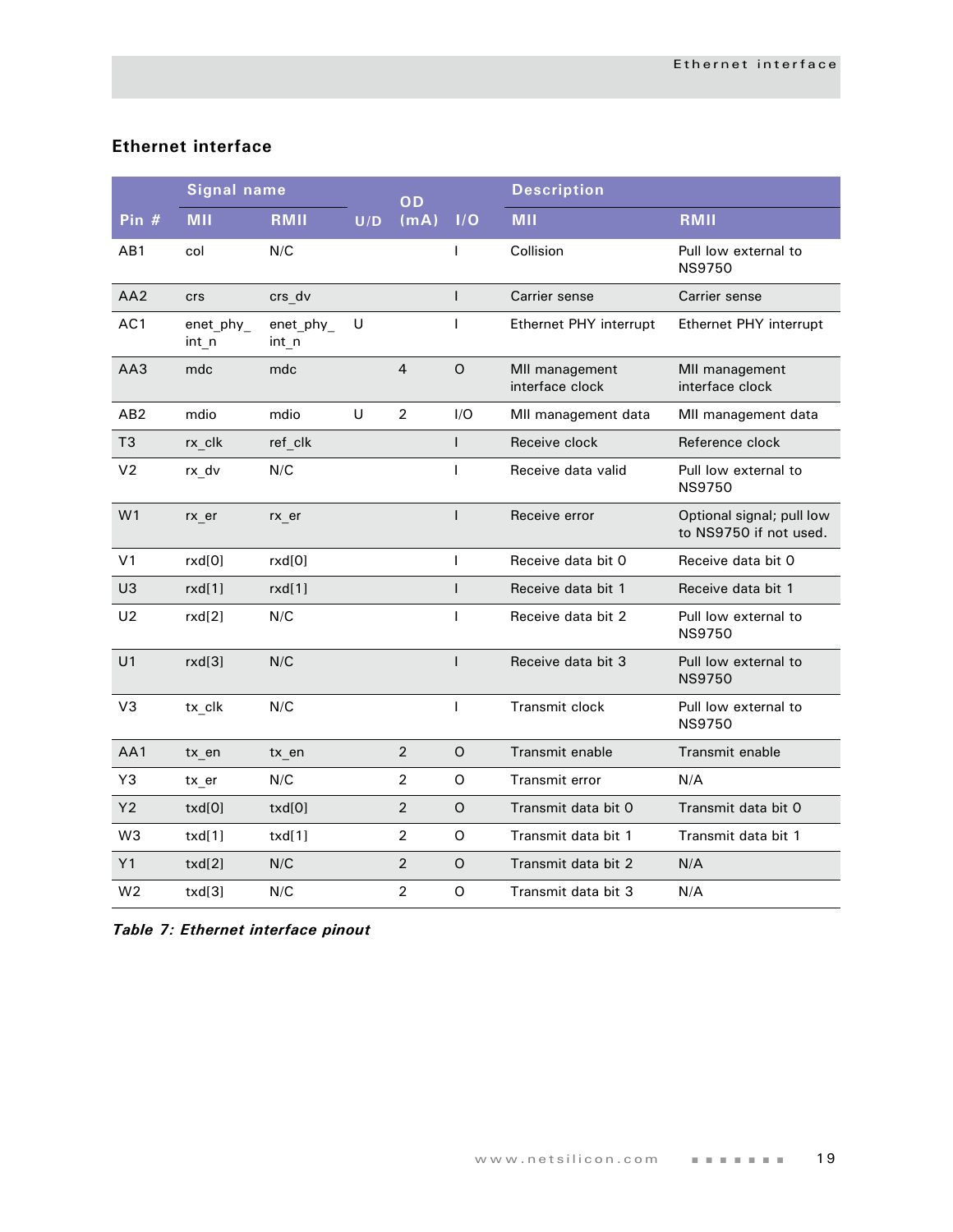# <span id="page-23-0"></span>**Clock generation/system pins**

| Pin $#$          | <b>Signal name</b> | U/D | OD<br>(mA)     | 1/O     | <b>Description</b>                                                                                             |
|------------------|--------------------|-----|----------------|---------|----------------------------------------------------------------------------------------------------------------|
|                  |                    |     |                |         |                                                                                                                |
| C <sub>8</sub>   | x1 sys osc         |     |                |         | System clock crystal oscillator circuit input                                                                  |
| <b>B7</b>        | x2 sys osc         |     |                | O       | System clock crystal oscillator circuit output                                                                 |
| D <sub>9</sub>   | x1 usb osc         |     |                |         | USB clock crystal oscillator circuit input. (Connect<br>to GND if USB is not used.)                            |
| A7               | x2 usb osc         |     |                | $\circ$ | USB clock crystal oscillator circuit output                                                                    |
| AC21             | reset done         | U   | $\overline{2}$ | I/O     | CPU is enabled once the boot program is loaded.<br>Reset done is set to 1.                                     |
| H <sub>25</sub>  | reset n            | U   |                |         | System reset input signal                                                                                      |
| AD <sub>20</sub> | bist en n          |     |                |         | Enable internal BIST operation                                                                                 |
| AF21             | pll test n         |     |                |         | Enable PLL testing                                                                                             |
| AE21             | scan en n          |     |                |         | Enable internal scan testing                                                                                   |
| <b>B18</b>       | sys pll dvdd       |     |                |         | System clock PLL 1.5V digital power                                                                            |
| A18              | sys_pll_dvss       |     |                |         | System clock PLL digital ground                                                                                |
| <b>B17</b>       | sys pll avdd       |     |                |         | System clock PLL 3.3V analog power                                                                             |
| C17              | sys_pll_avss       |     |                |         | System clock PLL analog ground                                                                                 |
| J2               | <b>Icdclk</b>      | U   |                |         | External LCD clock input                                                                                       |
| T <sub>2</sub>   | boot strap[0]      | U   | $\overline{2}$ | I/O     | Chip select 1 static memory byte lane enable n,<br>or write enable n for byte-wide devices bootstrap<br>select |
| N <sub>3</sub>   | boot strap[1]      | U   | $\overline{2}$ | I/O     | CardBus mode bootstrap select                                                                                  |
| P <sub>1</sub>   | boot strap[2]      | U   | $\overline{2}$ | I/O     | Memory interface read mode bootstrap select                                                                    |
| P <sub>2</sub>   | boot strap[3]      | U   | 2              | I/O     | Chip select 1 data width bootstrap select                                                                      |
| P <sub>3</sub>   | boot strap[4]      | U   | $\overline{2}$ | I/O     | Chip select 1 data width bootstrap select                                                                      |

*Table 8: Clock generation/system pins pinout*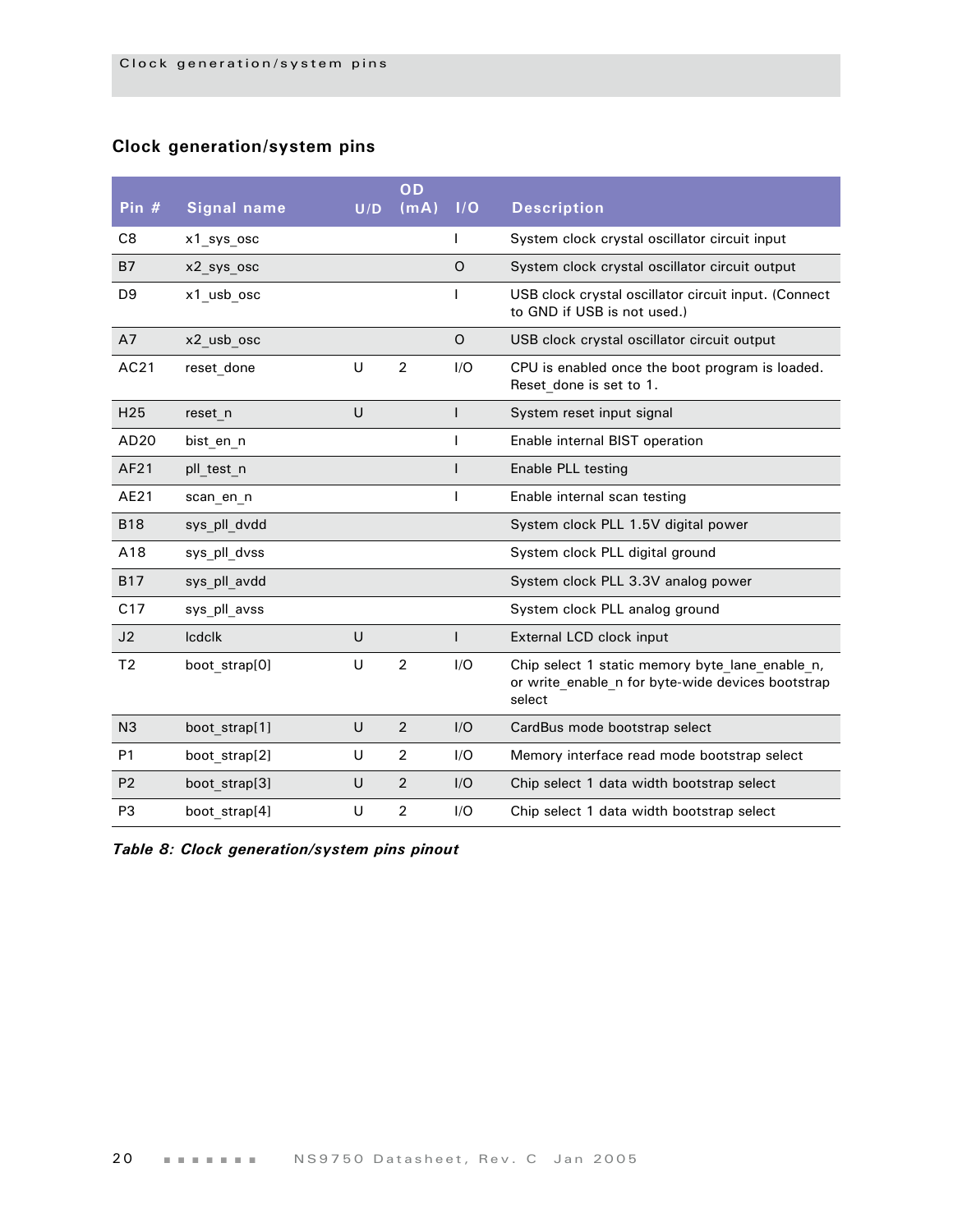# <span id="page-24-0"></span>bist en n, pll test n, and scan en n

[Table 9 i](#page-24-2)s a truth/termination table for bist\_en\_n, pll\_test\_n, and scan\_en\_n.

|            | <b>Normal operation</b> | Arm debug |                                                  |
|------------|-------------------------|-----------|--------------------------------------------------|
| pll test n | pull up                 | pull up   | 10K recommended                                  |
| bist en n  | pull down               | pull up   | $10K$ pullup = debug<br>$2.4K$ pulldown = normal |
| scan en n  | pull down               | pull down | 2.4K recommended                                 |

<span id="page-24-2"></span>*Table 9: bist\_en\_n, pll\_test\_n, & scan\_en\_n truth/termination table*

## <span id="page-24-1"></span>**PCI interface**

The PCI interface can be set to PCI host or PCI device (slave) using the pci\_central\_resource\_n pin.

#### **Notes:**

- All output drivers for PCI meet the standard PCI driver specification.
- All table notes can be found after [Table 11: CardBus IO muxed signals](#page-27-1).

| Pin $#$         | <b>Signal Name</b>          | U/D | OD<br>(mA) | I/O | <b>Description</b>                    |
|-----------------|-----------------------------|-----|------------|-----|---------------------------------------|
| J24             | $\text{ad}[0]$ <sup>1</sup> |     | N/A        | I/O | PCI time-multiplexed address/data bus |
| H <sub>26</sub> | ad $[1]$ <sup>1</sup>       |     | N/A        | I/O | PCI time-multiplexed address/data bus |
| J25             | $ad[2]$ <sup>1</sup>        |     | N/A        | I/O | PCI time-multiplexed address/data bus |
| J26             | $\text{ad}[3]$ <sup>1</sup> |     | N/A        | I/O | PCI time-multiplexed address/data bus |
| K24             | $ad[4]$ <sup>1</sup>        |     | N/A        | I/O | PCI time-multiplexed address/data bus |
| K25             | ad $[5]$ <sup>1</sup>       |     | N/A        | I/O | PCI time-multiplexed address/data bus |
| K26             | $ad[6]$ <sup>1</sup>        |     | N/A        | I/O | PCI time-multiplexed address/data bus |
| L24             | $ad[7]$ <sup>1</sup>        |     | N/A        | I/O | PCI time-multiplexed address/data bus |
| L26             | $ad[8]$ <sup>1</sup>        |     | N/A        | I/O | PCI time-multiplexed address/data bus |
| M24             | $ad[9]$ <sup>1</sup>        |     | N/A        | I/O | PCI time-multiplexed address/data bus |
| M25             | $ad[10]$ <sup>1</sup>       |     | N/A        | I/O | PCI time-multiplexed address/data bus |
| M26             | $ad[11]^{1}$                |     | N/A        | I/O | PCI time-multiplexed address/data bus |
| N <sub>24</sub> | ad $[12]$ <sup>1</sup>      |     | N/A        | I/O | PCI time-multiplexed address/data bus |
| N25             | $ad[13]^{1}$                |     | N/A        | I/O | PCI time-multiplexed address/data bus |
| N26             | ad $[14]$ <sup>1</sup>      |     | N/A        | I/O | PCI time-multiplexed address/data bus |
| P <sub>26</sub> | $ad[15]$ <sup>1</sup>       |     | N/A        | I/O | PCI time-multiplexed address/data bus |

*Table 10: PCI interface pinout*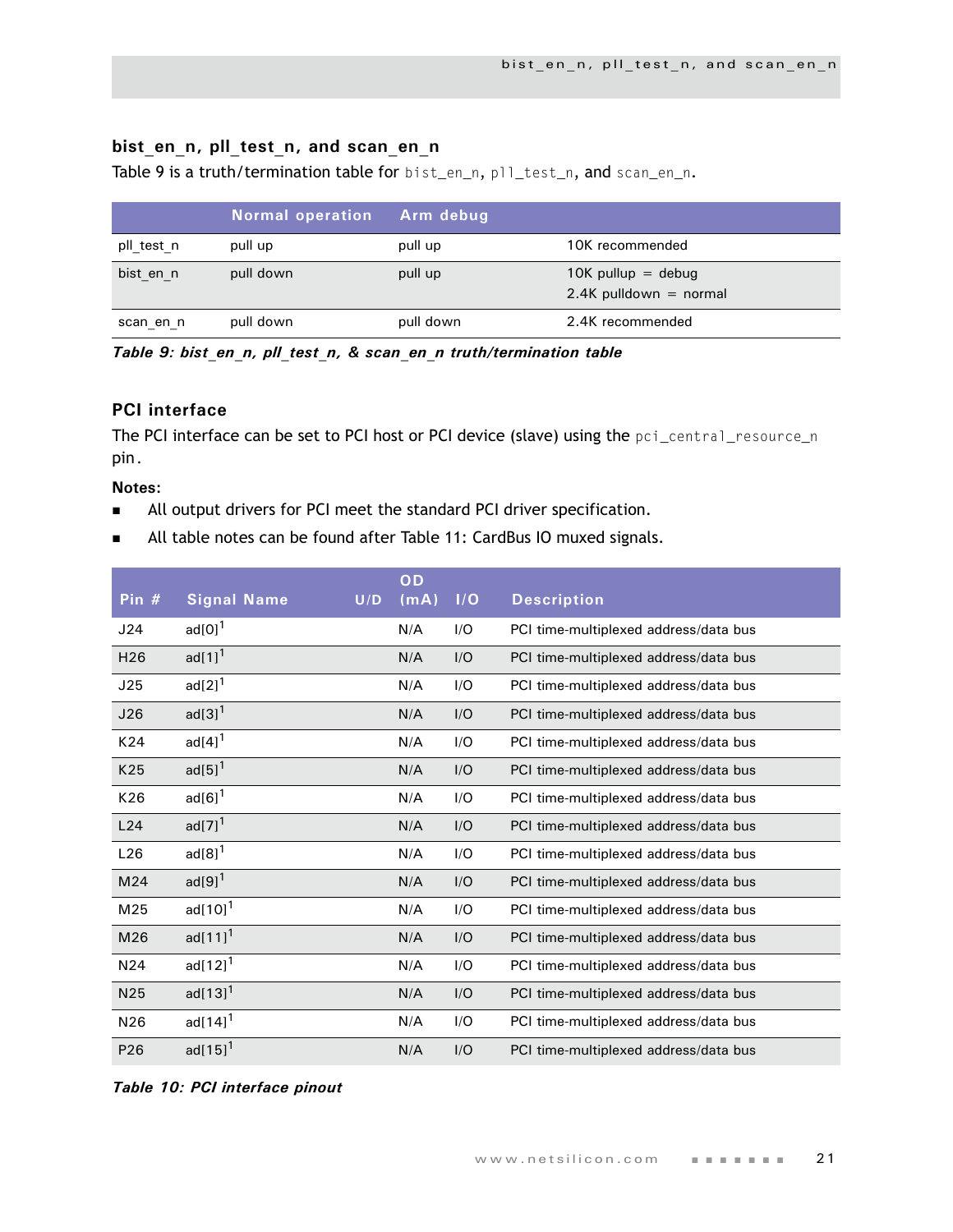| Pin $#$          | <b>Signal Name</b>      | U/D | OD<br>(mA) | 1/O          | <b>Description</b>                                                                                                                                                                                                                                                                                                             |
|------------------|-------------------------|-----|------------|--------------|--------------------------------------------------------------------------------------------------------------------------------------------------------------------------------------------------------------------------------------------------------------------------------------------------------------------------------|
| U24              | ad[ $16$ ] <sup>1</sup> |     | N/A        | I/O          | PCI time-multiplexed address/data bus                                                                                                                                                                                                                                                                                          |
| V26              | $ad[17]^{1}$            |     | N/A        | I/O          | PCI time-multiplexed address/data bus                                                                                                                                                                                                                                                                                          |
| V <sub>25</sub>  | ad[ $18$ ] $1$          |     | N/A        | I/O          | PCI time-multiplexed address/data bus                                                                                                                                                                                                                                                                                          |
| W26              | $ad[19]$ <sup>1</sup>   |     | N/A        | I/O          | PCI time-multiplexed address/data bus                                                                                                                                                                                                                                                                                          |
| V24              | $ad[20]$ <sup>1</sup>   |     | N/A        | I/O          | PCI time-multiplexed address/data bus                                                                                                                                                                                                                                                                                          |
| W25              | $ad[21]$ <sup>1</sup>   |     | N/A        | I/O          | PCI time-multiplexed address/data bus                                                                                                                                                                                                                                                                                          |
| Y26              | $ad[22]$ <sup>1</sup>   |     | N/A        | I/O          | PCI time-multiplexed address/data bus                                                                                                                                                                                                                                                                                          |
| W24              | $ad[23]$ <sup>1</sup>   |     | N/A        | I/O          | PCI time-multiplexed address/data bus                                                                                                                                                                                                                                                                                          |
| Y24              | $ad[24]$ <sup>1</sup>   |     | N/A        | I/O          | PCI time-multiplexed address/data bus                                                                                                                                                                                                                                                                                          |
| AA25             | $ad[25]$ <sup>1</sup>   |     | N/A        | I/O          | PCI time-multiplexed address/data bus                                                                                                                                                                                                                                                                                          |
| AB26             | $ad[26]$ <sup>1</sup>   |     | N/A        | I/O          | PCI time-multiplexed address/data bus                                                                                                                                                                                                                                                                                          |
| AA24             | $ad[27]$ <sup>1</sup>   |     | N/A        | I/O          | PCI time-multiplexed address/data bus                                                                                                                                                                                                                                                                                          |
| AB25             | $ad[28]$ <sup>1</sup>   |     | N/A        | I/O          | PCI time-multiplexed address/data bus                                                                                                                                                                                                                                                                                          |
| AC26             | $ad[29]$ <sup>1</sup>   |     | N/A        | I/O          | PCI time-multiplexed address/data bus                                                                                                                                                                                                                                                                                          |
| AD <sub>26</sub> | $ad[30]$ <sup>1</sup>   |     | N/A        | I/O          | PCI time-multiplexed address/data bus                                                                                                                                                                                                                                                                                          |
| AC25             | $ad[31]$ <sup>1</sup>   |     | N/A        | I/O          | PCI time-multiplexed address/data bus                                                                                                                                                                                                                                                                                          |
| L25              | $cbe_n[0]^1$            |     | N/A        | I/O          | Command/byte enable                                                                                                                                                                                                                                                                                                            |
| P <sub>25</sub>  | cbe $n[1]$ <sup>1</sup> |     | N/A        | I/O          | Command/byte enable                                                                                                                                                                                                                                                                                                            |
| U25              | cbe_n[2] $1$            |     | N/A        | I/O          | Command/byte enable                                                                                                                                                                                                                                                                                                            |
| AA26             | cbe_n[3] $1$            |     | N/A        | I/O          | Command/byte enable                                                                                                                                                                                                                                                                                                            |
| T26              | devsel $n^2$            |     | N/A        | I/O          | Device select                                                                                                                                                                                                                                                                                                                  |
| U26              | $frame_n^2$             |     | N/A        | I/O          | Cycle frame                                                                                                                                                                                                                                                                                                                    |
| Y25              | idsel $3, 4$            |     | N/A        | $\mathsf{I}$ | Initialization device select:<br>For PCI host applications, connect to AD11.<br>For PCI device applications, connection is<br>determined by the PCI device number assigned<br>to the NS9750.<br>For CardBus applications, connect to external<br>■<br>pullup resistor.<br>Do not allow input to float in any application.<br>■ |
| T <sub>24</sub>  | irdy $n^2$              |     | N/A        | I/O          | Initiator ready                                                                                                                                                                                                                                                                                                                |
| P24              | par <sup>1</sup>        |     | N/A        | I/O          | Parity signal                                                                                                                                                                                                                                                                                                                  |
| R <sub>25</sub>  | perr_n <sup>2</sup>     |     | N/A        | I/O          | Parity error                                                                                                                                                                                                                                                                                                                   |

## *Table 10: PCI interface pinout*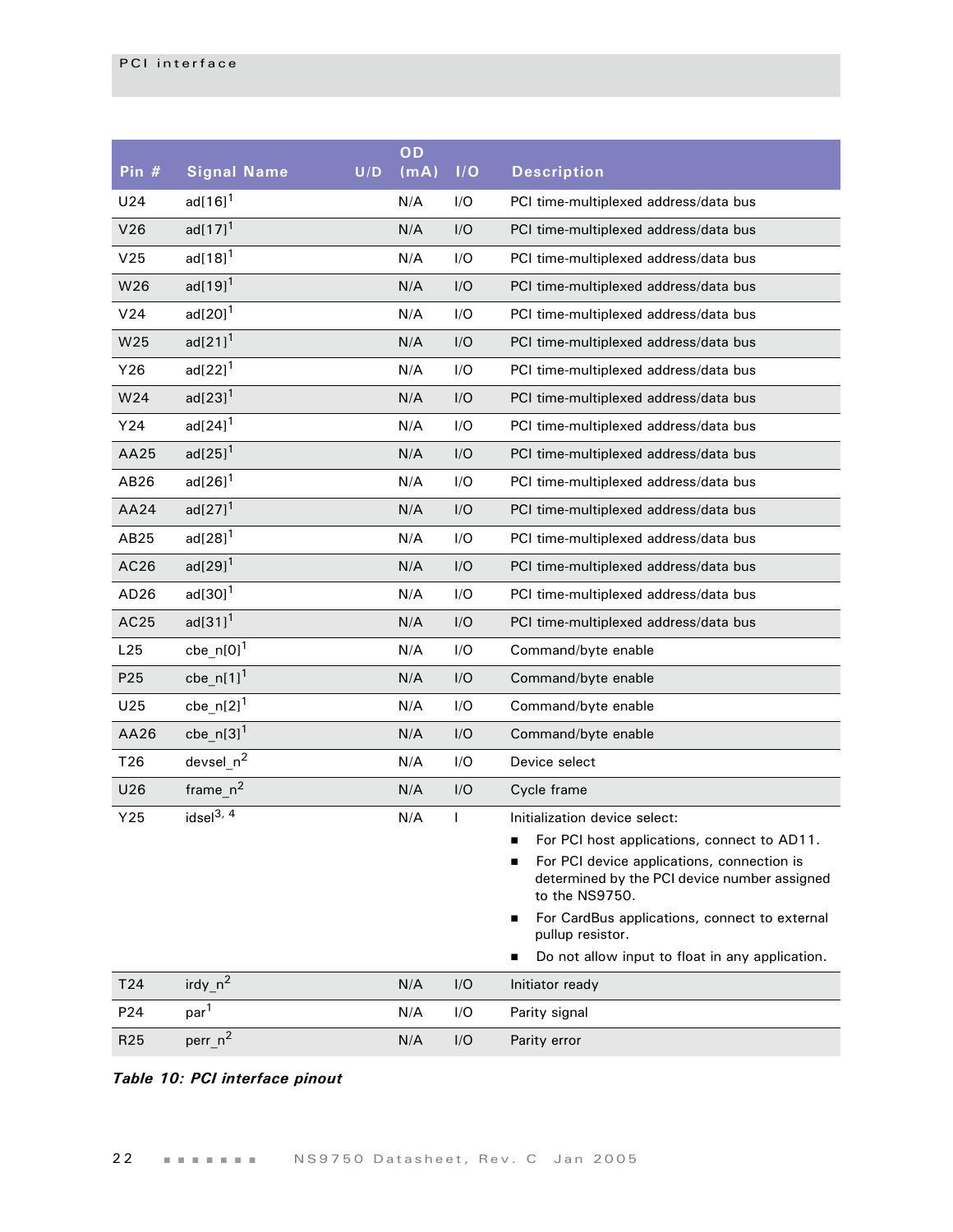| Pin $#$          | <b>Signal Name</b>           | U/D | OD<br>(mA) | I/O            | <b>Description</b>                                                                          |
|------------------|------------------------------|-----|------------|----------------|---------------------------------------------------------------------------------------------|
| R <sub>26</sub>  | $ser_n^2$                    |     | N/A        | I/O            | System error:<br>Input: pci central resource $n = 0$<br>Output: pci_central_resource_n = 1  |
| R <sub>24</sub>  | stop_ $n^2$                  |     | N/A        | I/O            | Stop signal                                                                                 |
| T25              | trdy_n <sup>2</sup>          |     | N/A        | I/O            | Target ready                                                                                |
| AC24             | pci arb gnt 1 n <sup>6</sup> |     | N/A        | $\circ$        | PCI channel 1 grant                                                                         |
| AD <sub>23</sub> | pci_arb_gnt_2_n <sup>6</sup> |     | N/A        | O              | PCI channel 2 grant                                                                         |
| AE24             | pci_arb_gnt_3_n <sup>6</sup> |     | N/A        | $\circ$        | PCI channel 3 grant                                                                         |
| AD25             | pci_arb_req_1_n <sup>2</sup> |     | N/A        | $\mathsf{I}$   | PCI channel 1 request                                                                       |
| AB23             | pci_arb_req_2_n <sup>2</sup> |     | N/A        | $\mathbf{I}$   | PCI channel 2 request                                                                       |
| AC22             | pci_arb_req_3_n <sup>2</sup> |     | N/A        | $\mathsf{I}$   | PCI channel 3 request                                                                       |
| AF23             | pci_central_resource_n       | D   | N/A        | $\mathsf{I}$   | PCI internal central resource enable                                                        |
| AF25             | pci int a n <sup>2</sup>     |     | N/A        | I/O            | PCI interrupt request A, output if external central<br>resource used                        |
| AF24             | pci int b n <sup>2</sup>     |     | N/A        | I/O            | PCI interrupt request B, CCLKRUN# for CardBus<br>applications                               |
| AE23             | pci_int_c_n <sup>2</sup>     |     | N/A        | $\overline{1}$ | PCI interrupt request C                                                                     |
| AD22             | pci int d n <sup>2</sup>     |     | N/A        | $\mathbf{I}$   | PCI interrupt request D                                                                     |
| AE26             | pci reset n <sup>3</sup>     |     | N/A        | I/O            | PCI reset, output if internal central resource<br>enabled                                   |
| AB24             | pci clk in                   | U   | N/A        | $\mathsf{I}$   | PCI clock in. (Connected to pci clk out or an<br>externally generated PCI reference clock.) |
| AA23             | pci clk out                  |     | N/A        | O              | PCI clock out                                                                               |

*Table 10: PCI interface pinout*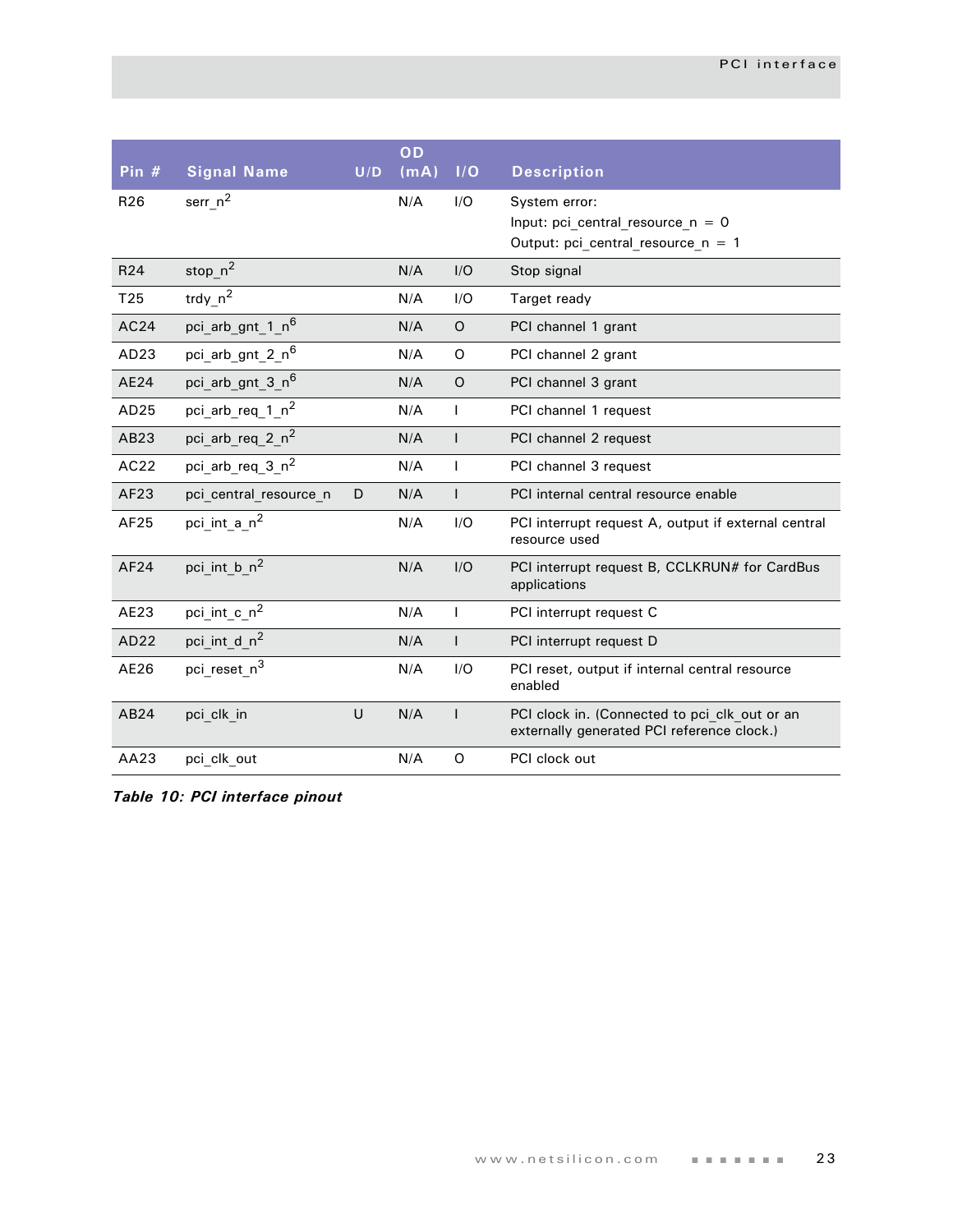#### <span id="page-27-0"></span>**PCI/CardBus signals**

Most of the CardBus signals are the same as the PCI signals. Other CardBus signals are unique and multiplexed with PCI signals for the NS9750. [Table 11](#page-27-1) shows these unique signals. Figure 7 illustrates how to terminate an unused PCI.

| <b>PCI</b> signal | <b>CardBus signal</b> | <b>CardBus type</b> | <b>Description</b>                                                                                                                                                                                                                                                                                                         |
|-------------------|-----------------------|---------------------|----------------------------------------------------------------------------------------------------------------------------------------------------------------------------------------------------------------------------------------------------------------------------------------------------------------------------|
| INTA#             | CINT# <sup>4</sup>    | Input               | CardBus interrupt pin. The INTA2PCI pin in the<br>PCI Miscellaneous Support register must be<br>set to 0.                                                                                                                                                                                                                  |
| INTB#             | CCLKRUN $#^4$         | <b>Bidir</b>        | CardBus pin used to negotiate with the<br>external CardBus device before stopping the<br>clock.<br>Allows external CardBus device to request<br>that the clock be restarted.                                                                                                                                               |
| INTC#             | CSTSCHG <sup>5</sup>  | Input               | CardBus status change interrupt signal.                                                                                                                                                                                                                                                                                    |
| GNT1#             | CGNT $#4$             | Output              | Grant to external CardBus device from<br>NS9750's internal arbiter.                                                                                                                                                                                                                                                        |
| GNT2#             | CVS <sub>1</sub>      | Output              | Voltage sense pin. Normally driven low by<br>NS9750, but toggled during interrogation of<br>the external CardBus device to find voltage<br>requirements.<br>Do not connect directly to the<br>Note:<br>CardBus connector see the diagram<br>"CardBus system connections to<br>NS9750" in the NS9750 Hardware<br>Reference. |
| GNT3#             | CVS <sub>2</sub>      | Output              | Voltage sense pin. Normally driven low by<br>NS9750, but toggled during interrogation of<br>the external CardBus device to find voltage<br>requirements.                                                                                                                                                                   |
| REQ1#             | CREQ# $4^4$           | Input               | Request from external CardBus device to<br>NS9750's internal arbiter.                                                                                                                                                                                                                                                      |
| REQ2#             | CCD1 <sup>4</sup>     | Input               | Card detect pin. Pulled up when the socket is<br>empty and pulled low when the external<br>CardBus device is in the socket.                                                                                                                                                                                                |
| REQ3#             | CCD2 <sup>4</sup>     | Input               | Card detect pin. Pulled up when the socket is<br>empty and pulled low when the external<br>CardBus device is in the socket.                                                                                                                                                                                                |

#### <span id="page-27-1"></span>*Table 11: CardBus IO muxed signals*

#### **Notes:**

- 1 Add external pulldown resistor *only* if the PCI interface is not being used. See the discussion of PCI bridge configuration in *NS9750 Sample Driver Configurations* for information about eliminating the pulldown resistor.
- 2 Add external pullup resistors *regardless* of whether the PCI interface is being used.
- 3 Add external pullup resistor *only* if the PCI interface is not being used.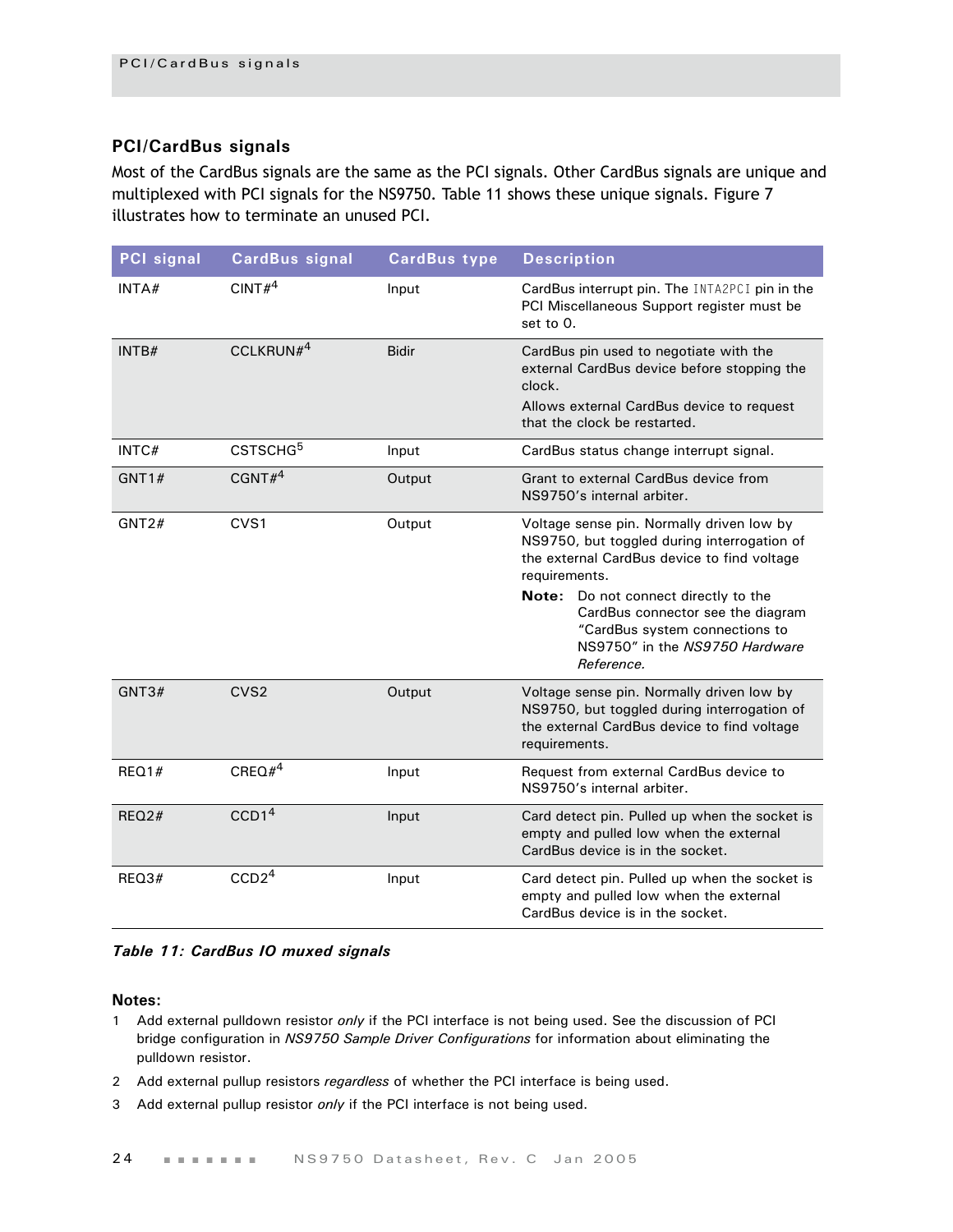- 4 Add external pullup resistor in CardBus mode.
- 5 Add external pulldown resistor in CardBus mode.
- 6 Add external pullup only if the PCI interface is being used and this signal is also being used.



3. NS9750 is current PCI bus master. Signals that it can drive should have individual pullups.

*Figure 7: NS9750 unused PCI termination*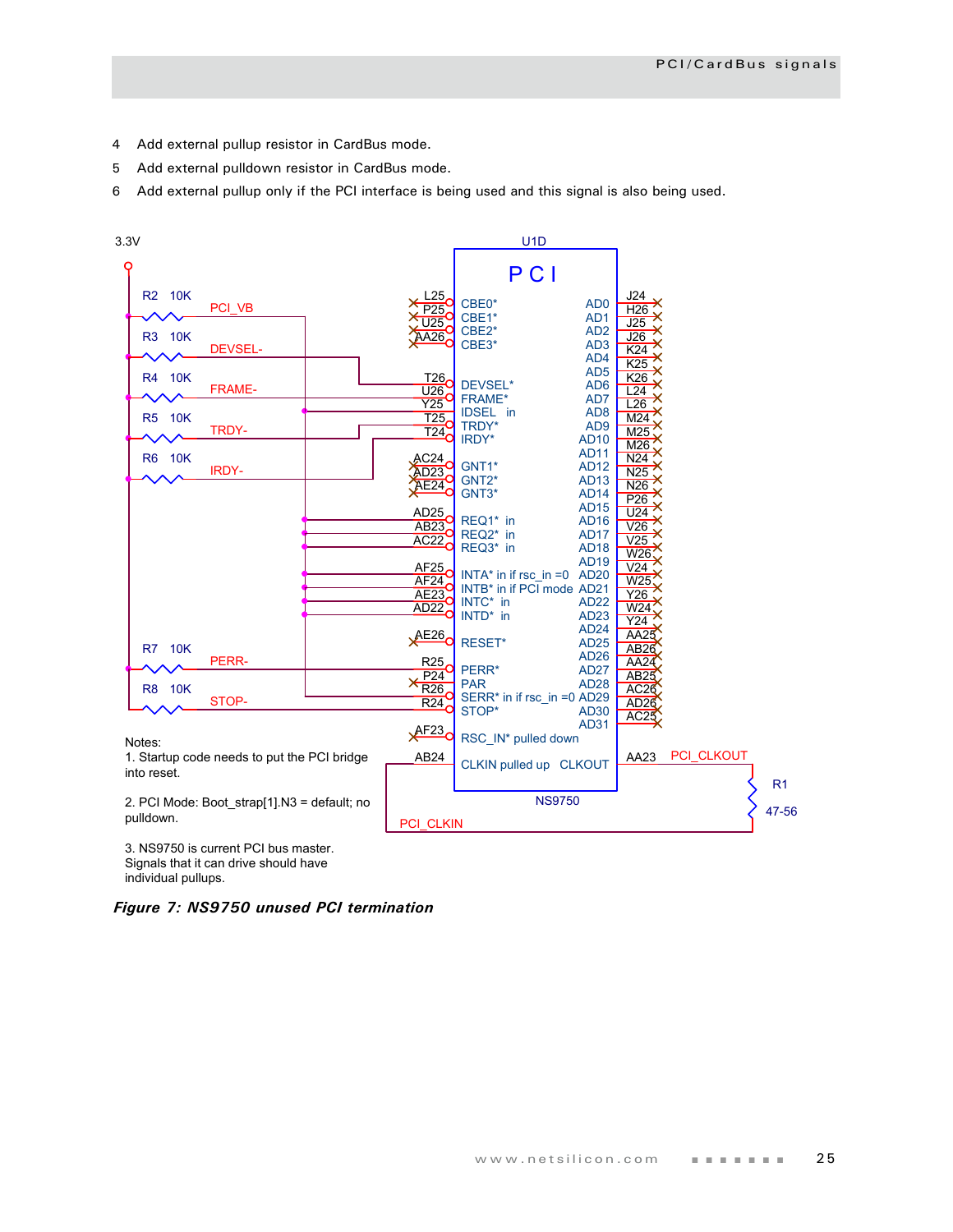#### <span id="page-29-0"></span>**GPIO MUX**

**Note:** The BBus utility contains the control pins for each GPIO MUX bit. Each pin can be selected individually; that is, you can select any option (00, 01, 02, 03) for any pin by setting the appropriate bit in the appropriate register. Some signals are muxed to two different GPIO pins, to maximize the number of possible applications. These duplicate signals are marked as such in the Descriptions column in the table.

The 00 option for the serial ports (B, A, C, and D) are configured for UART and SPI mode, respectively; that is, the UART option is shown first, followed by the SPI option if there is one. If only one value appears, it is the UART mode value. SPI options all begin with *SPI*.

| Pin $#$          | <b>Signal name</b> | U/D | OD<br>(mA)     | I/O | Descriptions (4 options: 00, 01, 02, 03)                                                                                                           |
|------------------|--------------------|-----|----------------|-----|----------------------------------------------------------------------------------------------------------------------------------------------------|
| AF19             | gpio[0]            | U   | $\overline{2}$ | I/O | 00<br>Ser port B TxData / SPI port B dout<br>01<br>DMA ch 1 done (duplicate)<br>Timer 1 (duplicate)<br>02<br>GPIO 0<br>03                          |
| <b>AE18</b>      | gpio[1]            | U   | $\overline{2}$ | I/O | 00<br>Ser port B RxData / SPI port B din<br>01<br>DMA ch 1 req (duplicate)<br>Ext IRQ 0<br>02<br>GPIO 1<br>03                                      |
| AF18             | gpio[2]            | U   | $\overline{2}$ | I/O | Ser port B RTS<br>$00 \,$<br>Timer 0<br>01<br>02<br>DMA ch 2 read enable<br>03<br>GPIO <sub>2</sub>                                                |
| AD17             | gpio[3]            | U   | 2              | I/O | Ser port B CTS<br>00<br>01<br>1284 nAck (peripheral-driven)<br>02<br>DMA ch 1 req<br>GPIO <sub>3</sub><br>03                                       |
| AE17             | gpio[4]            | U   | $\overline{2}$ | I/O | 00<br>Ser port B DTR<br>01<br>1284 busy (peripheral-driven)<br>02<br>DMA ch 1 done<br>GPIO 4<br>03                                                 |
| AF17             | gpio[5]            | U   | $\overline{2}$ | I/O | $00 \,$<br>Ser port B DSR<br>01<br>1284 PError (peripheral-driven)<br>DMA ch 1 read enable<br>02<br>03<br>GPIO 5                                   |
| AD <sub>16</sub> | gpio[6]            | U   | $\overline{2}$ | I/O | 00<br>Ser port B RI / SPI port B clk<br>1284 nFault (peripheral-driven) <sup>1</sup><br>01<br>02<br>Timer 7 (duplicate)<br>03<br>GPIO <sub>6</sub> |

#### *Table 12: GPIO MUX pinout*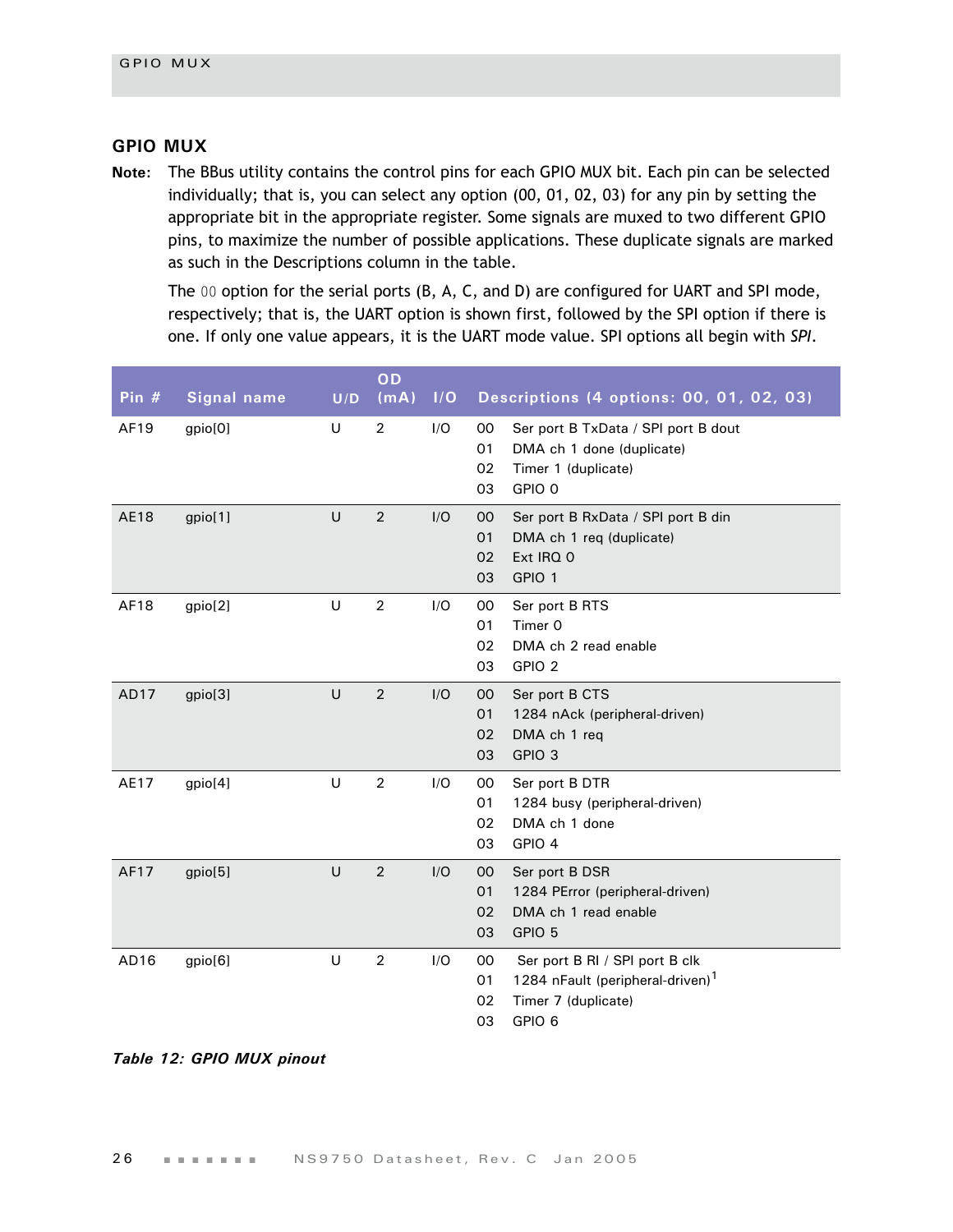| Pin $#$ | <b>Signal name</b> | U/D     | OD<br>(mA)     | I/O | Descriptions (4 options: 00, 01, 02, 03)                                                                                         |
|---------|--------------------|---------|----------------|-----|----------------------------------------------------------------------------------------------------------------------------------|
| AE16    | gpio[7]            | $\cup$  | $\overline{2}$ | I/O | 00<br>Ser port B DCD / SPI port B enable<br>01<br>DMA ch 1 read enable (duplicate)<br>02<br>Ext IRQ 1<br>GPIO <sub>7</sub><br>03 |
| AD15    | gpio[8]            | $\sf U$ | $\overline{2}$ | I/O | 00<br>Ser port A TxData / SPI port A dout<br>01<br>Reserved<br>02<br>Reserved<br>GPIO <sub>8</sub><br>03                         |
| AE15    | gpio[9]            | U       | $\overline{2}$ | I/O | 00<br>Ser port A RxData / SPI port A din<br>01<br>Reserved<br>02<br>Timer 8 (duplicate)<br>03<br>GPIO <sub>9</sub>               |
| AF15    | gpio[10]           | U       | $\sqrt{2}$     | I/O | 00<br>Ser port A RTS<br>01<br>Reserved<br>02<br>Reserved<br>GPIO 10<br>03:                                                       |
| AD14    | gpio[11]           | $\sf U$ | $\overline{2}$ | I/O | 00<br>Ser port A CTS<br>01<br>Ext IRQ2 (duplicate)<br>02<br>Timer 0 (duplicate)<br>GPIO 11<br>03                                 |
| AE14    | gpio[12]           | $\sf U$ | $\overline{2}$ | I/O | 00<br>Ser port A DTR<br>01<br>Reserved<br>02<br>Reserved<br>GPIO 12<br>03                                                        |
| AF14    | gpio[13]           | $\sf U$ | $\sqrt{2}$     | I/O | 00<br>Ser port A DSR<br>01<br>Ext IRQ 0 (duplicate)<br>Timer 10 (duplicate)<br>02<br>GPIO 13<br>03                               |
| AF13    | gpio[14]           | U       | $\sqrt{2}$     | I/O | 00<br>Ser port A RI / SPI port A clk<br>01<br>Timer 1<br>02<br>Reserved<br>GPIO 14<br>03                                         |
| AE13    | gpio[15]           | U       | $\sqrt{2}$     | I/O | Ser port A DCD / Ser port A enable<br>00<br>01<br>Timer 2<br>Reserved<br>02<br>GPIO 15<br>03                                     |
| AD13    | gpio[16]           | U       | $\overline{c}$ | I/O | 00<br>Reserved<br>1284 nFault (peripheral-driven, duplicate) <sup>1</sup><br>01<br>02<br>Timer 11 (duplicate)<br>GPIO 16<br>03   |

*Table 12: GPIO MUX pinout*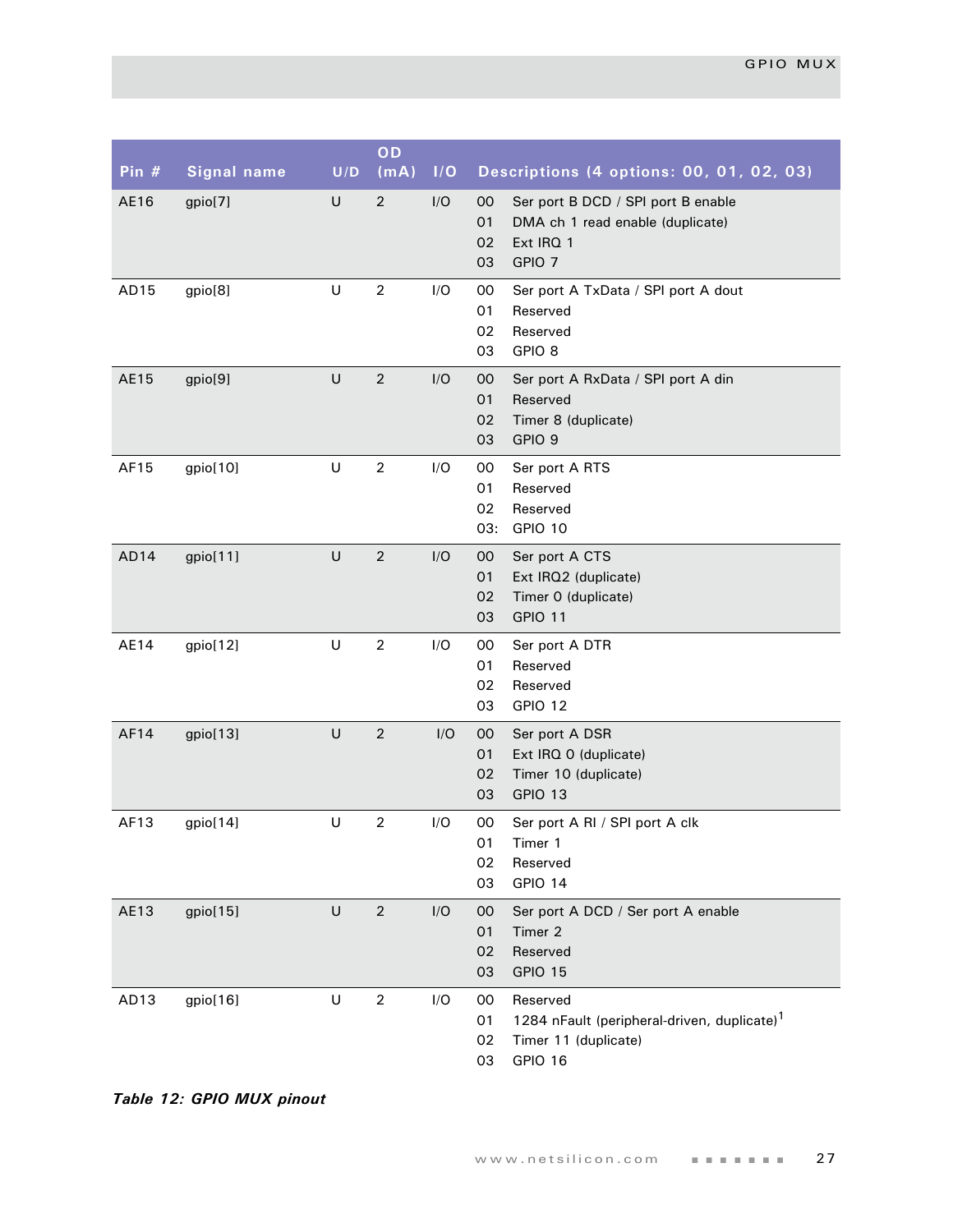| Pin # | <b>Signal name</b> | U/D | OD<br>(mA)              | 1/O | Descriptions (4 options: 00, 01, 02, 03)                                                                             |
|-------|--------------------|-----|-------------------------|-----|----------------------------------------------------------------------------------------------------------------------|
| AF12  | gpio[17]           | U   | $\overline{2}$          | I/O | 00<br>USB power relay<br>01<br>Reserved<br>02<br>Reserved<br>03<br><b>GPIO 17</b>                                    |
| AE12  | gpio[18]           | U   | 4                       | I/O | 00<br>Ethernet CAM reject<br>01<br>LCD power enable<br>Ext IRQ 3 (duplicate)<br>02<br>GPIO 18<br>03                  |
| AD12  | gpio[19]           | U   | $\overline{4}$          | I/O | 00<br>Ethernet CAM req<br>01<br>LCD line-horz sync<br>02<br>DMA ch 2 read enable (duplicate)<br>GPIO 19<br>03        |
| AC12  | gpio[20]           | U   | 8                       | I/O | 00<br>Ser port C DTR<br>01<br>LCD clock<br>02<br>Reserved<br>03<br>GPIO 20                                           |
| AF11  | gpio[21]           | U   | $\overline{4}$          | I/O | 00<br>Ser port C DSR<br>01<br>LCD frame pulse-vert<br>Reserved<br>02<br><b>GPIO 21</b><br>03                         |
| AE11  | gpio[22]           | U   | $\overline{4}$          | I/O | 00<br>Ser port C RI / SPI port C clk<br>01<br>LCD AC bias-data enable<br>02<br>Reserved<br>03<br>GPIO 22             |
| AD11  | gpio[23]           | U   | $\overline{4}$          | I/O | 00<br>Ser port C DCD / SPI port C enable<br>01<br><b>LCD</b> line end<br>Timer 14 (duplicate)<br>02<br>03<br>GPIO 23 |
| AF10  | gpio[24]           | U   | 4                       | I/O | Ser port D DTR<br>00<br>LCD data bit 0<br>01<br>02<br>Reserved<br>03<br>GPIO 24                                      |
| AE10  | gpio[25]           | U   | $\overline{4}$          | I/O | 00<br>Ser port D DSR<br>01<br>LCD data bit 1<br>Timer 15 (duplicate)<br>02<br>03<br>GPIO 25                          |
| AD10  | gpio[26]           | U   | $\overline{\mathbf{4}}$ | I/O | Ser port D RI / SPI port D clk<br>00<br>LCD data bit 2<br>01<br>Timer 3<br>02<br>GPIO 26<br>03                       |

## *Table 12: GPIO MUX pinout*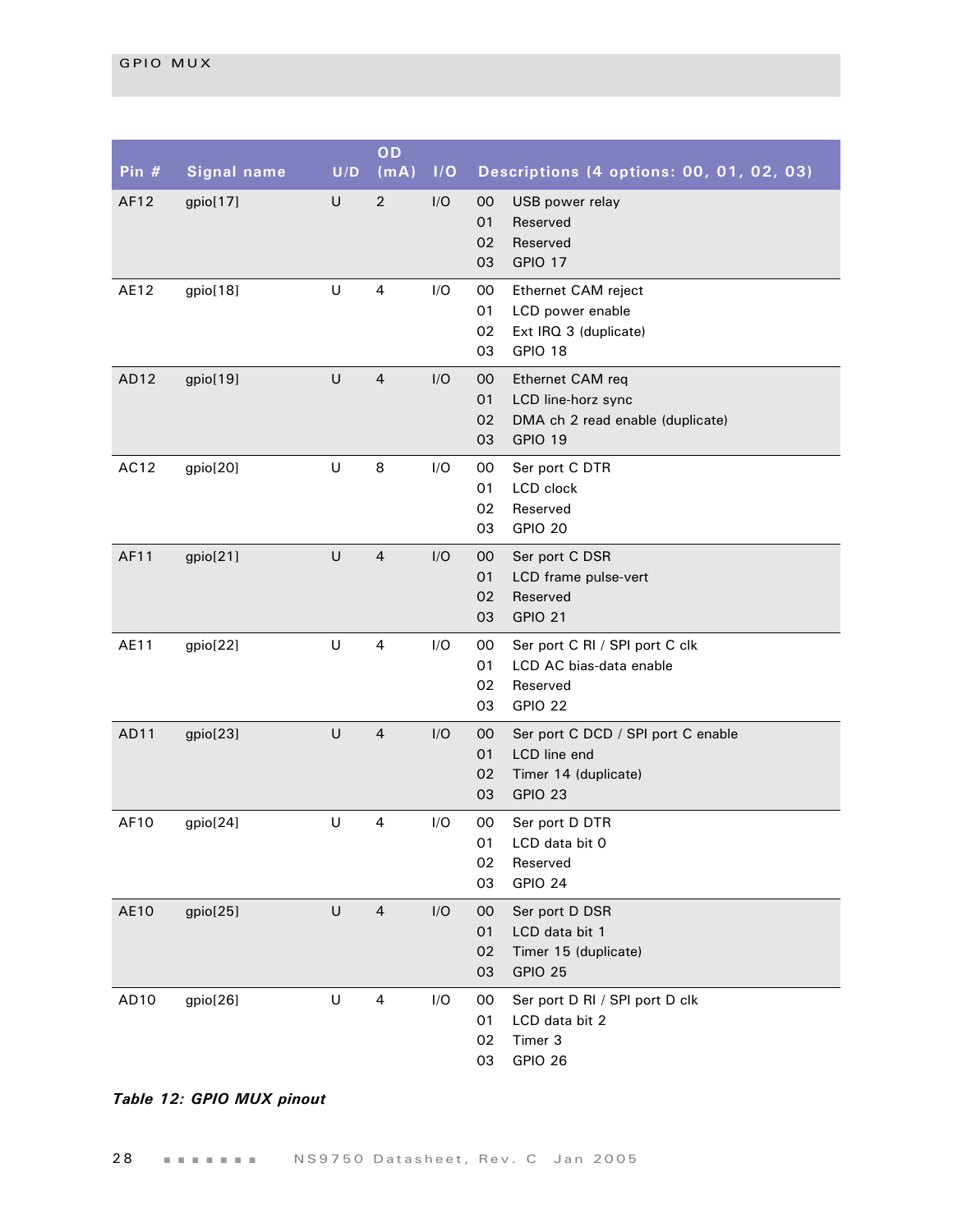| Pin $#$         | <b>Signal name</b> | U/D     | OD<br>(mA)              | I/O | Descriptions (4 options: 00, 01, 02, 03)                                                                 |
|-----------------|--------------------|---------|-------------------------|-----|----------------------------------------------------------------------------------------------------------|
| AF <sub>9</sub> | gpio[27]           | U       | $\overline{4}$          | I/O | 00<br>Ser port D DCD / SPI port D enable<br>LCD data bit 3<br>01<br>02<br>Timer 4<br>GPIO 27<br>03       |
| AE9             | gpio[28]           | U       | 4                       | I/O | 00<br>Ext IRQ 1 (duplicate)<br>01<br>LCD data bit 4<br>LCD data bit 8 (duplicate)<br>02<br>GPIO 28<br>03 |
| AF <sub>8</sub> | gpio[29]           | U       | $\overline{4}$          | I/O | Timer 5<br>$00\,$<br>01<br>LCD data bit 5<br>02<br>LCD data bit 9 (duplicate)<br>GPIO 29<br>03           |
| AD9             | gpio[30]           | $\sf U$ | $\overline{\mathbf{4}}$ | I/O | $00\,$<br>Timer 6<br>01<br>LCD data bit 6<br>02<br>LCD data bit 10 (duplicate)<br>GPIO 30<br>03          |
| AE8             | gpio[31]           | $\cup$  | $\overline{4}$          | I/O | 00<br>Timer 7<br>01<br>LCD data bit 7<br>02<br>LCD data bit 11 (duplicate)<br><b>GPIO 31</b><br>03       |
| AF7             | gpio[32]           | $\sf U$ | $\overline{\mathbf{4}}$ | I/O | Ext IRQ 2<br>00<br>1284 Data 1 (bidirectional)<br>01<br>02<br>LCD data bit 8<br>GPIO 32<br>03            |
| AD <sub>8</sub> | gpio[33]           | U       | $\overline{4}$          | I/O | Timer 8<br>$00\,$<br>01<br>1284 Data 2 (bidirectional)<br>02<br>LCD data bit 9<br>03<br>GPIO 33          |
| AD7             | gpio[34]           | U       | 4                       | I/O | $00\,$<br>Timer 9<br>1284 Data 3 (bidirectional)<br>01<br>02<br>LCD data bit 10<br>03<br>GPIO 34         |
| AE6             | gpio[35]           | $\cup$  | $\overline{4}$          | I/O | Timer 10<br>$00\,$<br>01<br>1284 Data 4 (bidirectional)<br>02<br>LCD data bit 11<br>03<br>GPIO 35        |
| AF <sub>5</sub> | gpio[36]           | $\sf U$ | 4                       | I/O | 00<br>Reserved<br>01<br>1284 Data 5 (bidirectional)<br>02<br>LCD data bit 12<br>03<br>GPIO 36            |

*Table 12: GPIO MUX pinout*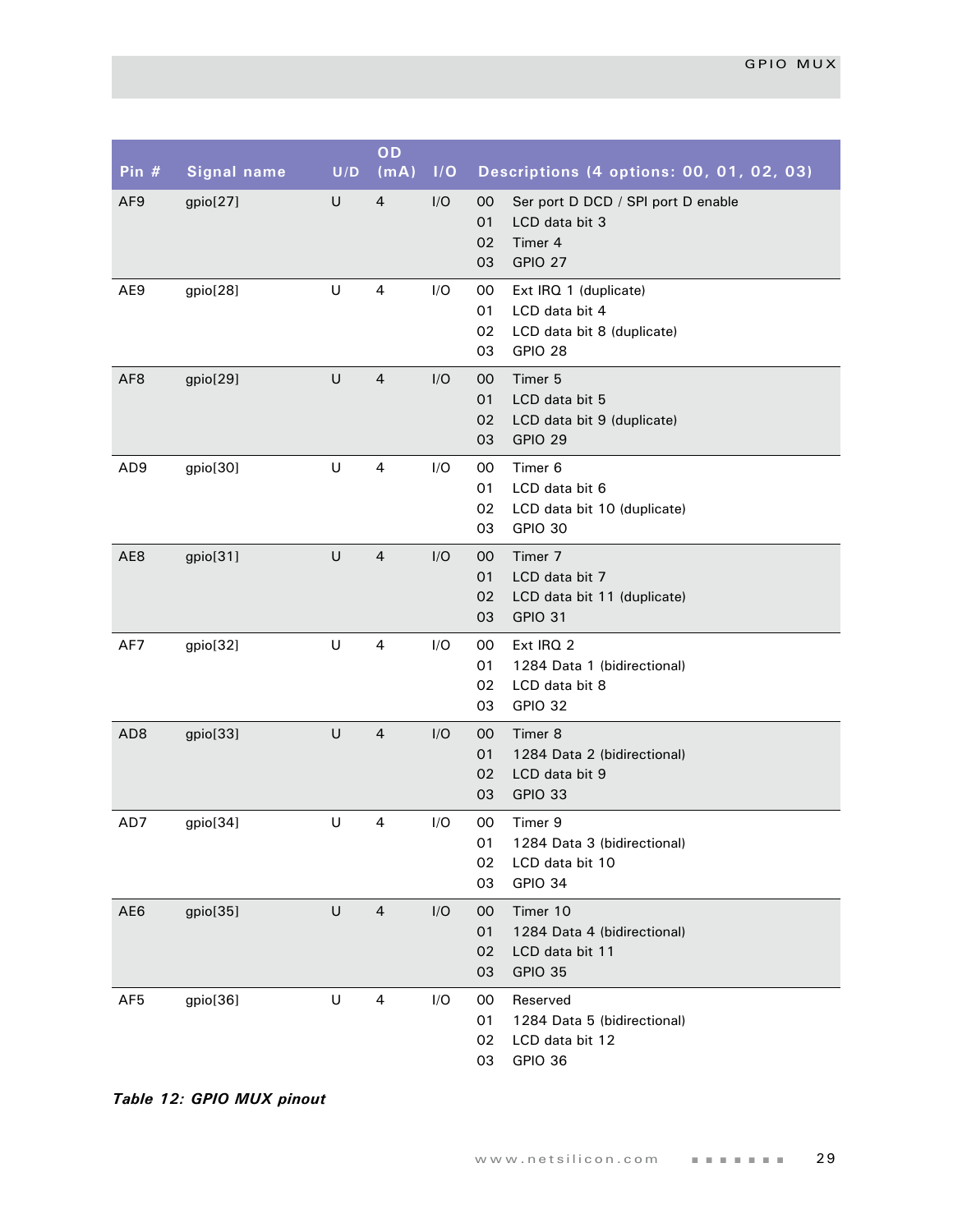| Pin $#$         | <b>Signal name</b> | U/D | OD<br>(mA)     | I/O | Descriptions (4 options: 00, 01, 02, 03)                                                                                            |
|-----------------|--------------------|-----|----------------|-----|-------------------------------------------------------------------------------------------------------------------------------------|
| AD <sub>6</sub> | gpio[37]           | U   | 4              | I/O | Reserved<br>00<br>01<br>1284 Data 6 (bidirectional)<br>02<br>LCD data bit 13<br>GPIO 37<br>03                                       |
| AE5             | gpio[38]           | U   | 4              | I/O | 00<br>Reserved<br>01<br>1284 Data 7 (bidirectional)<br>02<br>LCD data bit 14<br>GPIO 38<br>03                                       |
| AF4             | gpio[39]           | U   | 4              | I/O | 00<br>Reserved<br>01<br>1284 Data 8 (bidirectional)<br>02<br>LCD data bit 15<br>GPIO 39<br>03                                       |
| AC6             | gpio[40]           | U   | 4              | I/O | 00<br>Ser port C TxData / SPI port C dout<br>Ext IRQ 3<br>01<br>02<br>LCD data bit 16<br>GPIO 40<br>03                              |
| AD <sub>5</sub> | gpio[41]           | U   | $\overline{4}$ | I/O | $00\,$<br>Ser port C RxData / SPI port C din<br>01<br>Timer 11<br>02<br>LCD data bit 17<br><b>GPIO 41</b><br>03                     |
| AE4             | gpio[42]           | U   | 4              | I/O | 00<br>Ser port C RTS<br>Timer 12<br>01<br>LCD data bit 18<br>02<br><b>GPIO 42</b><br>03                                             |
| AF3             | gpio[43]           | U   | 4              | I/O | $00\,$<br>Ser port C CTS<br>Timer 13<br>01<br>02<br>LCD data bit 19<br>GPIO 43<br>03                                                |
| AD <sub>2</sub> | gpio[44]           | U   | 4              | I/O | 00<br>Ser port D TxData / SPI port D dout<br>1284 Select (peripheral-driven)<br>01<br>02<br>LCD data bit 20<br><b>GPIO 44</b><br>03 |
| AE1             | gpio[45]           | U   | $\overline{4}$ | I/O | 00<br>Ser port D RxData / SPI port D din<br>01<br>1284 nStrobe (host-driven)<br>02<br>LCD data bit 21<br>GPIO 45<br>03              |
| AB <sub>3</sub> | gpio[46]           | U   | 4              | I/O | 00<br>Ser port D RTS<br>01<br>1284 nAutoFd (host-driven)<br>02<br>LCD data bit 22<br>GPIO 46<br>03                                  |

# *Table 12: GPIO MUX pinout*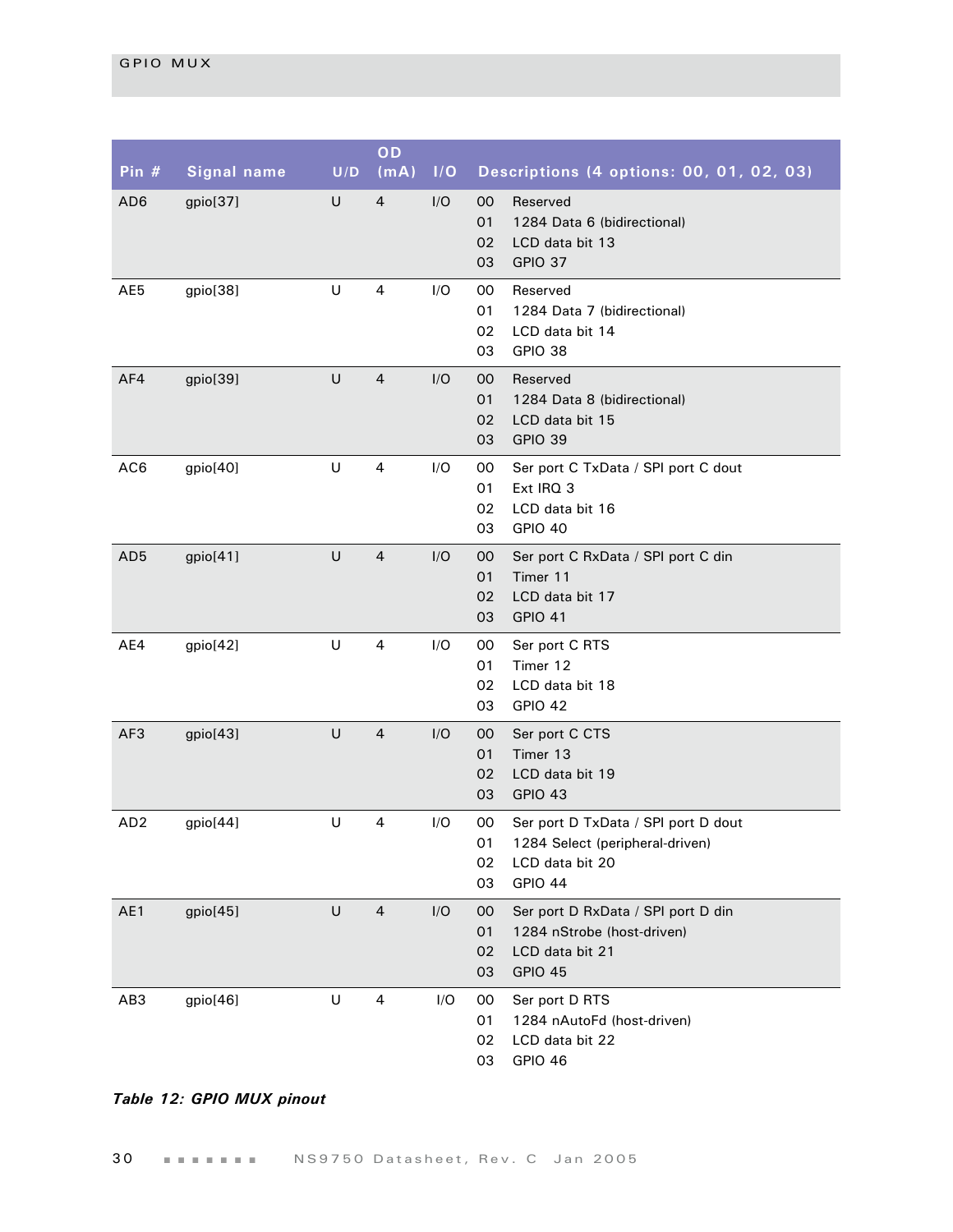| Pin $#$         | Signal name | U/D | OD<br>(mA)     | 1/O | Descriptions (4 options: 00, 01, 02, 03)                                                                                           |
|-----------------|-------------|-----|----------------|-----|------------------------------------------------------------------------------------------------------------------------------------|
| AA4             | gpio[47]    | U   | $\overline{4}$ | I/O | Ser port D CTS<br>00<br>01<br>1284 nlnit (host-driven)<br>02<br>LCD data bit 23<br>03<br><b>GPIO 47</b>                            |
| AC <sub>2</sub> | gpio[48]    | U   | $\overline{2}$ | 1/O | 00<br>Timer 14<br>01<br>1284 SelectIn (host-driven)<br>02<br>DMA ch 2 reg<br>03<br><b>GPIO 48</b>                                  |
| AD <sub>1</sub> | gpio[49]    | U   | 2              | I/O | 00 <sup>°</sup><br>Timer 15<br>01<br>1284 peripheral logic high (peripheral-driven)<br>02<br>DMA ch 2 done<br>03<br><b>GPIO 49</b> |

#### *Table 12: GPIO MUX pinout*

#### **Note:**

1 The nFault signal GPIO6 or GPIO16 can be used as a code-controlled direction pin for the transceiver. The polarity cannot be altered inside the NS9750; an inverter will be required.

#### <span id="page-34-0"></span>**LCD module signals**

The LCD module signals are multiplexed with GPIO pins. They include seven control signals and up to 24 data signals. [Table 13](#page-34-1) describes the control signals. [Table 14](#page-35-0) and [Table 15](#page-36-0) provide details for the data signals.

| Signal name    | Type   | <b>Description</b>                                                           |
|----------------|--------|------------------------------------------------------------------------------|
| <b>CLPOWER</b> | Output | LCD panel power enable                                                       |
| <b>CLLP</b>    | Output | Line synchronization pulse (STN) / horizontal synchronization<br>pulse (TFT) |
| <b>CLCP</b>    | Output | LCD panel clock                                                              |
| <b>CLFP</b>    | Output | Frame pulse (STN) / vertical synchronization pulse (TFT)                     |
| <b>CLAC</b>    | Output | STN AC bias drive or TFT data enable output                                  |
| CLD[23:0]      | Output | LCD panel data (see Table 14 and Table 15)                                   |
| <b>CLLE</b>    | Output | Line end signal                                                              |

<span id="page-34-1"></span>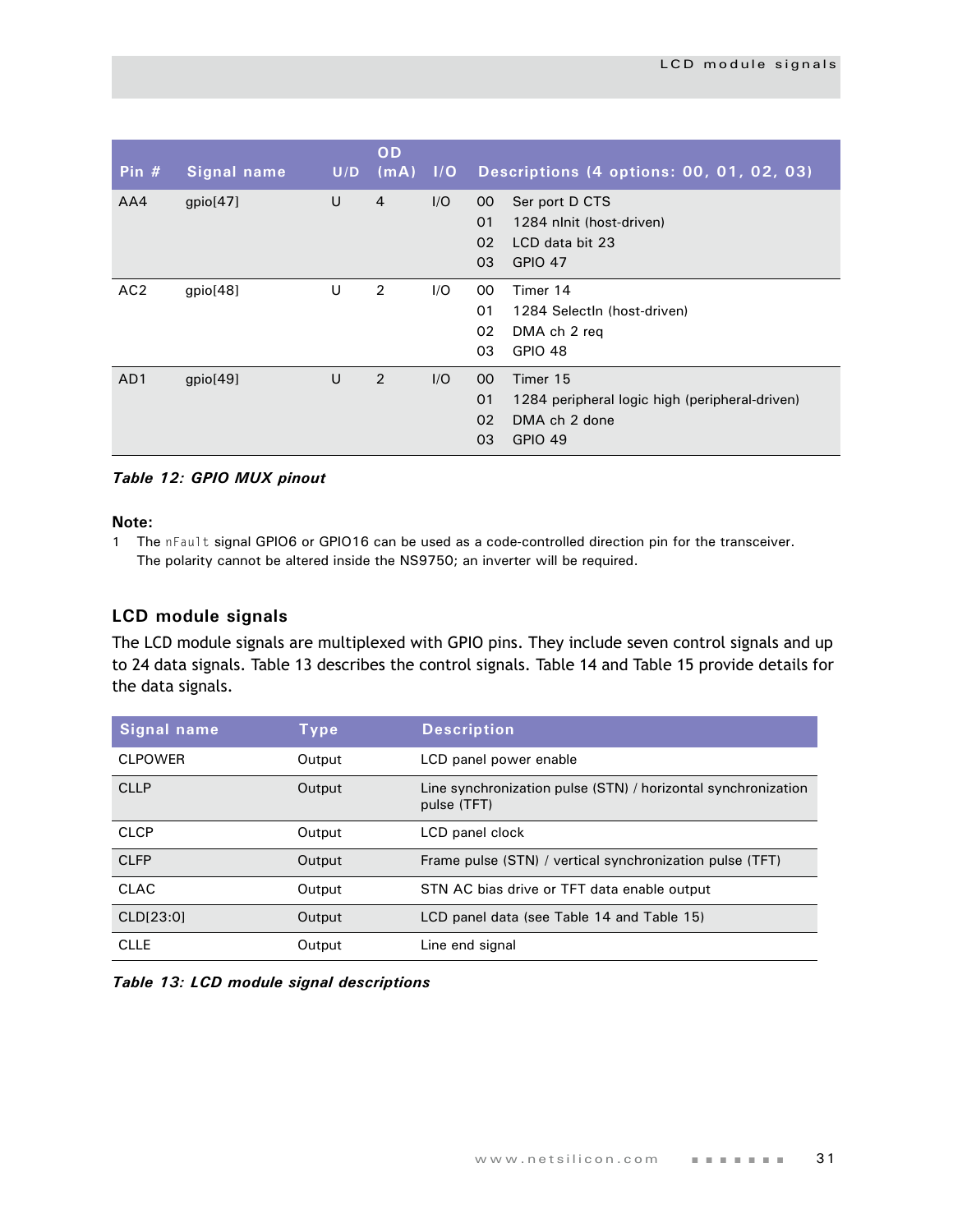The CLD[23:0] signal has eight modes of operation:

- TFT 24-bit interface 4-bit mono STN single panel
	-
- TFT 18-bit interface 4-bit mono STN dual panel
- 
- 
- Color STN single panel 8-bit mono STN single panel
- Color STN dual panel 8-bit mono STN dual panel

[Table 14](#page-35-0) shows which CLD[23:0] pins provide the pixel data to the STN panel for each mode of operation.

#### **Legend:**

- $-$  Ext pin = External pin
- CUSTN = Color upper panel STN, dual and/or single panel
- CLSTN = Color lower panel STN, single
- MUSTN = Mono upper panel STN, dual and/or single panel
- MLSTN = Mono lower panel STN, single
- $N/A$  = not used
- 01 and 02 = The option number/position in the Description field of the GPIO mux pinout. See ["GPIO MUX" on page 26](#page-29-0) for more information.

| Ext<br>pin          | GPIO pin &<br>description    | Color<br><b>STN</b><br>single<br>panel | Color<br><b>STN</b><br>dual<br>panel | 4-bit<br>mono<br><b>STN</b><br>single<br>panel | 4-bit<br>mono<br><b>STN</b><br>dual<br>panel | 8-bit<br>mono<br><b>STN</b><br>single<br>panel | 8-bit<br>mono<br><b>STN</b><br>dual<br>panel |
|---------------------|------------------------------|----------------------------------------|--------------------------------------|------------------------------------------------|----------------------------------------------|------------------------------------------------|----------------------------------------------|
| CLD <sub>[23]</sub> | $AAA = LCD$ data bit 23 (O2) | N/A                                    | N/A                                  | N/A                                            | N/A                                          | N/A                                            | N/A                                          |
| <b>CLD[22]</b>      | $AB3 = LCD$ data bit 22 (O2) | N/A                                    | N/A                                  | N/A                                            | N/A                                          | N/A                                            | N/A                                          |
| CLD[21]             | $AE1 = LCD$ data bit 21 (O2) | N/A                                    | N/A                                  | N/A                                            | N/A                                          | N/A                                            | N/A                                          |
| <b>CLD[20]</b>      | $AD2 = LCD$ data bit 20 (O2) | N/A                                    | N/A                                  | N/A                                            | N/A                                          | N/A                                            | N/A                                          |
| CLD[19]             | $AF3 = LCD$ data bit 19 (02) | N/A                                    | N/A                                  | N/A                                            | N/A                                          | N/A                                            | N/A                                          |
| CLD[18]             | $AE4 = LCD$ data bit 18 (O2) | N/A                                    | N/A                                  | N/A                                            | N/A                                          | N/A                                            | N/A                                          |
| CLD[17]             | $AD5 = LCD$ data bit 17 (O2) | N/A                                    | N/A                                  | N/A                                            | N/A                                          | N/A                                            | N/A                                          |
| CLD[16]             | $AC6 = LCD$ data bit 16 (02) | N/A                                    | N/A                                  | N/A                                            | N/A                                          | N/A                                            | N/A                                          |
| CLD[15]             | $AF4 = LCD$ data bit 15 (O2) | N/A                                    | $CLSTN[0]$ <sup>1</sup>              | N/A                                            | N/A                                          | N/A                                            | $MLSTN[0]$ <sup>1</sup>                      |
| <b>CLD[14]</b>      | $AE5 = LCD$ data bit 14 (O2) | N/A                                    | CLSTN[1]                             | N/A                                            | N/A                                          | N/A                                            | MLSTN[1]                                     |
| CLD[13]             | $AD6 = LCD$ data bit 13 (O2) | N/A                                    | CLSTN[2]                             | N/A                                            | N/A                                          | N/A                                            | MLSTN[2]                                     |
| CLD[12]             | $AF5 = LCD$ data bit 12 (O2) | N/A                                    | CLSTN[3]                             | N/A                                            | N/A                                          | N/A                                            | MLSTN[3]                                     |

<span id="page-35-0"></span>*Table 14: CLD[23:0] pin descriptions for STN display*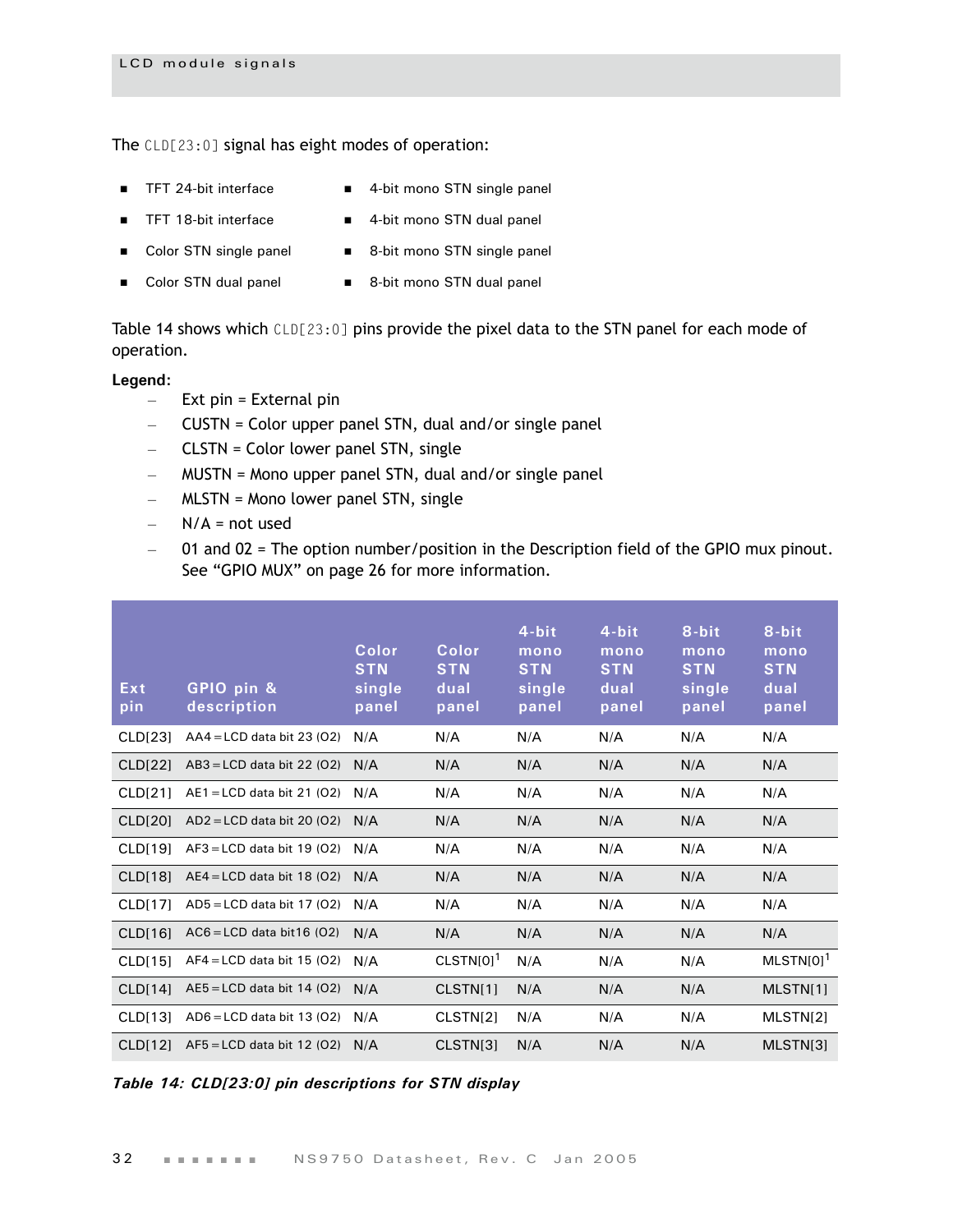| Ext<br>pin         | GPIO pin &<br>description                                    | Color<br><b>STN</b><br>single<br>panel | Color<br><b>STN</b><br>dual<br>panel | 4-bit<br>mono<br><b>STN</b><br>single<br>panel | 4-bit<br>mono<br><b>STN</b><br>dual<br>panel | 8-bit<br>mono<br><b>STN</b><br>single<br>panel | 8-bit<br>mono<br><b>STN</b><br>dual<br>panel |
|--------------------|--------------------------------------------------------------|----------------------------------------|--------------------------------------|------------------------------------------------|----------------------------------------------|------------------------------------------------|----------------------------------------------|
| <b>CLD[11]</b>     | $AEG = LCD$ data bit 11 (O2)<br>$AEB = LCD$ data bit 11 (O2) | N/A                                    | CLSTN[4]                             | N/A                                            | $MLSTN[0]$ <sup>1</sup>                      | N/A                                            | MLSTN[4]                                     |
| <b>CLD[10]</b>     | $AD7 = LCD$ data bit 10 (O2)<br>$AD9 = LCD$ data bit 10 (O2) | N/A                                    | CLSTN[5]                             | N/A                                            | MLSTN[1]                                     | N/A                                            | MLSTN[5]                                     |
| CLD[9]             | $AD8 = LCD$ data bit 9 (02)<br>$AF8 = LCD$ data bit 9 (O2)   | N/A                                    | CLSTN[6]                             | N/A                                            | MLSTN[2]                                     | N/A                                            | MLSTN[6]                                     |
| CLD <sub>[8]</sub> | $AF7 = LCD$ data bit 8 (O2)<br>$AE9 = LCD$ data bit 8 (02)   | N/A                                    | CLSTN[7]                             | N/A                                            | MLSTN[3]                                     | N/A                                            | MLSTN[7]                                     |
| CLD[7]             | $AEB = LCD$ data bit 7 (01)                                  | $CUSTN[0]$ <sup>1</sup>                | $CUSTN[0]$ <sup>1</sup>              | N/A                                            | N/A                                          | MUSTN[0]                                       | MUSTN[0] <sup>1</sup>                        |
| CLD[6]             | $AD9 = LCD$ data bit 6 (01)                                  | CUSTN[1]                               | CUSTN[1]                             | N/A                                            | N/A                                          | MUSTN[1]                                       | MUSTN[1]                                     |
| CLD[5]             | $AF8 = LCD$ data bit 5 (01)                                  | CUSTN[2]                               | CUSTN[2]                             | N/A                                            | N/A                                          | MUSTN[2]                                       | MUSTN[2]                                     |
| CLD[4]             | $AE9 = LCD$ data bit 4 (01)                                  | CUSTN[3]                               | CUSTN[3]                             | N/A                                            | N/A                                          | MUSTN[3]                                       | MUSTN[3]                                     |
| CLD[3]             | $AF9 = LCD$ data bit 3 (01)                                  | CUSTN[4]                               | CUSTN[4]                             | MUSTN[0]                                       | $MUSTN[0]$ <sup>1</sup>                      | MUSTN[4]                                       | MUSTN[4]                                     |
| CLD[2]             | $AD10 = LCD$ data bit 2 (O1)                                 | CUSTN[5]                               | CUSTN[5]                             | MUSTN[1]                                       | MUSTN[1]                                     | MUSTN[5]                                       | MUSTN[5]                                     |
| CLD[1]             | $AE10 = LCD$ data bit 1 (01)                                 | CUSTN[6]                               | CUSTN[6]                             | MUSTN[2]                                       | MUSTN[2]                                     | MUSTN[6]                                       | MUSTN[6]                                     |
| CLD[0]             | $AF10 = LCD$ data bit 0 (01)                                 | CUSTN[7]                               | CUSTN[7]                             | MUSTN[3]                                       | MUSTN[3]                                     | MUSTN[7]                                       | MUSTN[7]                                     |
|                    |                                                              |                                        |                                      |                                                |                                              |                                                |                                              |

1 This data bit corresponds to the first "pixel position." For example, for an 8-bit mono STN display, CUSTN[0] is the leftmost pixel on the panel and CUSTN[7] is the rightmost pixel within the 8-bit data. For a color STN display, bits [7, 6, 5] form the leftmost pixel.

## *Table 14: CLD[23:0] pin descriptions for STN display*

[Table 15](#page-36-0) shows which CLD[23:0] pins provide the pixel data to the TFT panel for each of the multiplexing modes of operation.

| <b>External pin</b> | TFT 24 bit | TFT 18 bit |
|---------------------|------------|------------|
| CLD[23]             | BLUE[7]    | Reserved   |
| <b>CLD[22]</b>      | BLUE[6]    | Reserved   |
| CLD[21]             | BLUE[5]    | Reserved   |
| <b>CLD[20]</b>      | BLUE[4]    | Reserved   |
| <b>CLD[19]</b>      | BLUE[3]    | Reserved   |
| <b>CLD[18]</b>      | BLUE[2]    | Reserved   |
| <b>CLD[17]</b>      | BLUE[1]    | BLUE[4]    |

<span id="page-36-0"></span>*Table 15: CLD[23:0] pin descriptions for TFT display*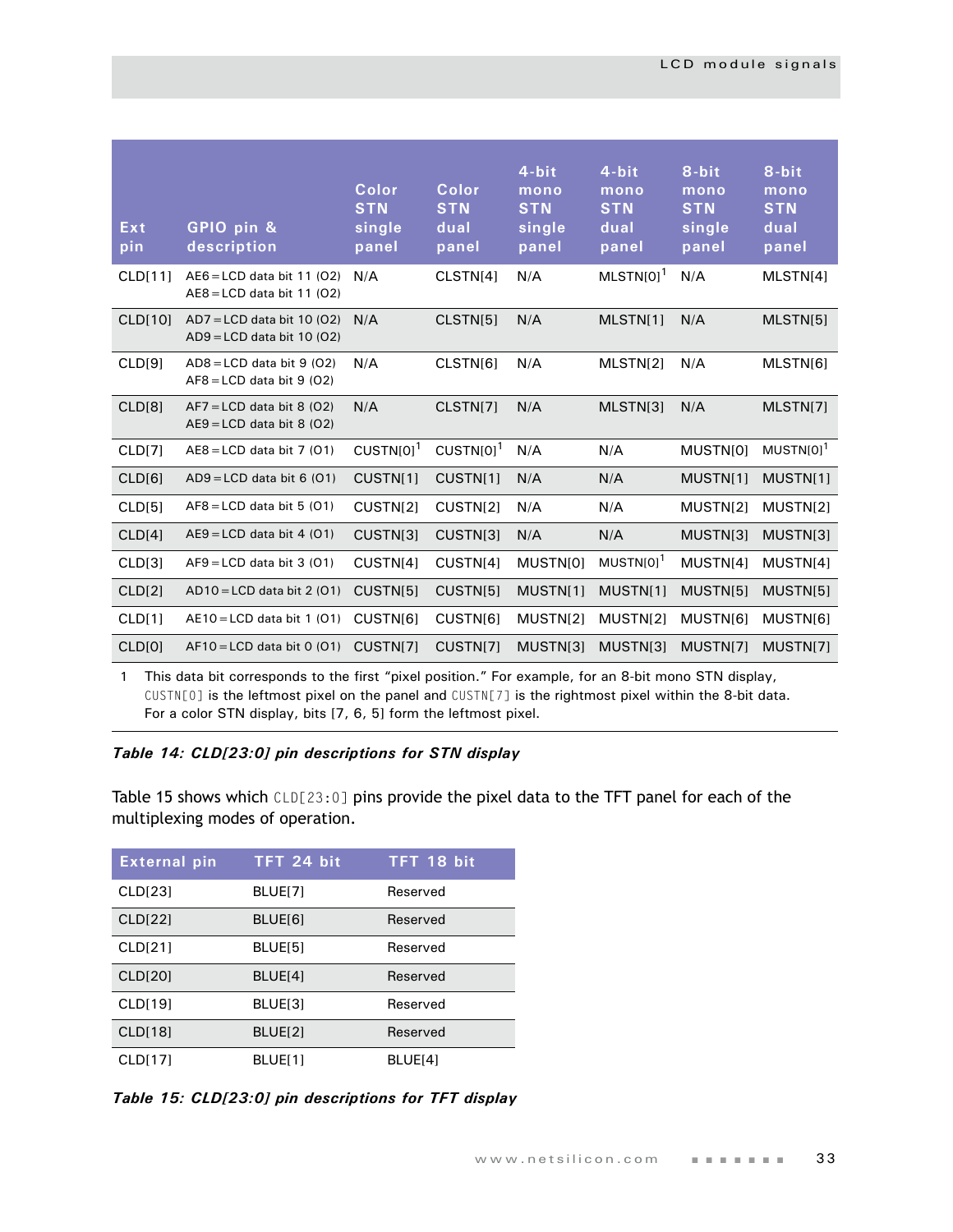| <b>External pin</b> | TFT 24 bit    | TFT 18 bit    |
|---------------------|---------------|---------------|
| <b>CLD[16]</b>      | BLUE[0]       | BLUE[3]       |
| CLD[15]             | GREEN[7]      | BLUE[2]       |
| CLD[14]             | GREEN[6]      | BLUE[1]       |
| CLD[13]             | GREEN[5]      | BLUE[0]       |
| CLD[12]             | GREEN[4]      | Intensity bit |
| CLD[11]             | GREEN[3]      | GREEN[4]      |
| CLD[10]             | GREEN[2]      | GREEN[3]      |
| CLD[9]              | GREEN[1]      | GREEN[2]      |
| CLD[8]              | GREEN[0]      | GREEN[1]      |
| CLD[7]              | <b>RED[7]</b> | GREEN[0]      |
| CLD[6]              | RED[6]        | Intensity bit |
| CLD[5]              | RED[5]        | RED[4]        |
| CLD[4]              | RED[4]        | RED[3]        |
| CLD[3]              | RED[3]        | <b>RED[2]</b> |
| CLD[2]              | <b>RED[2]</b> | RED[1]        |
| CLD[1]              | RED[1]        | RED[0]        |
| <b>CLD[0]</b>       | RED[0]        | Intensity bit |

*Table 15: CLD[23:0] pin descriptions for TFT display*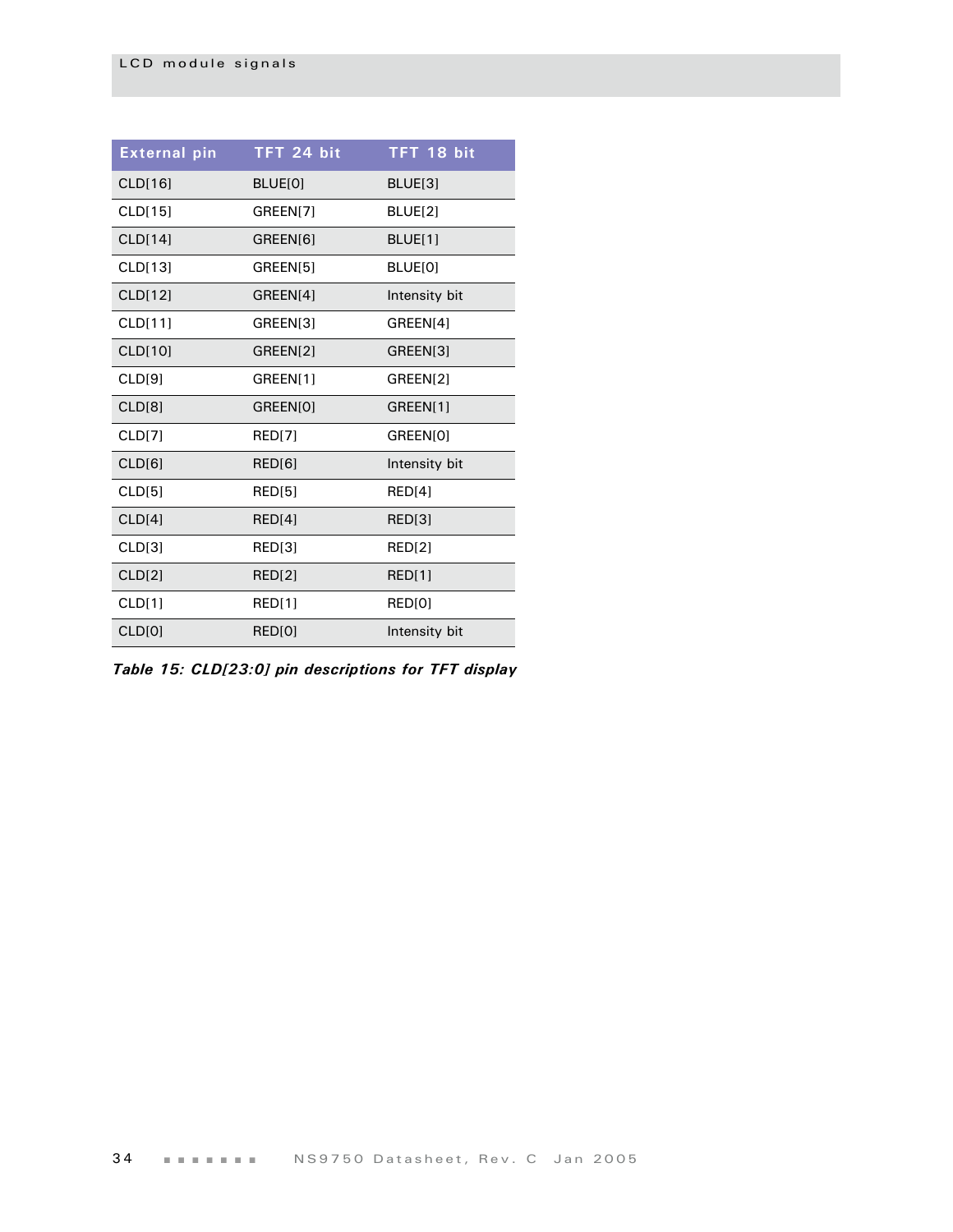## **I 2C interface**

| Pin $#$ | Signal name | U/D | <b>OD</b><br>$(mA)$ $1/O$ |     | <b>Description</b>                                                        |
|---------|-------------|-----|---------------------------|-----|---------------------------------------------------------------------------|
| AC15    | iic scl     |     | 4                         | 1/O | $12C$ serial clock line. Add a 10K resistor to<br>VDDA(3.3V) if not used. |
| AF16    | iic sda     |     | $\overline{4}$            | 1/O | $12C$ serial data line. Add a 10K resistor to<br>VDDA(3.3V) if not used.  |

*Table 16: I2C interface pinout*

## **USB Interface**

### **Notes:**

- If not using the USB interface, these pins should be pulled down to ground through a 15K ohm resistor.
- **All output drivers for USB meet the standard USB driver specification.**

|                 | Pin # Signal name | <b>OD</b><br>$U/D$ (mA) $I/O$ |     | <b>Description</b> |
|-----------------|-------------------|-------------------------------|-----|--------------------|
| AB4             | usb dm            |                               | 1/O | USB data -         |
| AC <sub>3</sub> | usb dp            |                               | 1/O | USB data $+$       |

*Table 17: USB interface pinout*

## **JTAG interface for ARM core/boundary scan**

**Note:** trst\_n must be pulsed low to initialize the JTAG when a debugger is not attached. See Figure 8, "JTAG interface," on page 36.

| Pin $#$     | Signal name | U/D | <b>OD</b><br>$\sqrt{(mA)}$ $1/O$ |          | <b>Description</b>                 |
|-------------|-------------|-----|----------------------------------|----------|------------------------------------|
| AE20        | tck         |     |                                  |          | Test clock                         |
| AD18        | tdi         | U   |                                  |          | Test data in                       |
| AE19        | tdo         |     | 2                                | $\Omega$ | Test data out                      |
| <b>AC18</b> | tms         | U   |                                  |          | Test mode select                   |
| AF20        | trst n      | U   |                                  |          | Test mode reset                    |
| AD19        | rtck        | U   | 2                                | I/O      | Returned test clock, ARM core only |

*Table 18: JTAG interface/boundary scan pinout*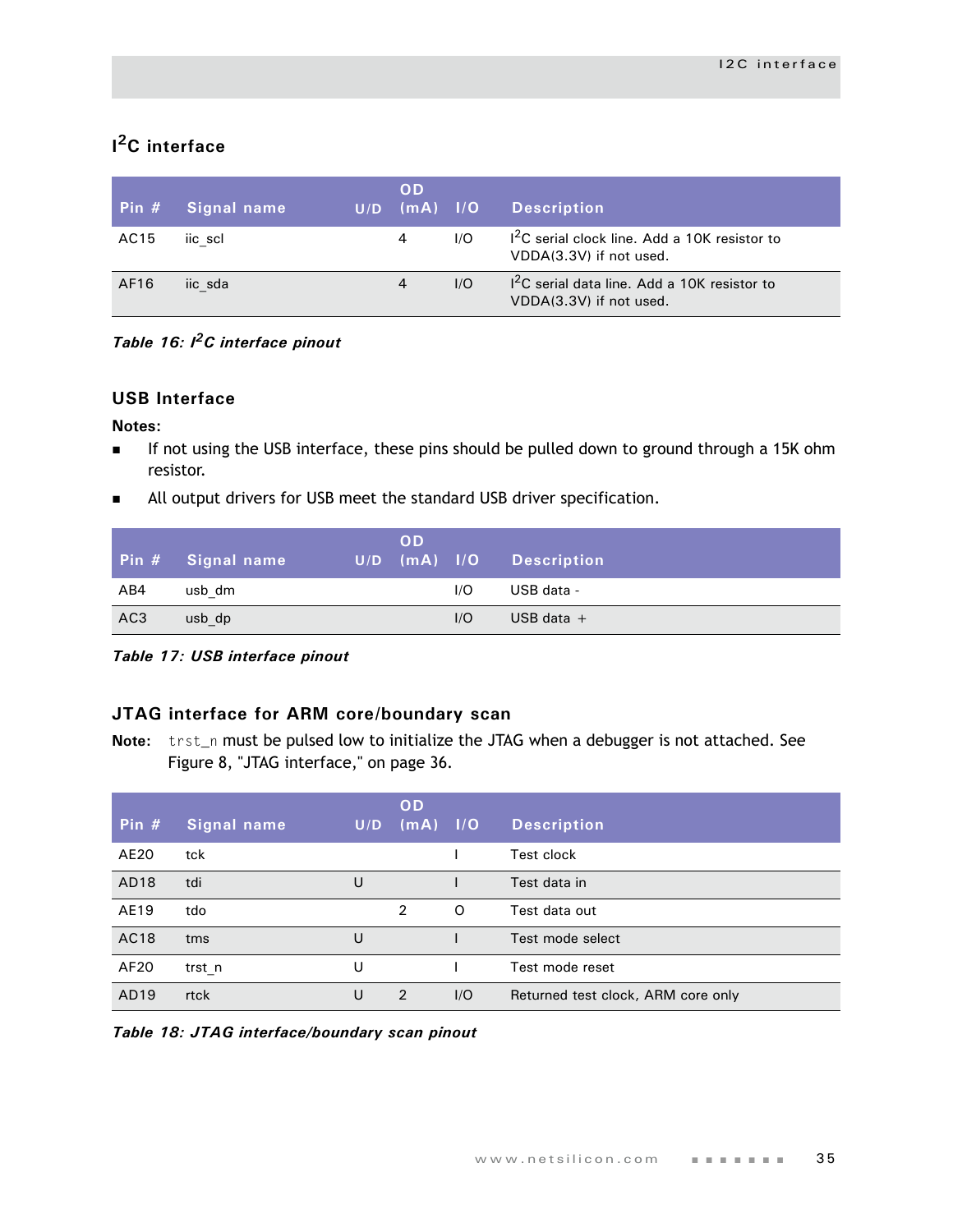

*Figure 8: JTAG interface*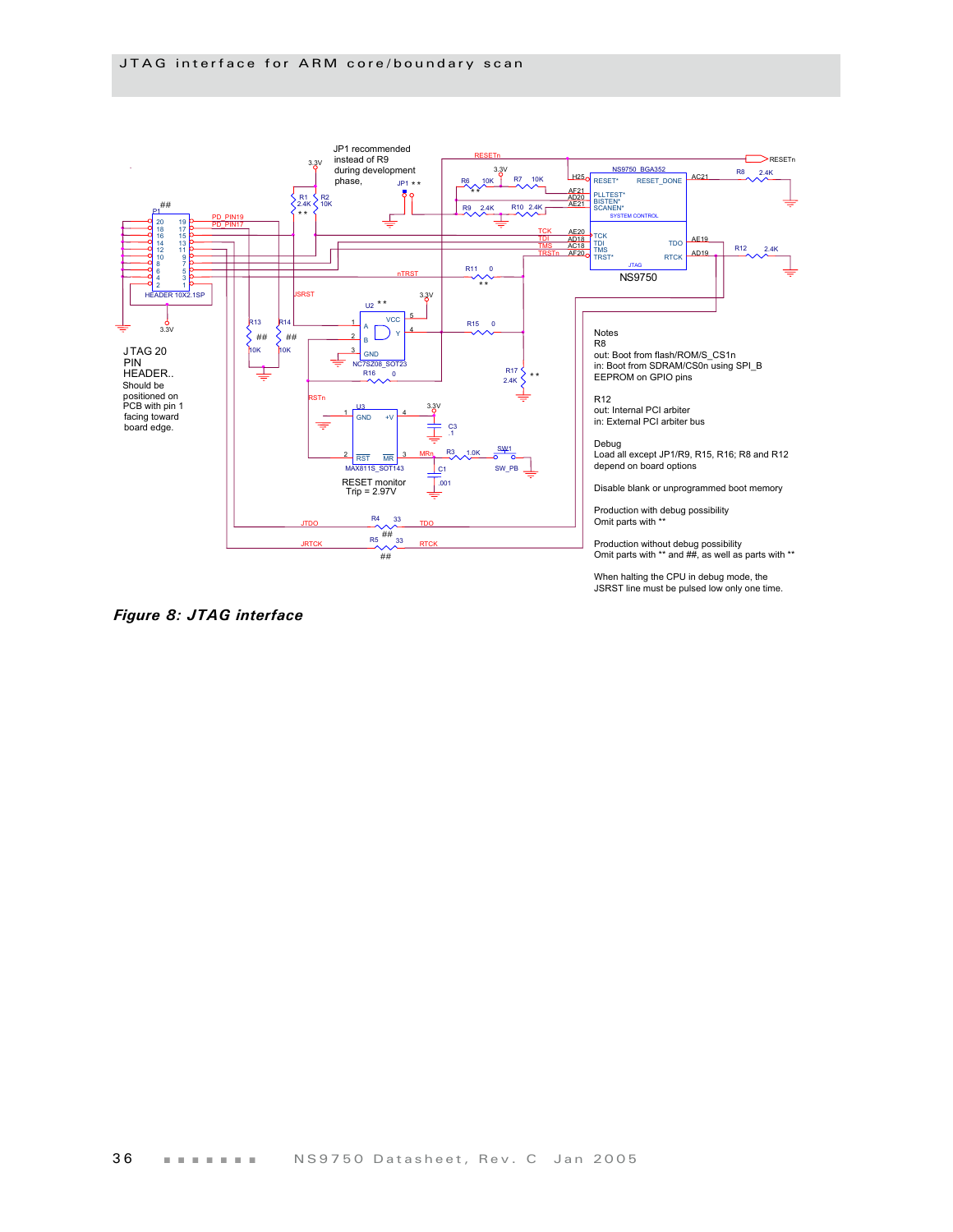## **Reserved pins**

| Pin#            | <b>Description</b>     |
|-----------------|------------------------|
| J <sub>1</sub>  | Tie to ground directly |
| K <sub>3</sub>  | Tie to ground directly |
| K <sub>2</sub>  | Tie to ground directly |
| K <sub>1</sub>  | Tie to ground directly |
| R <sub>1</sub>  | Tie to ground directly |
| R <sub>2</sub>  | Tie to ground directly |
| R3              | Tie to ground directly |
| T <sub>1</sub>  | Tie to ground directly |
| AF6             | Tie to ground directly |
| AE3             | Tie to ground directly |
| AC <sub>5</sub> | Tie to ground directly |
| AD4             | Tie to 1.5V core power |
| AF <sub>2</sub> | Tie to 3.3V I/O power  |
| AE7             | No connect             |
| L3              | No connect             |
| L2              | No connect             |
| L1              | No connect             |
| MЗ              | No connect             |
| M <sub>2</sub>  | Tie to ground directly |
| M <sub>1</sub>  | Tie to ground directly |
| N1              | Tie to ground directly |
| N <sub>2</sub>  | Tie to ground directly |
| AF22            | No connect             |
| AD21            | No connect             |
| AE22            | No connect             |

*Table 19: Reserved pins*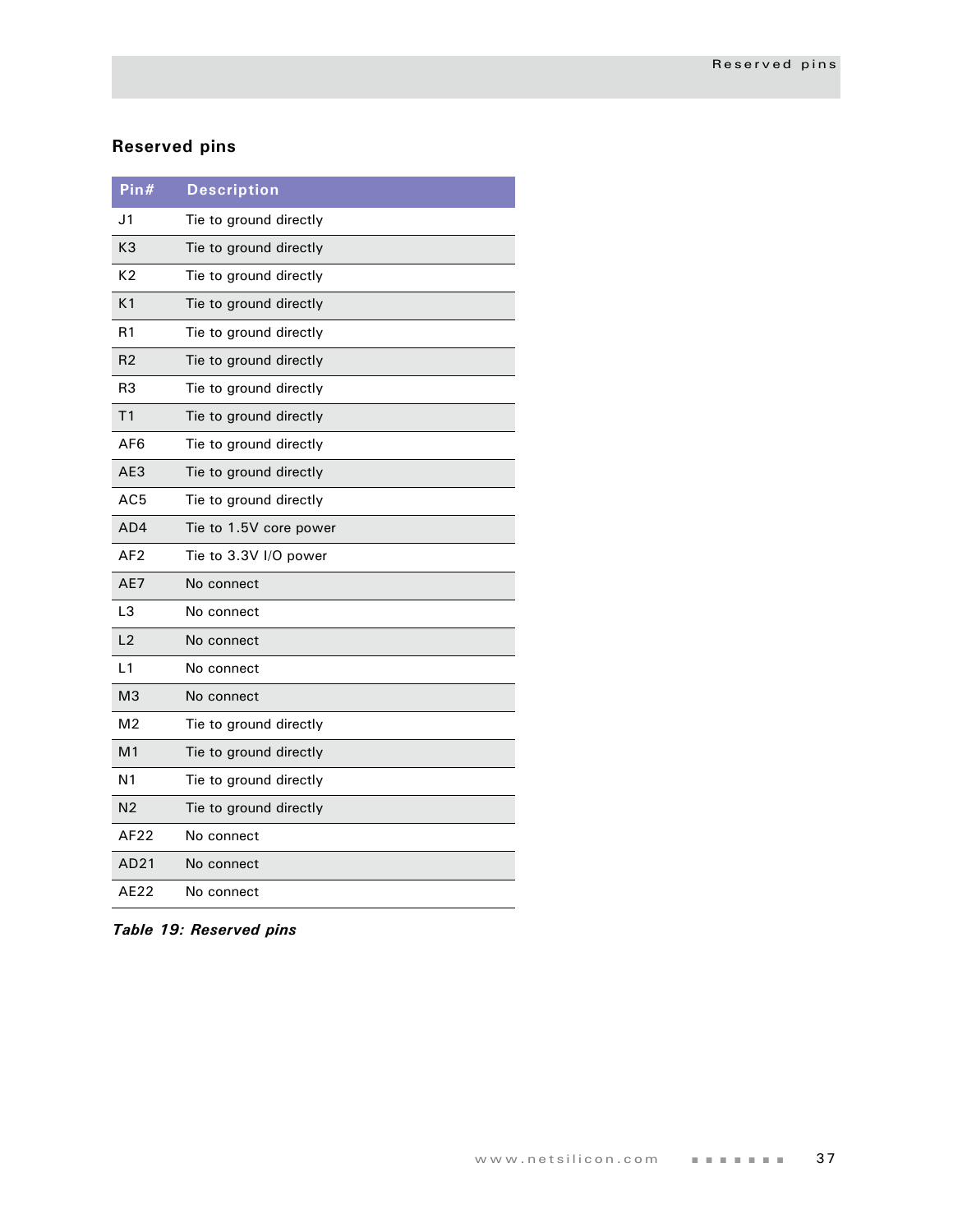## **Power ground**

| Pin $#$                                                                                                                                                            | Signal name | <b>Description</b>  |
|--------------------------------------------------------------------------------------------------------------------------------------------------------------------|-------------|---------------------|
| J23, L23, K23, U23, T23, V23, D18, D17, AC17, D16,<br>AC16, D11, D10, AC11, AC10, AC9, J4, L4, K4, U4, T4,<br>V <sub>4</sub>                                       | VDDC.       | Core power, 1.5V    |
| G23, H23, M23, R23, P23, N23, Y23, W23, D20, AC20,<br>D19, AC19, D14, D13, AC14, AC13, D8, D7, AC8, AC7,<br>G4, H4, M4, R4, P4, N4, Y4, W4                         | <b>VDDS</b> | $I/O$ power, $3.3V$ |
| A26, B25, AE25, AF26, D23, C24, AD24, AC23, D5, D4,<br>C4, E4, AC4, A3, A2, D3, C3, C2, B3, B2, AE2, AD3, A1,<br>C <sub>1</sub> , B <sub>1</sub> , AF <sub>1</sub> | VSS2        | Ground              |

*Table 20: Power ground pins*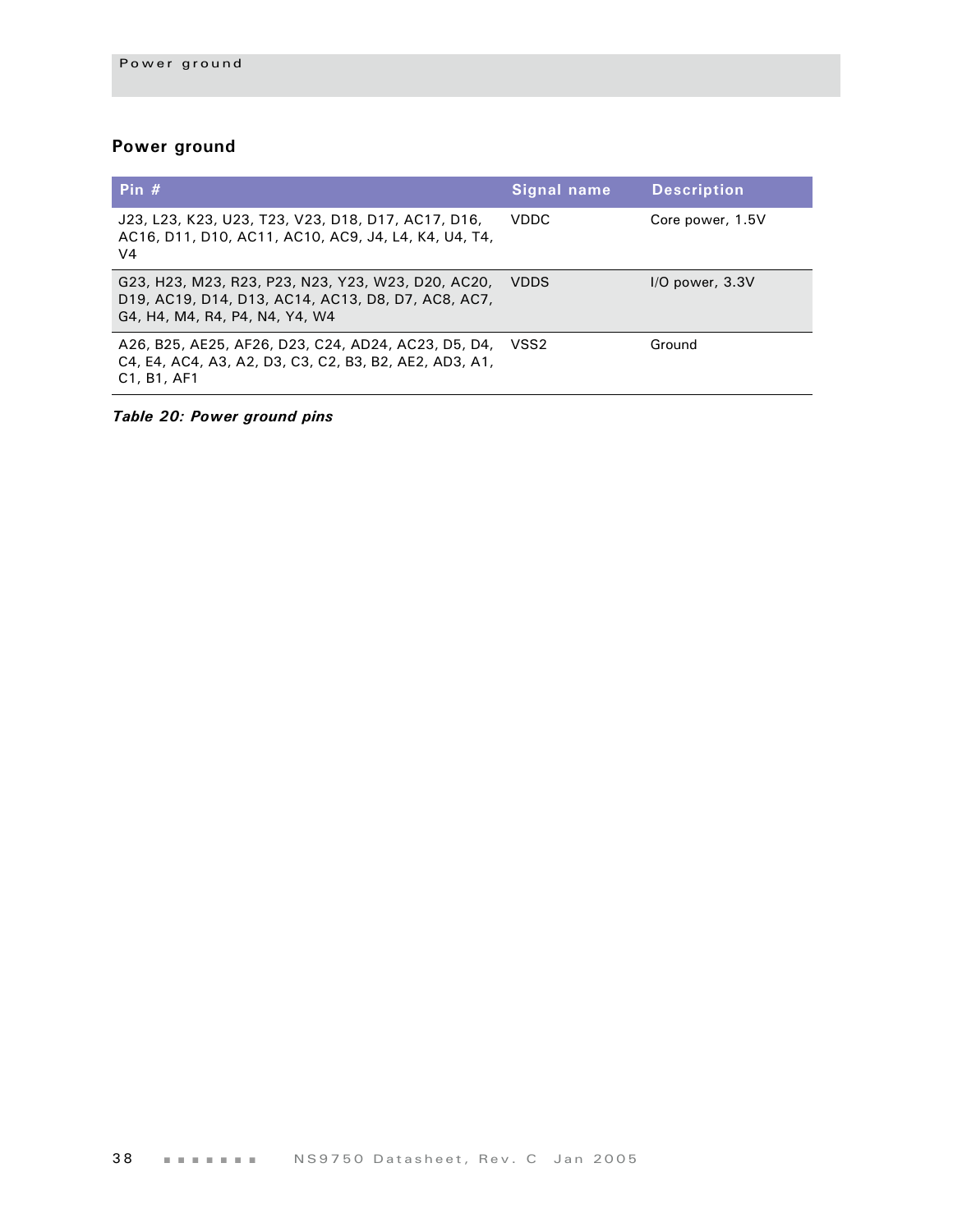# **Address and register maps**

## **System address map**

The system memory address is divided to allow access to the internal and external resources on the system bus, as shown in [Table 21](#page-42-0).

| <b>Address range</b>      | <b>Size</b> | <b>System functions</b>                                |
|---------------------------|-------------|--------------------------------------------------------|
| 0x0000 0000 - 0x0FFF FFFF | 256 MB      | System memory chip select 4 - Dynamic memory (default) |
| 0x1000 0000 - 0x1FFF FFFF | 256 MB      | System memory chip select 5 - Dynamic memory (default) |
| 0x2000 0000 - 0x2FFF FFFF | 256 MB      | System memory chip select 6 - Dynamic memory (default) |
| 0x3000 0000 - 0x3FFF FFFF | 256 MB      | System memory chip select 7 - Dynamic memory (default) |
| 0x4000 0000 - 0x4FFF FFFF | 256 MB      | System memory chip select 0 - Static memory (default)  |
| 0x5000 0000 - 0x5FFF FFFF | 256 MB      | System memory chip select 1 - Static memory (default)  |
| 0x6000 0000 - 0x6FFF FFFF | 256MB       | System memory chip select 2 - Static memory (default)  |
| 0x7000 0000 - 0x7FFF FFFF | 256 MB      | System memory chip select 3 - Static memory (default)  |
| 0x8000 0000 - 0x8FFF FFFF | 256 MB      | PCI memory                                             |
| 0x9000 0000 - 0x9FFF FFFF | 256 MB      | <b>BBus memory</b>                                     |
| 0xA000 0000 - 0xA00F FFFF | 1 MB        | PCI IO                                                 |
| 0xA010 0000 - 0xA01F FFFF | 1 MB        | PCI CONFIG ADDR                                        |
| 0xA020 0000 - 0xA02F FFFF | 1 MB        | PCI CONFIG DATA                                        |
| 0xA030 0000 - 0xA03F FFFF | 1 MB        | <b>PCI</b> arbiter                                     |
| 0xA040 0000 - 0xA04F FFFF | 1 MB        | BBus-to-AHB bridge                                     |
| 0xA050 0000 - 0xA05F FFFF | 1 MB        | Reserved                                               |
| 0xA060 0000 - 0xA06F FFFF | 1 MB        | <b>Ethernet Communication module</b>                   |
| 0xA070 0000 - 0xA07F FFFF | 1 MB        | Memory controller                                      |
| 0xA080 0000 - 0xA08F FFFF | 1 MB        | <b>LCD</b> controller                                  |
| 0xA090 0000 - 0xA09F FFFF | 1 MB        | System Control module                                  |
| 0xA0A0 0000 - 0xFFFF FFFF | 1526 MB     | Reserved                                               |

<span id="page-42-0"></span>

|  |  |  |  |  | Table 21: System address memory map |  |
|--|--|--|--|--|-------------------------------------|--|
|--|--|--|--|--|-------------------------------------|--|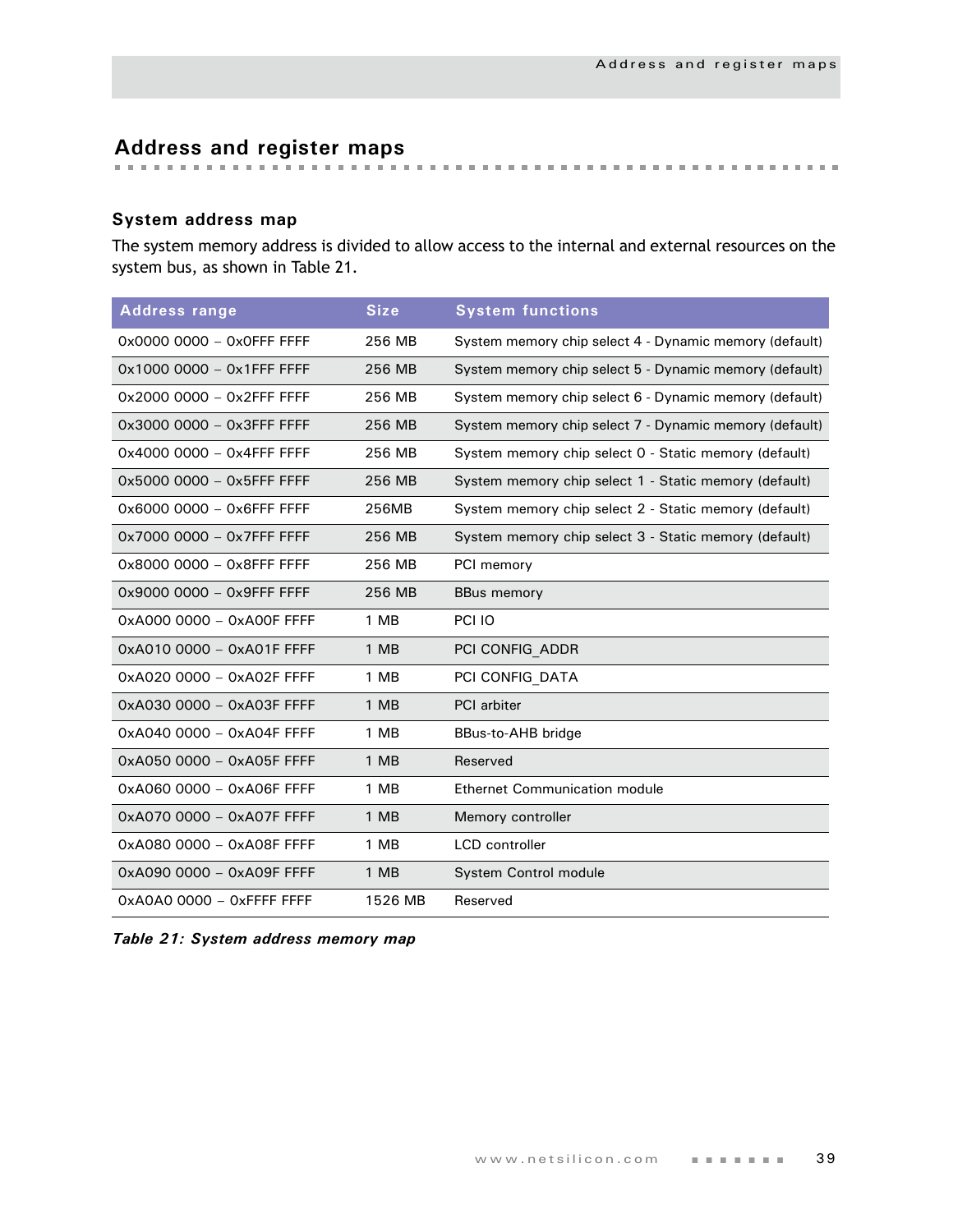## **BBus peripheral address map**

The BBus bridge configuration registers are located at base address 0xA040 0000. The BBus peripherals are located at base address 0x9000 0000 and span a 256 MB address space. Each BBus peripheral, with the exception of the SER controllers, resides in a 1 MB address space. [Table 22](#page-43-0)  specifies the address space given to each peripheral.

| <b>Base address</b> | <b>Peripheral</b>          |
|---------------------|----------------------------|
| 0x9000 0000         | <b>BBus DMA controller</b> |
| 0x9010 0000         | USB controller             |
| 0x9020 0000         | <b>SER Port B</b>          |
| 0x9020 0040         | <b>SER Port A</b>          |
| 0x9030 0000         | <b>SER Port C</b>          |
| 0x9030 0040         | <b>SER Port D</b>          |
| 0x9040 0000         | IEEE 1284 controller       |
| 0x9050 0000         | <sup>2</sup> C controller  |
| 0x9060 0000         | <b>BBus utility</b>        |

<span id="page-43-0"></span>*Table 22: BBus peripheral address map*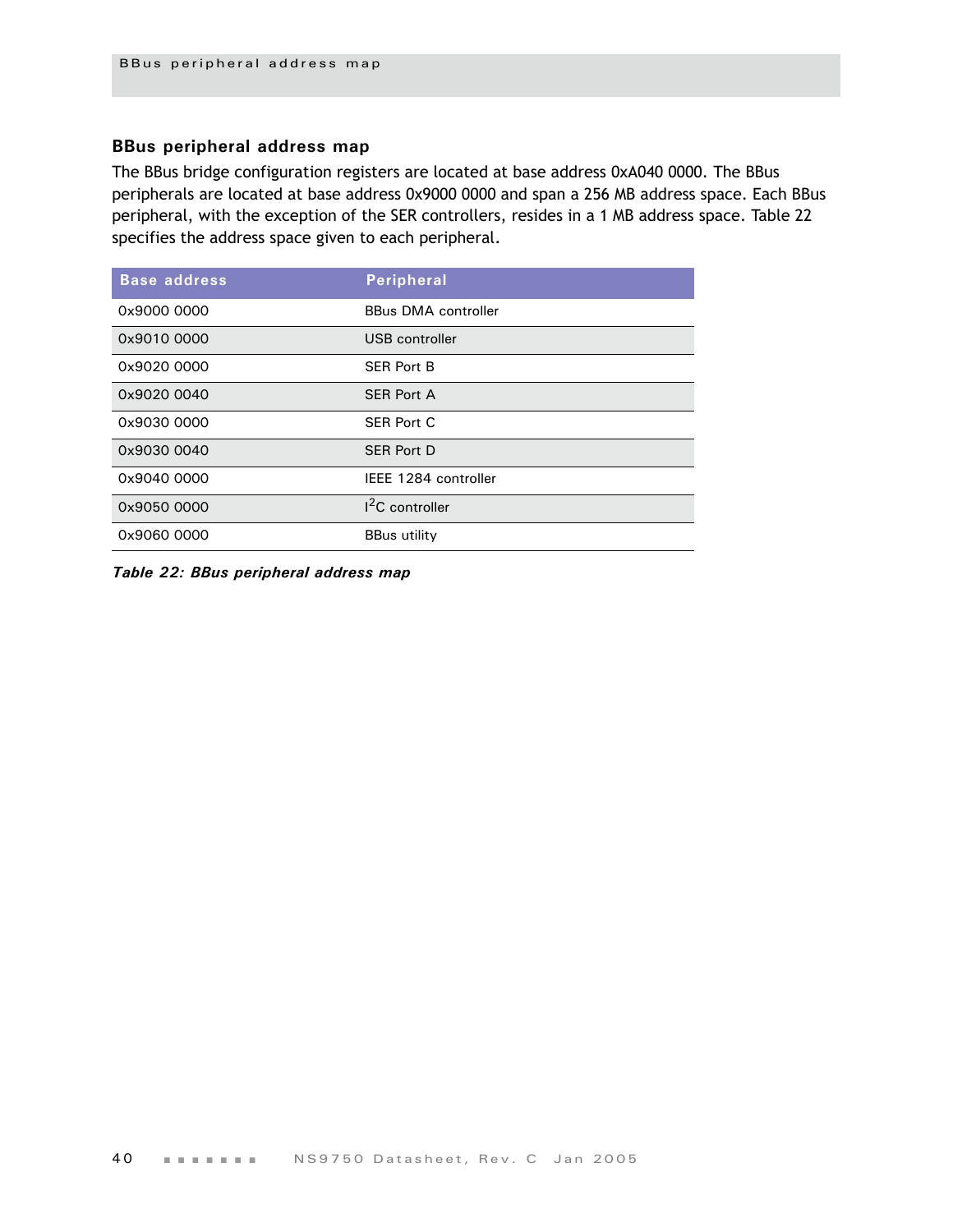**Electrical characteristics**

The NS9750 operates at a 1.5V core, with 3.3V I/O ring voltages.

## **Absolute maximum ratings**

Permanent device damage can occur if the absolute maximum ratings are exceeded even for an instant.

| <b>Parameter</b>                                                                                  | <b>Symbolt</b>              | Rating                         | Unit         |  |  |
|---------------------------------------------------------------------------------------------------|-----------------------------|--------------------------------|--------------|--|--|
| DC supply voltage                                                                                 | V <sub>DDA</sub>            | $-0.3$ to $+3.9$               | v            |  |  |
| DC input voltage                                                                                  | $\mathsf{V}_{\mathsf{INA}}$ | -0.3 to $V_{\text{DNA}} + 0.3$ | V            |  |  |
| DC output voltage                                                                                 | <b>VOUTA</b>                | $-0.3$ to $V_{DDA}$ + 0.3      | v            |  |  |
| DC input current                                                                                  | 'IN                         | ±10                            | mA           |  |  |
| Storage temperature                                                                               | $\mathsf{T}_{\text{STA}}$   | $-40$ to $+125$                | $^{\circ}$ C |  |  |
| V <sub>DDA</sub> , V <sub>INA</sub> , V <sub>OUTA</sub> : Ratings of I/O cells for 3.3V interface |                             |                                |              |  |  |

## **Recommended operating conditions**

Recommended operating conditions specify voltage and temperature ranges over which a circuit's correct logic function is guaranteed. The specified DC electrical characteristics (see ["DC electrical](#page-46-0)  [characteristics" on page 43\)](#page-46-0) are satisfied over these ranges.

| <b>Parameter</b>                                                                                                        | <b>Symbolt</b>          | <b>Rating</b>  | Unit |  |  |  |
|-------------------------------------------------------------------------------------------------------------------------|-------------------------|----------------|------|--|--|--|
| DC supply voltage                                                                                                       | <b>V</b> <sub>DDA</sub> | 3.0 to 3.6     |      |  |  |  |
|                                                                                                                         | $V_{DDC}$ (core)        | 1.4 to 1.6     | v    |  |  |  |
|                                                                                                                         | $V_{\text{DDC}}$ (PLL)  | 1.425 to 1.575 |      |  |  |  |
| Maximum junction temperature                                                                                            | Τı                      | 125            | °C   |  |  |  |
| <sup>†</sup> V <sub>DDA</sub> : Ratings of I/O cells for 3.3V interface<br>V <sub>DDC</sub> : Ratings of internal cells |                         |                |      |  |  |  |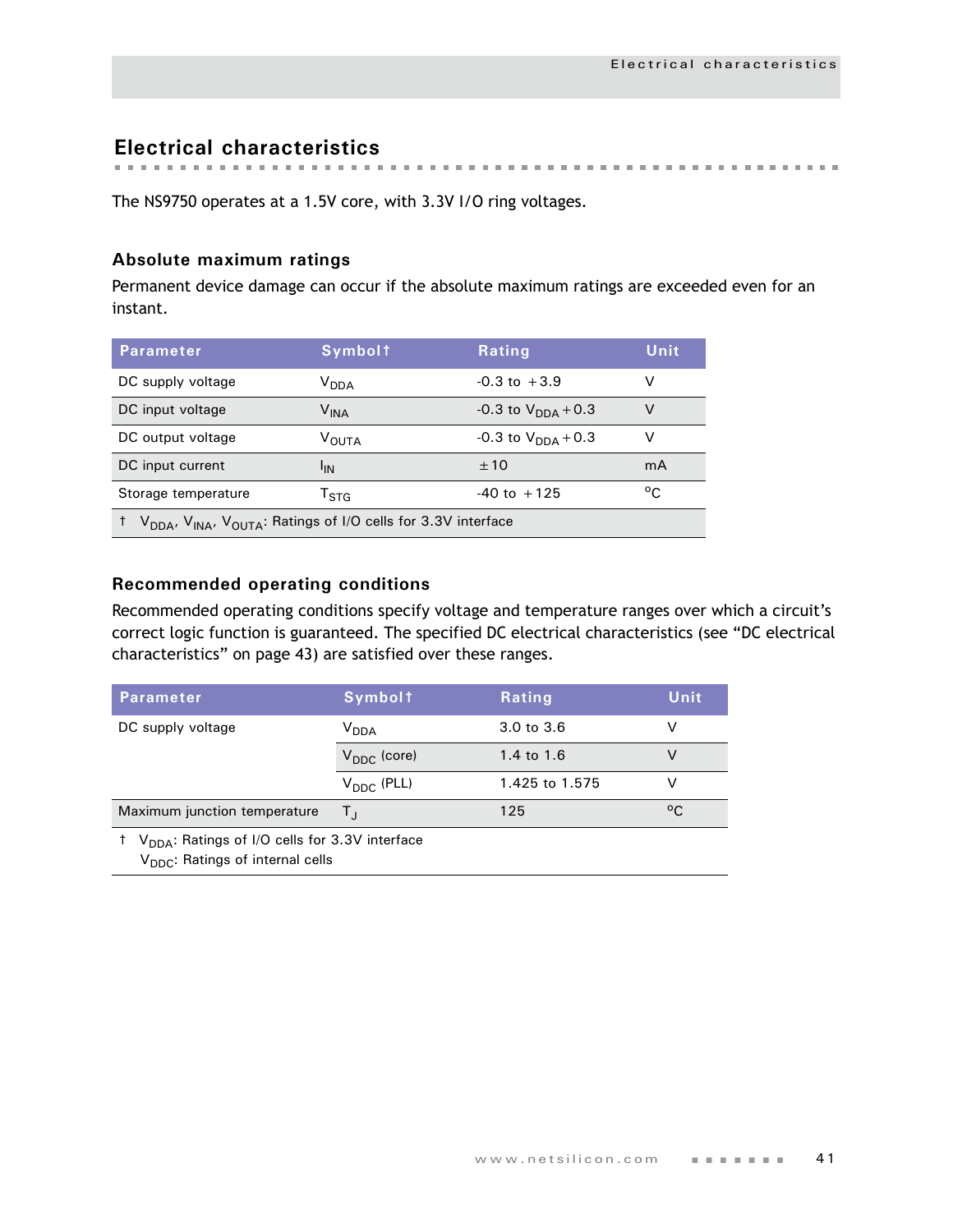## **Maximum power dissipation**

[Table 23](#page-45-0) shows the maximum power dissipation, including sleep mode information, for I/O and core:

|                           |      | <b>Operation</b> |               |                       | Sleep mode with wake up on |                      |                         |                     |
|---------------------------|------|------------------|---------------|-----------------------|----------------------------|----------------------|-------------------------|---------------------|
| <b>CPU clock</b>          |      | <b>Full</b>      | <b>No PCI</b> | No PCI,<br><b>LCD</b> | <b>All</b><br>ports        | <b>BBus</b><br>ports | <b>AHB</b> bus<br>ports | No wake<br>up ports |
| Total $\omega$<br>200 MHz |      | 1.7W             | 1.55 W        | 1.5W                  | 350 mW                     | 285 mW               | 240 mW                  | 180 mW              |
|                           | Core | 1.05 W           | 1 W           | 1 W                   | 260mW                      | 210 mW               | 220 mW                  | 170 mW              |
|                           | 1/O  | 0.65 W           | 0.55 W        | 0.5 W                 | 90 mW                      | 75 mW                | 20 mW                   | 10 mW               |
| Total $@$<br>162 MHz      |      | 1.4 W            | 1.25W         | 1.2 W                 | 285 mW                     | 235 mW               | 200 mW                  | 145 mW              |
|                           |      | Core $0.9 W$     | 0.8 W         | 0.8 W                 | 210 mW                     | 170 mW               | 180 mW                  | 140 mW              |
|                           | 1/O  | 0.5 W            | 0.45W         | 0.4 W                 | 75 mW                      | 65 mW                | 20 mW                   | $5 \, \text{mW}$    |
| Total @<br>125 MHz        |      | 1.05 W           | 1 W           | 950 mW                | 220 mW                     | 180 mW               | 150 mW                  | 110 mW              |
|                           | Core | 0.65 W           | 0.65 W        | 640 mW                | 210 mW                     | 130 mW               | 140 mW                  | 105 mW              |
|                           | 1/O  | 0.4 W            | 0.35 W        | 310 mW                | 75 mW                      | 50 mW                | 10 mW                   | 5 mW                |

<span id="page-45-0"></span>*Table 23: NS9750 maximum power dissipation*

## **Typical power dissipation**

Figure 24 shows typical power dissipation for I/O and core at 200 MHz:

|                    | <b>Operation</b>                |                  |                       |  |  |
|--------------------|---------------------------------|------------------|-----------------------|--|--|
| <b>CPU clock</b>   | Full                            | No PCI           | No PCI,<br><b>LCD</b> |  |  |
| Total @<br>200 MHz | 952 mW                          | 886 mW           | 809 mW                |  |  |
| I/O                | Core $419 \text{ mW}$<br>533 mW | 353 mW<br>533 mW | 287 mW<br>522 mW      |  |  |

*Table 24: NS9750 typical power dissipation*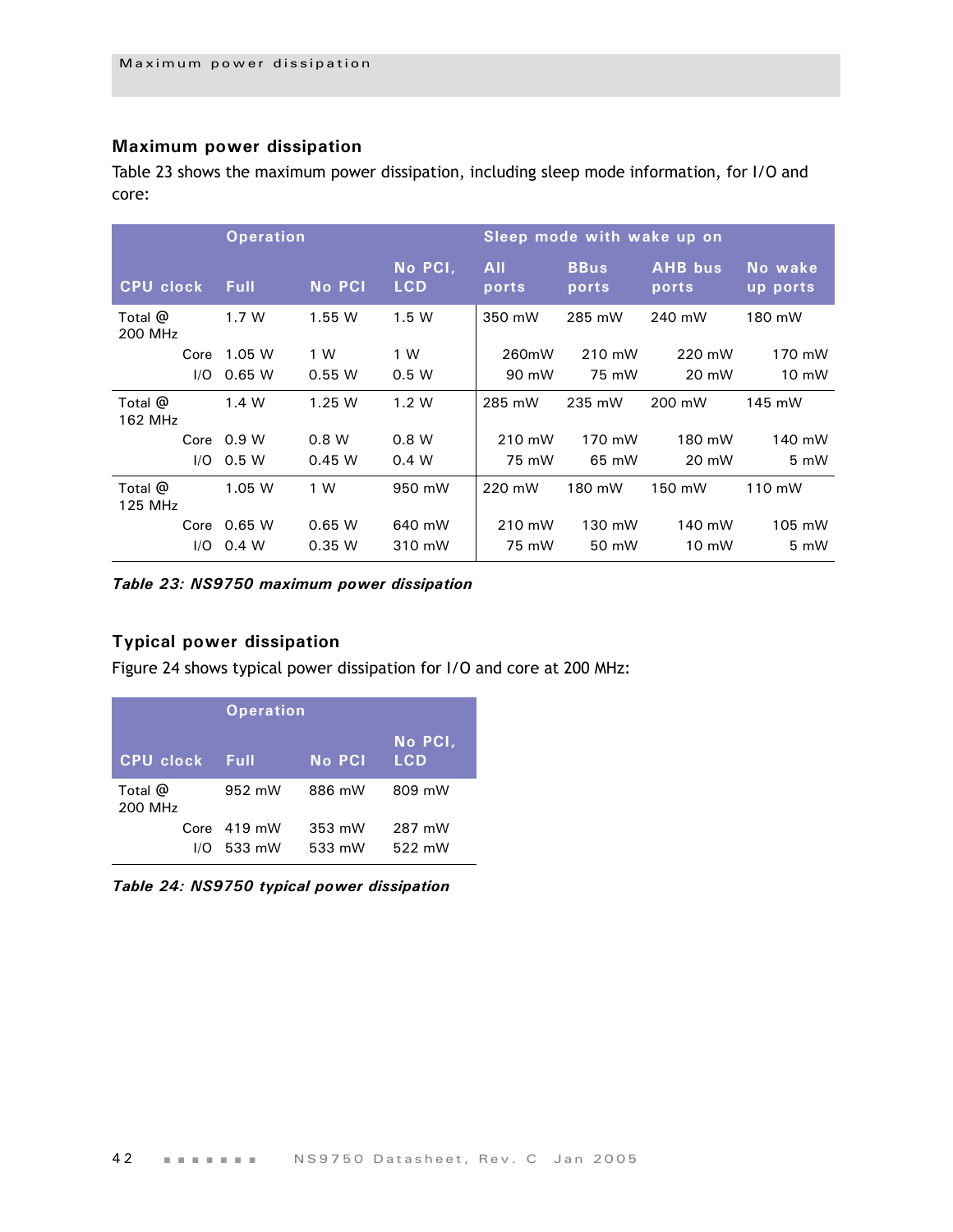# <span id="page-46-0"></span>**DC electrical characteristics**

DC electrical characteristics specify the worst-case DC electrical performance of the I/O buffers that are guaranteed over the specified temperature range.

## **Inputs**

All electrical inputs are 3.3V interface.

**Note:**  $V_{SS} = 0V$  (GND)

| <b>Sym</b>       | <b>Parameter</b>                          | <b>Condition</b>                                      | Value   |                     | Unit   |
|------------------|-------------------------------------------|-------------------------------------------------------|---------|---------------------|--------|
| V <sub>IH</sub>  | High-level input voltage:                 |                                                       | Min     |                     |        |
|                  | <b>LVTTL</b> level                        |                                                       |         | 2.0                 | $\vee$ |
|                  | <b>PCI</b> level                          |                                                       |         | 0.5V <sub>DDA</sub> | $\vee$ |
| $V_{IL}$         | Low-level input voltage:                  |                                                       | Max     |                     |        |
|                  | <b>LVTTL</b> level                        |                                                       |         | 0.8                 | $\vee$ |
|                  | <b>PCI</b> level                          |                                                       |         | 0.3V <sub>DDA</sub> | $\vee$ |
| ŀщ               | High-level input current (no<br>pulldown) | $V_{INA} = V_{DDA}$                                   | Min/Max | $-10/10$            | μA     |
|                  | Input buffer with pulldown                |                                                       | Min/Max | 10/200              | μA     |
| $I_{IL}$         | Low-level input current (no pullup)       | $V_{INA} = V_{SG}$                                    | Min/Max | $-10/10$            | μA     |
|                  | Input buffer with pullup                  |                                                       | Min/Max | 10/200              | μA     |
| $I_{OZ}$         | High-impedance leakage current            | $V_{\text{OUTA}} = V_{\text{DDA}}$ or $V_{\text{SS}}$ | Min/Max | $-10/10$            | μA     |
| $I_{\text{DDS}}$ | Quiescent supply current                  | $V_{INA} = V_{DDA}$ or $V_{SS}$                       | Max     | TBD                 |        |

## *USB DC electrical inputs*

| Symbol                                         | Parameter                      | <b>Min</b> | Max            | <b>Units</b> | <b>Notes</b> |
|------------------------------------------------|--------------------------------|------------|----------------|--------------|--------------|
| $\mathsf{v}_{\scriptscriptstyle{\mathsf{IH}}}$ | Input high level (driven)      | 2.0        | $V_{DDA}$ -0.6 | V            |              |
| $V_{IZ}$                                       | Input high level (floating)    | 2.7        | 3.6            | v            |              |
| $V_{IL}$                                       | Input low level                |            | 0.8            | v            |              |
| $V_{DI}$                                       | Differential input sensitivity | 0.2        |                |              |              |
| V <sub>CM</sub>                                | Differential common mode range | 0.8        | 2.5            |              |              |

## **Notes:**

1  $|(usb\ dp) - (usb\ dm)|$ 

2 Includes  $V_{DI}$  range.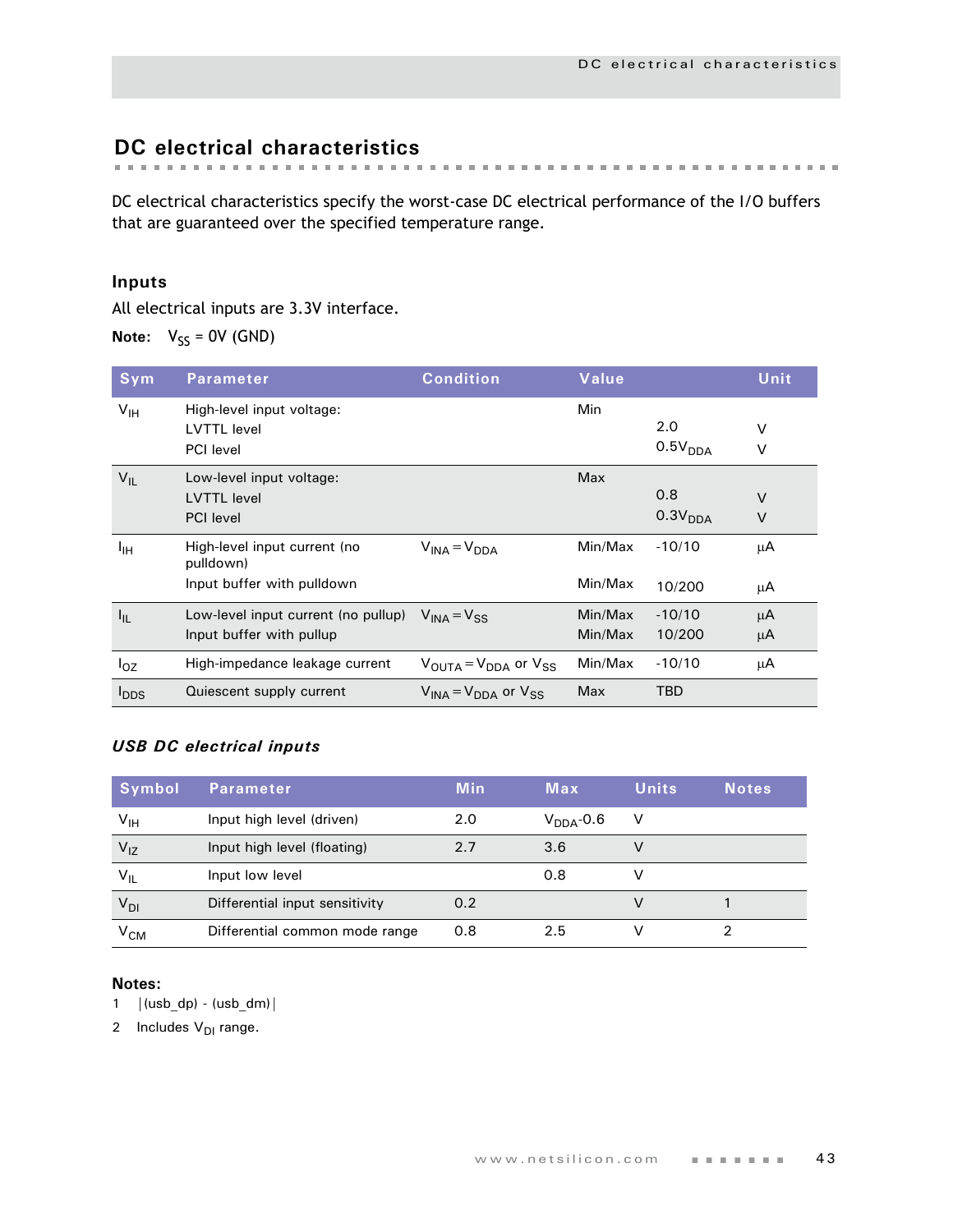## **Outputs**

All electrical outputs are 3.3V interface.

| Sym             | Parameter                         | Value |                     | Unit |
|-----------------|-----------------------------------|-------|---------------------|------|
| V <sub>он</sub> | High-level output voltage (LVTTL) | Min   | $V_{DDA}$ -0.6      | v    |
| $V_{OL}$        | Low-level output voltage (LVTTL)  | Max   | 0.4                 |      |
| V <sub>он</sub> | PCI high-level output voltage     | Min   | 0.9V <sub>DDA</sub> |      |
| $V_{OL}$        | PCI low-level output voltage      | Max   | 0.1V <sub>DDA</sub> |      |

## *USB DC electrical outputs*

| Symbol          | <b>Parameter</b>                | <b>Min</b> | Max | <b>Units</b> | <b>Notes</b> |
|-----------------|---------------------------------|------------|-----|--------------|--------------|
| $V_{OL}$        | Output low level                | 0.0        | 0.3 |              |              |
| V <sub>OH</sub> | Output high level               | 2.8        | 3.6 |              |              |
| $V_{CRS}$       | Output signal crossover voltage | 1.3        | 2.0 |              |              |

#### **Notes:**

- 1 Measured with  $R_L$  of 1.425k ohm to 3.6V.
- 2 Measured with  $R_1$  of 14.25k ohm to GND.
- 3 Excluding the first transition from the idle state.

#### **Power sequencing** . . . . . . . . . . . . . . . .

- Use these requirements for power sequencing: 3.3 volt and 1.5 volt power must be applied to the NS9750 ASIC simultaneously, but never
- more than 100 milliseconds difference. The ASIC NS9750 3.3 volt/1.5 volt supplies must maintain a relationship to the power
- supplies for the external board circuits such that ASIC I/O input voltage does not exceed ±0.3V before the ASIC power supplies are applied.
- 3.3 and 1.5 volt power should never be cycled more than 100 times per day.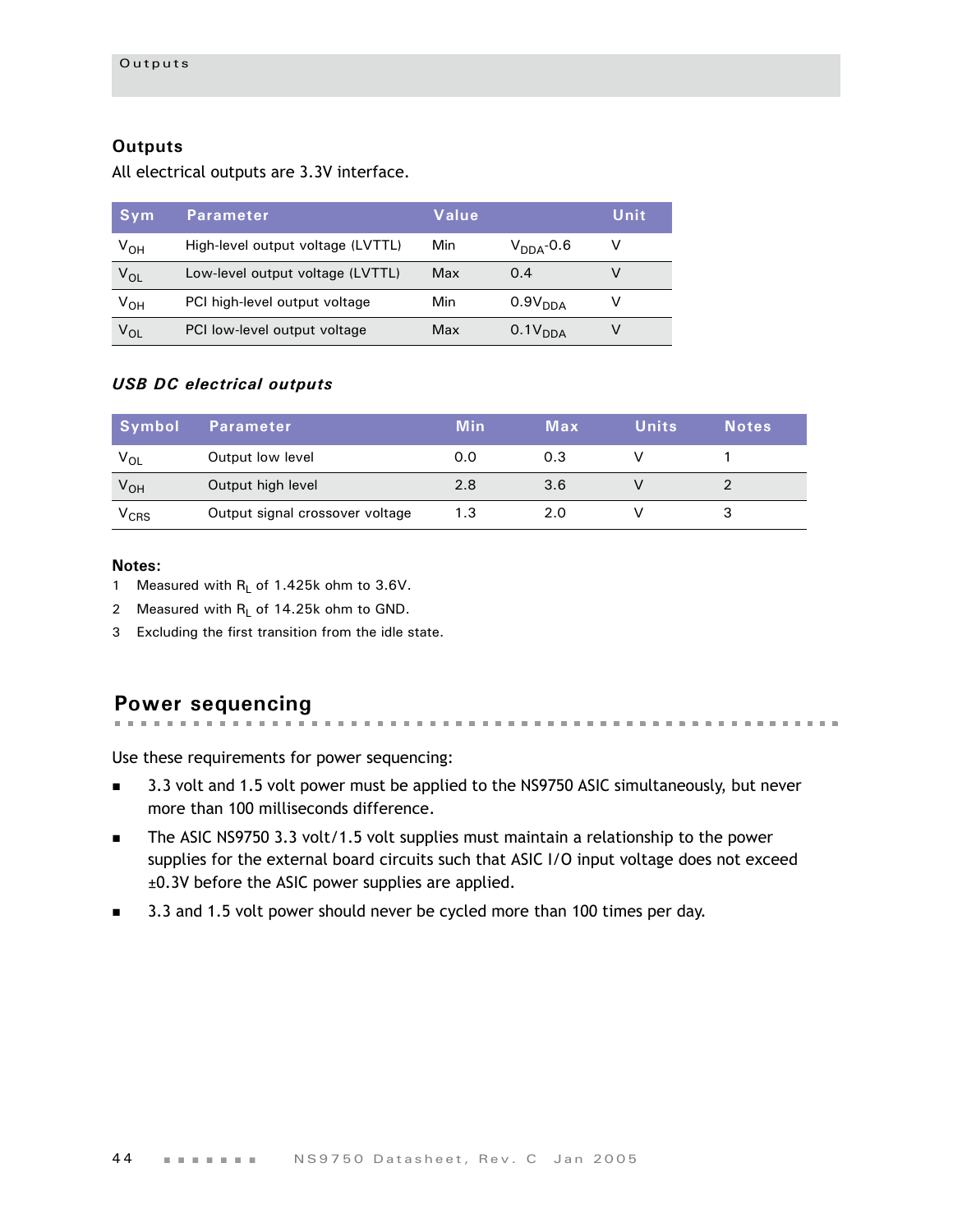# **AC Characteristics**

This section provides the AC characteristics, or timing specifications, integral to the operation of the NS9750.

## **Memory timing**

**Note:** All AC characteristics are measured with 35pF, unless otherwise noted.

Memory timing contains parameters and diagrams for both SDRAM and SRAM timing.

Table 25 describes the values shown in the SDRAM timing diagrams.

| <b>Parameter</b> | <b>Description</b>              | <b>Min</b>     | Max            | <b>Unit</b> | <b>Notes</b> |
|------------------|---------------------------------|----------------|----------------|-------------|--------------|
| M <sub>1</sub>   | data input setup time to rising | 1.6            |                | ns          |              |
| M <sub>2</sub>   | data input hold time to rising  | 3.3            |                | ns          |              |
| M <sub>3</sub>   | clk out high to clk en high     |                | 6.1            | ns          |              |
| M4               | clk out high to address valid   |                | 6.1            | ns          |              |
| M <sub>5</sub>   | clk out high to data mask       |                | 6.1            | ns          | 1, 2         |
| M6               | clk out high to dy cs_n low     |                | 6.1            | ns          | 3, 4         |
| M7               | clk out high to ras n low       |                | 6.1            | ns          |              |
| M8               | clk out high to cas n low       |                | 6.1            | ns          |              |
| M9               | clk out high to we n low        |                | 6.1            | ns          |              |
| M <sub>10</sub>  | clk out high to data out        |                | 6.1            | ns          |              |
| M11              | address hold time               | 3.5            |                |             |              |
| M12              | data out hold time              | 3.8            |                |             |              |
| M13              | clk_en high to sdram access     | $\overline{2}$ | $\overline{2}$ | clock       |              |
| M14              | end sdram access to clk_en low  | $\overline{2}$ | 2              | clock       |              |

#### *Table 25: SDRAM timing parameters*

- 1 All four data mask signals are used for all transfers.
- 2 All four data mask signals will go low during a read cycle, for both 16-bit and 32-bit transfers.
- 3 Only one of the four clk\_out signals is used.
- 4 Only one of the four dy\_cs\_n signals is used.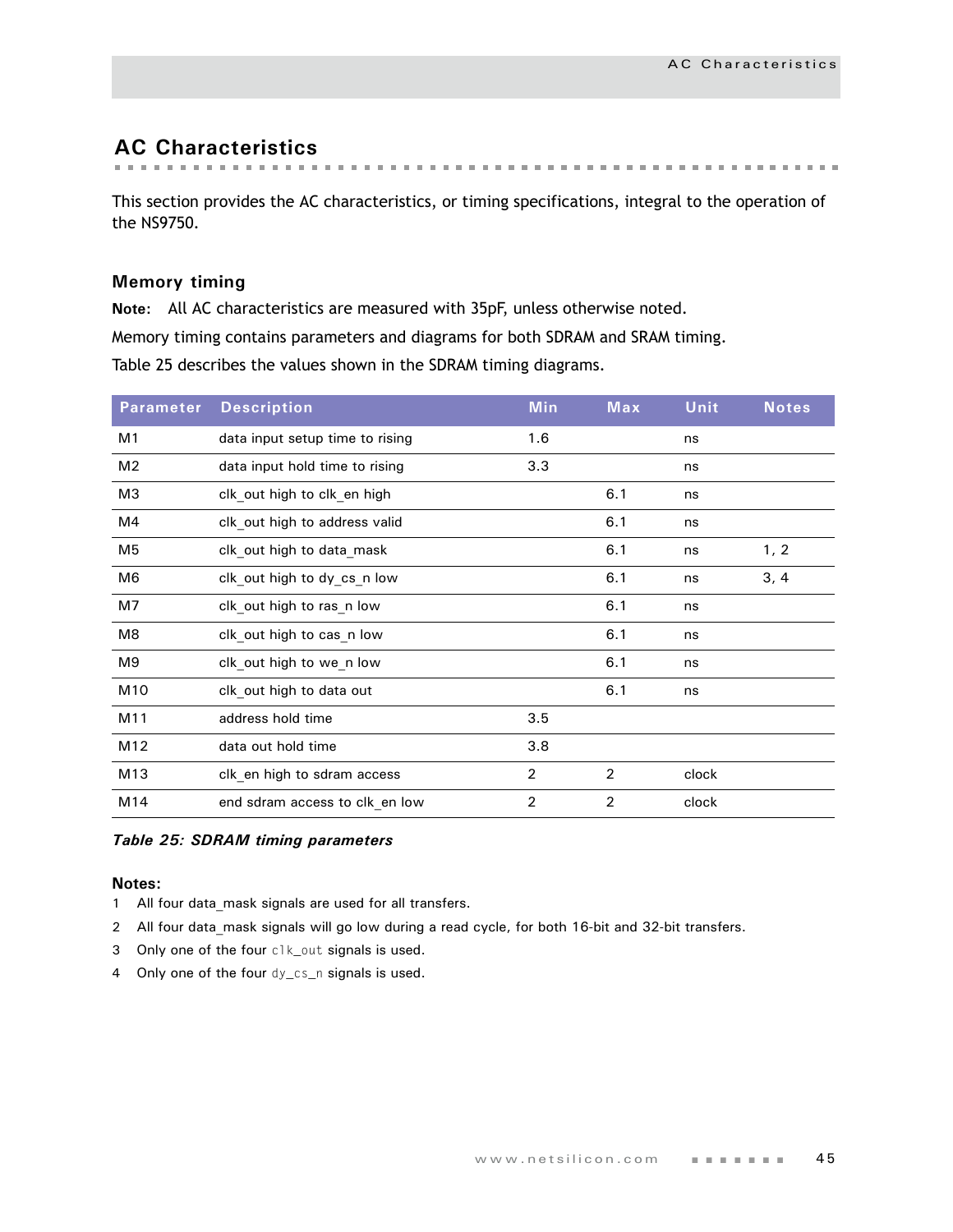## *SDRAM burst read (16-bit)*



#### **Notes:**

- 1 This is the Bank and RAS address.
- 2 This is the CAS address

## *SDRAM burst read (16-bit), CAS latency = 3*



- 1 This is the Bank and RAS address.
- 2 This is the CAS address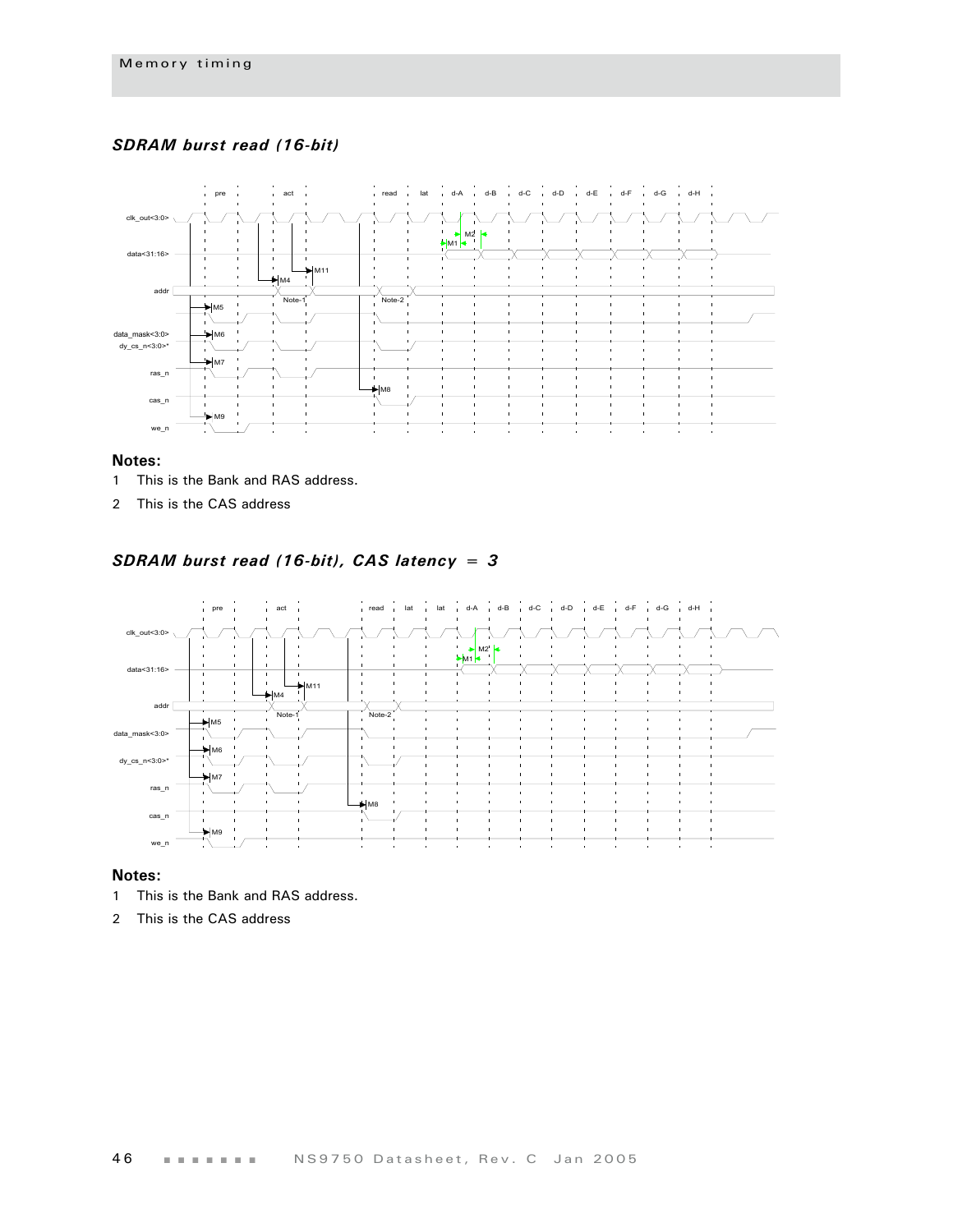## *SDRAM burst write (16-bit)*



#### **Notes:**

- 1 This is the Bank and RAS address.
- 2 This is the CAS address

## *SDRAM burst read (32-bit)*



- 1 This is the Bank and RAS address.
- 2 This is the CAS address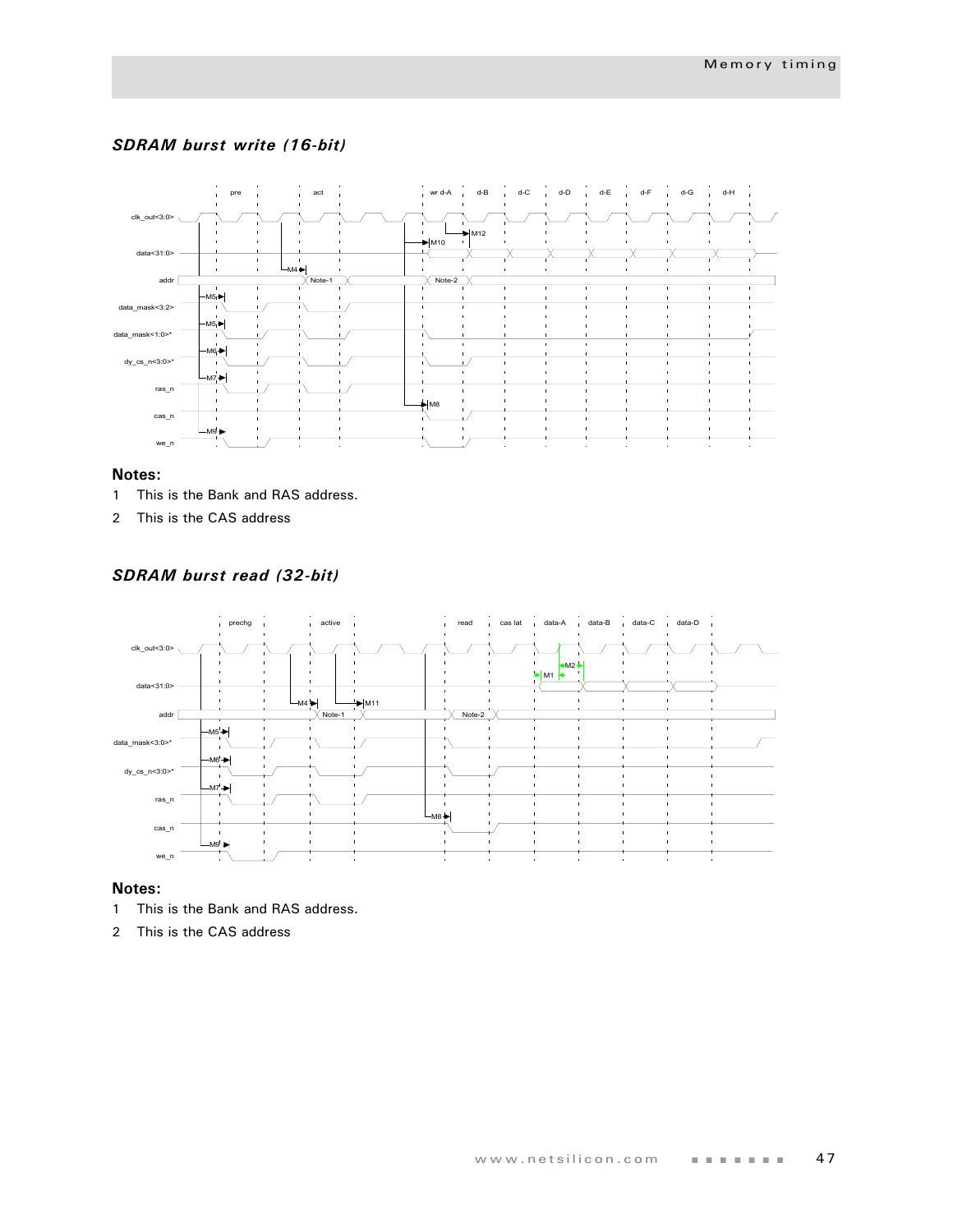

### *SDRAM burst read (32-bit), CAS latency = 3*

#### **Notes:**

- 1 This is the Bank and RAS address.
- 2 This is the CAS address

*SDRAM burst write (32-bit)*



- 1 This is the Bank and RAS address.
- 2 This is the CAS address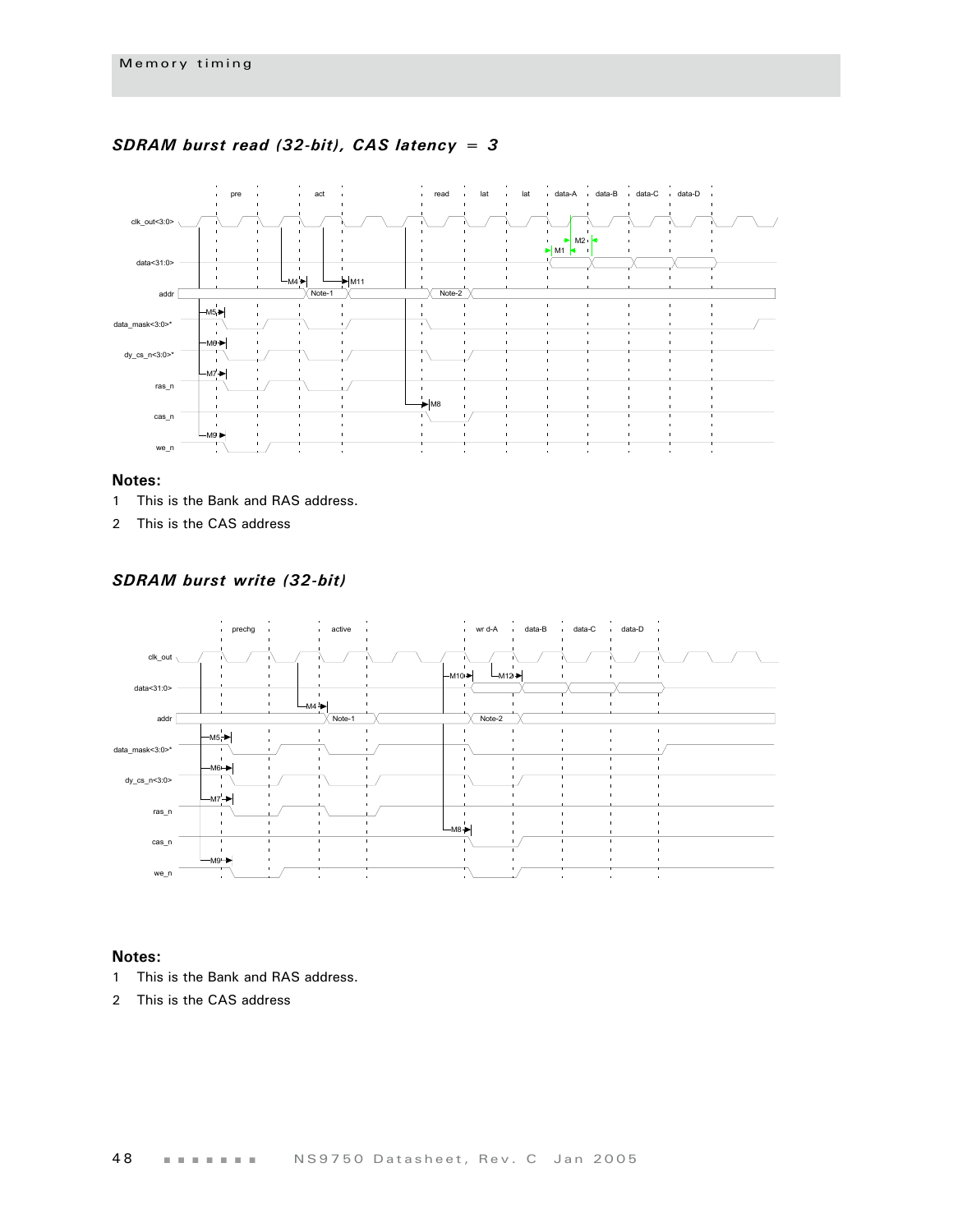#### *SDRAM load mode*



## *SDRAM refresh mode*



## *Clock enable timing*

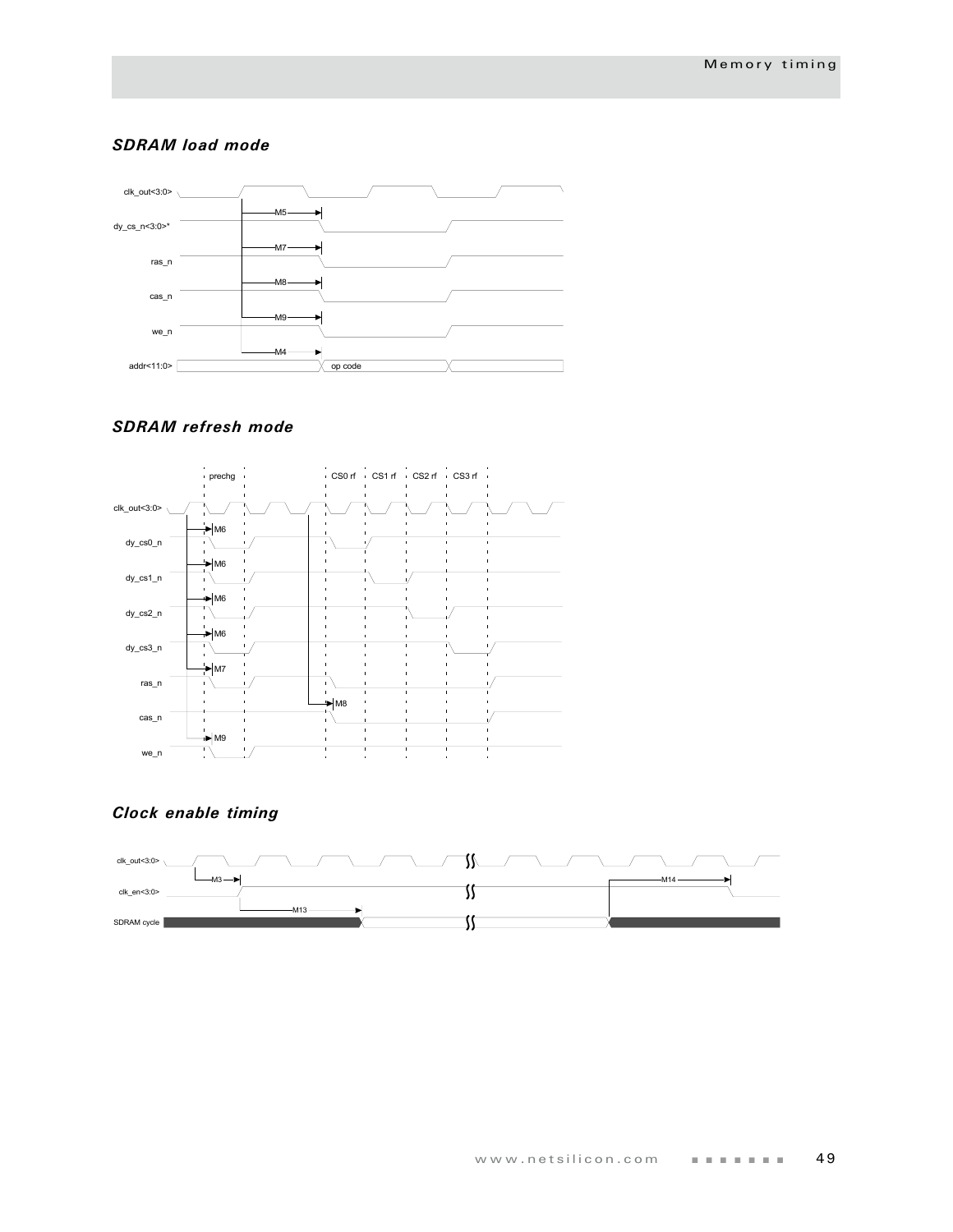| <b>Parameter</b> | <b>Description</b>                  | <b>Min</b> | <b>Max</b> | <b>Unit</b> | <b>Notes</b>   |
|------------------|-------------------------------------|------------|------------|-------------|----------------|
| M15              | clock high to data out valid        | $-2$       | $+2$       | ns          |                |
| M16              | data out hold time from clock high  | $-2$       | $+2$       | ns          |                |
| M17              | clock high to address valid         | $-2$       | $+2$       | ns          |                |
| M18              | address hold time from clock high   | $-2$       | $+2$       | ns          |                |
| M19              | clock high to st cs n low           | $-2$       | $+2$       | ns          | 2              |
| M20              | clock high to st cs n high          | $-2$       | $+2$       | ns          | $\overline{2}$ |
| M21              | clock high to we n low              | $-2$       | $+2$       | ns          |                |
| M22              | clock high to we n high             | $-2$       | $+2$       | ns          |                |
| M23              | clock high to byte lanes low        | $-2$       | $+2$       | ns          |                |
| M24              | clock high to byte lanes high       | $-2$       | $+2$       | ns          |                |
| M25              | data input setup time to rising clk | 10         |            | ns          |                |
| M26              | data input hold time to rising clk  | 0          |            | ns          |                |
| M27              | clock high to oe n low              | $-2$       | $+2$       | ns          |                |
| M28              | clock high to oe n high             | $-2$       | $+2$       | ns          |                |

[Table 26](#page-53-0) describes the values shown in the SRAM timing diagrams.

#### <span id="page-53-0"></span>*Table 26: SRAM timing parameters*

#### **Notes:**

- 1 The (CPU clock out /2) signal is for reference only.
- 2 Only one of the four dy\_cs\_n signals is used. The diagrams show the active low configuration, which can be reversed (active high) with the PC field.
- 3 Use this formula to calculate the length of the st\_cs\_n signal:

Tacc + board delay + (optional buffer delays, both address out and data in) + 10ns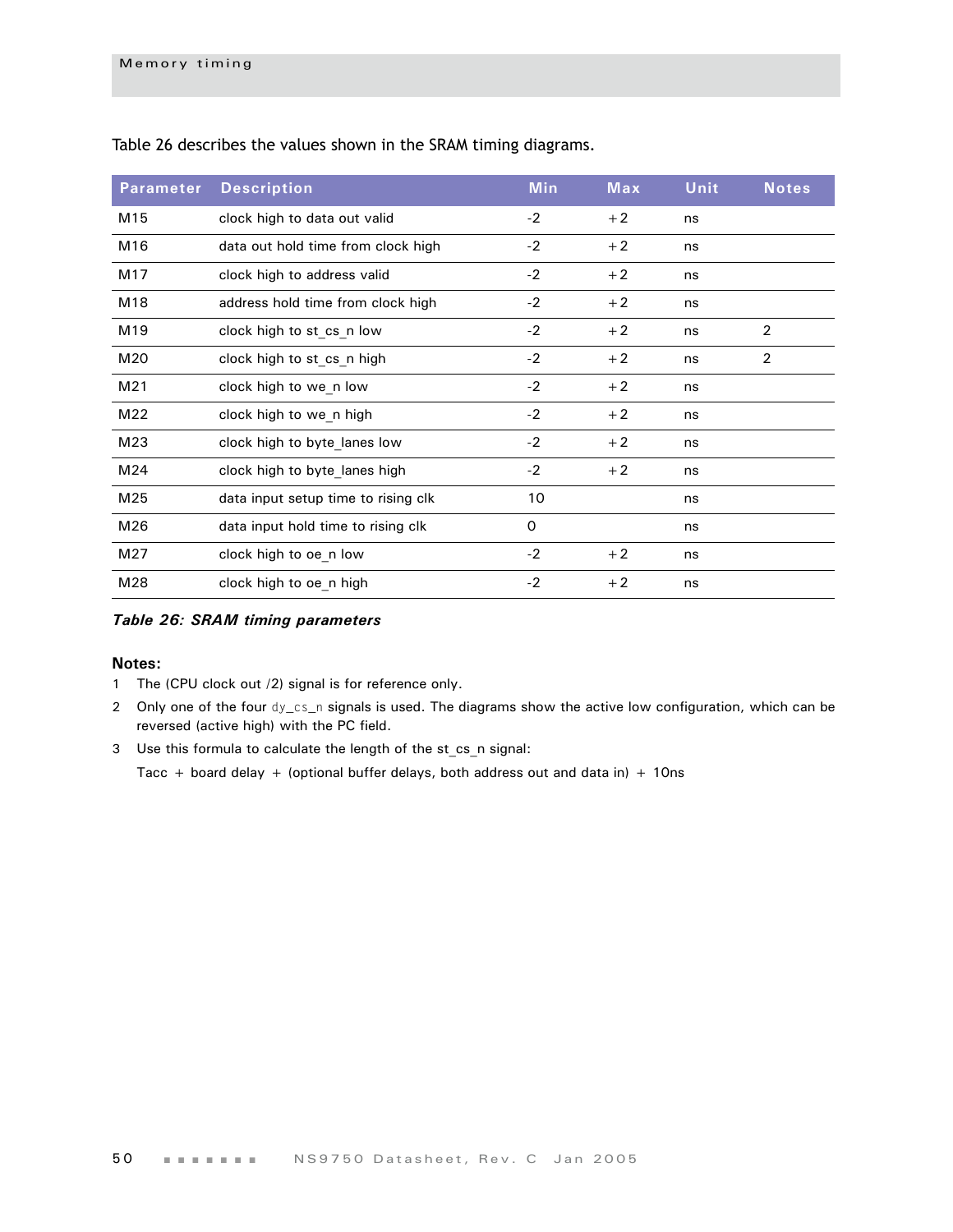## *Static RAM read cycles with 0 wait states*



- $WTRD = 1$  $WOEN = 1$
- If the PB field is set to 1, all four byte\_lane signals will go low for 32-bit, 16-bit, and 8-bit read cycles.
- **If the PB field is set to 0, the byte\_lane signal will always be high.**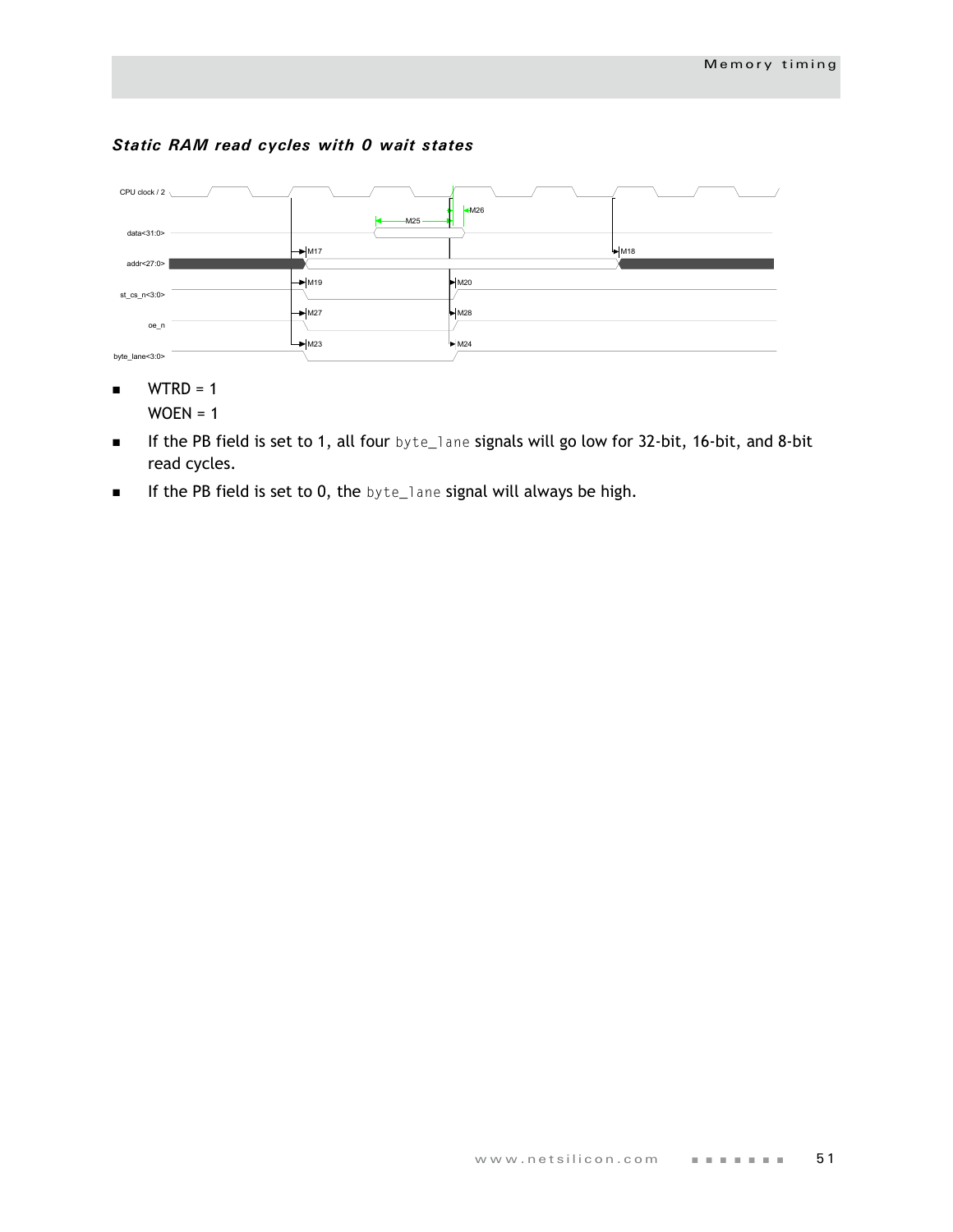

#### *Static RAM asynchronous page mode read, WTPG = 1*

 $WTPG = 1$ 

 $WTRD = 2$ 

- If the PB field is set to 1, all four byte\_lane signals will go low for 32-bit, 16-bit, and 8-bit read cycles.
- The asynchronous page mode will read 16 bytes in a page cycle. A 32-bit bus will do four 32-bit reads, as shown (3-2-2-2). A 16-bit bus will do eight 16-bit reads (3-2-2-2-3-2-2-2) per page cycle, and an 8-bit bus will do sixteen reads (3-2-2-2-3-2-2-2-3-2-2-2-3-2-2-2) per page cycle. 3-2-2-2 is the example used here, but the WTRD and WTPG field can set them differently.

- 1 The length of the first cycle in the page is determined by the WTRD field.
- 2 The length of the 2nd, 3rd, and 4th cycles is determined by the WTPG field.
- 3 This is the starting address. The least significant two bits will always be '00.'
- 4 The least significant two bits in the second cycle will always be '01.'
- 5 The least significant bits in the third cycle will always be '10.'
- 6 The least significant two bits in the fourth cycle will always be '11.'
- 7 If the PB field is set to 0, the byte\_lane signal will always be high during a read cycle.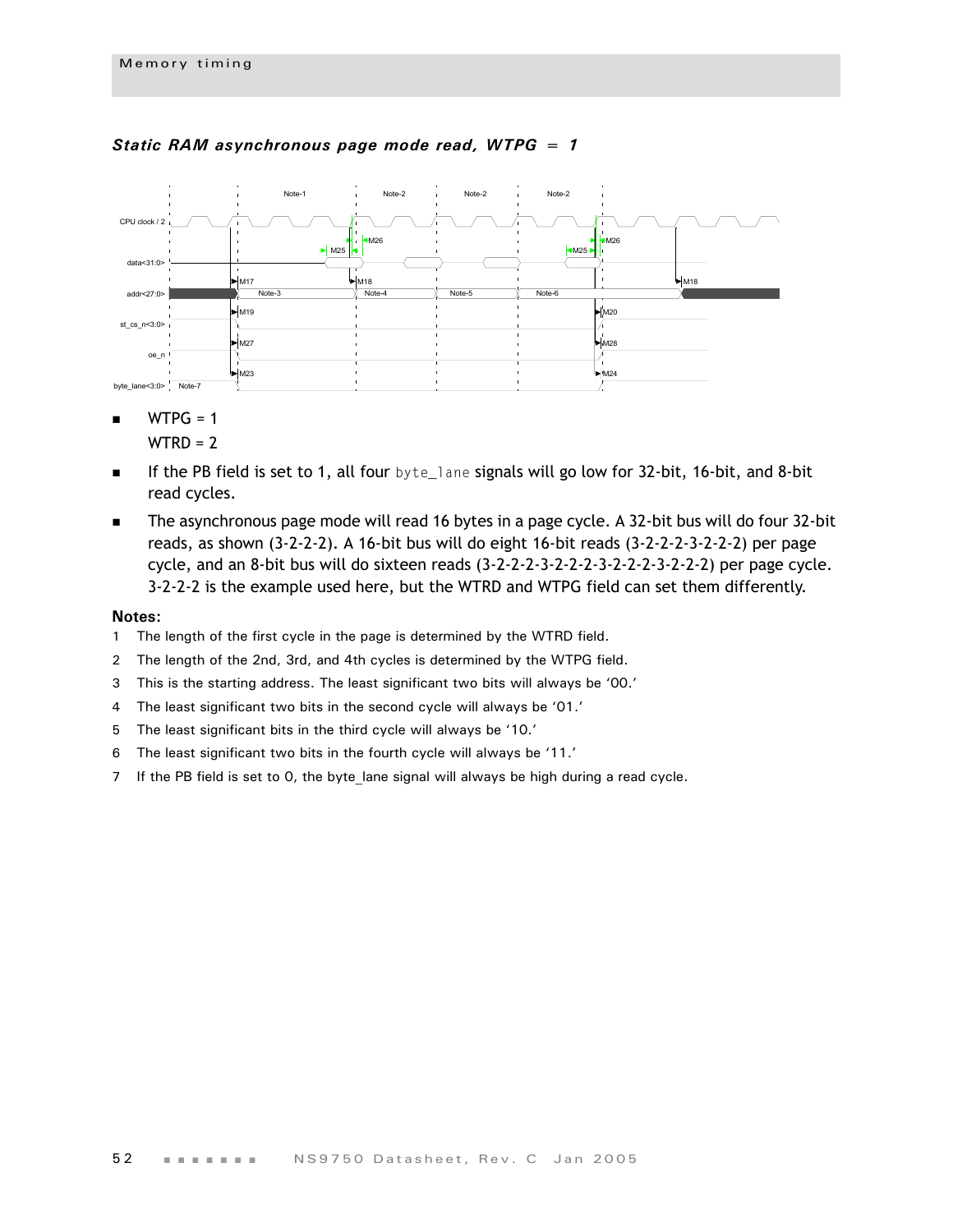

## *Static RAM read cycle configurable wait states*

- $\blacksquare$  WTRD = from 1 to 15  $WOEN = from 0 to 15$
- If the PB field is set to 1, all four  $byte$  and signals will go low for 32-bit, 16-bit, and 8-bit read cycles.
- If the PB field is set to 0, the byte\_lane signal will always be high.
- The length of the read cycle is determined by the WTRD field.
- **Note:** The length of the st\_cs\_n, oe\_n, and the byte\_lane signals are determined by a combination of the WTRD and the WOEN fields.



## *Static RAM sequential write cycles*

 $\blacksquare$  WTWR = 0

- During a 32-bit transfer, all four byte\_lane signals will go low.
- **During a 16-bit transfer, two** byte\_lane signals will go low.
- During an 8-bit transfer, only one byte\_lane signal will go low.
- **Note:** If the PB field is set to 0, the byte\_lane signals will function as write enable signals and the we\_n signal will always be high.

 $WWEN = 0$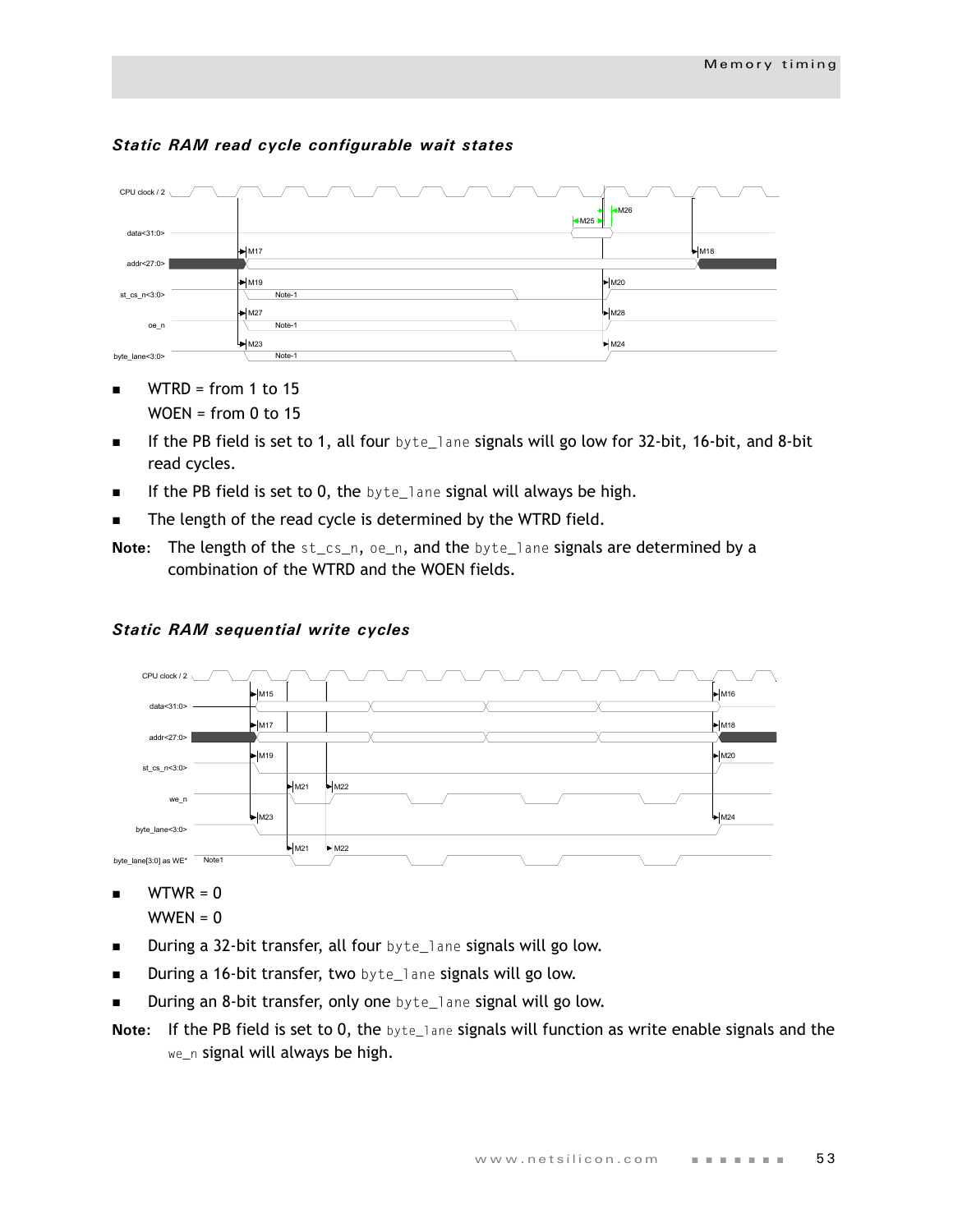## *Static RAM write cycle*



- $\blacksquare$  WTWR = 0
	- $WWEN = 0$
- **During a 32-bit transfer, all four** byte\_lane signals will go low.
- **During a 16-bit transfer, two** byte\_lane signals will go low.
- **During an 8-bit transfer, only one** byte\_lane signal will go low.
- **Note:** If the PB field is set to 0, the byte\_lane signals will function as write enable signals and the we\_n signal will always be high.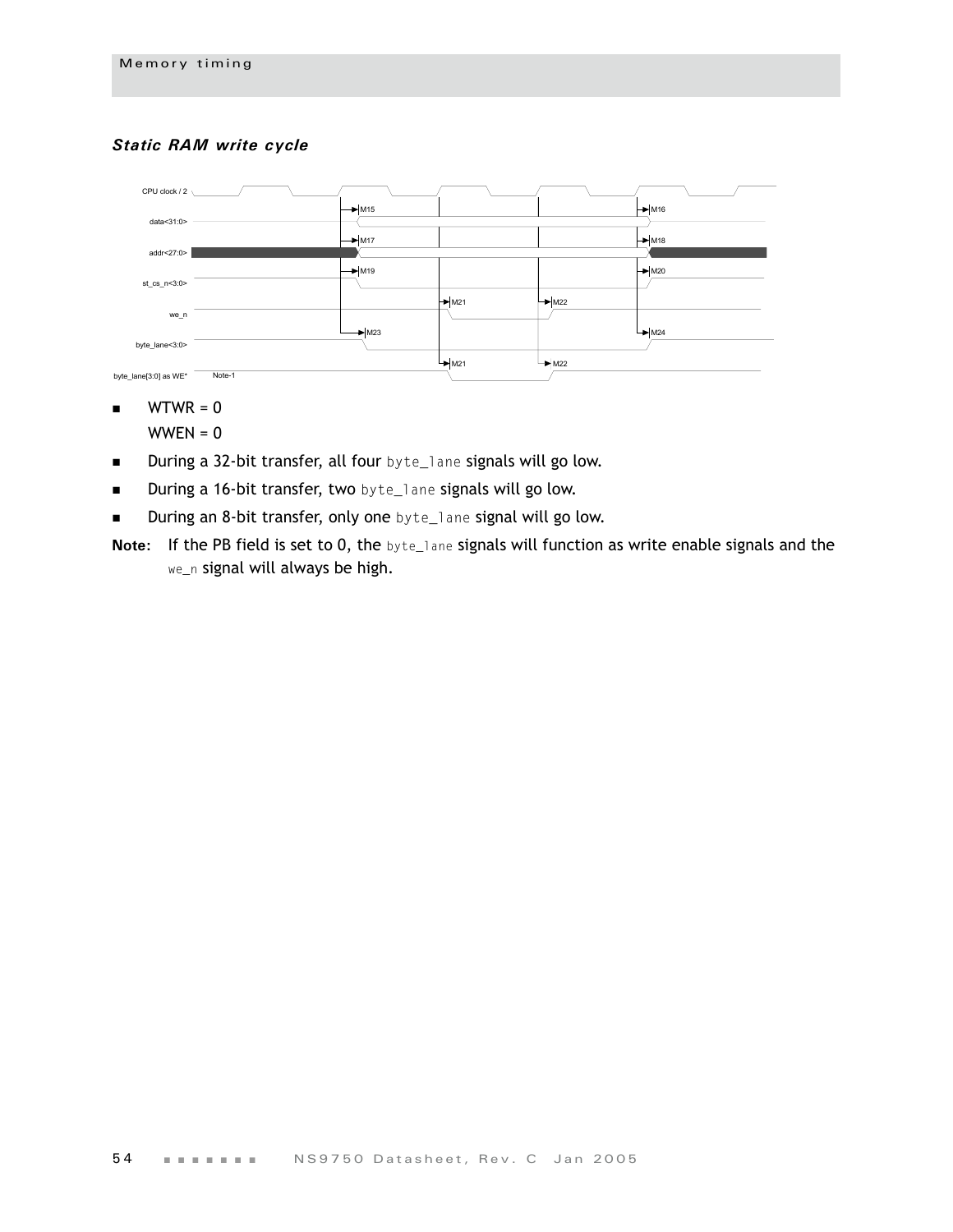

#### *Static write cycle with configurable wait states*

- $\blacksquare$  WTWR = from 0 to 15 WWEN = from  $0$  to 15
- The WTWR field determines the length on the write cycle.
- **During a 32-bit transfer, all four** byte\_lane signals will go low.
- **During a 16-bit transfer, two** byte\_lane signals will go low.
- **During an 8-bit transfer, only one** byte\_lane signal will go low.

- 1 Timing of the st\_cs\_n signal is determined with a combination of the WTWR and WWEN fields. The st\_cs\_n signal will always go low at least one clock before we\_n goes low, and will go high one clock after we\_n goes high.
- 2 Timing of the we\_n signal is determined with a combination of the WTWR and WWEN fields.
- 3 Timing of the byte\_lane signals is determined with a combination of the WTWR and WWEN fields. The byte lane signals will always go low one clock before we\_n goes low, and will go one clock high after we\_n goes high.
- 4 If the PB field is set to 0, the byte\_lane signals will function as the write enable signals and the we\_n signal will always be high.
- 5 If the PB field is set to 0, the timing for the byte\_lane signals is set with the WTWR and WWEN fields.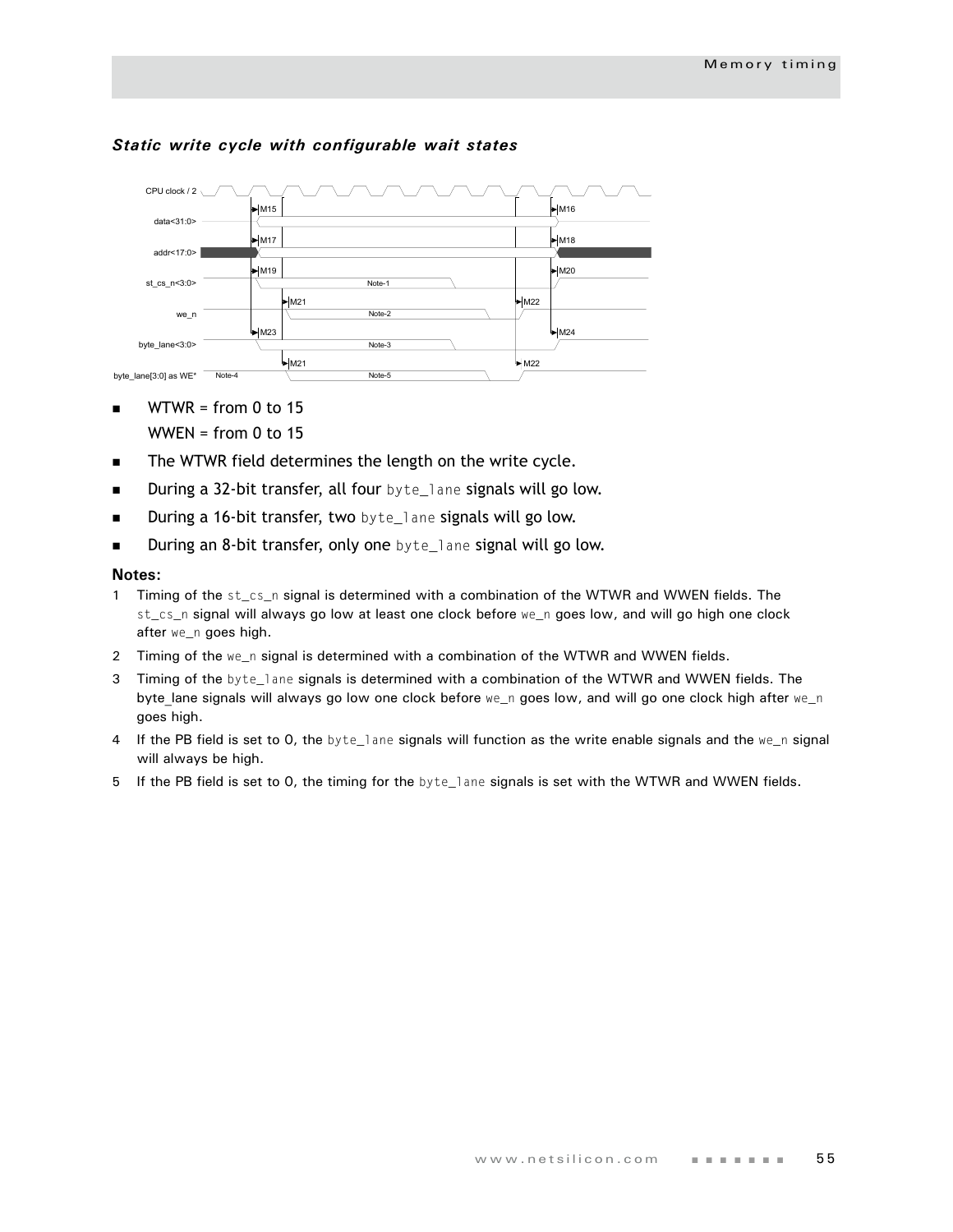## **Ethernet timing**

**Note:** All AC characteristics are measured with 10pF, unless otherwise noted.

[Table 27](#page-59-0) describes the values shown in the Ethernet timing diagrams.

| <b>Parameter</b> | <b>Description</b>                            | <b>Min</b> | Max | <b>Unit</b> | <b>Notes</b> |
|------------------|-----------------------------------------------|------------|-----|-------------|--------------|
| E <sub>1</sub>   | MII tx_clk to txd, tx_en, tx_er               | 3          | 11  | ns          | 2            |
| E <sub>2</sub>   | MII rxd, rx en, rx er setup to rx clk rising  | 3          |     | ns          |              |
| E <sub>3</sub>   | MII rxd, rx en, rx er hold from rx clk rising | 1          |     | ns          |              |
| E4               | mdio (input) setup to mdc rising              | 10         |     | ns          |              |
| E <sub>5</sub>   | mdio (input) hold from mdc rising             | 0          |     | ns          |              |
| E6               | mdc to mdio (output)                          | 18         | 38  | ns          | 1, 2         |
| E7               | mdc period                                    | 80         |     | ns          |              |
| E8               | RMII ref clk to txd, tx en                    | 3          | 12  | ns          | 2            |
| E <sub>9</sub>   | RMII rxd, crs, rx er setup to ref clk rising  | 3          |     | ns          |              |
| E10              | RMII rxd, crs, rx er hold from ref clk rising | 1          |     | ns          |              |
| E11              | MII rx clk to cam req                         | 3          | 10  | ns          |              |
| E12              | MII cam reject setup to rx clk rising         | N/A        |     | ns          | 3            |
| E13              | MII cam reject hold from rx clk rising        | N/A        |     | ns          | 3            |

<span id="page-59-0"></span>*Table 27: Ethernet timing characteristics*

- 1 Minimum specification is for fastest AHB bus clock of 100 MHz. Maximum specification is for slowest AHB bus clock of 50 MHz.
- 2  $C<sub>load</sub> = 10pF$  for all outputs and bidirects.
- 3 No setup and hold requirements for cam\_reject because it is an asynchronous input. This is also true for RMII PHY applications.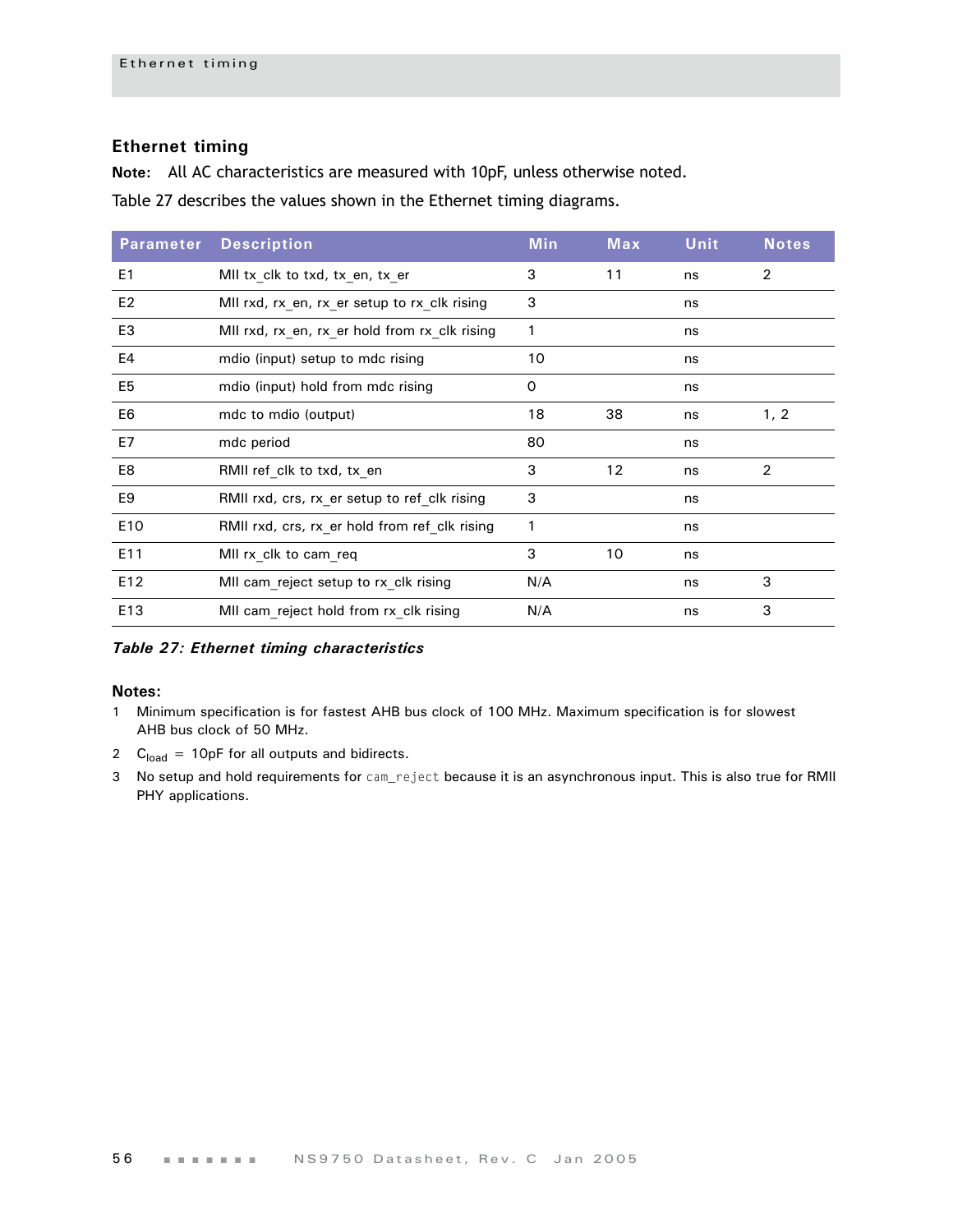## *Ethernet MII timing*



## *Ethernet RMII timing*

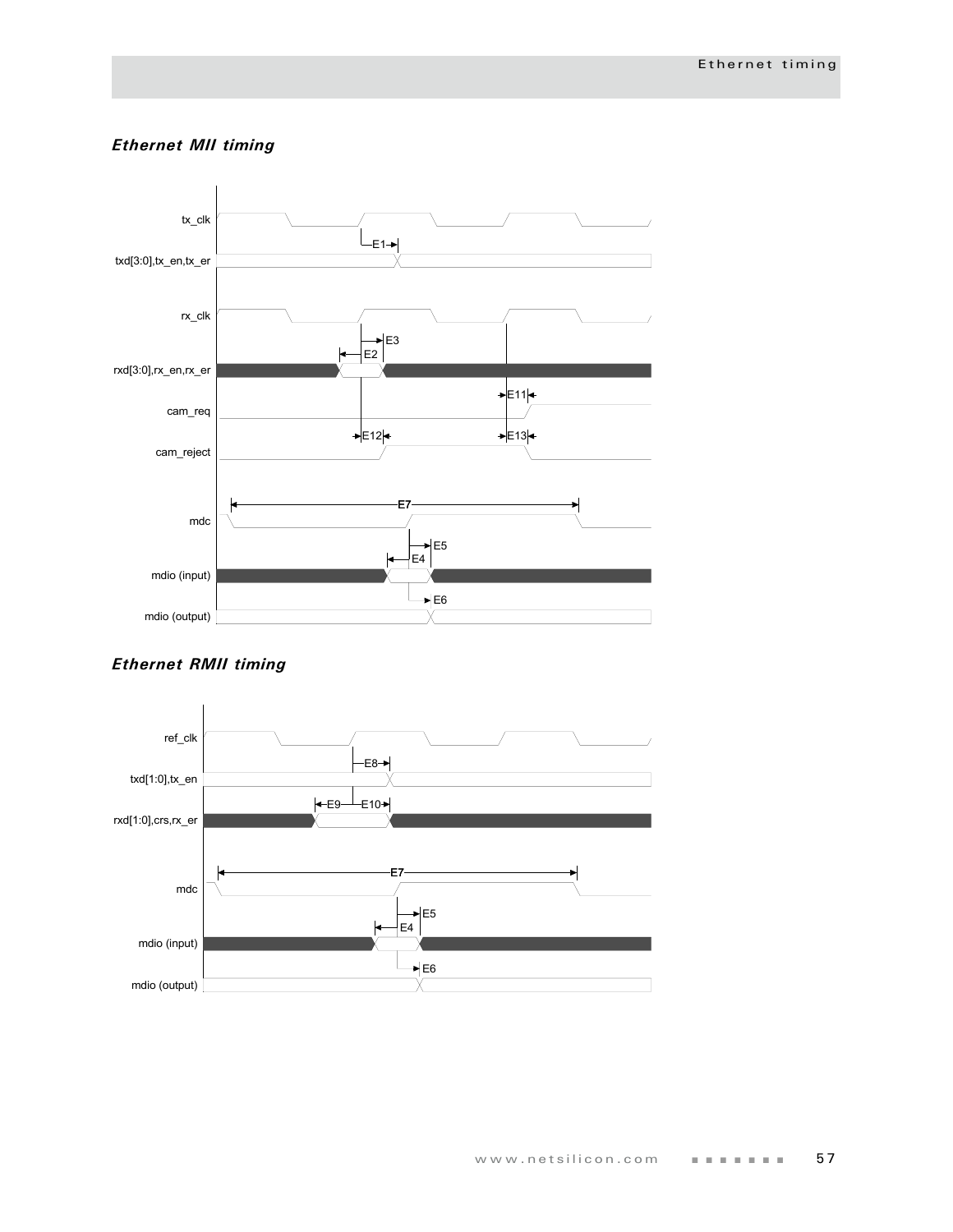## **PCI timing**

**Note:** All AC characteristics are measured with 10pF, unless otherwise noted. [Table 28](#page-61-0) and Table 29 describe the values shown in the PCI timing diagrams.

| <b>Parameter</b> | <b>Description</b>               | <b>Min</b>     | <b>Max</b> | <b>Units</b> | <b>Notes</b>   |
|------------------|----------------------------------|----------------|------------|--------------|----------------|
| P <sub>1</sub>   | pci clk in to signal valid delay | 2              | 9          | ns           | 1, 2           |
| P <sub>2</sub>   | input setup to pci clk in        | 5              |            | ns           |                |
| P <sub>3</sub>   | input hold from pci clk in       | 0              |            | ns           |                |
| <b>P4</b>        | pci clk in to signal active      | $\overline{2}$ |            | ns           | 2              |
| P <sub>5</sub>   | pci clk in to signal float       |                | 28         | ns           | $\overline{2}$ |
| P <sub>6</sub>   | pci clk out high time            | $50% - 1$      | $50% + 1$  | ns           | 3              |
| P7               | pci clk out low time             | $50% - 1$      | $50% + 1$  | ns           | 3              |
| P <sub>8</sub>   | pci clk in cycle time            | 30             |            | ns           |                |
| P <sub>9</sub>   | pci clk in high time             | 11             |            | ns           |                |
| P <sub>10</sub>  | pci clk in low time              | 11             |            | ns           |                |

### <span id="page-61-0"></span>*Table 28: PCI timing characteristics*

- 1 Parameters same for bussed and point-to-point signals.
- 2  $C_{\text{LOAD}} = 10 \text{p}$  fon all outputs
- 3 pci\_clk\_out high and low times specified as 50% of the clock period +/-1 ns.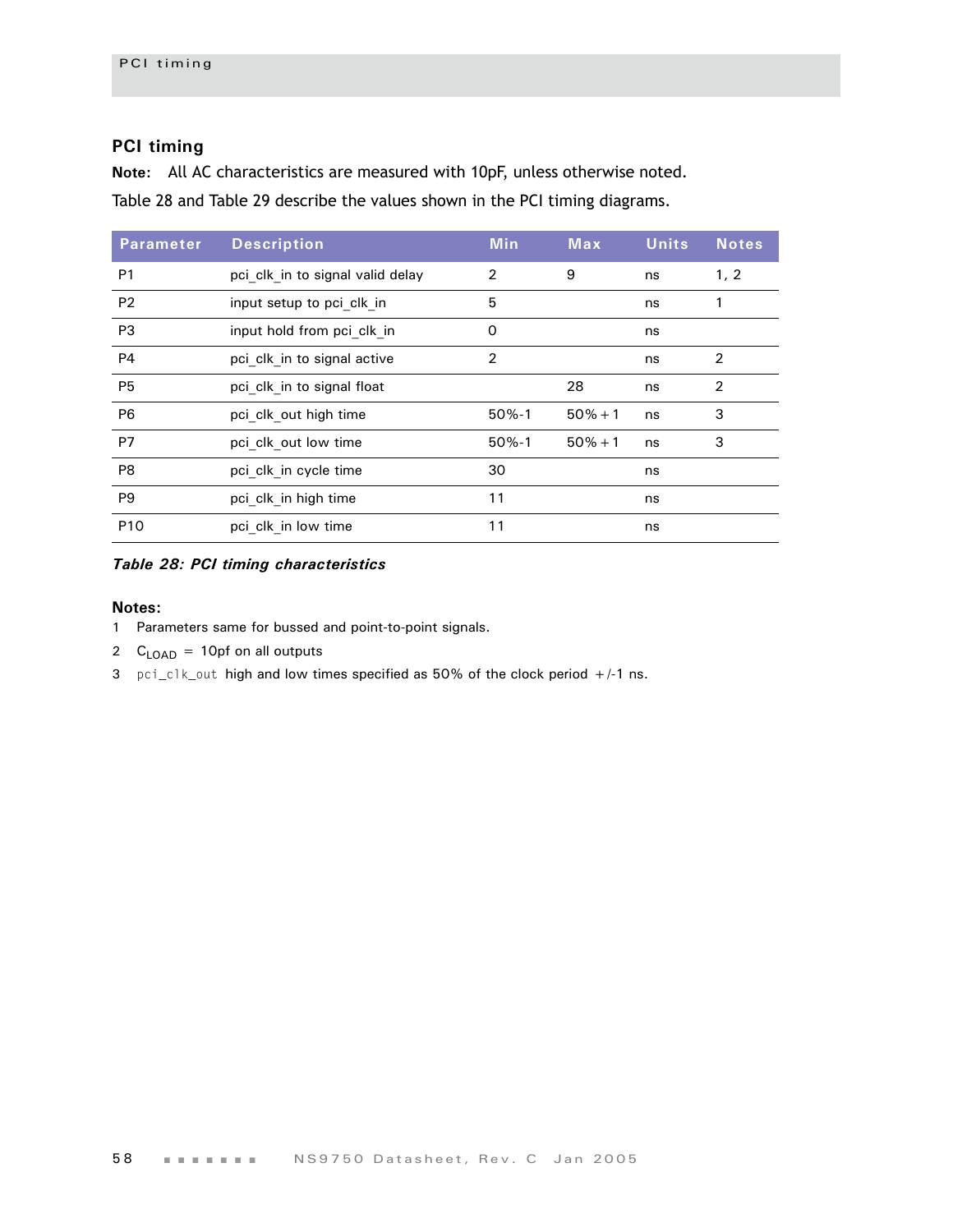| <b>Parameter</b> | <b>Description</b>               | <b>Min</b> | <b>Max</b> | <b>Units</b> | <b>Notes</b>   |
|------------------|----------------------------------|------------|------------|--------------|----------------|
| P <sub>1</sub>   | pci clk in to signal valid delay | 2          | 10         | ns           | 1              |
| P <sub>2</sub>   | input setup to pci clk in        | 5          |            | ns           |                |
| P <sub>3</sub>   | input hold from pci clk in       | 0          |            | ns           |                |
| <b>P4</b>        | pci clk in to signal active      | 2          |            | ns           |                |
| P <sub>5</sub>   | pci clk in to signal float       |            | 28         | ns           | 1              |
| P <sub>6</sub>   | pci clk out high time            | $50% - 1$  | $50% + 1$  | ns           | 2              |
| P7               | pci clk out low time             | $50% - 1$  | $50% + 1$  | ns           | $\overline{2}$ |
| P <sub>8</sub>   | pci clk in cycle time            | 30         |            | ns           |                |
| P <sub>9</sub>   | pci clk in high time             | 11         |            | ns           |                |
| P <sub>10</sub>  | pci clk in low time              | 11         |            | ns           |                |

## *Table 29: CardBus timing characteristics*

#### **Notes:**

- 1 Minimum times are specified with 0pf and maximum times are specified with 30pf.
- 2 pci\_clk\_out high and low times specified as 50% of the clock period +/-1 ns.

## *Internal PCI arbiter timing*

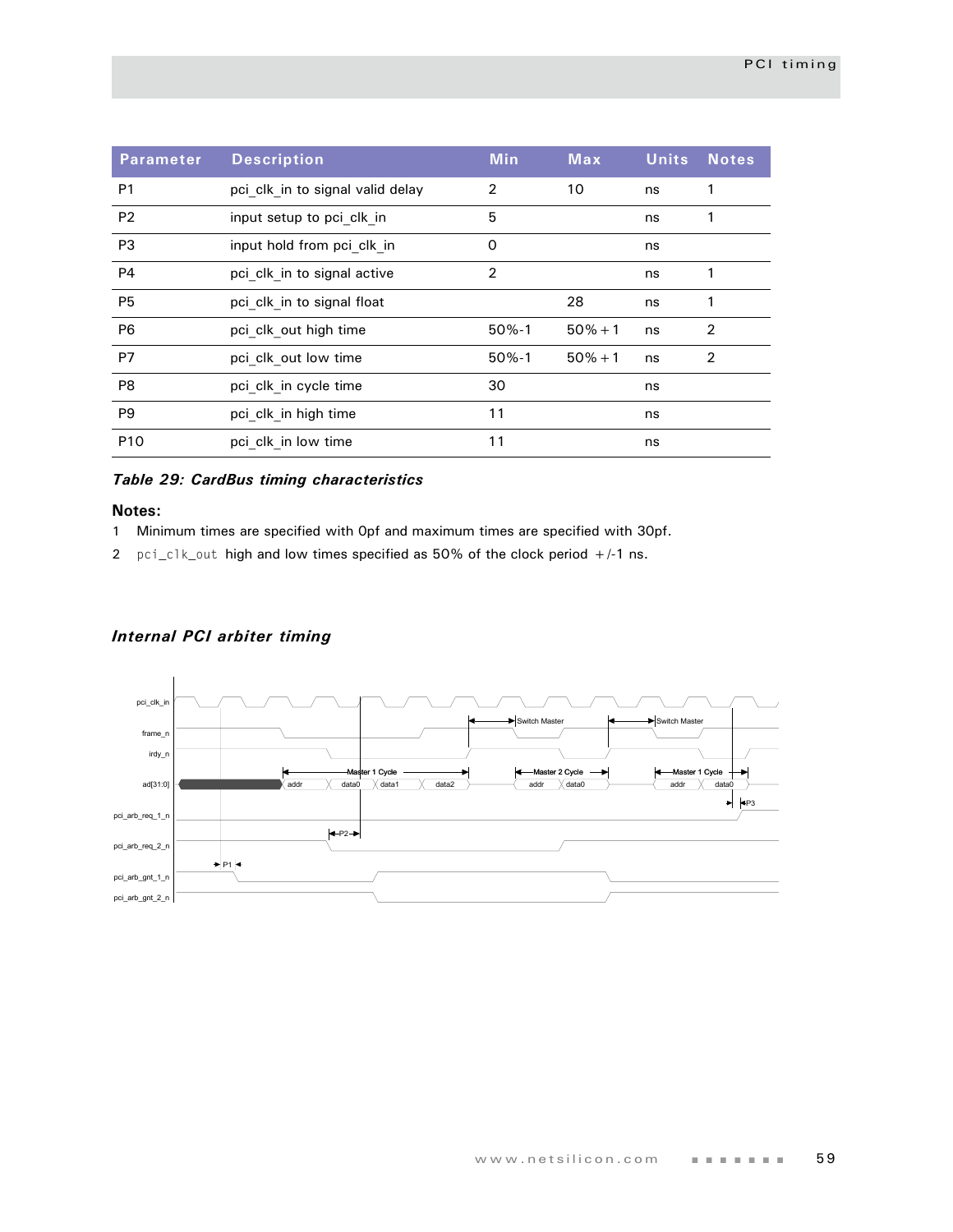



#### **Note:**

The functional timing for trdy\_n and devsel\_n shows the fastest possible response from the target.





## **Note:**

The functional timing for trdy\_n, devsel\_n, and the read data on ad[31:0] shows the fastest possible response from the target.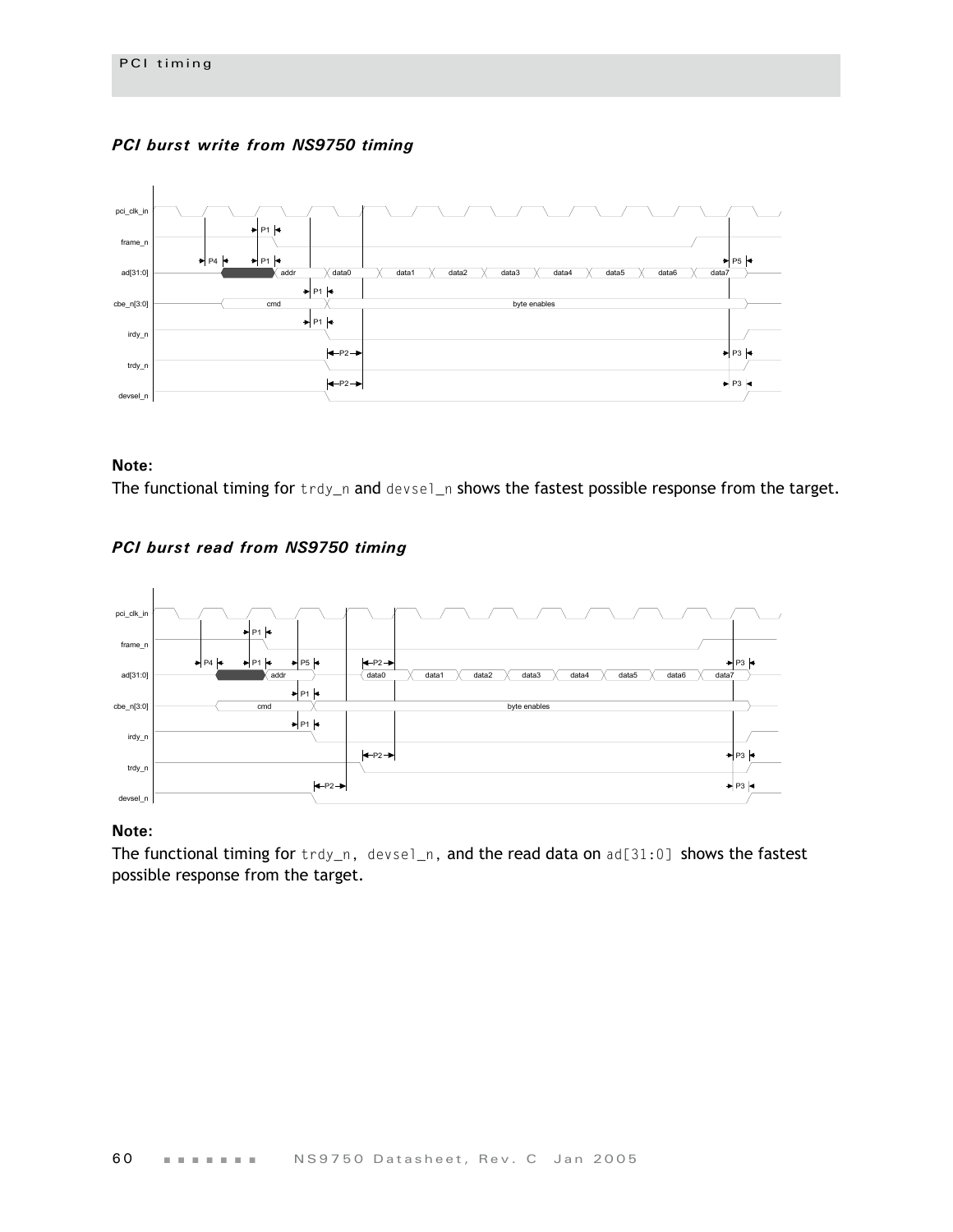

### *PCI burst write to NS9750 timing*

*PCI burst read to NS9750 timing*



### **Note:**

The functional timing for valid read data on ad[31:0] is just an example. The actual response time will depend on when the PCI bridge gets access to the AHB bus internal to NS9750.

## *pci\_clk\_out timing*

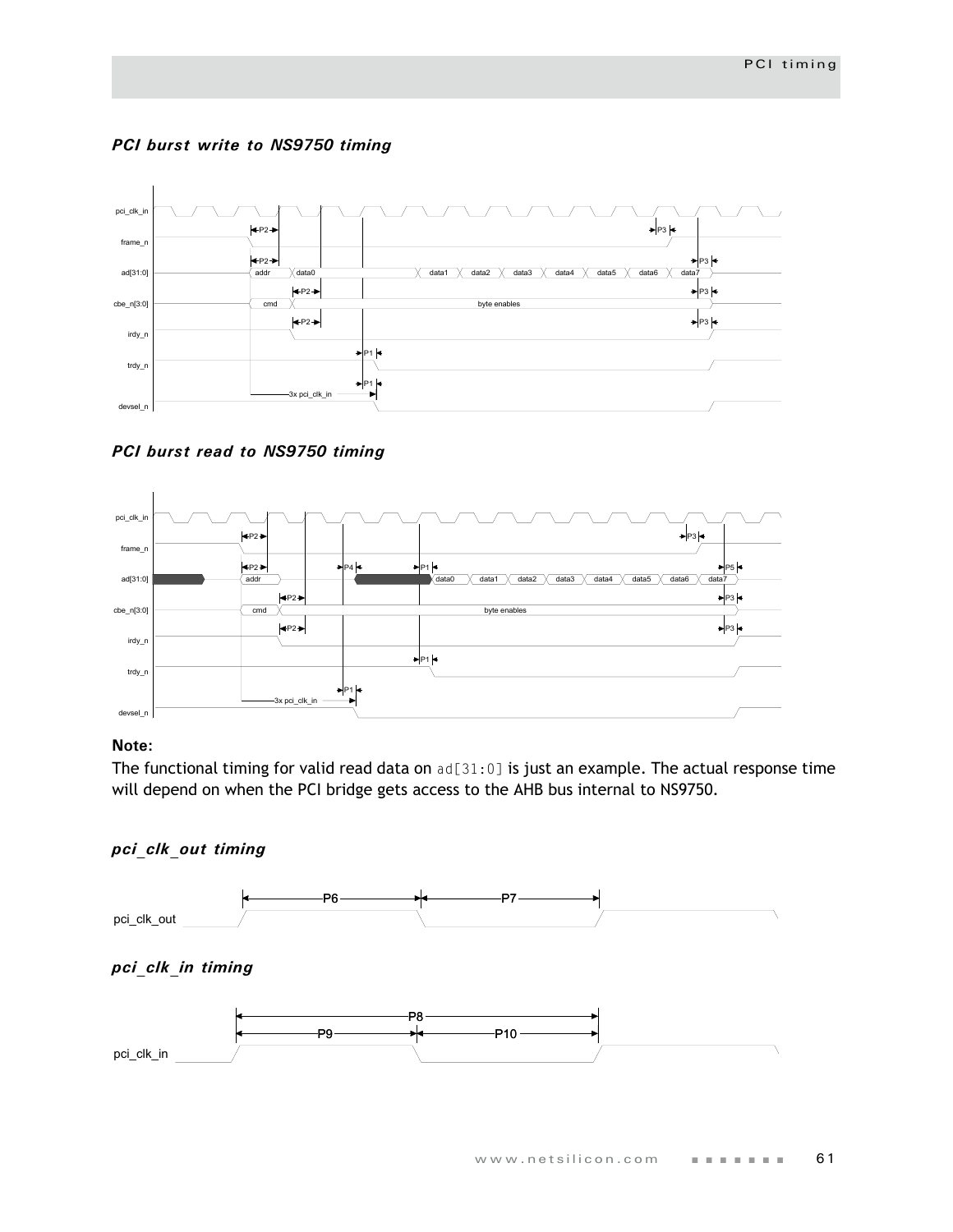## **I 2C timing**

**Note:** All AC characteristics are measured with 10pF, unless otherwise noted.

[Table 30](#page-65-0) describes the values shown in the  $I^2C$  timing diagram.

|                |                                     | <b>Standard</b><br>mode |            | <b>Fast mode</b> |            |             |
|----------------|-------------------------------------|-------------------------|------------|------------------|------------|-------------|
| Parm           | <b>Description</b>                  | <b>Min</b>              | <b>Max</b> | <b>Min</b>       | <b>Max</b> | <b>Unit</b> |
| C <sub>1</sub> | iic sda to iic scl START hold time  | 4.0                     |            | 0.6              |            | μs          |
| C <sub>2</sub> | iic scl low period                  | 4.7                     |            | 1.3              |            | μs          |
| C <sub>3</sub> | iic scl high period                 | 4.0                     |            | 0.6              |            | μs          |
| C <sub>4</sub> | iic scl to iic sda DATA hold time   | $\Omega$                |            | $\Omega$         |            | μs          |
| C <sub>5</sub> | iic sda to iic scl DATA setup time  | 250                     |            | 100              |            | ns          |
| C <sub>6</sub> | iic scl to iic sda START setup time | 4.7                     |            | 0.6              |            | μs          |
| C <sub>7</sub> | iic scl to iic sda STOP setup time  | 4.0                     |            | 0.6              |            | μs          |

## <span id="page-65-0"></span>*Table 30: I2C timing parameters*

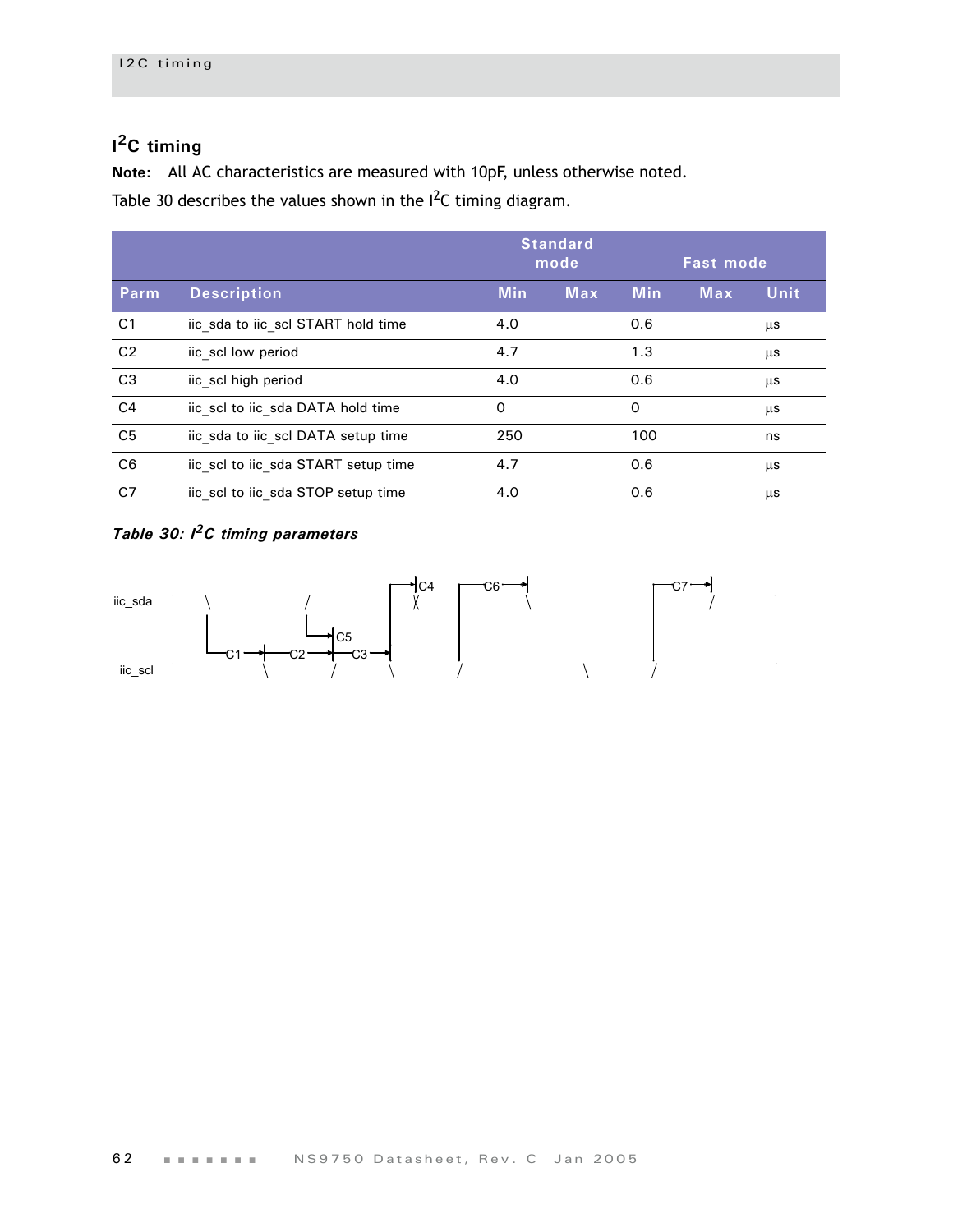## **LCD timing**

**Note:** All AC characteristics are measured with 10pF, unless otherwise noted. [Table 31](#page-66-0) describes the values shown in the LCD timing diagrams.

| <b>Parm</b>     | <b>Description</b>                                 | Register   | Value                                                                                                        | <b>Units</b>        |
|-----------------|----------------------------------------------------|------------|--------------------------------------------------------------------------------------------------------------|---------------------|
| L1              | Horizontal front porch blanking                    | LCDTiming0 | $HFP + 1$                                                                                                    | <b>CLCP</b> periods |
| L2              | Horizontal sync width                              | LCDTiming0 | $HSW + 1$                                                                                                    | CLCP periods        |
| L <sub>3</sub>  | Horizontal period                                  | N/A        | $L1 + L2 + L15 + L4$                                                                                         | CLCP periods        |
| L4              | Horizontal backporch                               | LCDTiming0 | $HBP + 1$                                                                                                    | CLCP periods        |
| L <sub>5</sub>  | <b>TFT</b> active line                             | LCDTiming0 | $16*(PPL + 1)$ (see note 3)                                                                                  | CLCP periods        |
| L <sub>6</sub>  | LCD panel clock frequency                          | LCDTiming1 | For $BCD = 0$ :<br>$CLCDCLK/(PCD + 2)$<br>For $BCD = 1$ :<br>CLCDCLK (see note 1)                            | <b>MHz</b>          |
| L7              | TFT vertical sync width                            | LCDTiming1 | $VSW + 1$                                                                                                    | H lines             |
| L8              | <b>TFT</b> vertical lines/frame                    | N/A        | $L7 + L9 + L10 + L11$                                                                                        | H lines             |
| L9              | TFT vertical back porch                            | LCDTiming1 | <b>VBP</b>                                                                                                   | H lines             |
| L10             | TFT vertical front porch                           | LCDTiming1 | <b>VFP</b>                                                                                                   | H lines             |
| L11             | Active lines/frame                                 | LCDTiming1 | $LPP + 1$                                                                                                    | H lines             |
| L12             | STN HSYNC inactive to VSYNC<br>active              | LCDTiming0 | $HBP + 1$                                                                                                    | <b>CLCP</b> periods |
| L13             | STN vertical sync width                            | N/A        | $\mathbf{1}$                                                                                                 | H lines             |
| L14             | <b>STN</b> vertical lines/frame                    | N/A        | $L11 + L16$                                                                                                  | H lines             |
| L15             | STN active line                                    | LCDTiming2 | CPL-1 (see note 4)                                                                                           | <b>CLCP</b> periods |
| L16             | STN vertical blanking                              | LCDTiming1 | $VSW+VFP+VBP+1$                                                                                              | H lines             |
| L17             | STN CLCP inactive to HSYNC active                  | LCDTiming0 | $HFP + 1.5$                                                                                                  | <b>CLCP</b> periods |
| L <sub>18</sub> | <b>CLCP</b> to data/control<br>(see notes 7 and 8) |            | $-1.0$ (min)<br>$+1.5$ (max)                                                                                 | ns                  |
| L <sub>19</sub> | CLCP high (see notes 8, 9)                         |            | $50\% \pm 0.5$ ns                                                                                            | ns                  |
| L20             | CLCP low (see notes 8, 9)                          |            | $50\% \pm 0.5$ ns                                                                                            | ns                  |
| L21             | TFT VSYNC active to HSYNC active<br>(see note 8)   |            | $-0.1$ ns (min)<br>$+0.1$ ns (max)                                                                           | ns                  |
| L22             | TFT VSYNC active to HSYNC inactive                 | LCDTiming0 | <b>HSW</b>                                                                                                   | <b>CLCP</b> periods |
| L23             | STN VSYNC active to HSYNC<br>inactive              | LCDTiming0 | STN color: $14 + HSW + HFP$<br><b>STN Mono8:</b><br>$6 + HSW + HFP$<br><b>STN Mono4:</b><br>$10 +$ HSW + HFP | <b>CLCP</b> periods |

<span id="page-66-0"></span>*Table 31: LCD timing parameters*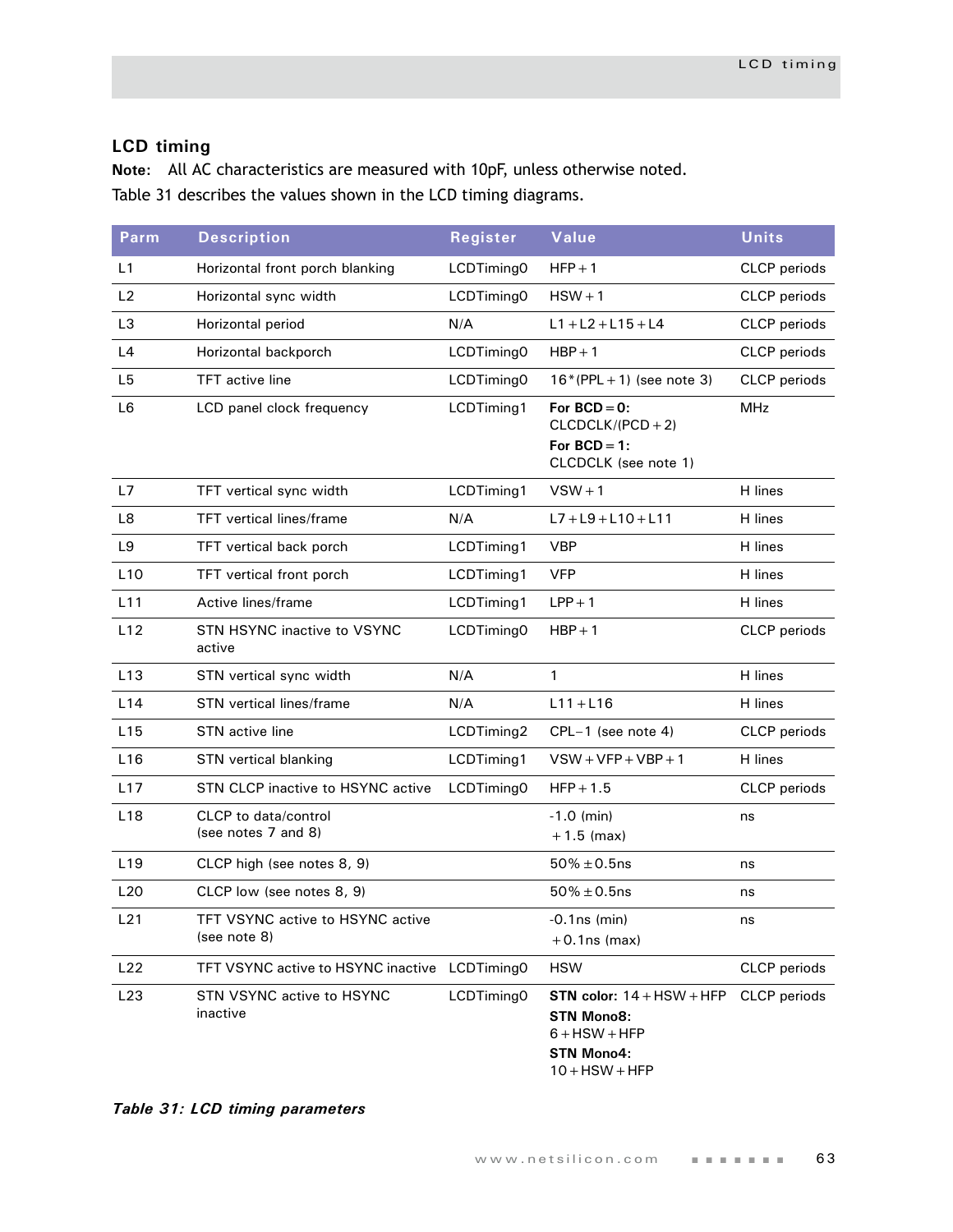| Parm | <b>Description</b>                      | <b>Register</b> | Value                                                                              | <b>Units</b>        |
|------|-----------------------------------------|-----------------|------------------------------------------------------------------------------------|---------------------|
| L24  | STN HSYNC inactive to VSYNC<br>inactive | LCDTiming0      | $HBP + 1$                                                                          | <b>CLCP</b> periods |
| L25  | STN VSYNC inactive to HSYNC<br>active   | LCDTiming0      | <b>STN</b> color: $HFP + 13$<br>STN Mono8: $HFP + 15$<br><b>STN Mono4: HFP + 9</b> | <b>CLCP</b> periods |
| L26  | <b>CLCP</b> period                      |                 | $12.5$ ns (min)                                                                    | ns                  |

#### *Table 31: LCD timing parameters*

#### **Notes:**

- 1 CLCDCLK is selected from 5 possible sources:
	- lcdclk/2 (lcdclk is an external oscillator)
	- AHB clock
	- AHB clock/2
	- AHB clock/4
	- AHB clock/8

See the LCD chapter in the *NS9750 Hardware Reference* for acceptable clock frequencies for the different display configurations.

- 2 The polarity of CLLP, CLFP, CLCP, and CLAC can be inverted using control fields in the LCDTiming1 register.
- 3 The CPL field in the LCDTiming1 register must also be programmed to T5-1 (see the LCD chapter in the *NS9750 Hardware Reference*).
- 4 The PPL field in the LCDTiming0 register must also be programmed correctly (see the LCD chapter in the *NS9750 Hardware Reference*).
- 5 These data widths are supported:
	- 4-bit mono STN single panel
	- 8-bit mono STN single panel
	- 8-bit color STN single panel
	- 4-bit mono STN dual panel (8 bits to LCD panel)
	- 8-bit mono STN dual panel (16 bits to LCD panel)
	- 8-bit color STN dual panel (16 bits to LCD panel)
	- 24-bit TFT
	- 18-bit TFT
- 6 See the LCD chapter in the *NS9750 Hardware Reference* for definitions of the bit fields referred to in this table.
- 7 Note that data is sampled by the LCD panel on the falling edge of the CLCP in "LCD output timing" on page 66). If the polarity of CLCP is inverted, this parameter is relative to CLCP falling.
- 8  $C<sub>load</sub> = 10pf$  on all outputs.
- 9 CLCP high and low times specified as 50% of the clock period +/- 0.5ns.
- 10 Maximum allowable LCD panel clock frequency is 80 MHz.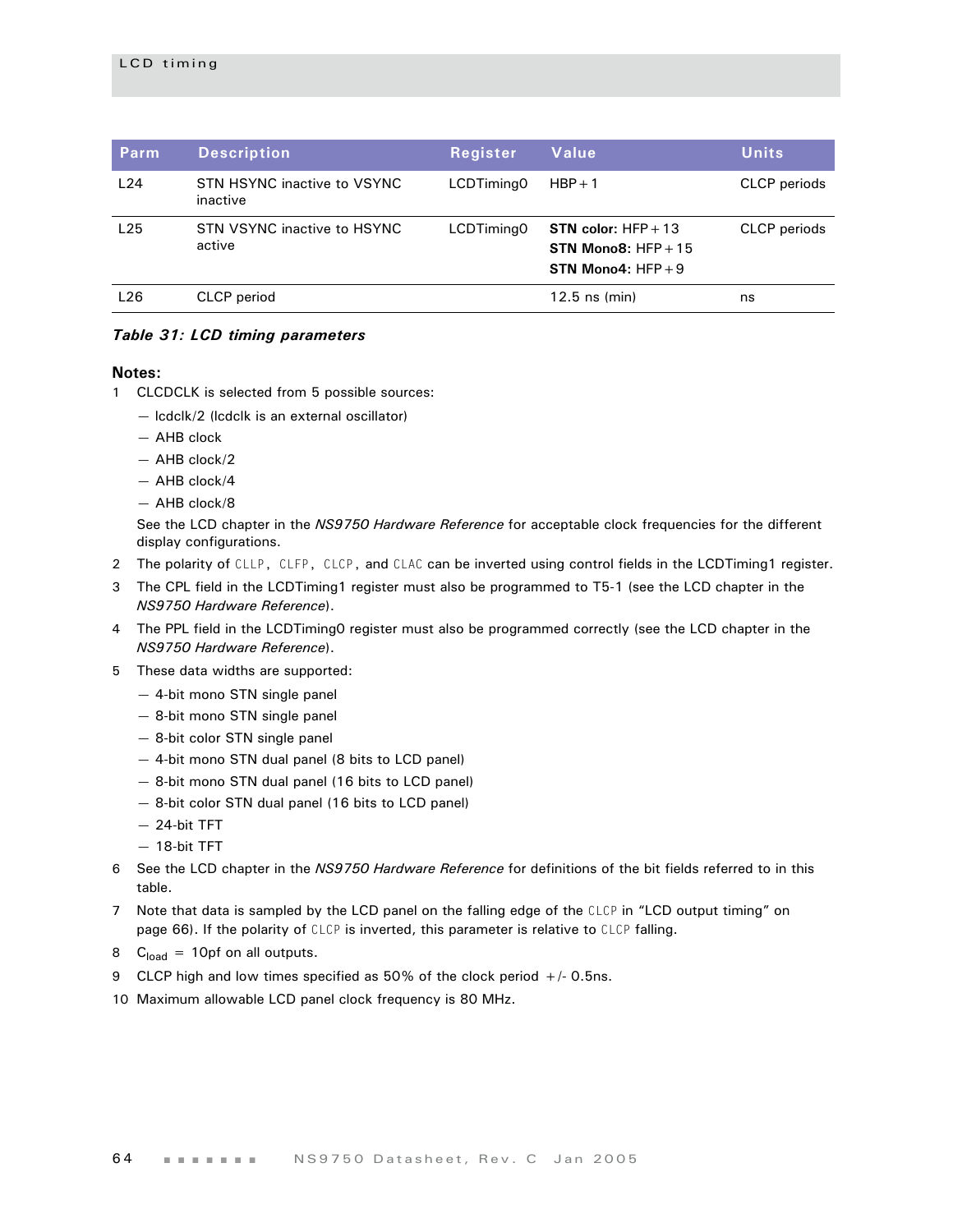## *Horizontal timing for STN displays*



## *Vertical timing for STN displays*



## *Horizontal timing for TFT displays*



## *Vertical timing for TFT displays*



## *HSYNC vs VSYNC timing for STN displays*

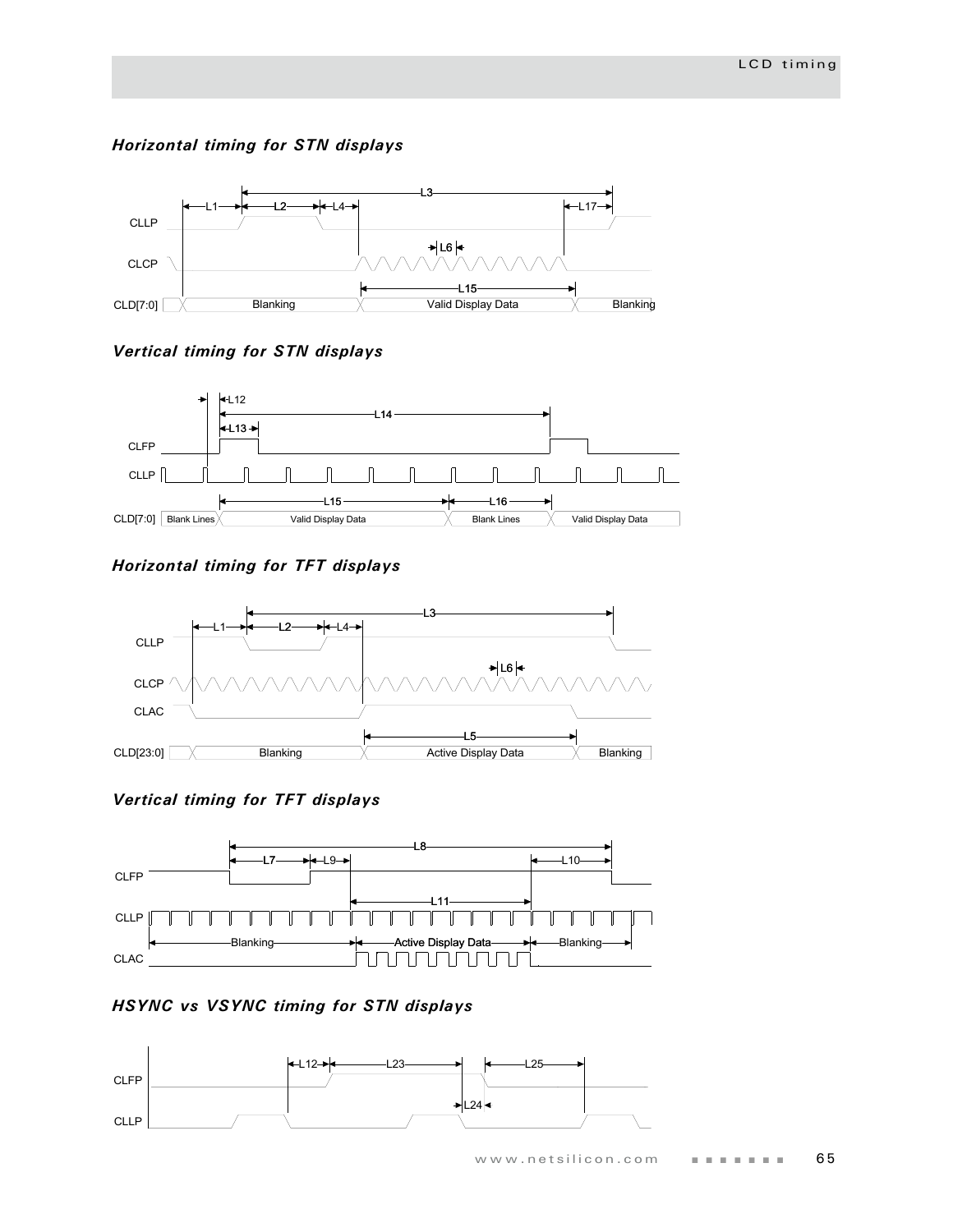## *HSYNC vs VSYNC timing for TFT displays*



## *LCD output timing*

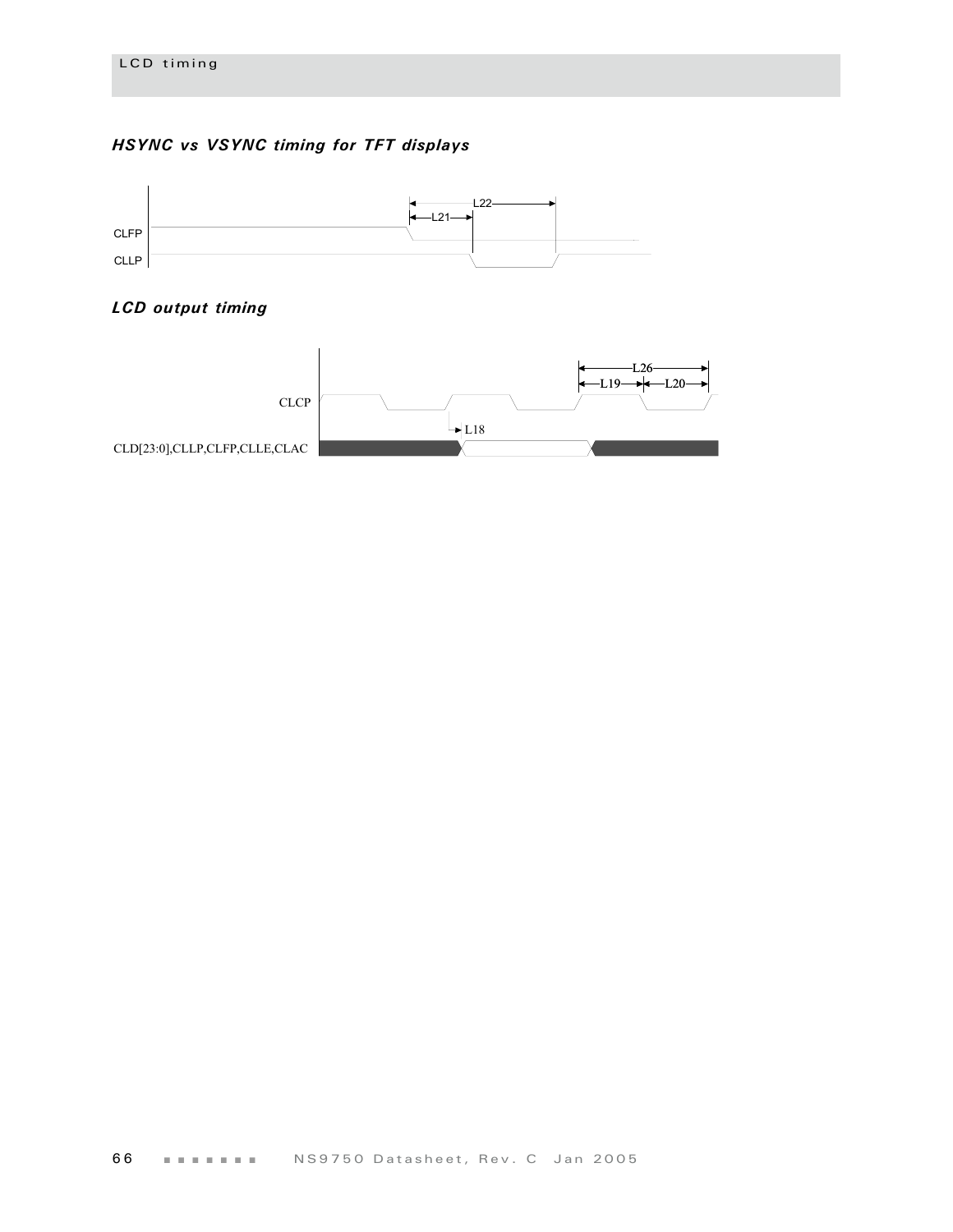## **SPI timing**

**Note:** All AC characteristics are measured with 10pF, unless otherwise noted.

[Table 32](#page-70-0) describes the values shown in the SPI timing diagrams.

| Parm                         | <b>Description</b>                                   | <b>Min</b>       | Max      | Unit | <b>Modes</b>   | <b>Notes</b>   |
|------------------------------|------------------------------------------------------|------------------|----------|------|----------------|----------------|
| <b>SPI master parameters</b> |                                                      |                  |          |      |                |                |
| <b>SPO</b>                   | SPI enable low setup to first SPI CLK out<br>rising  | $3*T_{BCLK}$ -10 |          | ns   | 0, 3           | 1, 3           |
| SP <sub>1</sub>              | SPI enable low setup to first SPI CLK out<br>falling | $3*T_{BCLK}$ -10 |          | ns   | 1, 2           | 1, 3           |
| SP <sub>3</sub>              | SPI data in setup to SPI CLK out rising              | 30               |          | ns   | 0, 3           |                |
| SP4                          | SPI data in hold from SPI CLK out rising             | 0                |          | ns   | 0, 3           |                |
| SP <sub>5</sub>              | SPI data in setup to SPI CLK out falling             | 30               |          | ns   | 1, 2           |                |
| SP <sub>6</sub>              | SPI data in hold from SPI CLK out falling            | 0                |          | ns   | 1, 2           |                |
| SP7                          | SPI CLK out falling to SPI data out valid            |                  | 10       | ns   | 0, 3           | 6              |
| SP <sub>8</sub>              | SPI CLK out rising to SPI data out valid             |                  | 10       | ns   | 1, 2           | 6              |
| SP <sub>9</sub>              | SPI enable low hold from last SPI CLK out<br>falling | $3*T_{BCLK}$ -10 |          | ns   | 0, 3           | 1, 3           |
| <b>SP10</b>                  | SPI enable low hold from last SPI CLK out<br>rising  | $3*T_{BCLK}$ -10 |          | ns   | 1, 2           | 1, 3           |
| <b>SP11</b>                  | SPI CLK out high time                                | SP13*45%         | SP13*55% | ns   | $0, 1, 2, 3$ 4 |                |
| <b>SP12</b>                  | SPI CLK out low time                                 | SP13*45%         | SP13*55% | ns   | 0, 1, 2, 3     | $\overline{4}$ |
| SP <sub>13</sub>             | SPI CLK out period                                   | $T_{BCLK}$ *6    |          | ns   | $0, 1, 2, 3$ 3 |                |
|                              | <b>SPI slave parameters</b>                          |                  |          |      |                |                |
| <b>SP14</b>                  | SPI enable low setup to first SPI CLK in<br>rising   | 30               |          | ns   | 0, 3           | $\mathbf{1}$   |
| <b>SP15</b>                  | SPI enable low setup to first SPI CLK in<br>falling  | 30               |          | ns   | 1, 2           | $\mathbf{1}$   |
| <b>SP16</b>                  | SPI data in setup to SPI CLK in rising               | 0                |          | ns   | 0, 3           |                |
| <b>SP17</b>                  | SPI data in hold from SPI CLK in rising              | 60               |          | ns   | 0, 3           |                |
| <b>SP18</b>                  | SPI data in setup to SPI CLK in falling              | 0                |          | ns   | 1, 2           |                |
| <b>SP19</b>                  | SPI data in hold from SPI CLK in falling             | 60               |          | ns   | 1, 2           |                |
| <b>SP20</b>                  | SPI CLK in falling to SPI data out valid             | 20               | 70       | ns   | 0, 3           | 6              |
| <b>SP21</b>                  | SPI CLK in rising to SPI data out valid              | 20               | 70       | ns   | 1, 2           | 6              |
| <b>SP22</b>                  | SPI enable low hold from last SPI CLK in<br>falling  | 15               |          | ns   | 0, 3           | $\mathbf{1}$   |
| SP <sub>23</sub>             | SPI enable low hold from last SPI CLK in<br>rising   | 15               |          | ns   | 1, 2           | $\mathbf{1}$   |

<span id="page-70-0"></span>*Table 32: SPI timing parameters*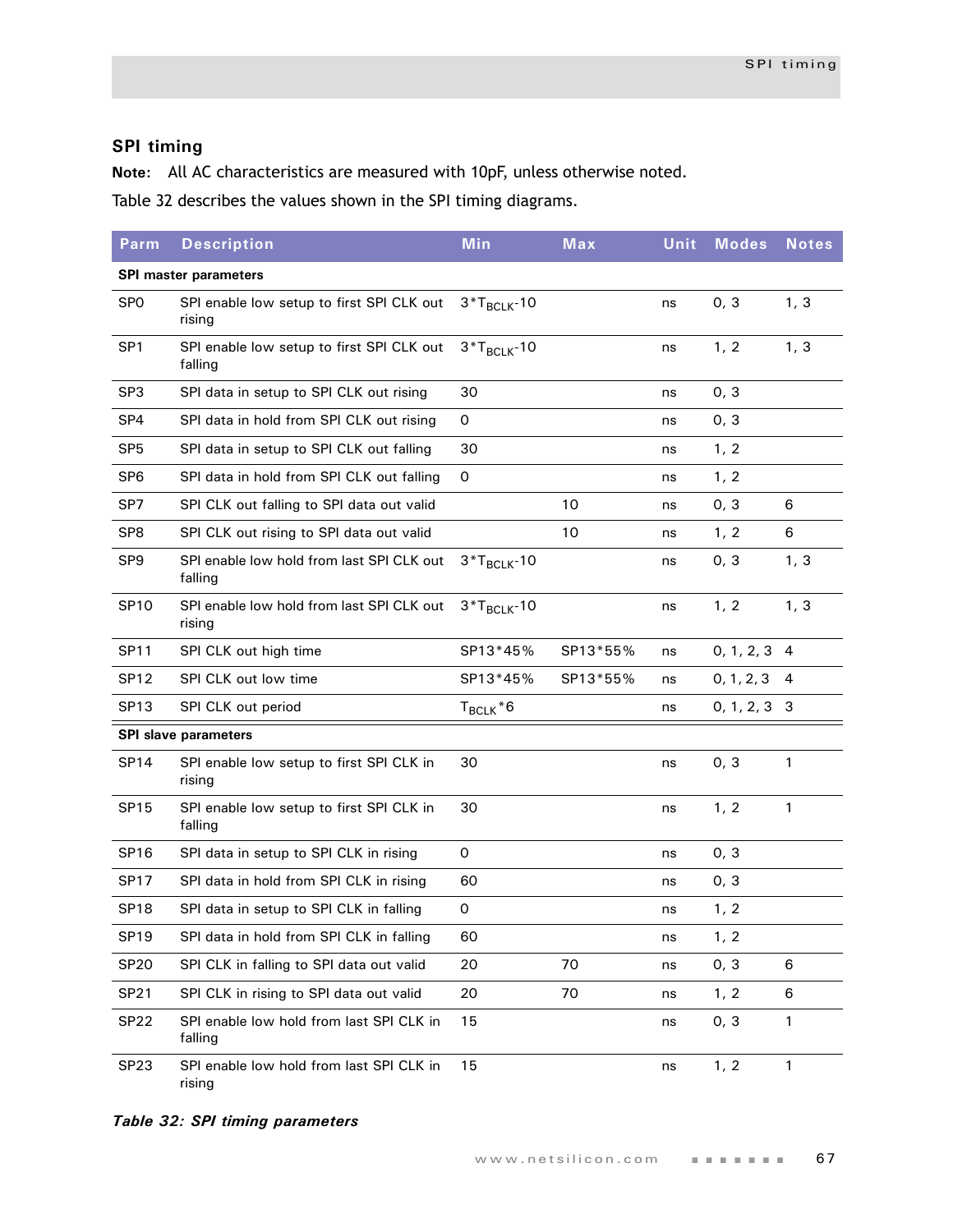|                  | <b>Parm</b> Description | Min                | Max |    | <u>Unit Modes Notes</u> |  |
|------------------|-------------------------|--------------------|-----|----|-------------------------|--|
| SP <sub>24</sub> | SPI CLK in high time    | SP26*40% SP26*60%  |     | ns | 0, 1, 2, 3, 5           |  |
| SP <sub>25</sub> | SPI CLK in low time     | SP26*40% SP26*60%  |     | ns | 0, 1, 2, 3, 5           |  |
| SP <sub>26</sub> | SPI CLK in period       | $T_{\rm BCLK}$ *10 |     | ns | 0, 1, 2, 3              |  |

#### *Table 32: SPI timing parameters*

#### **Notes:**

- 1 Active level of SPI enable is inverted (that is, 1) if the CSPOL bit in Serial Channel B/A/C/D Control Register B (see the *NS9750 Hardware Reference*) is set to 1. Note that in SPI slave mode, only a value of 0 (low enable) is valid; the SPI slave is fixed to an active low chip select.
- 2 SPI data order is reversed (that is, LSB last and MSB first) if the BITORDR bit in Serial Channel B/A/C/D Control Register B (see the *NS9750 Hardware Reference*) is set to 0.
- 3  $T_{BCl K}$  is period of BBus clock.
- $4 +/- 5\%$  duty cycle skew.
- $5 +/- 10\%$  duty cycle skew.
- 6  $C_{load}$  = 10pf for all outputs.
- 7 SPI data order can be reversed such that LSB is first. Use the BITORDR bit in Serial Channel B/A/C/D Control Register A.

#### *SPI master mode 0 and 1: 2-byte transfer (see note 7)*



#### *SPI master mode 2 and 3: 2-byte transfer (see note 7)*

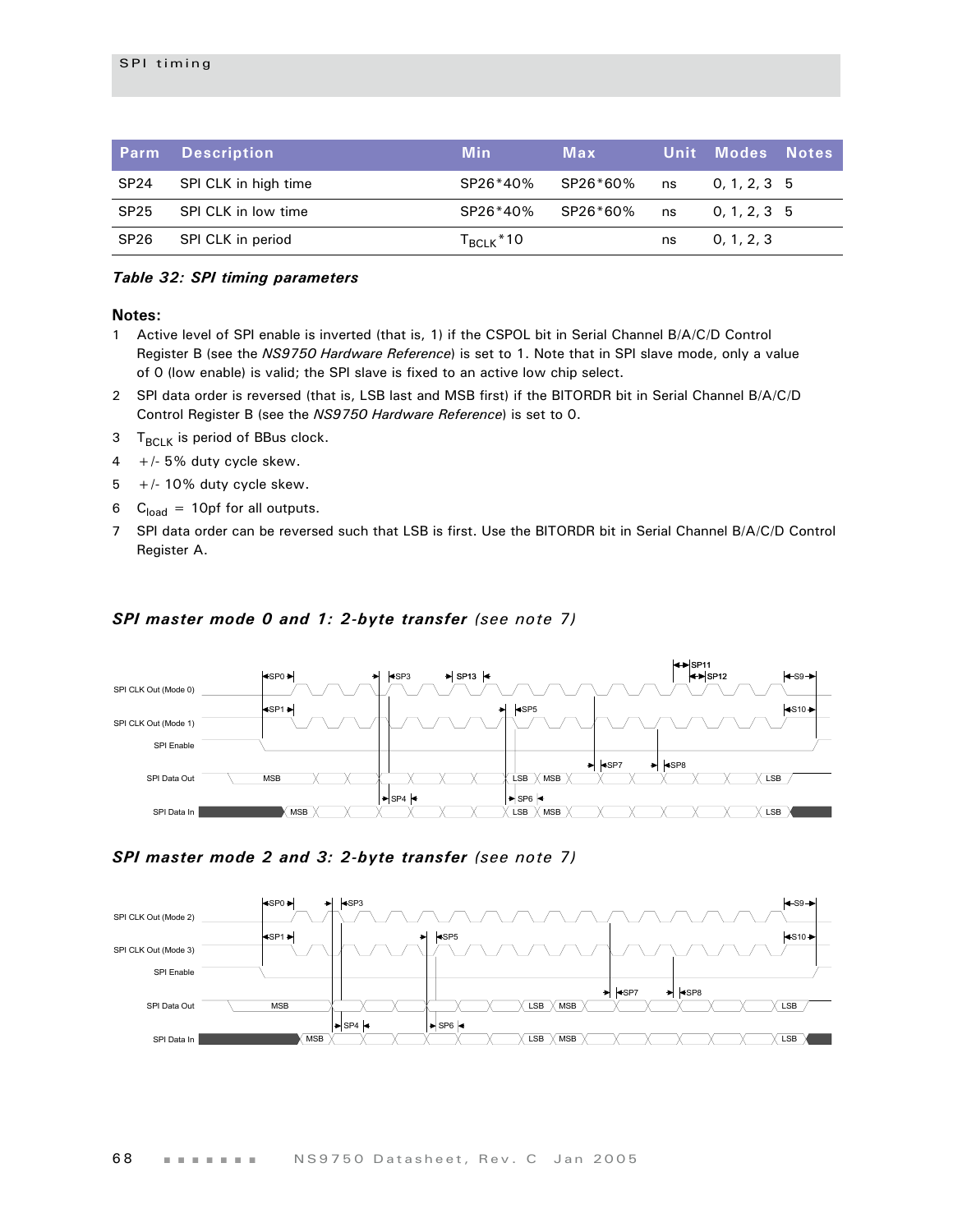

## *SPI slave mode 0 and 1: 2-byte transfer (see note 7)*

*SPI slave mode 2 and 3: 2-byte transfer (see note 7)*

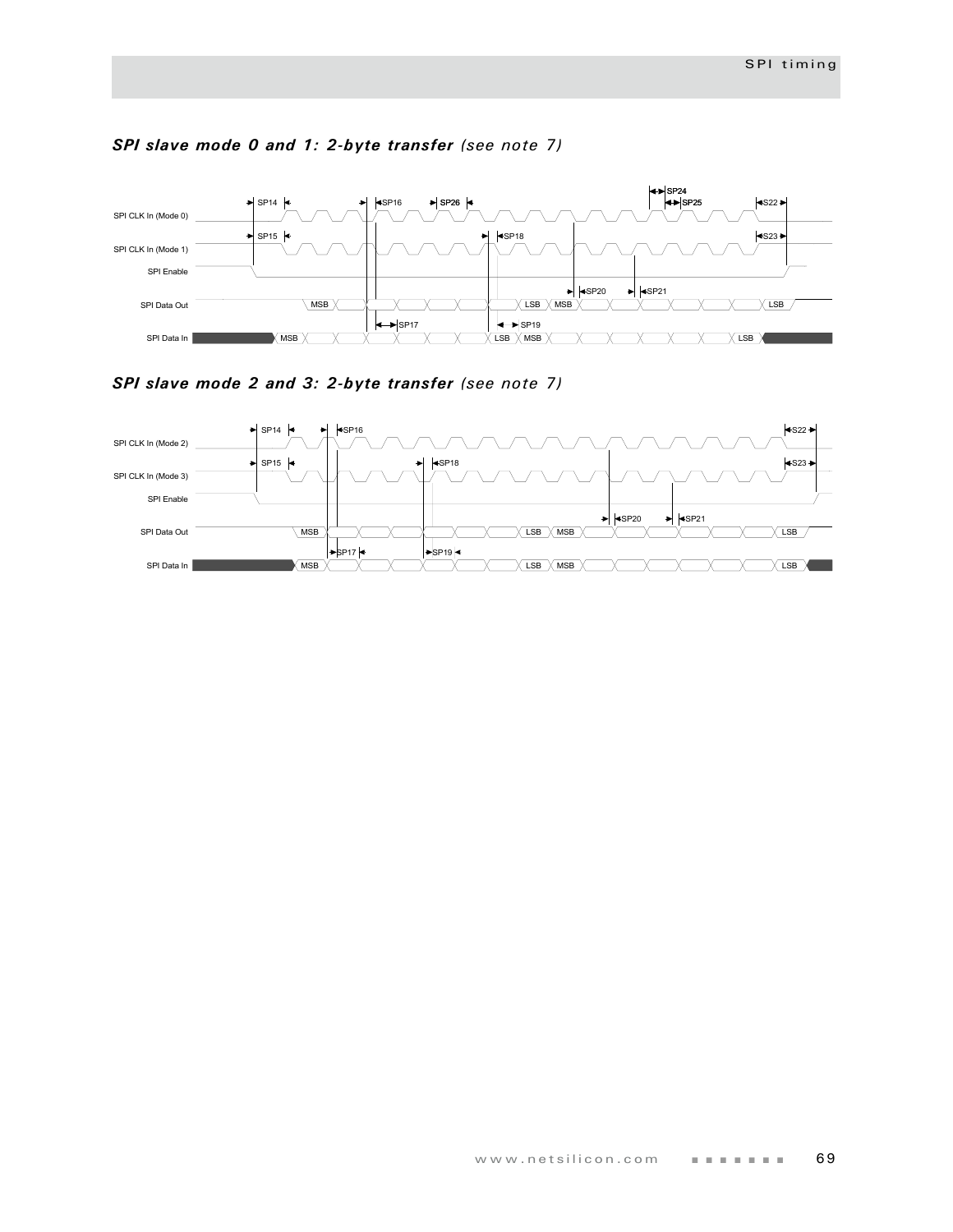## **IEEE 1284 timing**

**Note:** All AC characteristics are measured with 10pF, unless otherwise noted.

[Table 33](#page-73-0) describes the values shown in the IEEE 1284 timing diagram.

| Parameter       | <b>Description</b>    | <b>Min</b> | Max  | Unit | <b>Note</b> |
|-----------------|-----------------------|------------|------|------|-------------|
| IE1             | Busy-while-Strobe     | 0          | 500  | ns   |             |
| IE <sub>2</sub> | Busy high to nAck low | 0          |      | ns   |             |
| IE <sub>3</sub> | Busy high             |            | 1000 | ns   |             |
| IE4             | nAck low              |            | 500  | ns   | 3           |
| IE <sub>5</sub> | nAck high to Busy low |            | 500  | ns   | 3           |

<span id="page-73-0"></span>*Table 33: IEEE 1284 timing parameters*

#### **Notes:**

- 1 The range is 0ns up to one time unit.
- 2 Two time units.
- 3 Three time units.

#### *IEEE 1284 timing example*

The IEEE 1284 timing is determined by the BBus clock and the Granularity Count register (GCR) setting. In this example, the BBus clock is 50 MHz and the Granularity Count register is set to 25. The basic time unit is  $1/50$  MHz  $\times$  25, which is 500ns.

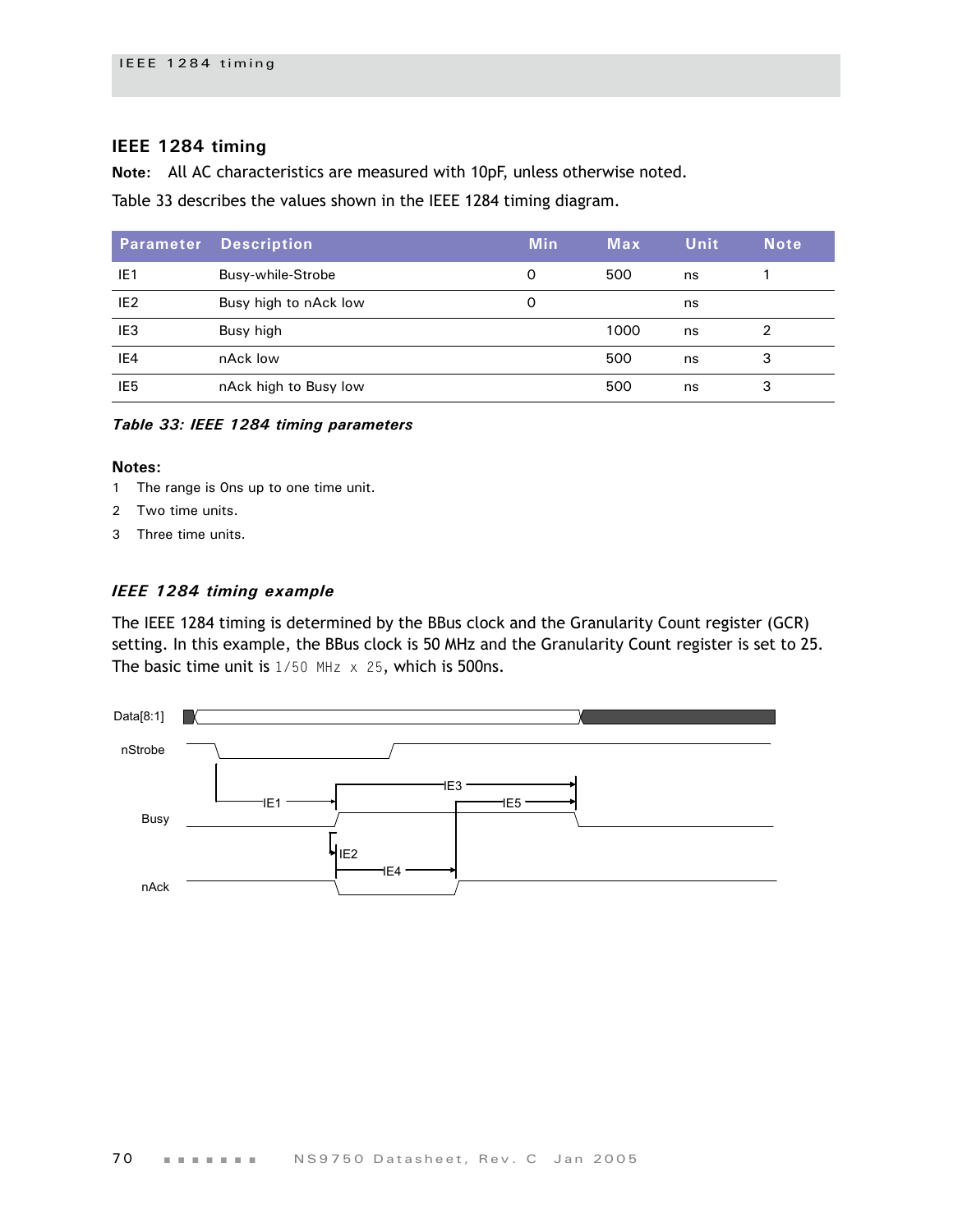## **USB timing**

[Table 34](#page-74-0) and [Table 35](#page-74-1) describe the values shown in the USB timing diagrams.

| <b>Parameter</b> | Description                              | <b>Min</b> | Max    | Unit | <b>Notes</b> |
|------------------|------------------------------------------|------------|--------|------|--------------|
| U1               | Rise time (10%-90%)                      |            | 20     | ns   |              |
| U2               | Fall time (10%-90%)                      |            | 20     | ns   |              |
| U3               | Differential rise and fall time matching | 90         | 111.11 | %    | 2, 5         |
| U4               | Driver output resistance                 | 28         | 44     | ohms | 3            |

<span id="page-74-0"></span>*Table 34: USB full speed timing parameters*

|    | <b>Parameter Description</b>             | <b>Min</b> | Max | Unit | <b>Notes</b> |
|----|------------------------------------------|------------|-----|------|--------------|
| U1 | Rise time (10%-90%)                      | 75         | 300 | ns   | 4            |
| U2 | Fall time (10%-90%)                      | 75         | 300 | ns   | 4            |
| U3 | Differential rise and fall time matching | 80         | 125 | $\%$ | 2, 5         |

#### <span id="page-74-1"></span>*Table 35: USB low speed timing parameters*

#### **Notes:**

- 1 Load shown in ["USB full speed load timing."](#page-75-0)
- 2 U1/U2.
- 3 Includes resistance of 27 ohm  $+/-$  2 ohm external series resistor.
- 4 Load shown in ["USB low speed load."](#page-75-1)
- 5 Excluding the first transition from the idle state.

## *USB differential data timing*

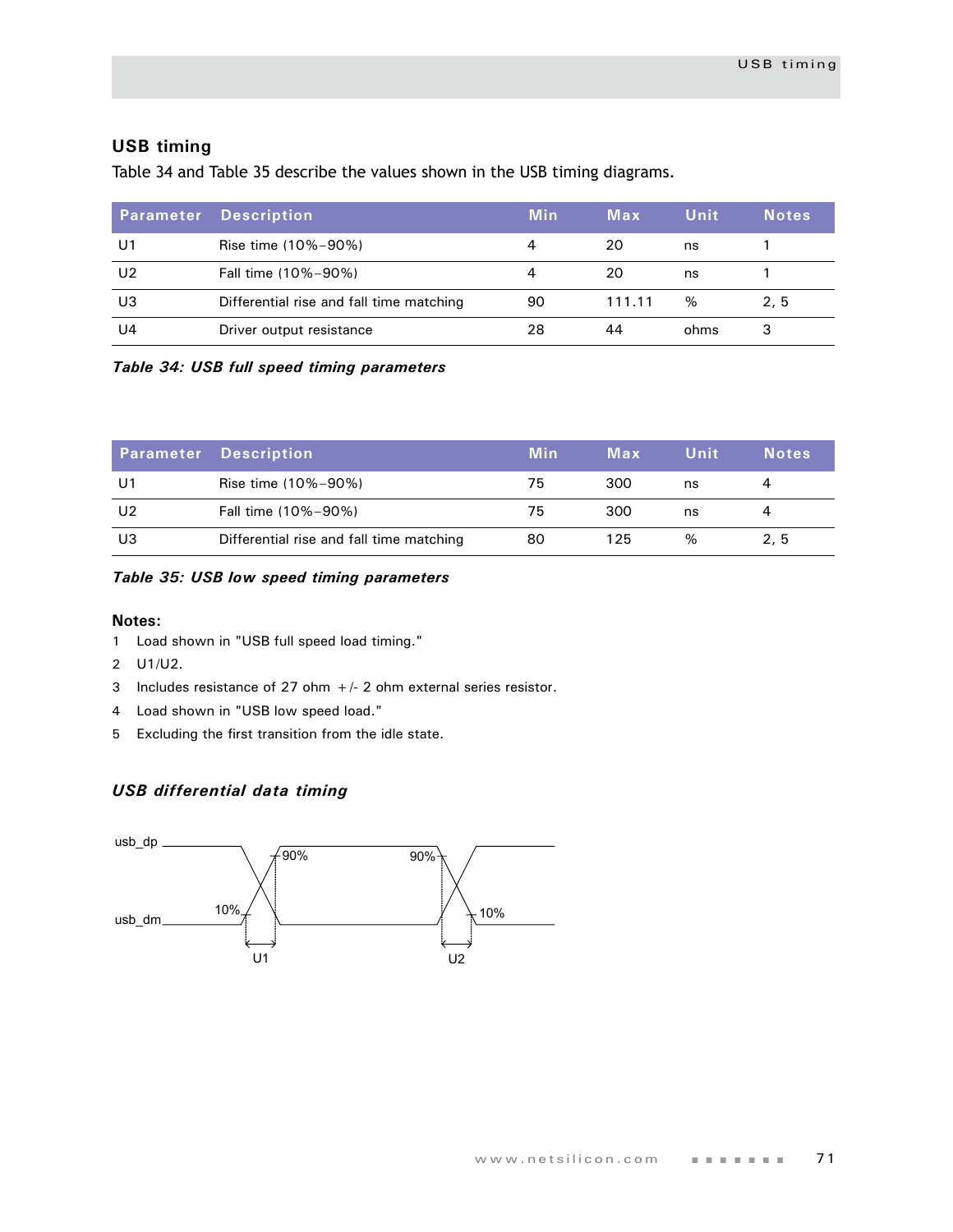# <span id="page-75-0"></span>*USB full speed load timing*



<span id="page-75-1"></span>*USB low speed load*

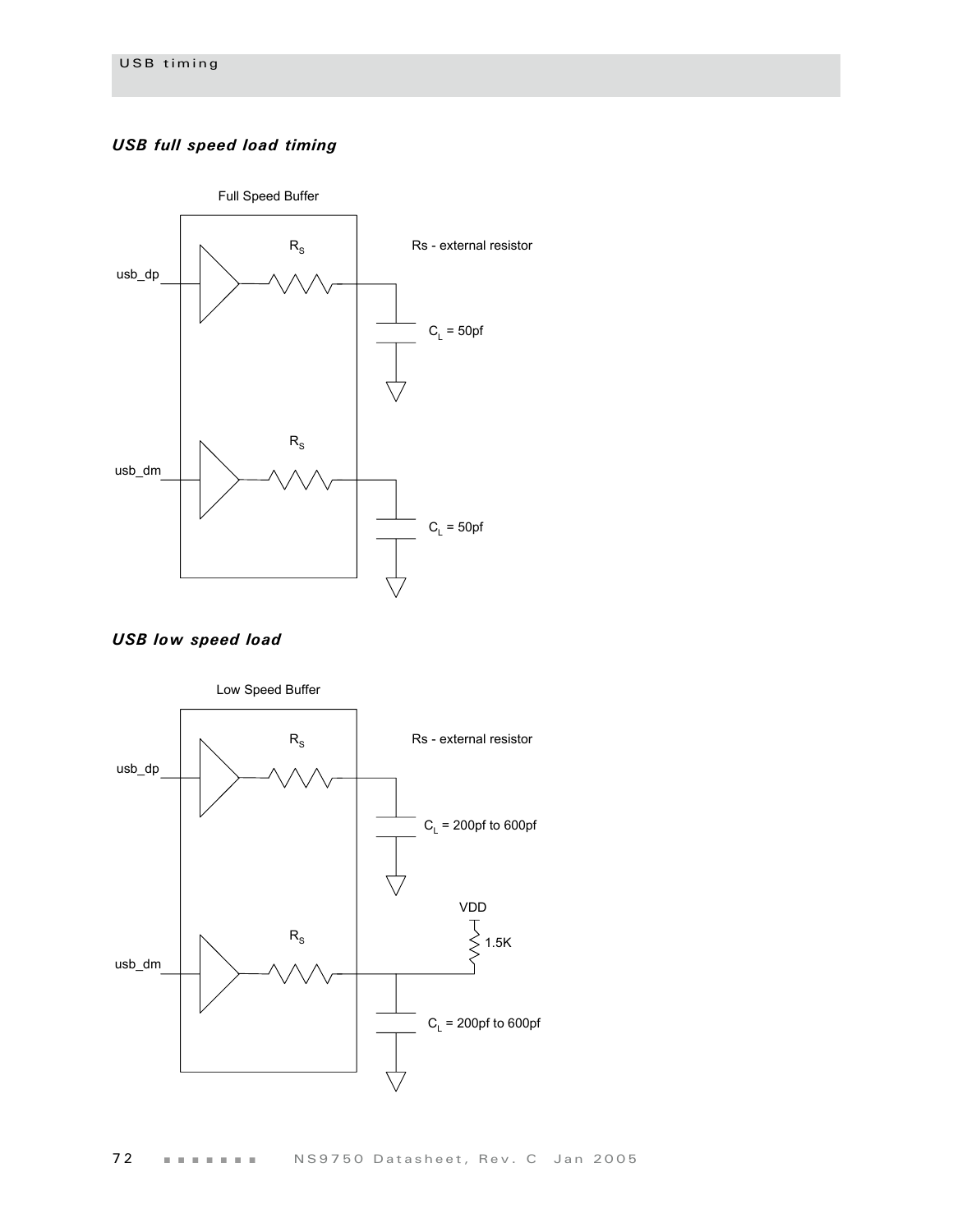# **Reset and hardware strapping timing**

**Note:** All AC characteristics are measured with 10pF, unless otherwise noted.

[Table 36](#page-76-0) describes the values shown in the reset and hardware strapping timing diagram.

|                | <b>Parameter Description</b> | Min | Max | Unit                    | <b>Notes</b> |
|----------------|------------------------------|-----|-----|-------------------------|--------------|
| R1             | reset n minimum time         | 10  |     | x1 sys osc clock cycles |              |
| R <sub>2</sub> | reset n to reset done        |     |     | ms                      |              |

#### <span id="page-76-0"></span>*Table 36: Reset and hardware strapping timing parameters*

#### **Note:**

1 The hardware strapping pins are latch 5 clock cycles after reset\_n is deasserted (goes high).

|            | x1_sys_osc $\wedge$ $\wedge$ $\wedge$ $\wedge$ $\wedge$ $\wedge$ $\wedge$ $\wedge$ $\wedge$ $\wedge$ $\wedge$ $\wedge$ $\wedge$ $\wedge$ $\wedge$ $\wedge$ $\wedge$ $\wedge$ |
|------------|------------------------------------------------------------------------------------------------------------------------------------------------------------------------------|
|            |                                                                                                                                                                              |
| reset n    |                                                                                                                                                                              |
|            |                                                                                                                                                                              |
| reset done |                                                                                                                                                                              |

- R1: reset\_n must be held low for a minimum of  $10 \times 1$ \_sys\_osc clock cycles after power up.
- R2: reset\_done is asserted 4ms after reset\_n is driven high.
- The hardware strapping pins are latched when reset\_done is asserted.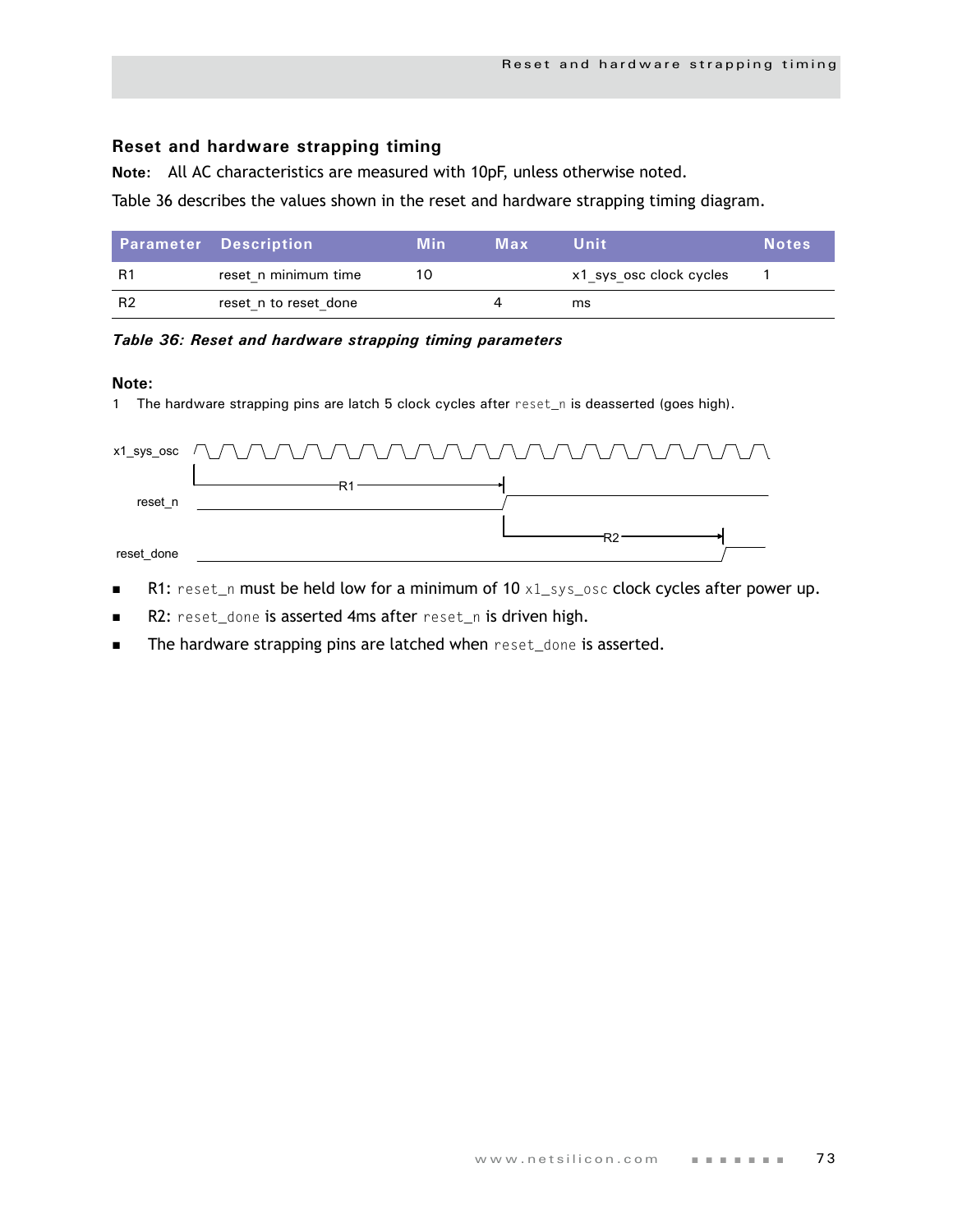# **JTAG timing**

**Note:** All AC characteristics are measured with 10pF, unless otherwise noted.

[Table 37](#page-77-0) describes the values shown in the JTAG timing diagram.

| <b>Parameter</b> | <b>Description</b>              | <b>Min</b> | Max | Unit |
|------------------|---------------------------------|------------|-----|------|
| J1               | tms (input) setup to tck rising | 5          |     | ns   |
| J2               | tms (input) hold to tck rising  |            |     | ns   |
| JЗ               | tdi (input) setup to tck rising | 5          |     | ns   |
| J4               | tdi (input) hold to tck rising  | 2          |     | ns   |
| J5               | tdo (output) to tck falling     | 2.5        | 10  | ns   |

#### <span id="page-77-0"></span>*Table 37: JTAG timing parameters*



## **Notes:**

- 1 maximum tck rate is 10 MHz.
- 2 rtck\_out is an asynchronous output, driven off of the CPU clock.
- 3 trst\_n is an asynchronous input.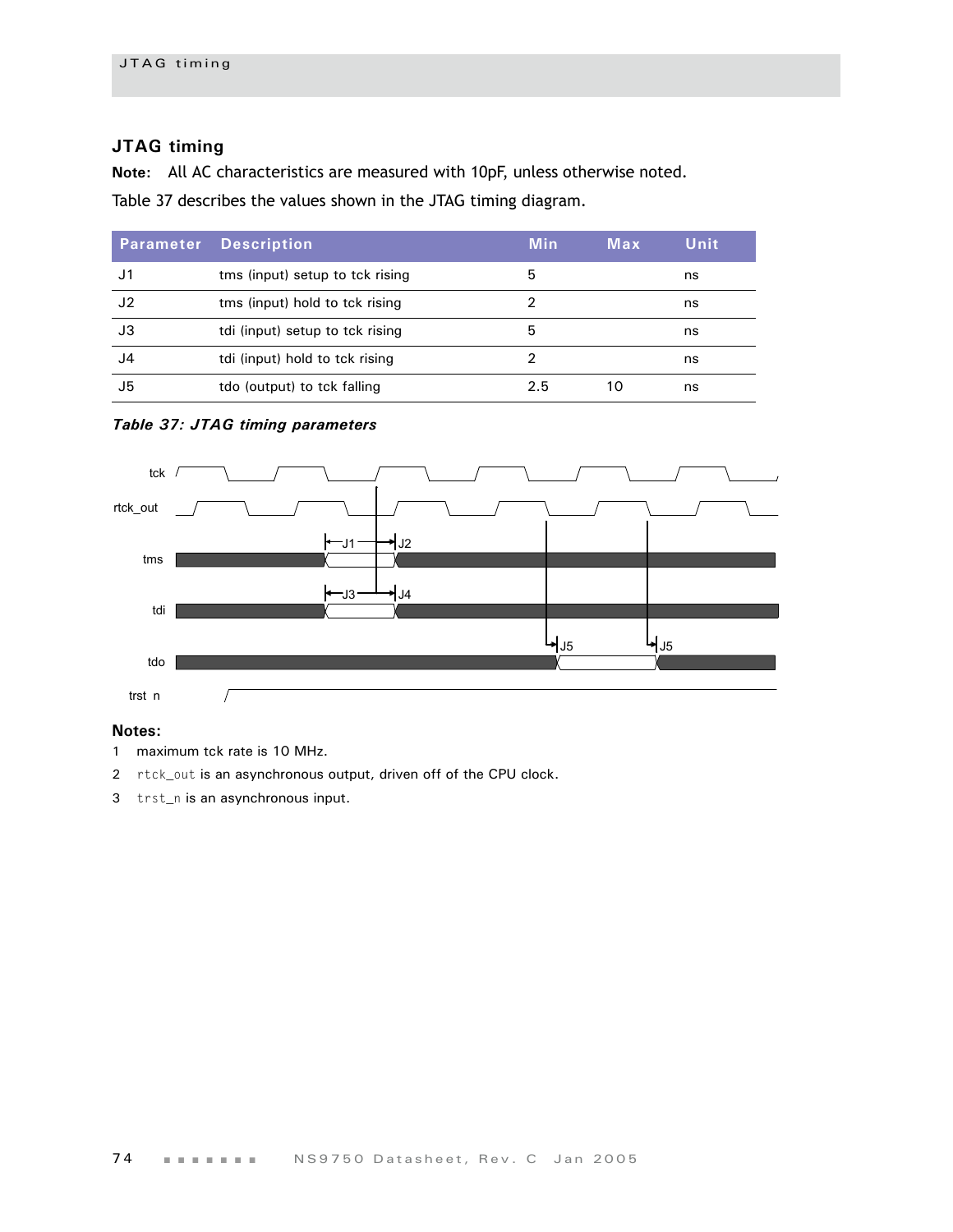## **Clock timing**

**Note:** All AC characteristics are measured with 10pF, unless otherwise noted. The next three timing diagrams pertain to clock timing.

## *USB crystal/external oscillator timing*

[Table 38](#page-78-0) describes the values shown in the USB crystal/external oscillator timing diagram.

|                 | <b>Parameter Description</b> | <b>Min</b>           | Max                  | Unit | <b>Notes</b> |
|-----------------|------------------------------|----------------------|----------------------|------|--------------|
| UC1             | x1 usb osc cycle time        | 20.831               | 20.835               | ns   |              |
| UC <sub>2</sub> | x1 usb osc high time         | $(UC1/2) \times 0.4$ | $(UC1/2) \times 0.6$ | ns   |              |
| UC3             | x1 usb osc low time          | $(UC1/2) \times 0.4$ | $(UC1/2)$ X 0.6      | ns   |              |

<span id="page-78-0"></span>*Table 38: USB crystal/external oscillator timing parameters*

#### **Note:**

1 If using a crystal, the tolerance must be  $+/-100$  ppm or better.



## *LCD input clock*

[Table 39](#page-78-1) describes the values shown for the LCD input clock timing diagram.

|                 | <b>Parameter Description</b> | <b>Min</b>           | Max                  | Unit | <b>Notes</b> |
|-----------------|------------------------------|----------------------|----------------------|------|--------------|
| LC1             | Icdclk cycle time            | 6.25                 |                      | ns   |              |
| LC <sub>2</sub> | Icdclk high time             | $(LC1/2) \times 0.4$ | $(LC1/2) \times 0.6$ | ns   |              |
| LC <sub>3</sub> | Icdclk low time              | $(LC1/2) \times 0.4$ | $(LC1/2) \times 0.6$ | ns   |              |

<span id="page-78-1"></span>*Table 39: LCD input clock timing parameters*

#### **Note:**

1 The clock rate supplied on lcdclk is twice the actual LCD clock rate.

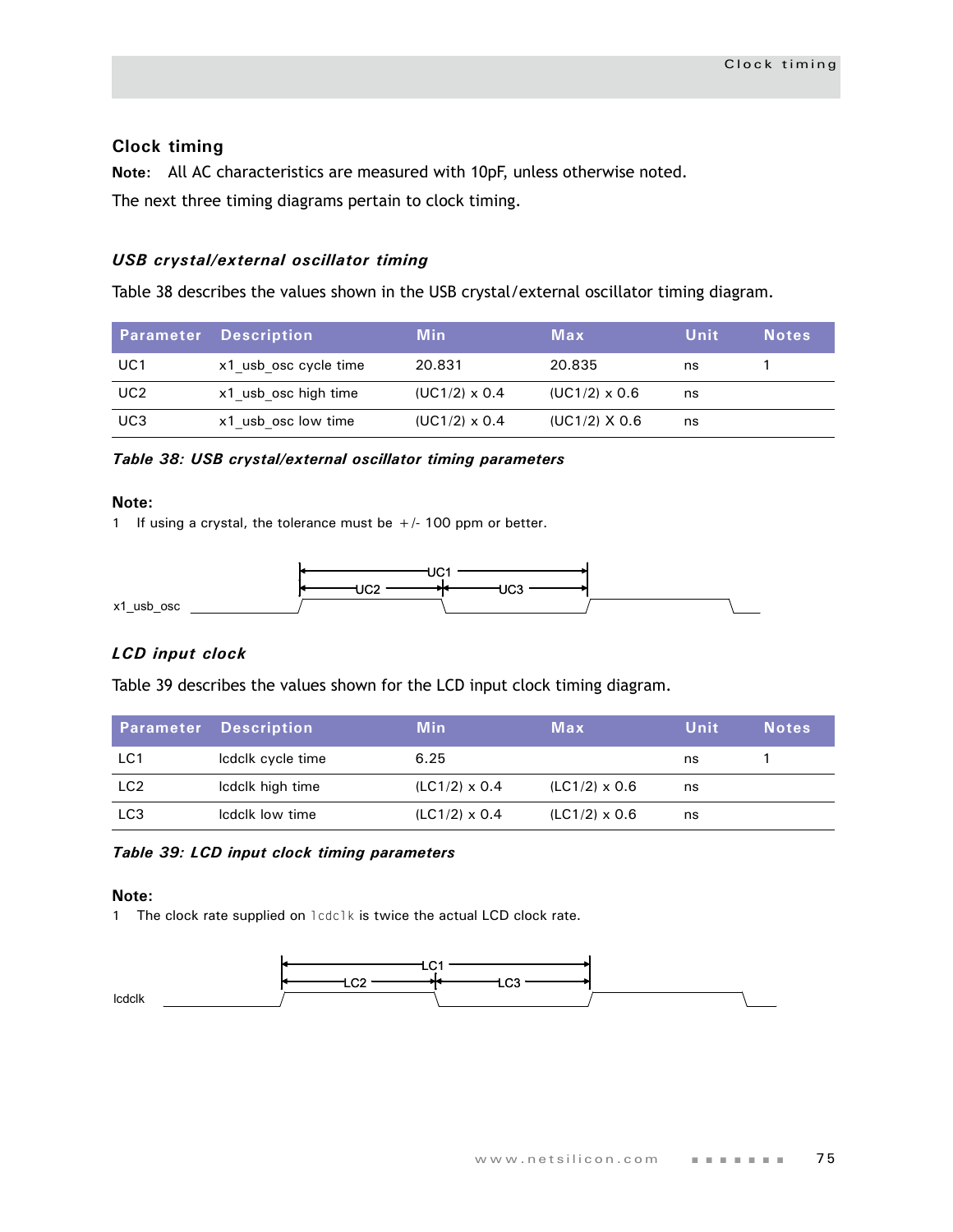# *System PLL reference clock timing*

Table 40 describes the values shown in the system PLL reference clock timing diagram.

|                 | <b>Parameter Description</b> | <b>Min</b>            | Max                   | Unit | <b>Notes</b> |
|-----------------|------------------------------|-----------------------|-----------------------|------|--------------|
| SC <sub>1</sub> | x1 sys osc cycle time        | 2.5                   | 5                     | ns   |              |
| SC <sub>2</sub> | x1 sys osc high time         | $(SC1/2) \times 0.45$ | $(SC1/2) \times 0.55$ | ns   |              |
| SC <sub>3</sub> | x1 sys osc low time          | $(SC1/2) \times 0.45$ | $(SC1/2) \times 0.55$ | ns   |              |

## *Table 40: System PLL reference clock timing parameters*

#### **Note:**

1 The system PLL can be bypassed. In this mode, the CPU clock is  $1/2$  of  $x1$ \_sys\_osc.

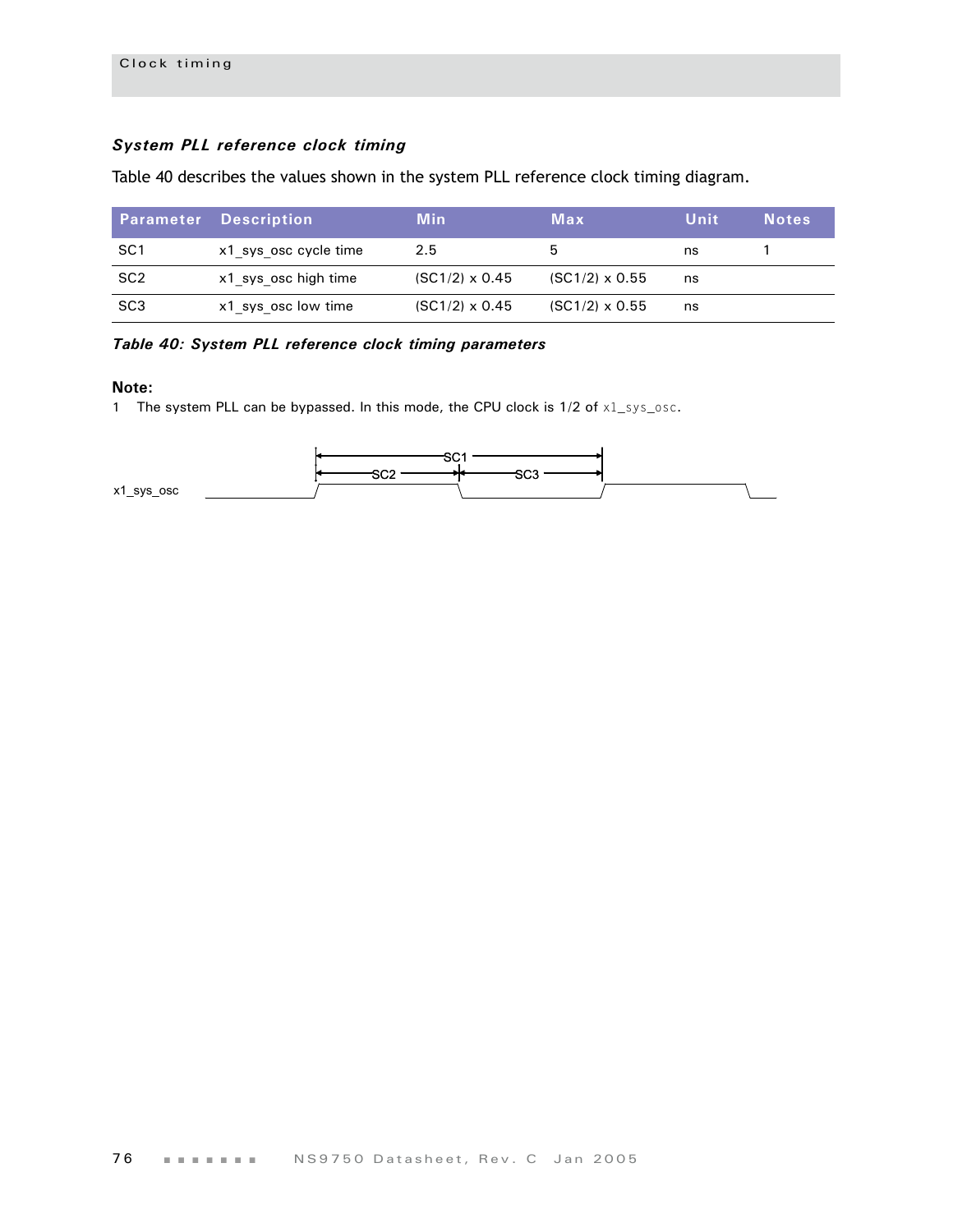# **Packaging**

the contract of the con-. . . . . . . . . . . . . . . . . . .  $\mathbf{m}$  $\mathbf{m}$  $\mathbb{R}^d$  $\mathbf{m}$  $\mathbf{m}$  $\mathbf{m}$  $\bar{\mathbf{u}}$  $\bar{a}$  $\mathbb{R}^n$  $\mathbf{m}$  $\mathbb{R}^d$  $\mathbf{r}$  $\bar{\mathbf{u}}$  $\mathbf{m}$  $\mathbf{m}$  $\mathbf{m}$  $\mathbf{m}$  $\mathbf{m}$  $\mathbf{m}$  $\mathbb{R}^d$  $\mathbf{m}$ 

The NS9750 dimensions and pinout are shown in the next two diagrams.



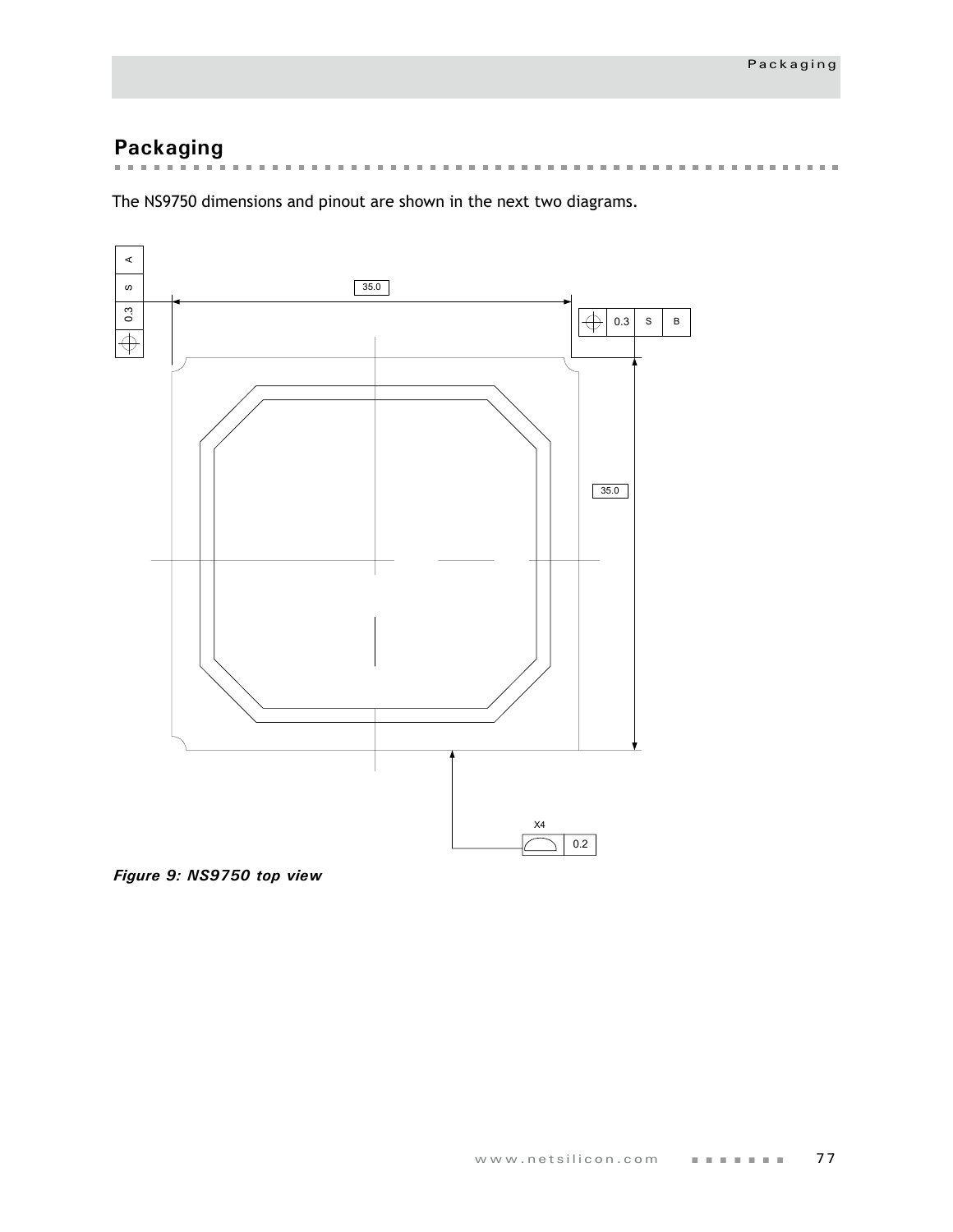

*Figure 10: NS9750 bottom and side view*

Figure 11 shows the layout of the NS9750, for use in setting up the board.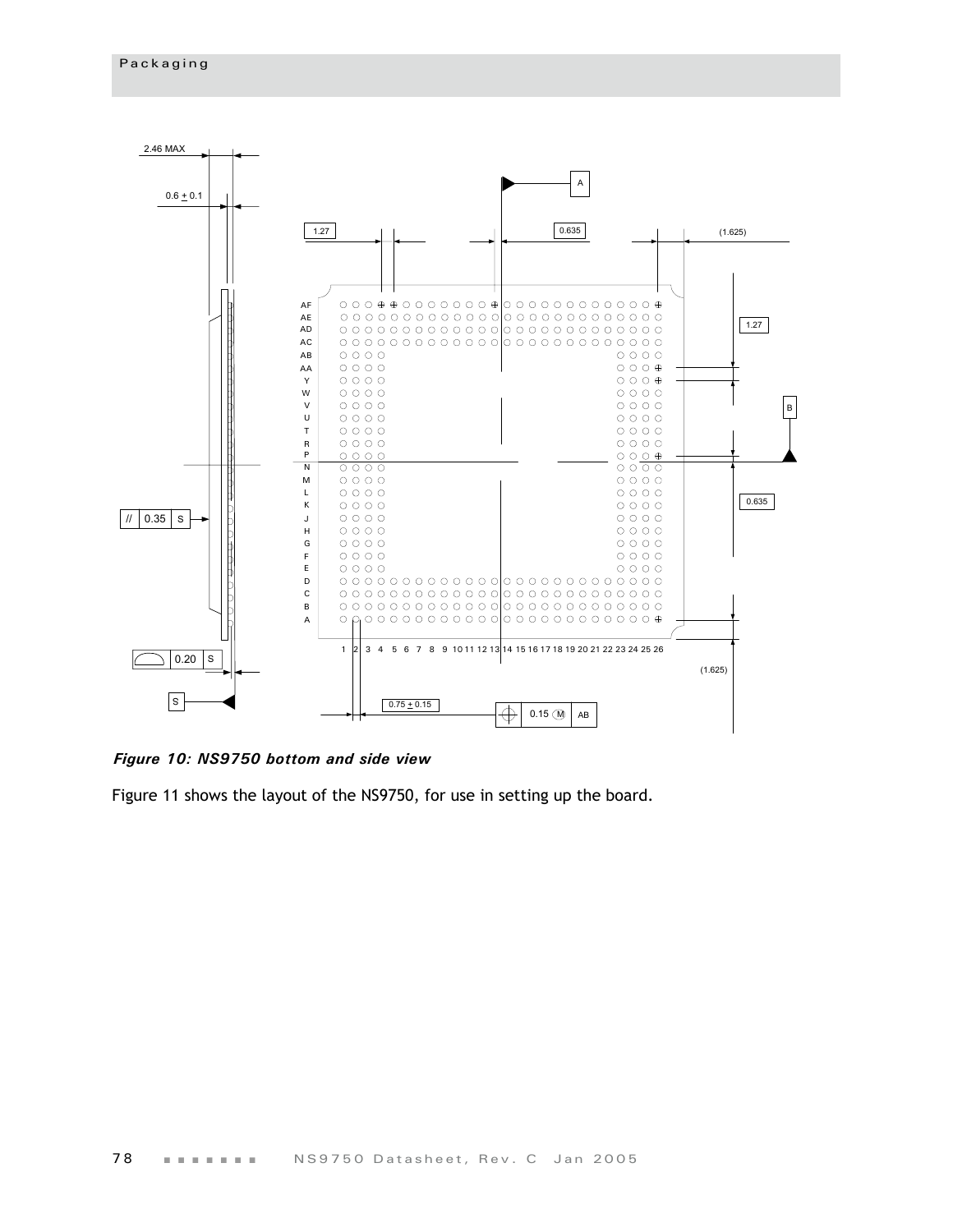

*Figure 11: NS9750 BGA layout*